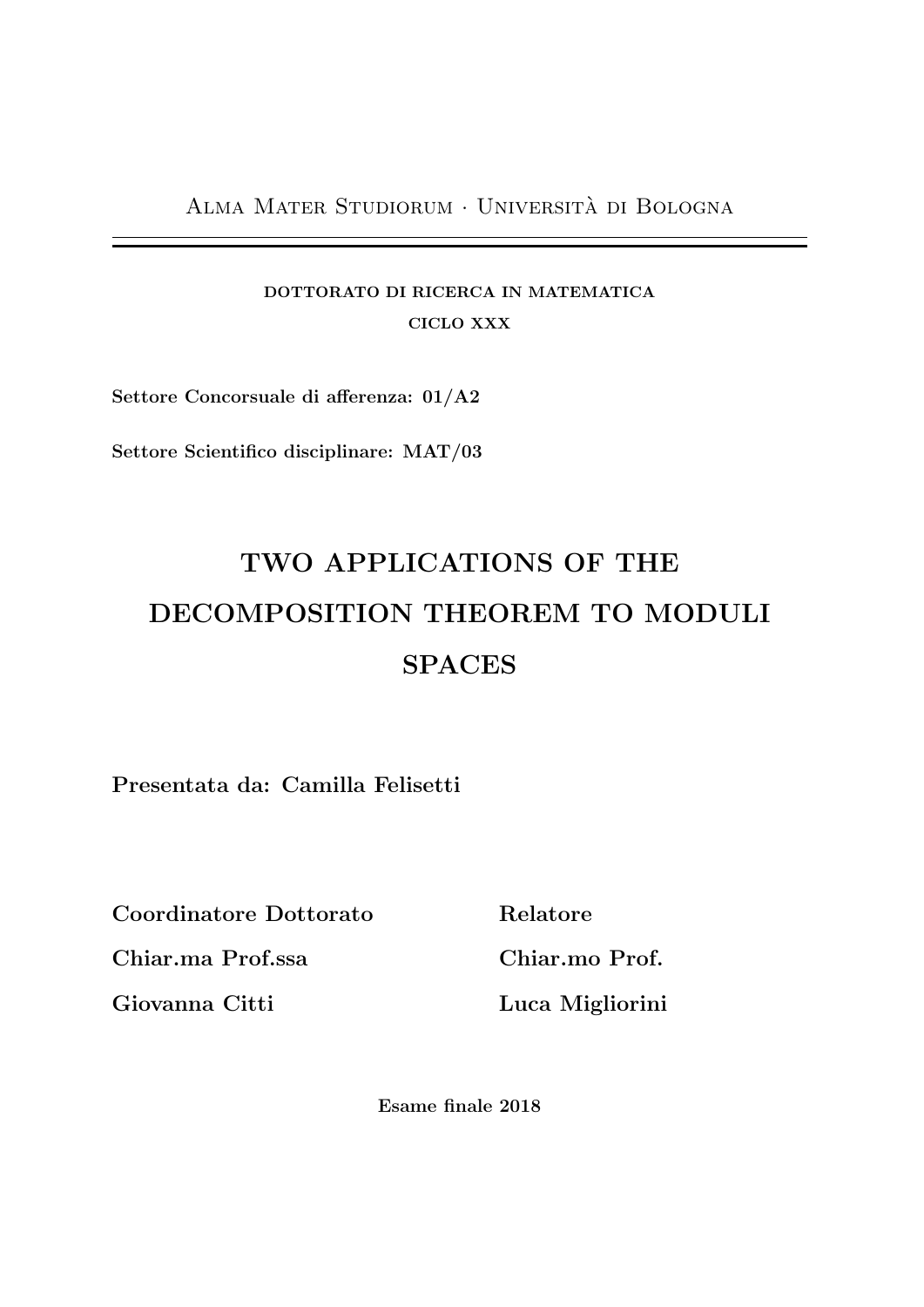Ai miei nonni Rosa e Mirko, che non hanno mai dubitato che questo giorno arrivasse e che mi porto dentro ogni giorno.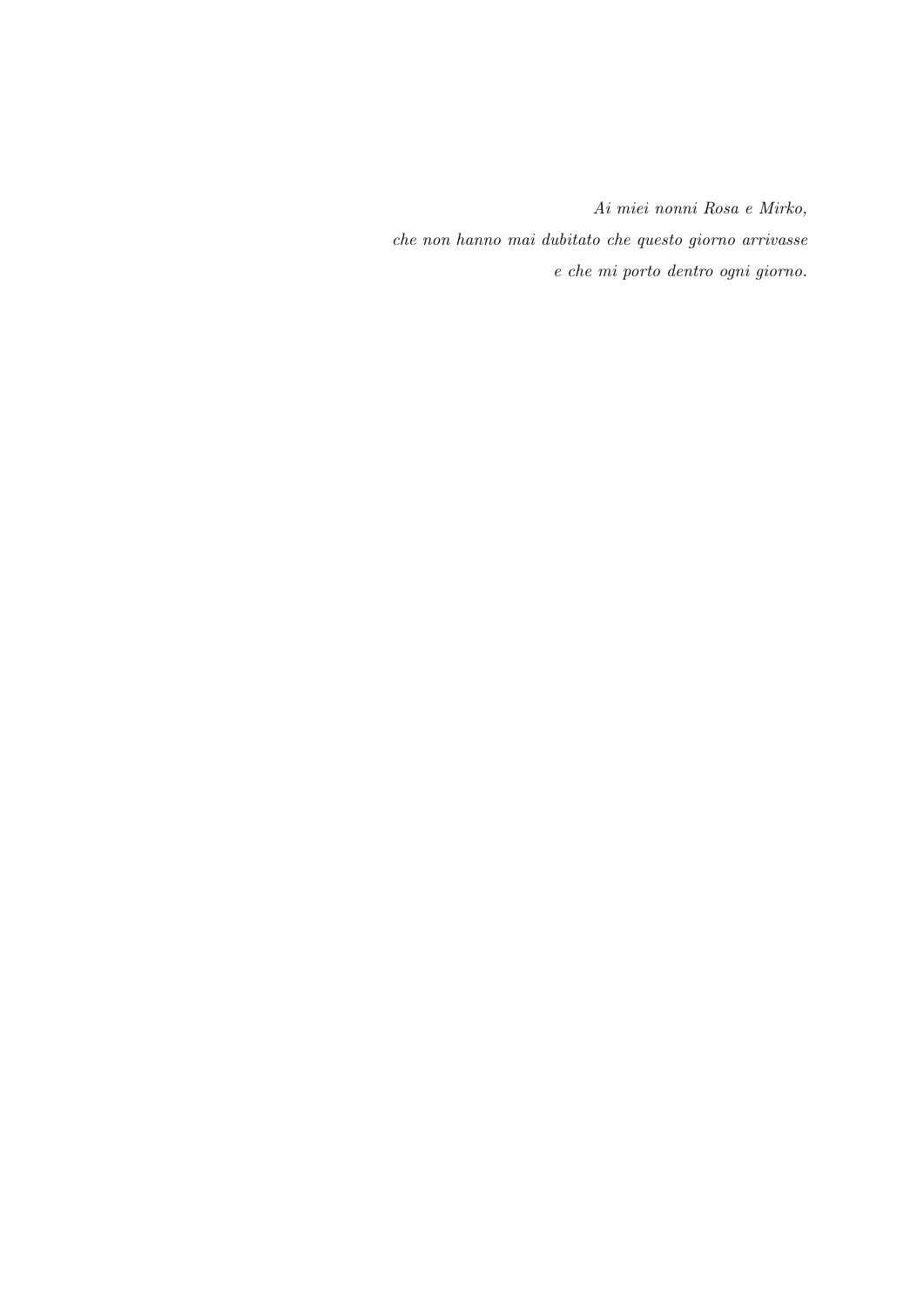# **Contents**

| $\mathbf 1$    | The decomposition theorem | $\boldsymbol{6}$                                                                              |                  |  |  |
|----------------|---------------------------|-----------------------------------------------------------------------------------------------|------------------|--|--|
|                | 1.1                       |                                                                                               | $\boldsymbol{6}$ |  |  |
|                |                           | Families of nonsingular projective varieties<br>1.1.1                                         | 8                |  |  |
|                | 1.2                       | Singular varieties: mixed Hodge theory and intersection cohomology $\dots$ .                  | 9                |  |  |
|                | 1.3                       |                                                                                               | 11               |  |  |
|                | 1.4                       | Intersection cohomology groups and decomposition theorem                                      | 12               |  |  |
|                |                           | 1.4.1                                                                                         | 13               |  |  |
|                |                           | 1.4.2                                                                                         | 13               |  |  |
|                |                           | 1.4.3                                                                                         | 14               |  |  |
|                | 1.5                       |                                                                                               | 15               |  |  |
|                | 1.6                       |                                                                                               | 16               |  |  |
| $\overline{2}$ |                           | Intersection cohomology of the moduli space of Higgs bundles                                  |                  |  |  |
|                | 2.1                       |                                                                                               | 20               |  |  |
|                | 2.2                       |                                                                                               | 23               |  |  |
|                |                           | 2.2.1<br>Strategy of the desingularization $\ldots \ldots \ldots \ldots \ldots \ldots \ldots$ | 26               |  |  |
| 2.3            |                           |                                                                                               | 26               |  |  |
|                |                           | Normal cones and deformation of sheaves<br>2.3.1                                              | 27               |  |  |
|                |                           | 2.3.2                                                                                         | 29               |  |  |
|                | 2.4                       | Construction of the desingularization $\hat{\mathcal{M}}_{Dol}$                               | 33               |  |  |
|                |                           | Normal cones of the singularities in $\mathcal{R}_{Dol}$<br>2.4.1                             | 35               |  |  |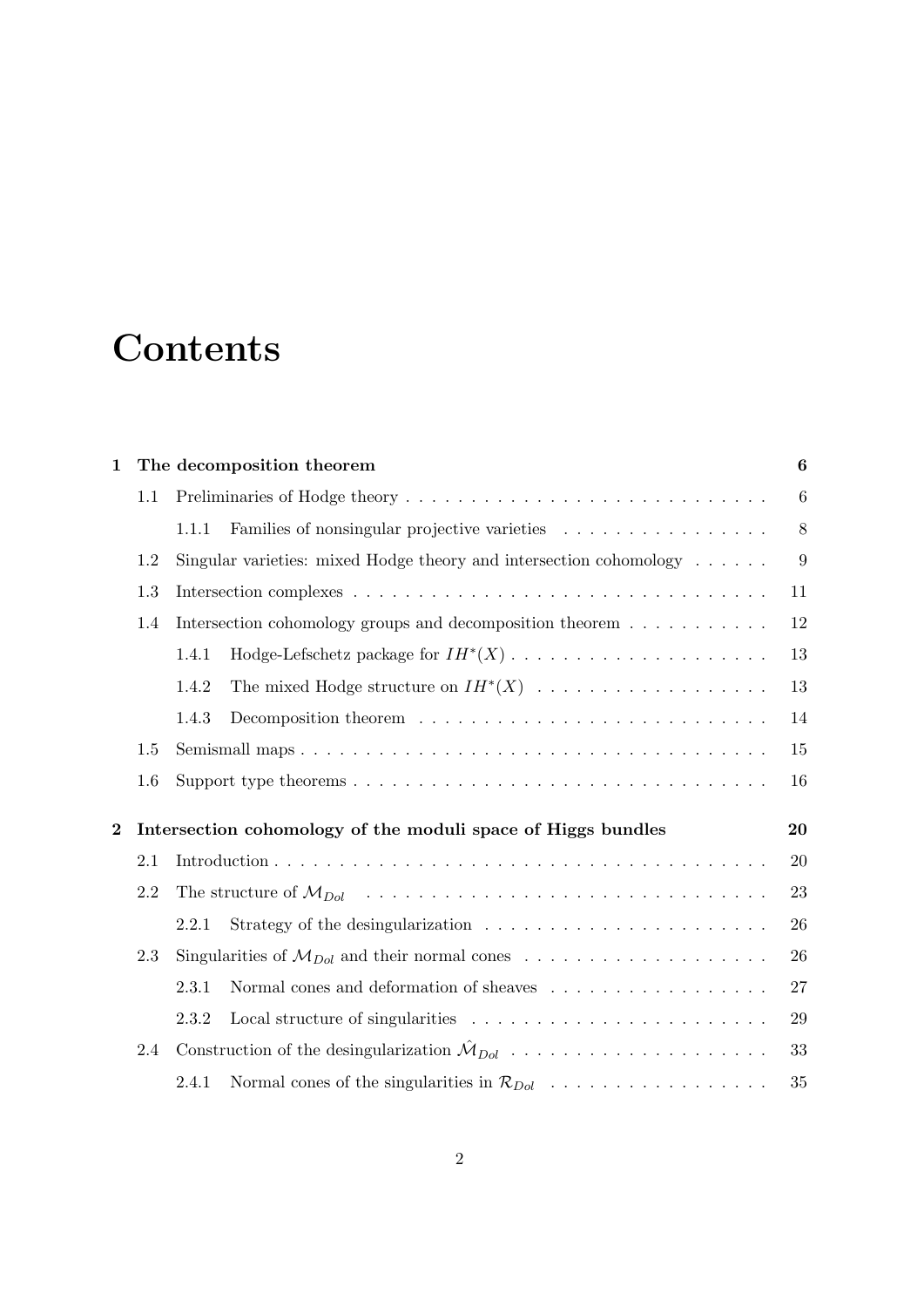|     | 2.4.2 | The space $\mathcal{P}_{Dol}$ , its singularities and normal cones                             | 45                                                                                                                                                                               |  |
|-----|-------|------------------------------------------------------------------------------------------------|----------------------------------------------------------------------------------------------------------------------------------------------------------------------------------|--|
|     | 2.4.3 | Semistable points of $S_{Dol}$ and construction of the desingularization                       | 50                                                                                                                                                                               |  |
| 2.5 |       |                                                                                                | 56                                                                                                                                                                               |  |
|     | 2.5.1 |                                                                                                | 56                                                                                                                                                                               |  |
|     | 2.5.2 |                                                                                                | 60                                                                                                                                                                               |  |
| 2.6 |       |                                                                                                | 63                                                                                                                                                                               |  |
| 2.7 |       | 65                                                                                             |                                                                                                                                                                                  |  |
|     | 2.7.1 | The stable case $\ldots \ldots \ldots \ldots \ldots \ldots \ldots \ldots \ldots \ldots \ldots$ | 66                                                                                                                                                                               |  |
|     | 2.7.2 |                                                                                                | 69                                                                                                                                                                               |  |
|     | 2.7.3 |                                                                                                | 80                                                                                                                                                                               |  |
| 2.8 |       |                                                                                                |                                                                                                                                                                                  |  |
|     | 2.8.1 |                                                                                                | 83                                                                                                                                                                               |  |
|     |       |                                                                                                | 85                                                                                                                                                                               |  |
| 3.1 |       |                                                                                                |                                                                                                                                                                                  |  |
| 3.2 |       | 87                                                                                             |                                                                                                                                                                                  |  |
| 3.3 |       | 90                                                                                             |                                                                                                                                                                                  |  |
| 3.4 |       | 94                                                                                             |                                                                                                                                                                                  |  |
| 3.5 |       | 96                                                                                             |                                                                                                                                                                                  |  |
|     | 3.5.1 |                                                                                                | 99                                                                                                                                                                               |  |
|     | 3.5.2 |                                                                                                | 102                                                                                                                                                                              |  |
|     |       |                                                                                                | 108                                                                                                                                                                              |  |
|     |       | Bibliografia                                                                                   | Construction of the semismall desingularization for $g = 2$<br>The cohomology of the nested Hilbert schemes of planar curves<br>Smoothness of the relative nested Hilbert scheme |  |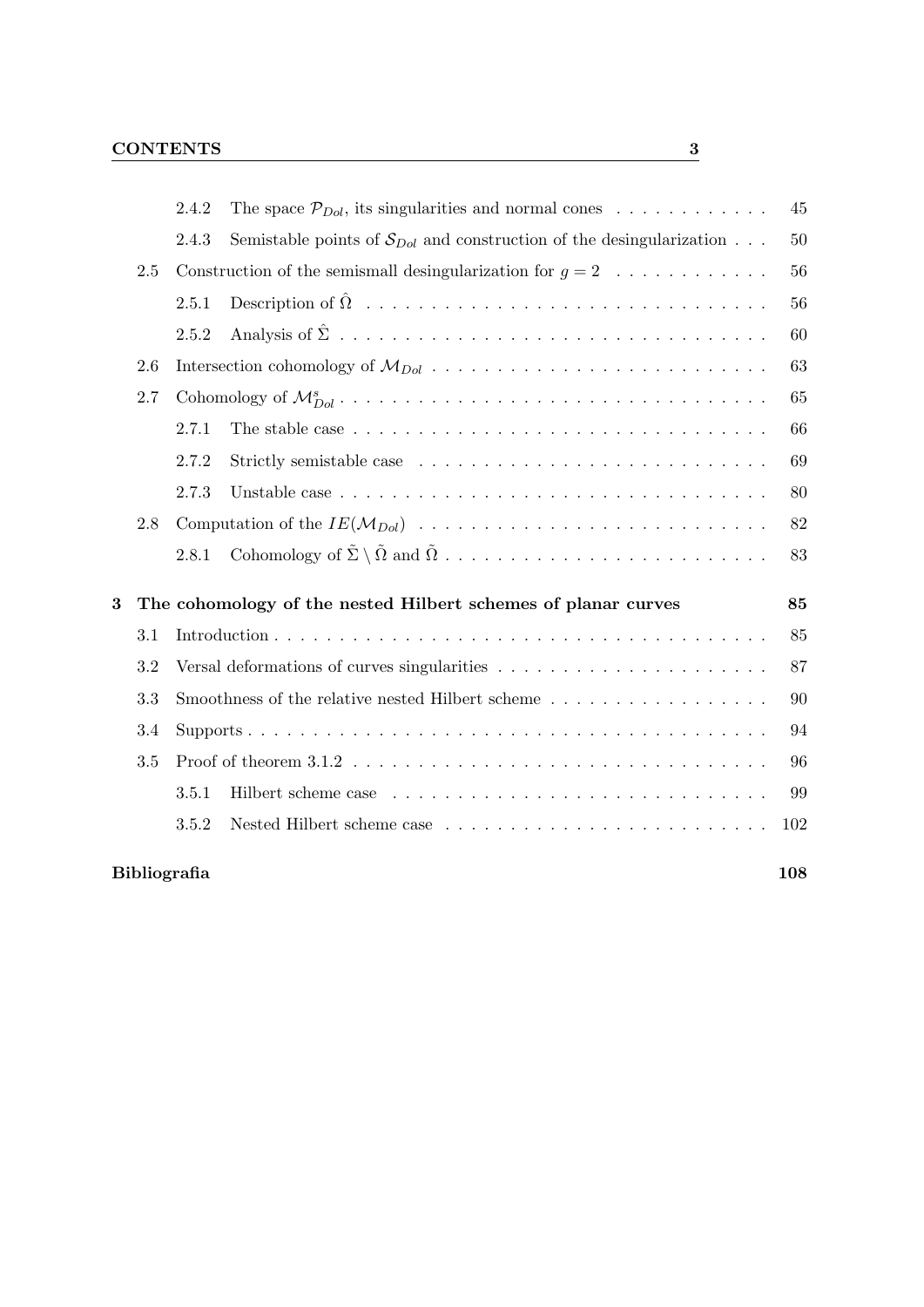# Introduction

The decomposition theorem of Beilinson, Bernstein and Deligne is a powerful tool to investigate the topology of algebraic varieties and algebraic maps. Its statement emphasizes the central role played by a relatively new topological invariant, the intersection cohomology of an algebraic variety, or, more generally, of a local system defined on a locally closed nonsingular subset of an algebraic variety.

This invariant, introduced in the late 70's by Goresky and MacPherson to replace cohomology when the variety is singular so as to preserve Poincaré duality turns out to be a building block of the theory of perverse sheaves. Intersection cohomology is a complex of sheaves, and as such it lives in the derived category of constructible sheaves.

The decomposition theorem is a statement about the (derived) direct image of the intersection cohomology by an algebraic projective map. The decomposition theorem and more generally the theory of perverse sheaves have found many interesting applications, especially in representation theory (see [dCM2] for instance). Usually a lot of work is needed to apply it in concrete situations, to identify the various summands. This thesis proposes two applications of the decomposition theorem.

In the first, contained in chapter 2, we consider the moduli space of Higgs bundles of rank 2 and degree 0 over a curve of genus 2. The condition of degree 0 says that the moduli space is singular, while the choice for rank and genus are dictated by the fact that fairly explicit desingularization is known and turns out to be semismall: this is the case where the decomposition theorem has its simplest form. We stratify this space and its resolution. Applying the decomposition theorem, we are able to compute the weight polynomial of the intersection cohomology of this moduli space. This can be useful in view of investigating the so called  $P = W$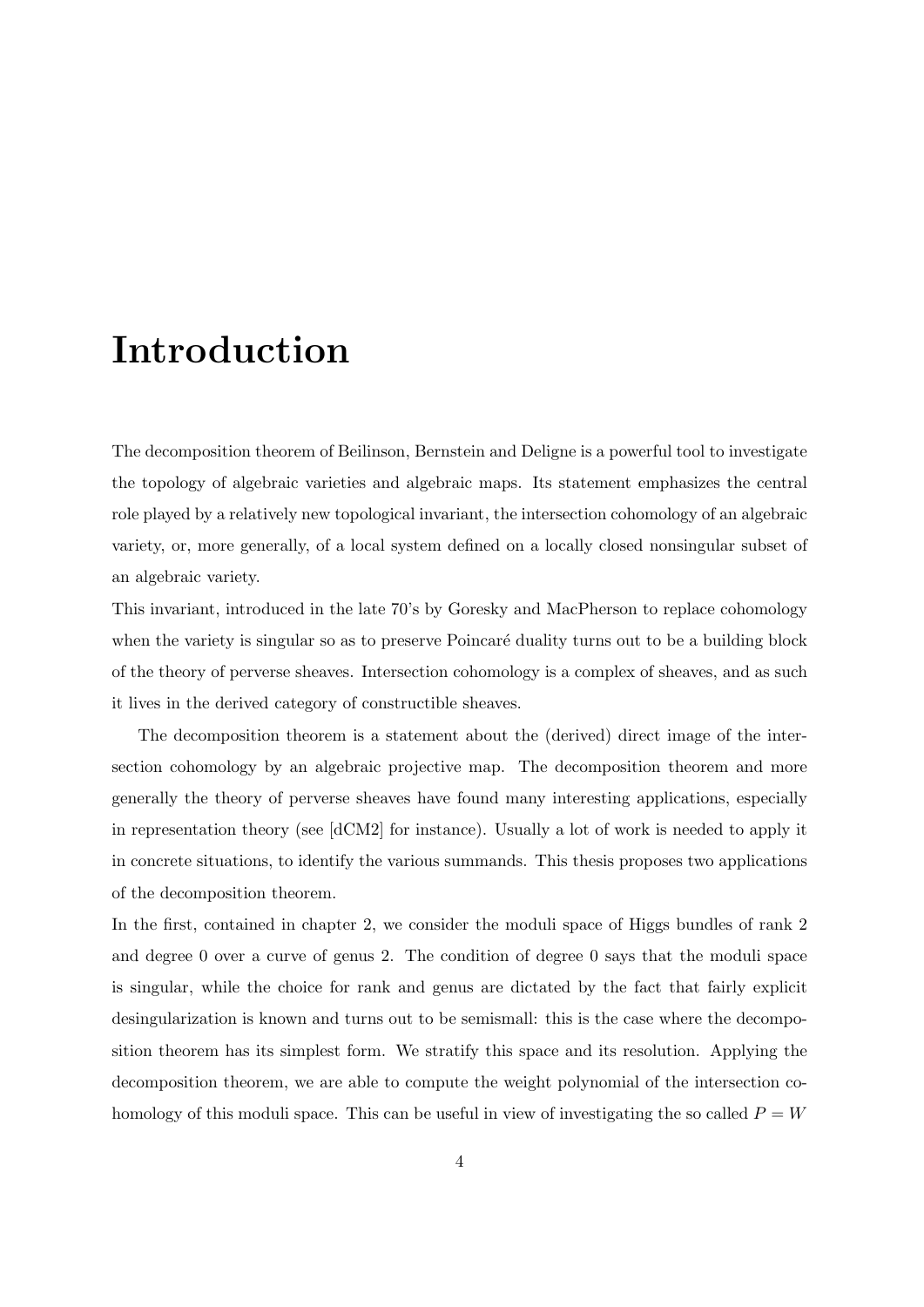#### CONTENTS 5

conjecture for singular moduli spaces, where it is conceivable that the relevant filtrations to be compared will live on intersection cohomology groups.

The second result contained in this thesis is concerned with the general problem of determining the support of a map, and therefore in line with the "support theorem" by Ngô.

We consider families  $C \rightarrow B$  of integral curves with at worst planar singularities, and the relative "nested" Hilbert scheme  $\mathcal{C}^{[m,m+1]}$ . Along the lines of [MS1], and applying the technique of higher discriminants, recently developed by Migliorini and Shende, we prove that in this case, just as in the case of the relative Hilbert scheme and relative compactified Jacobian, there are no supports other than the whole base  $B$  of the family. Along the way we investigate smoothness properties of  $\mathcal{C}^{[m,m+1]}$ , which may be of interest on their own.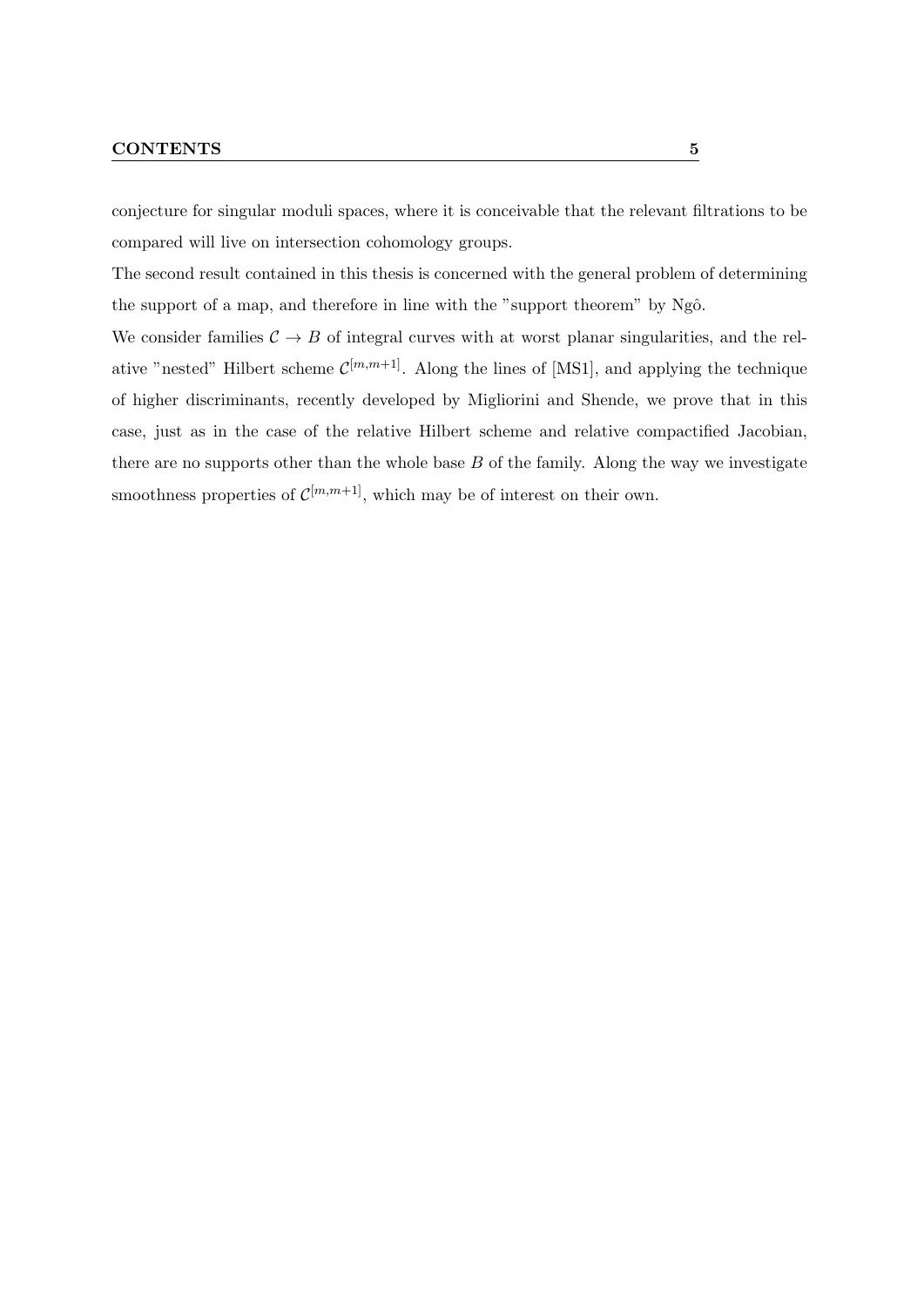# Chapter 1

# The decomposition theorem

#### 1.1 Preliminaries of Hodge theory

Complex algebraic varieties have provided an important motivation for the development of algebraic topology from its earliest days. On the other hand, algebraic varieties and algebraic maps enjoy many truly remarkable topological properties that are not shared by other classes of spaces and maps. These special features were first exploited by Lefschetz [L1] who claimed to have "planted the harpoon of algebraic topology into the body of the whale of algebraic geometry"  $([L2], p.13)$ , and they are almost completely summed up in the statement of the decomposition theorem and of its embellishments. The classical precursors to the decomposition theorem include the two theorems by Lefschetz, Hodge theorem, the Hodge-Riemann bilinear relations and Deligne's Theorem (1.1.1).

There are three known proofs of the decomposition theorem: the original proof by Beilinson, Bernstein, Deligne [BBD] and Gabber [G] is via arithmetic properties of the varieties over finite fields; the second one by Saito [Sa] uses the theory of mixed Hodge modules, while the last one by De Cataldo and Migliorini [dCM2] is via classical Hodge theory.

Standard references for what follows are [GH] and [V].

Let  $X$  be a nonsingular complex projective variety of dimension  $n$  embedded in some projective space  $\mathbb{P}^N$ , and let  $D = H \cap X$  be the intersection of X with a generic hyperplane  $H \subset \mathbb{P}^N$ . First let us fix some notation: in the whole chapter, unless specified otherwise, we will consider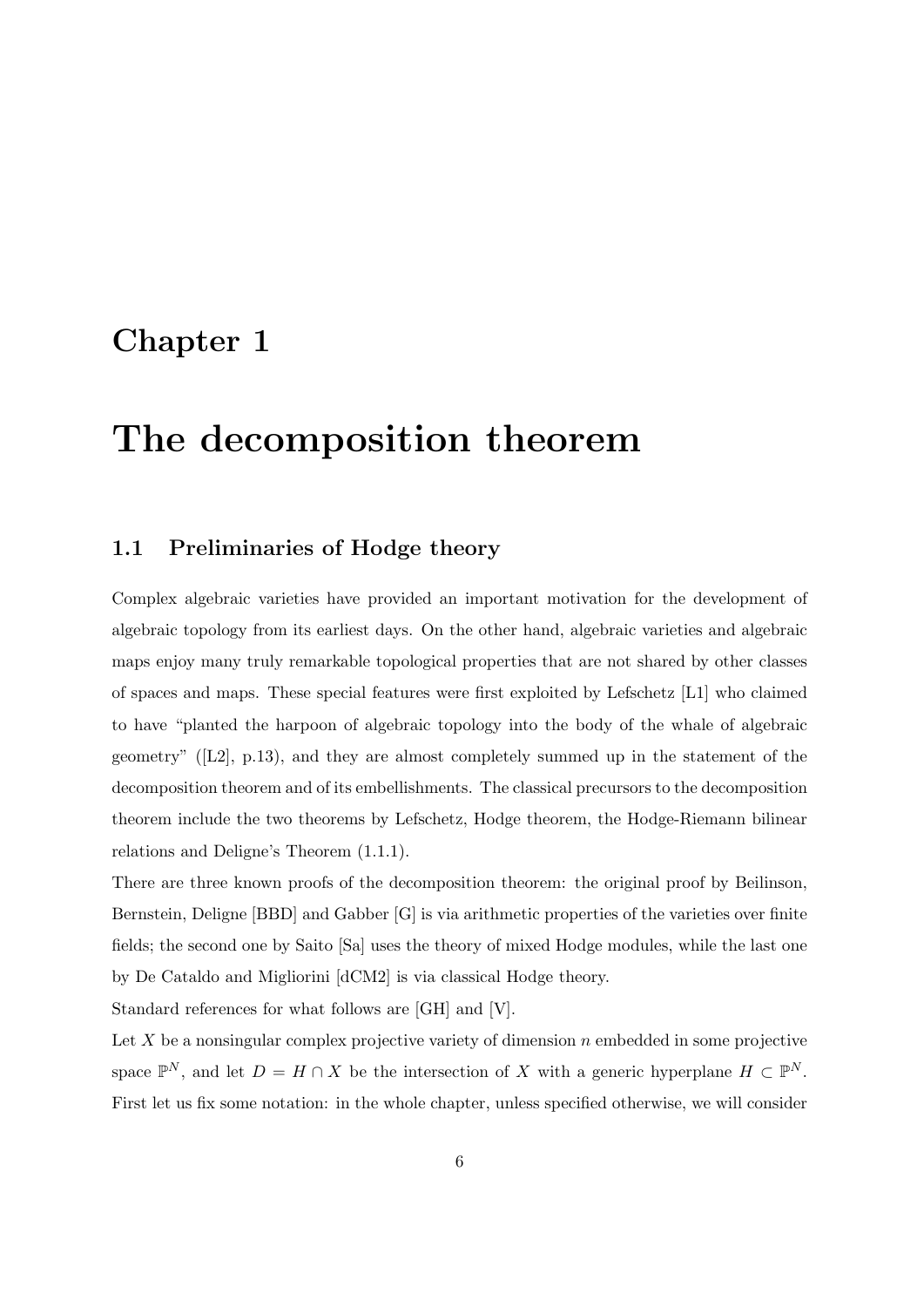cohomology with rational coefficients. Up to tensoring with  $\mathbb{C}$ , we know by De Rham theorem that there exist isomorphisms

$$
H^i(X) \cong H^i_{sing}(X) \cong H^i_{dR}(X).
$$

The Lefschetz hyperplane theorem states that the restriction map  $H^{i}(X) \to H^{i}(D)$  is an isomorphism for  $i < n - 1$  and injective for  $i = n - 1$ .

The cup product with the first Chern class  $\eta$  of the hyperplane bundle yields a mapping  $\bigcup \eta$ :  $H^{i}(X) \to H^{i+2}(X)$  which can be identified with the composition  $H^{i}(X) \to H^{i}(D) \to H^{i+2}(X)$ , the latter being a "Gysin" homomorphism.

The Hard Lefschetz theorem states that for all  $0 \leq i \leq n$  the i–fold iteration of the cup product with  $\eta$  gives an isomorphism

$$
\left(\bigcup \eta\right)^i : H^{n-i}(X) \to H^{n+i}(X).
$$

The Hodge decomposition is a canonical decomposition

$$
H^i(X, \mathbb{C}) \cong \bigoplus_{p+q=i} H^{p,q}(X).
$$

The summands  $H^{p,q}(X)$  can be thought as cohomology classes of differential  $(p,q)$  form (that is those with p  $dz$ 's and q  $d\bar{z}$ 's).

This is the example we have to keep in mind when we define what a *rational pure Hodge* structure is.

**Definition 1.1.1.** Let H be a Q-vector space. A pure Hodge structure of weight i on H is a direct sum decomposition

$$
H_{\mathbb{C}} := H \otimes \mathbb{C} = \bigoplus_{p+q=i} H^{p,q}(X), \qquad H^{p,q} = \overline{H^{q,p}}.
$$

This is equivalent to give a decreasing filtration  $F^{\bullet}$ , called the *Hodge filtration*, such that  $F^p(H_{\mathbb{C}}):=\bigoplus_{p'\geq p}H^{p',q'}$ . We may also define a *morphism of Hodge structures* as a linear map  $f : H \to H'$  whose complexification (still denoted by f) is compatible with the Hodge filtration,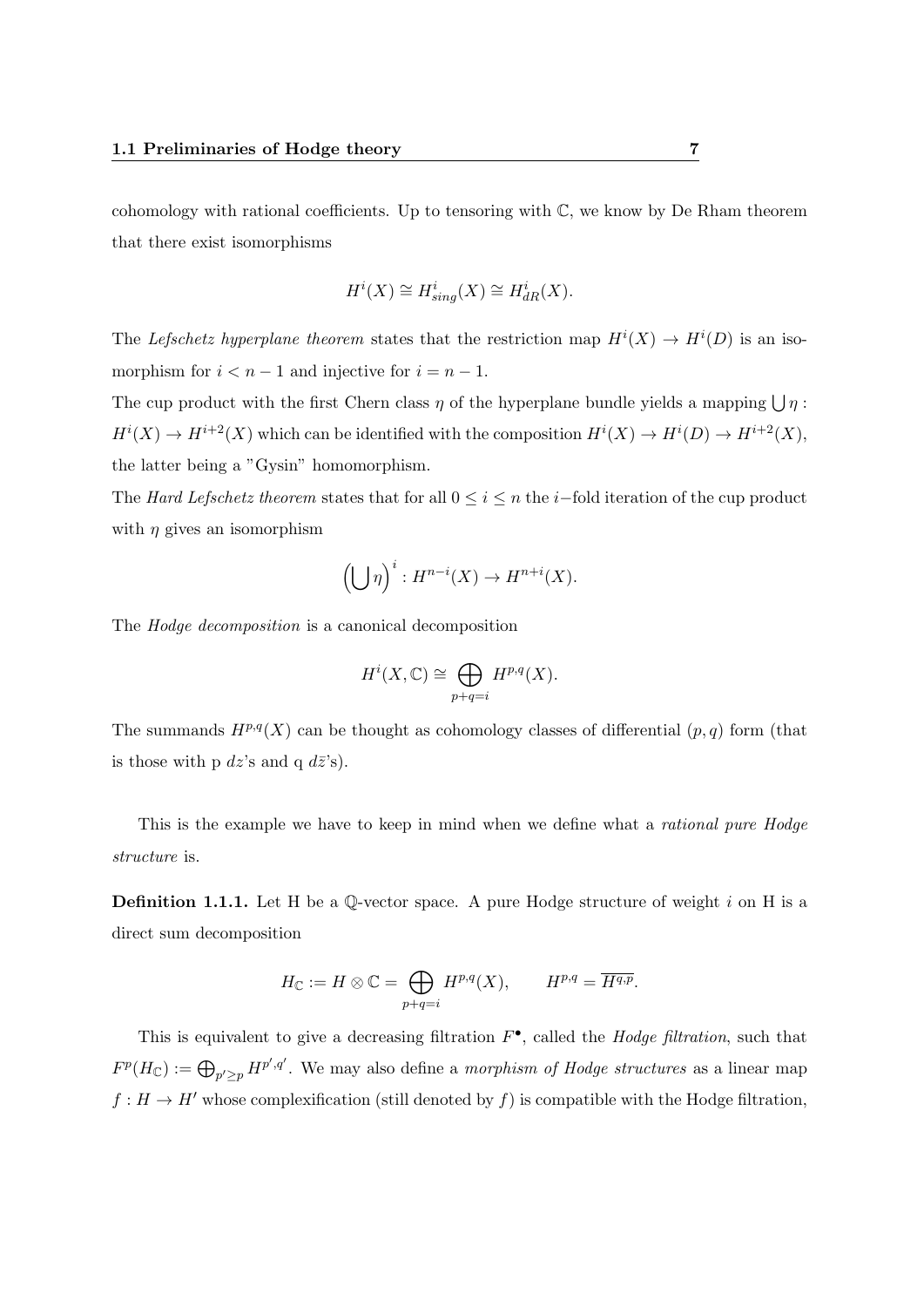i.e.  $\text{Im} f \cap F^p(H'_{\mathbb{C}}) = f(F^p(H'_{\mathbb{C}})).$ 

For any fixed index  $0 \leq i \leq n$  we can define a bilinear form  $\mathcal{S}^H$  on  $H^{n-i}(X)$  by

$$
(a,b) \mapsto \mathcal{S}^H(a,b) := \int_X \eta^i \wedge a \wedge b = \deg([X] \cap (\eta^i \cup a \cup b))
$$

where  $[X]$  denotes the fundamental homology class of the naturally oriented X. The Hard Lefschetz theorem is equivalent to the nondegeneracy of the forms  $\mathcal{S}^H$ . The Hodge-Riemann bilinear relations ([dCM, 5.2.1]) establish their signature properties.

#### 1.1.1 Families of nonsingular projective varieties

If  $f: X \to Y$  is a  $\mathcal{C}^{\infty}$  fibre bundle with nonsingular projective compact fibre F, let  $R^jf_*\mathbb{Q}$ denote the local system on Y whose fibre at a point y is the  $H^{j}(f^{-1}(y))$ . We have the associated Leray spectral sequence

$$
E_2^{i,j} = H^i(Y, R^j f_* \mathbb{Q}) \Rightarrow H^{i+j}(X)
$$
\n(1.1)

and the the monodromy representation

$$
\rho^i : \pi_1(Y, y_0) \to GL(H^i(F)).
$$
\n(1.2)

Even when Y is simply connected, the Leray spectral sequence can be nontrivial, for example, the Hopf fibration  $f: S^3 \to S^2$ .

We define a *family of projective manifolds* to be a proper holomorphic submersion  $f: X \to Y$ of nonsingular varieties that factors through some product  $Y \times \mathbb{P}^N$  and for which the fibres are connected projective manifolds. By Ehresmann theorem, such a map is also a  $\mathcal{C}^{\infty}$  fibre bundle. The following two results are due to Deligne [D1],[D2].

**Theorem 1.1.1.** Suppose  $f: X \to Y$  is a family of projective manifolds. Then

(i) The Leray spectral sequence (1.1) degenerates at the  $E_2$ -page and induces an isomorphism

$$
H^k(X) \cong \bigoplus_{i+j=k} H^i(Y, \underline{H}^j(F));
$$

(ii) the monodromy representation  $(1.2)$  is semisimple, i.e. it is a direct sum of irreducible representations.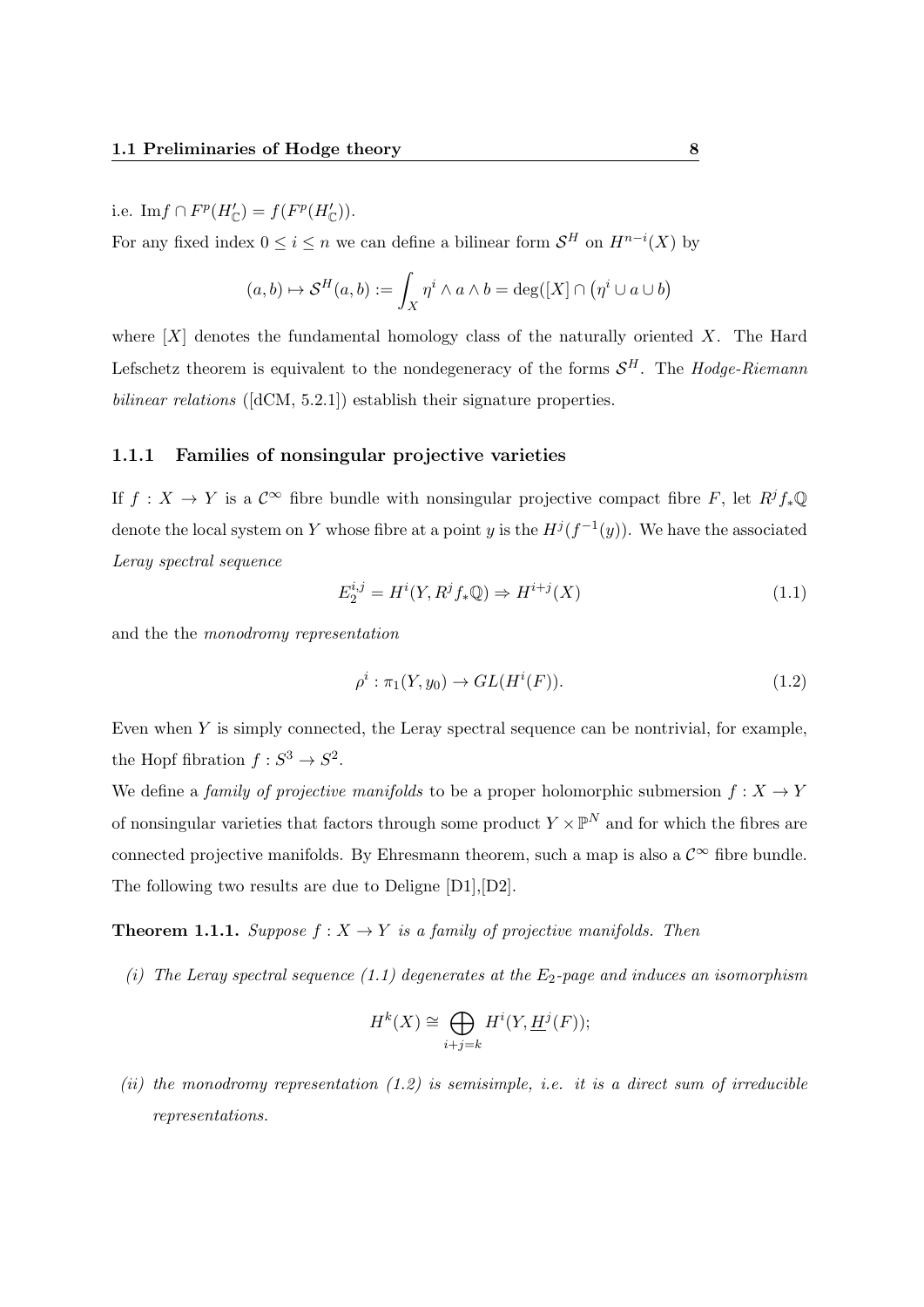Item (i) gives a rather complete description of the cohomology of  $X$ . Part (ii) is remarkable because often the fundamental group of Y is infinite.

Remark 1. Even though theorem (1.1.1) is given in terms of cohomology groups, Deligne proved a stronger sheaf theoretic statement (see 1.2.1.)

Remark 2. For singular maps, the Leray spectral sequence can be very seldom degenerate. If  $f: X \to Y$  is a resolution of singularities of a projective variety Y whose cohomology admits a mixed Hodge structure which is not pure, then the pullback  $f^*$  cannot be injective and this prohibits degeneration in view of the edge-sequence.

# 1.2 Singular varieties: mixed Hodge theory and intersection cohomology

The Lefschetz and Hodge theorem fail if  $X$  is singular. There are two somewhat complementary approaches to generalize these statements to singular projective varieties. They involve mixed Hodge theory [D2, D3] and intersection cohomology [GM, GM1].

#### Mixed Hodge theory

In mixed Hodge theory the topological invariant studied is the same as that investigated for nonsingular varieties, namely, the cohomology group of the variety, whereas the structure with which it is endowed changes. The  $(p, q)$  decomposition of classical Hodge theory is replaced by a more complicated structure. In particular, we have two filtrations: the weight filtration on the rational cohomology and the Hodge filtration on the complex one.

**Definition 1.2.1.** Let X be an algebraic variety. A mixed Hodge structure on the cohomology of  $X$  is the datum of:

(i) An increasing filtration  $W_{\bullet}$ , the weight filtration, on the rational cohomology groups  $H^i(X,\mathbb{Q})$ 

$$
\{0\} \subseteq W_0 \subseteq \ldots \subseteq W_{2i} = H^i(X, \mathbb{Q})
$$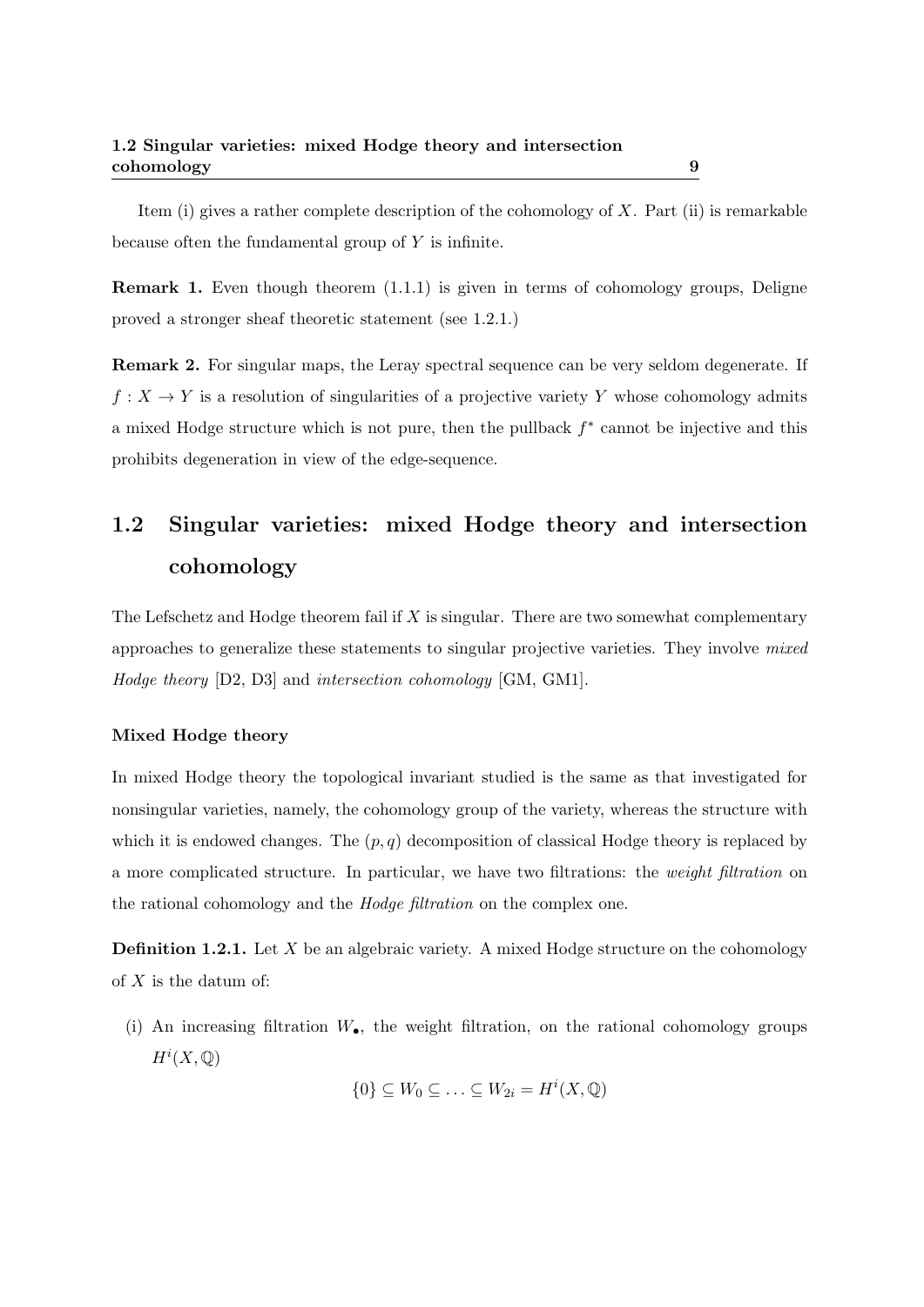(ii) a decreasing filtration  $F^{\bullet}$ , the Hodge filtration,

$$
H^i(X, \mathbb{C}) = F^0 \supseteq F^1 \supset \ldots \supset F^m \supseteq \{0\}
$$

such that the filtrations induced by  $F^{\bullet}$  on the graded pieces  $\text{Gr}_{k}^{W} := W_{k}/W_{k-1}$  endows them with a pure Hodge structure of weight k.

*Example* 1.1. Let X be a rational irreducible curve with one node (topologically this is a pinched torus). Then  $H^1(X)$  has weight 0 and all the classes are of type  $(0,0)$ .

The definition of weights is due to Deligne [D2] and involves reduction to positive characteristic. However, the so called "Yoga of weights" tells us two fundamental restrictions on the weights:

- 1. if X is nonsingular, but possibly noncompact, then the weight filtration on  $H^{i}(X)$  starts at  $W_i$ , that is  $W_r H^i(X) = 0$  for any  $r < i$ ;
- 2. If X is compact, but possibly singular, then the weight filtration on  $H^{i}(X)$  ends at  $W_{i}$ , that is  $W_r H^i(X) = H^i(X)$  for any  $r \geq i$ .

#### Intersection cohomology

In intersection cohomology, by contrast, is the topological invariant which is changed, whereas the  $(p, q)$ -decomposition turns out to have the same formal properties. We are going to describe intersection cohomology in the next section. For a beautiful introduction with also an historical point of view we refer to [Kl]. For now, let us just say that the intersection cohomology groups  $IH^*(X)$  can be described using geometric "cycles" on the possibly singular varieties X and this gives a concrete way to compute simple examples. There is a natural isomorphism  $H^{i}(X) \to IH^{i}(X)$  which is an isomorphism when X is nonsingular. Moreover these groups are finite dimensional, satisfy Mayer-Vietoris theorem and Künneth formula. Even though they are not homotopy invariant, they satisfy analogues of Poincaré duality and Hard Lefschetz theorem. The definition of intersection cohomology is very flexible as it allows for twisted coefficients: given a local system  $\mathcal L$  on a locally closed nonsingular subvariety Y of X we can define the cohomology groups  $IH(\overline{Y}, \mathcal{L})$ .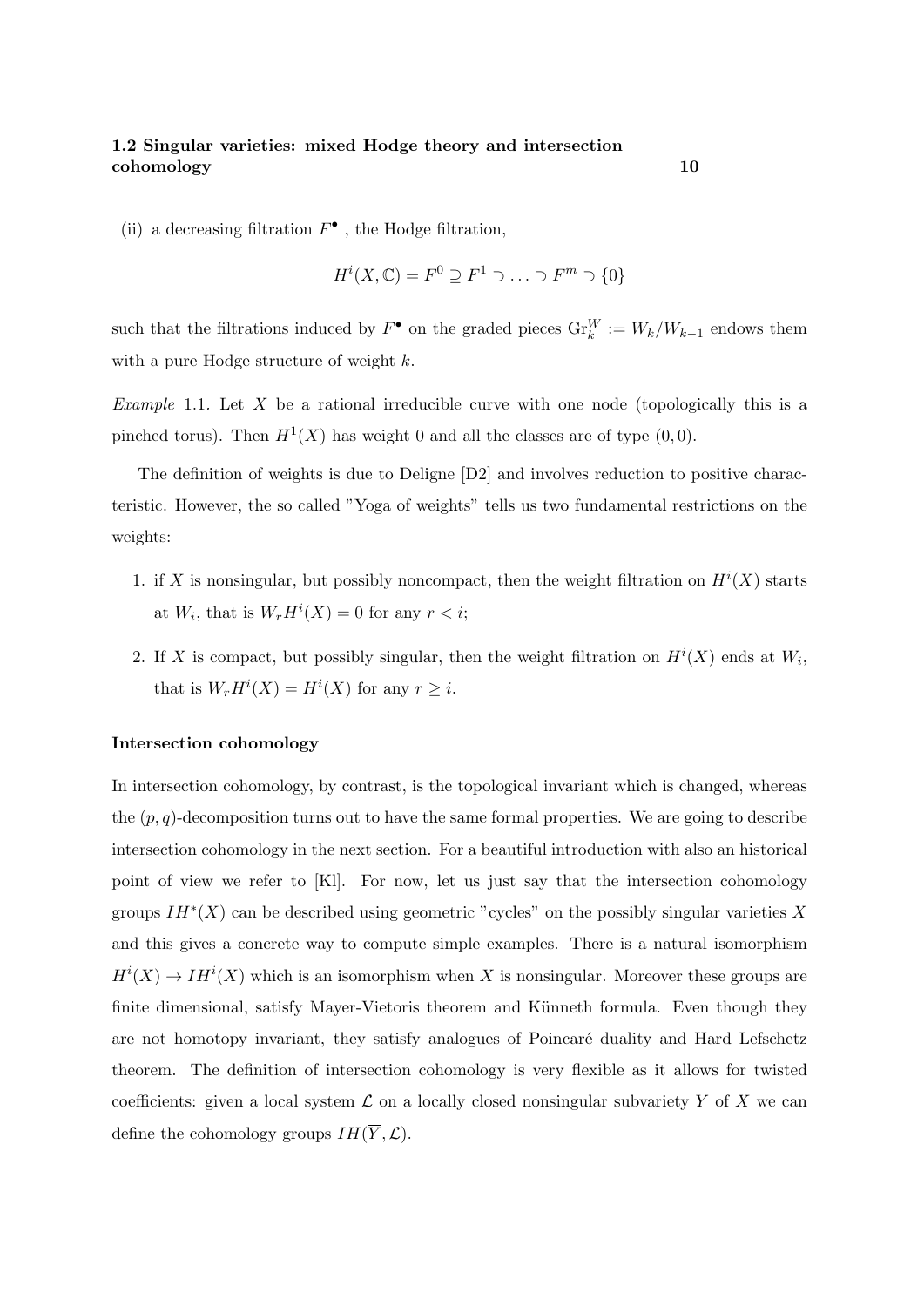*Example* 1.2. Consider the nodal curve X of example (1.1):  $H^1(X)$  has dimension 1, therefore it cannot admit a Hodge decomposition. If one considers the intersection cohomology group  $IH<sup>1</sup>(X)$ , this turns out to be 0. Therefore Hodge decomposition is restored.

As an analogue of Deligne's theorem (1.1.1) we can now state the first version of the decomposition theorem.

Theorem 1.2.1 (Decomposition theorem for intersection cohomology groups). Let  $f: X \to Y$  a proper map of varieties. There exists finitely many pairs  $(Y_\alpha, L_\alpha)$  made of locally closed, nonsingular and irreducible algebraic subvarieties  $Y_{\alpha} \subset Y$ , semisimple local systems  $\mathcal{L}_{\alpha}$ on  $Y_\alpha$  and integer numbers  $d_\alpha$  such that for every open set  $U \subset Y$  there exists an isomorphism

$$
IH^{i}(f^{-1}(U)) \cong \bigoplus_{\alpha} IH^{i}(U \cap \overline{Y}_{\alpha}, \mathcal{L}_{\alpha}).
$$
\n(1.3)

The pairs  $(Y_\alpha, L_\alpha)$  are essentially unique, independent of U and they will be described in the next sections. Setting  $U = Y$  we get a formula for  $IH^*(X)$  and therefore, if X is nonsingular, a formula for  $H^*(X)$ . If  $X \to Y$  is a family of projective manifolds then the decomposition  $(1.3)$  coincides with the one of theorem  $(1.1.1)$ . On the opposite side of the spectrum, when  $f: X \to Y$  is a resolution of singularities of Y then the intersection cohomology groups of Y are direct summands of the cohomology groups  $H^*(X)$ .

When X is singular there is no direct sum decomposition for  $H^*(X)$ . Intersection cohomology turns out to be precisely the topological invariant apt to deal with singular varieties and maps. The rest of the chapter will be devoted to explain the notion of intersection cohomology groups and to describe the triples  $(Y_{\alpha}, L_{\alpha}, d_{\alpha})$  appearing in the decomposition (1.3).

#### 1.3 Intersection complexes

Even though the statement of theorem (1.2.1) involves just intersection cohomology groups, there are not known proofs of such a decomposition, without first proving the statement at the level of complexes of sheaves. The language and theory of sheaves and homological algebra, specifically derived categories and perverse sheaves, plays an essential role in all the known proofs of the decomposition theorem, as well as in its numerous applications. We do not present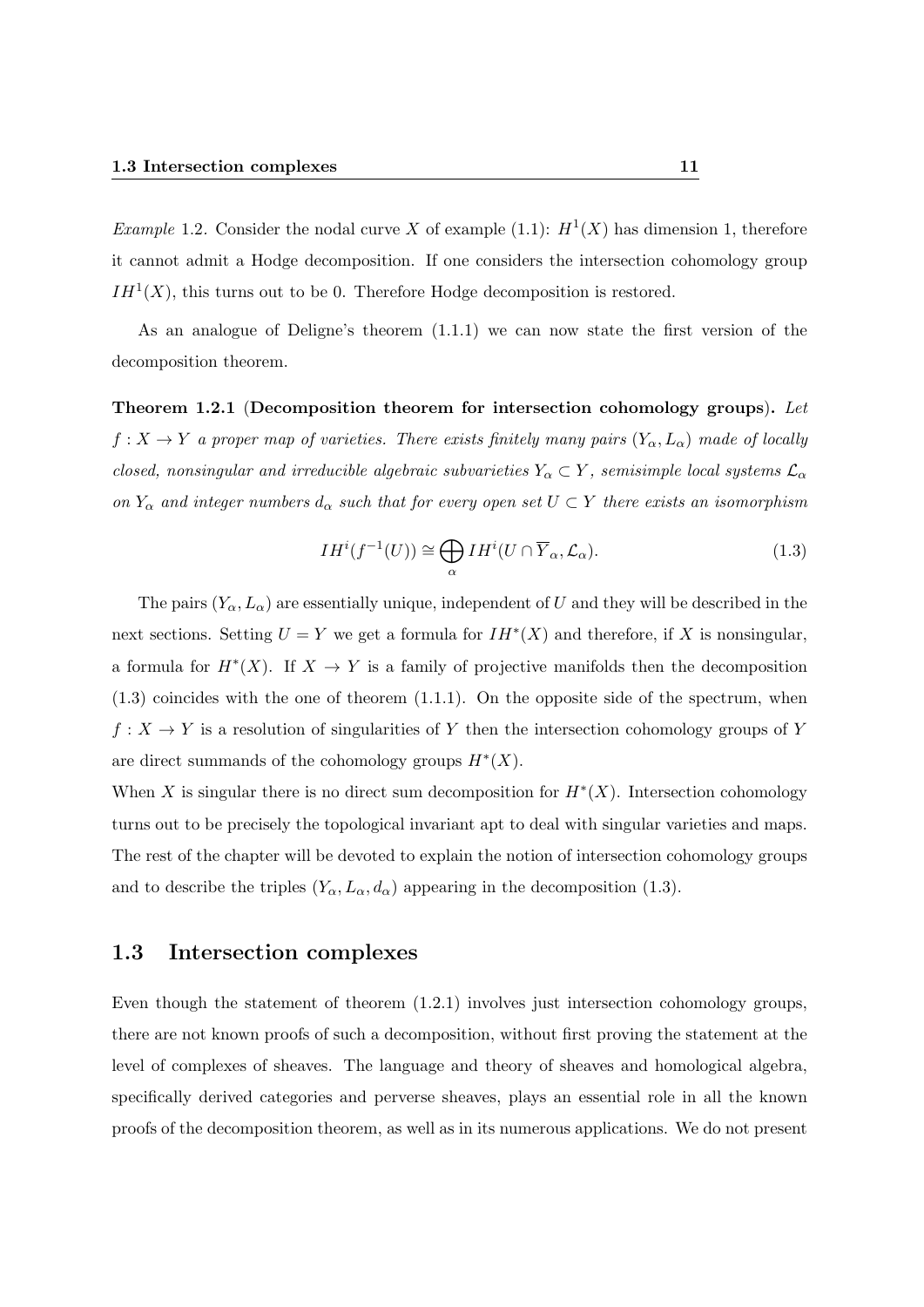them here, but the reader can find a detailed description in [I, dCM2]. We will just say that the intersection cohomology groups are defined as the hypercohomology of some complexes, called intersection complexes, that live in the derived category of constructible complexes. The intersection complexes are constructed from local systems defined on a locally closed subsets of an algebraic variety with a procedure called intermediate extension (see [BBD, 1.4.25,2.1.9,  $2.1.11$ ]).

**Definition 1.3.1.** Let X be an algebraic variety and let  $Y \subset X$  be a locally closed subset contained in the regular part of X. Let  $\mathcal L$  be a local system on Y. We define the *intersection* complex  $IC_{\overline{Y}}(\mathcal{L})$  associated with  $\mathcal L$  as a complex of sheaves on Y which extends the complex  $\mathcal{L}[\dim Y]$  and is determined up to unique isomorphism in the derived category of constructible sheaves by the conditions

- $\mathcal{H}^j({IC}_{\overline{Y}}(\mathcal{L})) = 0$  for all  $j < -\dim Y$ ,
- $\mathcal{H}^{-\dim Y}(IC_{\overline{Y}}(\mathcal{L}_{|U})) \cong \mathcal{L},$
- dim Supp $\mathcal{H}^{j}(IC_{\overline{Y}}(\mathcal{L})) < -j$ , for all  $j > -\dim Y$ ,
- dim Supp $\mathcal{H}^{j}(\mathbb{D}IC_{\overline{Y}}(\mathcal{L})) < -j$ , for all  $j > -\dim Y$ , where  $\mathbb{D}IC_{\overline{Y}}\mathcal{L}$  denotes the Verdier dual of  $IC_{\overline{Y}}\mathcal{L}$ .

**Remark 3.** Let X be an algebraic variety with regular locus  $X_{reg}$ . In case  $\mathcal{L} = \mathbb{Q}_{X_{reg}}$  then we just write  $IC_X$  for  $IC_X(\mathcal{L})$  and we call it intersection cohomology complex of X. If X is nonsingular, then  $IC_X \cong \mathbb{Q}_X[\dim X]$ .

# 1.4 Intersection cohomology groups and decomposition theorem

**Definition 1.4.1.** Let  $X$  be an algebraic variety. We define the *intersection cohomology groups* of  $X$  as

$$
IH^*(X) = H^{*-\dim X}(X, IC_X)
$$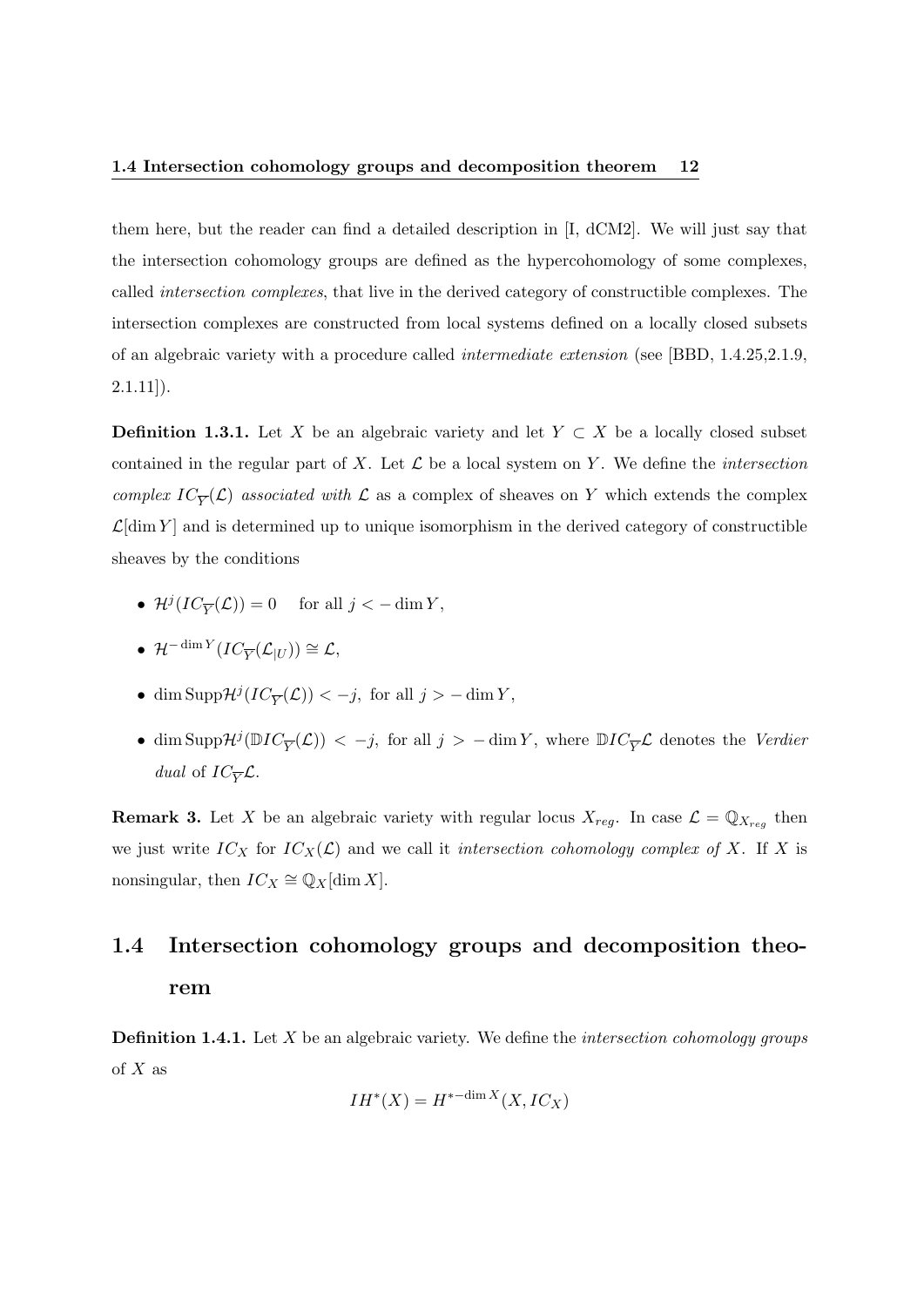In general, given any local system  $\mathcal L$  supported on a locally closed subset Y of X we define the cohomology groups of Y with coefficients in  $\mathcal L$  as

$$
IH^{*}(\overline{Y}, \mathcal{L}) = H^{*-\dim Y}(\overline{Y}, IC_{\overline{Y}}(\mathcal{L}))
$$

Taking cohomology with compact support we obtain the intersection cohomology groups with compact support  $IH_c^*(X)$  and  $IH_c^*(\overline{Y}, \mathcal{L})$ .

Remark 4. Here the shift is made so that for a nonsingular variety the intersection cohomology groups coincides with ordinary cohomology groups.

#### 1.4.1 Hodge-Lefschetz package for  $IH^*(X)$

By the properties of IC complexes we can deduce the following theorems for intersection cohomology groups (see [GM1] for further details).

**Theorem 1.4.1 (Poincaré-Verdier duality).** Let X be an algebraic variety of dimension n. Then for any  $0 \leq j \leq 2n$  there exists a nondegenerate bilinear form

$$
IH^{j}(X) \times IH_{c}^{2n-j}(X) \to \mathbb{Q}
$$

**Theorem 1.4.2** (Künneth formula). Let  $X, Y$  be algebraic varieties. Then

$$
IH^{k}(X \times Y) = \bigoplus_{i+j=k} IH^{i}(X) \otimes IH^{j}(Y)
$$

**Theorem 1.4.3 (Lefschetz hyperplane theorem).** Let  $X$  be a projective variety of dimension  $n$  and  $D$  be a general hyperplane section. Then the restriction

$$
IH^{i}(X) \to IH^{i}(D)
$$

is an isomorphism for  $i < n - 1$  and surjective for  $i = n - 1$ .

#### 1.4.2 The mixed Hodge structure on  $IH^*(X)$

The proof of Hard-Lefschetz theorem for intersection cohomology appears in [BBD]. Therefore, at that point in time, intersection cohomology was known to fulfil the two Lefschetz theorems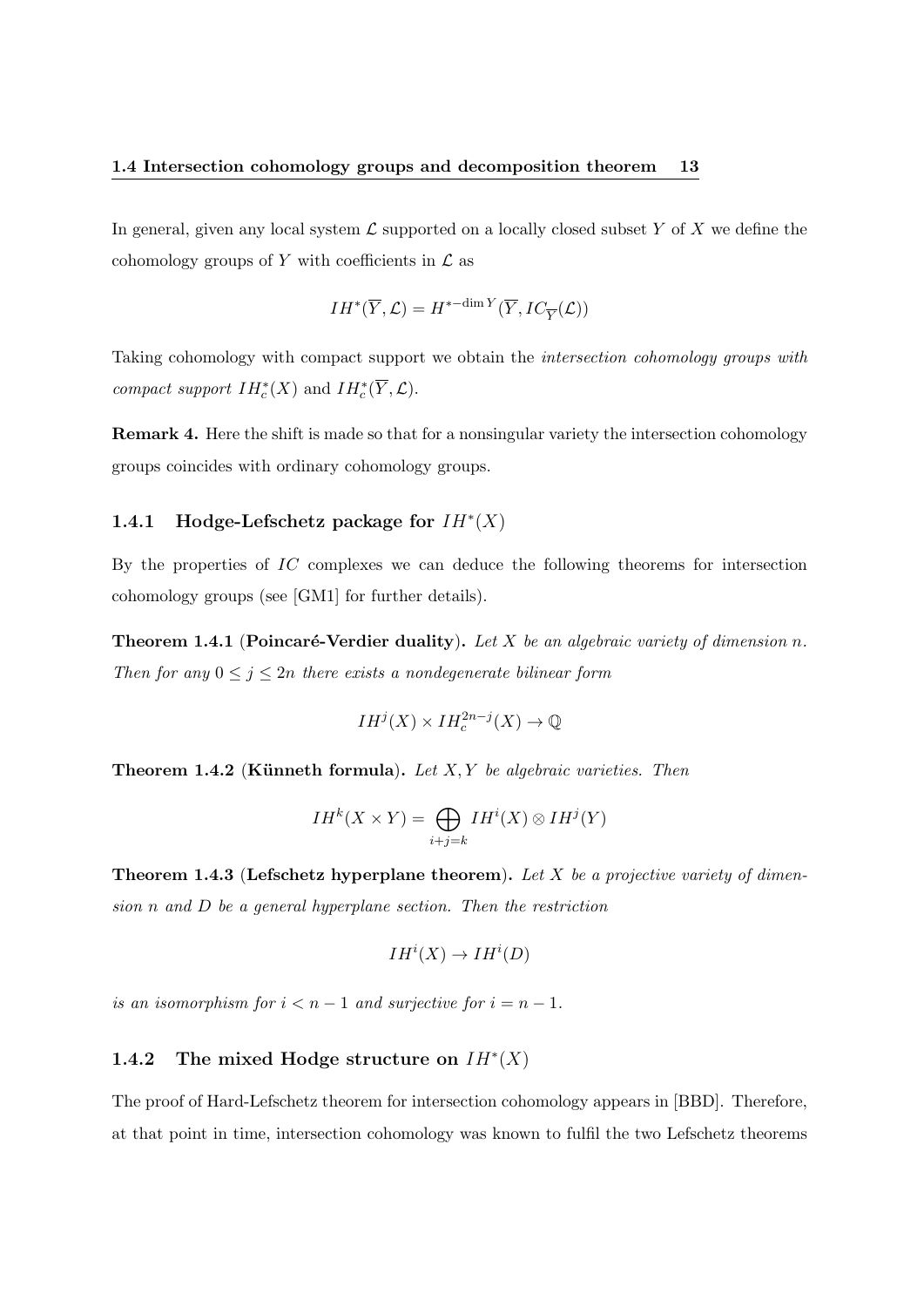#### 1.4 Intersection cohomology groups and decomposition theorem 14

and Poincaré duality [GM, GM1]. The question concerning a possible Hodge structure in intersection cohomology, as well as Hodge-theoretic questions, was very natural at that juncture (see [BBD], p.165). The work of Saito [Sa1, Sa2] settled this issues completely with the use of mixed Hodge modules. We now summarize some of the mixed Hodge-theoretic properties of the intersection cohomology of complex quasi-projective varieties. For the proofs on projective varieties we refer to [dCM2, dCM3], whereas for the extension to quasi-projective varieties and proper maps we refer to [dC]. All these properties have been proved using classical Hodge theory(see [dCM1, Section 3.3]). The intersection cohomology groups carry natural mixed Hodge structures and so does intersection cohomology with compact support .

- 1. if f X is nonsingular, then the mixed Hodge structure coincides with the mixed Hodge structure on the cohomology;
- 2. if  $f : X \to Y$  is a resolution of singularities of Y then the mixed Hodge structures on  $IH^*(Y)$  and  $IH^*_c(Y)$  are canonical sub-quotients of the mixed Hodge structures on respectively  $H^*(X)$  and  $H_c^*(X)$ ;
- 3. the intersection bilinear pairing in intersection cohomology is compatible with mixed Hodge structure, that is the resulting map  $IH^{n-j}(X) \to (IH_c^{n+j}(X))^{\vee}(-n)$  is an isomorphism of mixed Hodge structures and the shift  $(-n)$  increases the weights on  $(n, n)$ ;
- 4. the natural map  $H^*(X) \to IH^*(X)$  is a map of mixed Hodge structures; if X is projective then its kernel is the subspace  $W_{*-1}$  of classes of weight  $\leq$  \* − 1.

#### 1.4.3 Decomposition theorem

We are now in a position to express the decomposition theorem in his sheaf theoretic statement.

Theorem 1.4.4 (Decomposition theorem and semisimplicity theorem). Let  $f: X \to Y$ be a proper map of complex algebraic varieties. There exists an isomorphism in the constructible derived category  $D_c^b(Y)$ :

$$
Rf_*IC_X \cong \bigoplus_{i \in \mathbb{Z}} \qquad \mathfrak{P}\mathcal{H}^i(Rf_*IC_X)[-i].
$$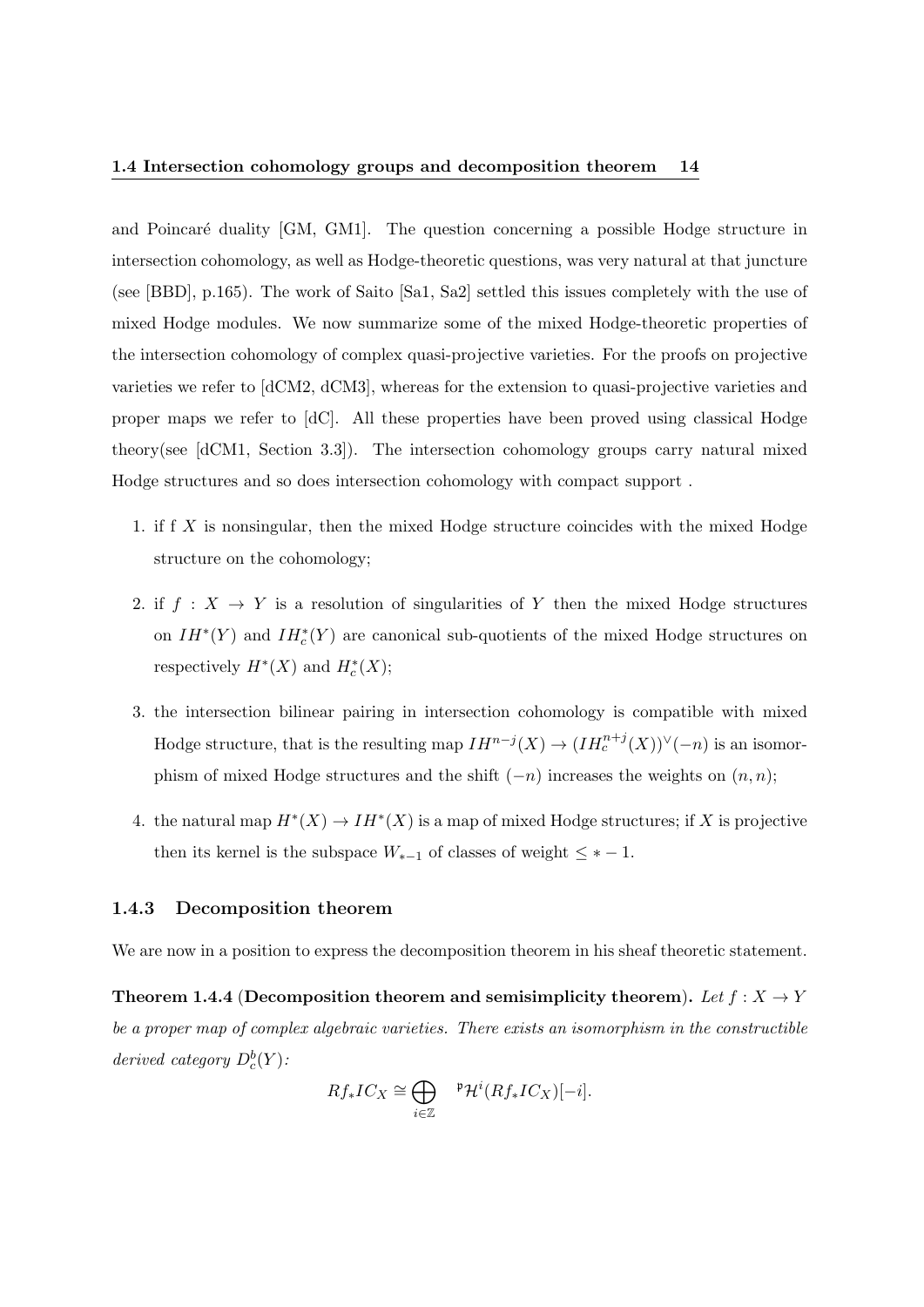Moreover the perverse cohomology sheaves  ${}^{\mathfrak{p}}\mathcal{H}^{i}(Rf_{*}IC_{X})$  are semisimple, i.e. there exists a stratification of  $Y = \bigsqcup S_\beta$  such that

$$
{}^{\mathfrak{p}}\mathcal{H}^i(Rf_*IC_X)=\bigoplus_{\beta}IC_{\overline{S}_{\beta}}(\mathcal{L}_{\beta}).
$$

Combining these two results we can express the decomposition theorem in its final form, i.e. the existence of a finite collection of pairs  $(Y_{\alpha}, \mathcal{L}_{\alpha})$  such that

$$
Rf_*IC_X \cong \bigoplus_{\alpha} IC_{\overline{Y}_{\alpha}}(\mathcal{L}_{\alpha})[\dim X - \dim Y_{\alpha}]
$$
\n(1.4)

Recalling that  $IH^*(X) = H^{*-dim X}(X, IC_X)$ , the shifts in the formula are chosen so that they match with the ones of theorem (1.2.1), which is a consequence of this form.

**Definition 1.4.2.** We call supports of f the  $Y_\alpha$  appearing in equation (1.4).

#### 1.5 Semismall maps

In general, it is not easy to determine the supports  $Y_\alpha$  and the local systems  $\mathcal{L}_\alpha$ . However Migliorini and De Cataldo [dCM1], following [BM], prove that for some proper maps, called semismall maps, the Decomposition theorem has a very explicit form and it is easy to describe both supports and local systems on them. Let us give some preliminary definitions.

**Definition 1.5.1.** Let  $f : X \to Y$  be a map of algebraic varieties. A stratification for f is a decomposition of Y into finitely many locally closed nonsingular subsets  $Y_{\alpha}$  such that  $f^{-1}(Y_\alpha) \to Y_\alpha$  is a topologically trivial fibration. The subsets  $Y_\alpha$  are called the *strata* of f.

**Definition 1.5.2.** Let  $f : X \to Y$  be a proper map of algebraic varieties. We say that f is semismall if there exists a stratification  $Y = \bigsqcup Y_{\alpha}$  such that for all  $\alpha$ 

$$
\dim Y_{\alpha} + 2d_{\alpha} \le \dim X
$$

where  $d_{\alpha} := \dim f^{-1}(y_{\alpha})$  for some  $y_{\alpha} \in Y_{\alpha}$ .

Remark 5. The condition on the dimensions of the preimages is equivalent to ask that the complex  $f_*\mathbb{Q}_X[\dim X]$  satisfies both the support and co-support conditions, i.e. it is a perverse sheaf.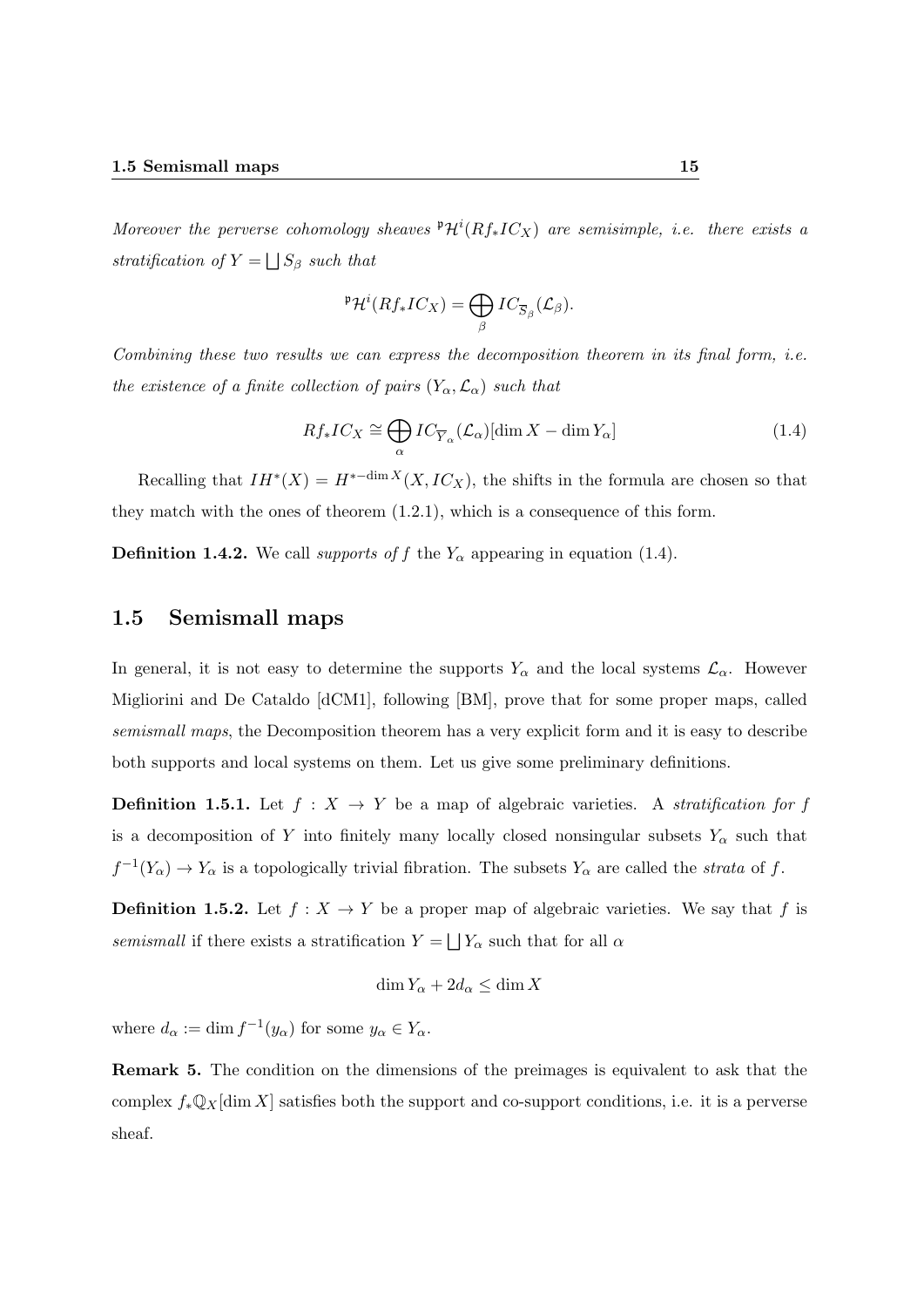Definition 1.5.3. Keep the notation as above. We say that a stratum is relevant if

$$
\dim Y_{\alpha} + 2d_{\alpha} = \dim X.
$$

The decomposition theorem for semismall maps takes a particularly simple form: the only contributions come from the relevant strata  $Y_\alpha$  and they consist of nontrivial summands  $IC_{\overline{Y}_{\alpha}}(\mathcal{L}_{\alpha})$ , where the local systems  $\mathcal{L}_{\alpha}$  turn out to have finite monodromy. Let  $Y_{\alpha}$  be a relevant stratum,  $y \in Y_\alpha$  and let  $F_1, \ldots, F_l$  be the irreducible  $(\dim Y_\alpha)$ −dimensional components of the fibre  $f^{-1}(y)$ . The monodromy of the  $F_i's$  defines a group homomorphism  $\rho_\alpha : \pi_1(Y_\alpha) \to S_\alpha$ from the fundamental group of  $Y_{\alpha}$  to the group of permutations of the  $F^{i}$ 's. The representation  $\rho_\alpha$  defines a local system  $\mathcal{L}_\alpha$  on  $Y_\alpha$ . In this case the semisimplicity of the local system  $\mathcal{L}_\alpha$  is an elementary consequence of the fact that the monodromy factors through a finite group, then by Maschke theorem it is a direct sum of irreducible representations. As a result, the local systems will be semisimple, that is it will be a direct sum of simple local systems. With this notation, the statement of the decomposition theorem for semismall maps is the following.

Theorem 1.5.1 (Decomposition theorem for semismall maps). Let  $f : X \to Y$  be a semismall map of algebraic varieties and let  $\Lambda_{rel}$  the set of relevant strata. For each  $Y_{\alpha} \in \Lambda_{rel}$ let  $\mathcal{L}_{\alpha}$  the corresponding local system with finite monodromy defined above. Then there exists a canonical isomorphism in  $\mathcal{P}(Y)$ 

$$
IC_X \cong \bigoplus_{Y_{\alpha} \in \Lambda_{rel}} IC_{\overline{Y}_{\alpha}}(\mathcal{L}_{\alpha})
$$

#### 1.6 Support type theorems

How can we deal with maps that are not semismall? We said that in general it is hard to find the supports of a map  $f: X \to Y$ . However, there exists a fairly general approach to the so called support type theorems like the decomposition theorem, which was developed by Migliorini and Shende in [MS2]. Such an approach relies on the fact that even though a stratum S might be necessary in the stratification of a map  $f$ , the change in the cohomology of the fibres of  $S$ can be predicted just by looking at the map on the strata containing S.

Therefore, Migliorini and Shende constructed a coarser stratification, the stratification of higher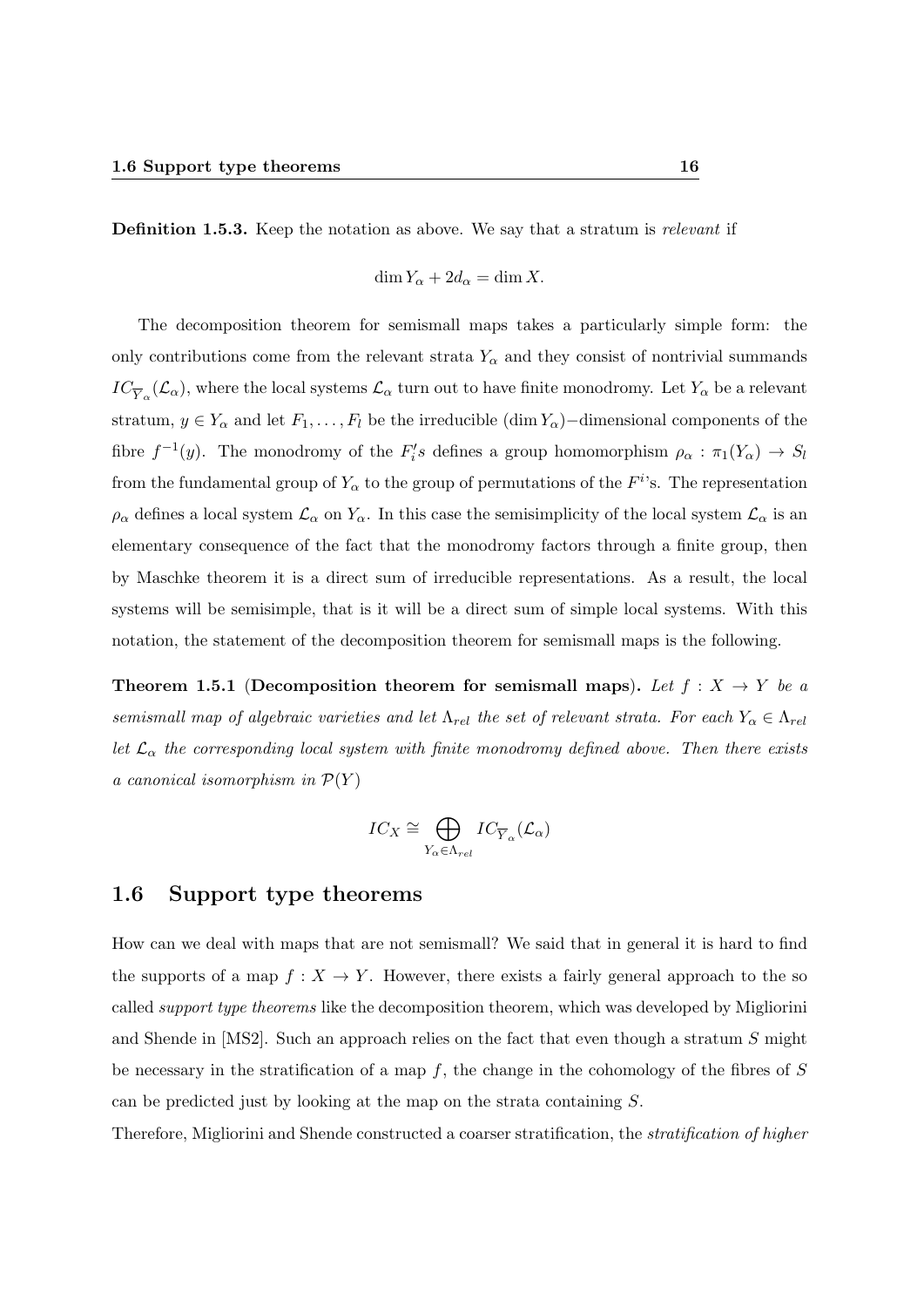discriminants. Such a description refines the notion of discriminant: instead of looking at the inverse images of points one can consider the inverse images of discs  $\mathbb{D}^r$  of varying dimension r. Clearly the bigger the disc is the more likely its inverse image will be nonsingular. Let us be more precise: suppose Y is nonsingular and let  $Y = \bigsqcup Y_\alpha$ . Take  $y \in Y$  and let k be the dimension of the unique stratum containing  $y$ . Consider the codimension  $k$  slice, meeting the stratum only in y. Its inverse image will be a nonsingular codimension  $k$  subvariety of X. In case Y, we choose a local embedding  $(Y, y) \subset (\mathbb{C}^n, 0)$  and we define a disc as the intersection of Y with a nonsingular germ of complete intersection T through y. The dimension of the disc is dim  $Y - \text{codim} T$ .

Now we are ready for the definition of higher discriminant.

**Definition 1.6.1.** Keep the notation as above. We define the  $i-th$  higher discriminant  $\Delta^{i}(f)$ as

$$
\Delta^{i}(f) := \{ y \in Y \mid \text{there is no } (i-1) - \text{dimensional disc } \phi : \mathbb{D}^{i-1} \to Y,
$$
  
with  $f^{-1}(\mathbb{D}^{i-1})$  non singular, and  $\text{codim}(\mathbb{D}^{i-1}, Y) = \text{codim}(f^{-1}(\mathbb{D}^{i-1}), X) \}$ 

The higher discriminants  $\Delta^{i}(f)$  are closed algebraic subsets, and  $\Delta^{i+1}(f) \subset \Delta^{i}(f)$  by the openness of nonsingularity and the semicontinuity of the dimension of the fibres. Also we would like to remark that  $\Delta^1(f)$  is nothing but the discriminant  $\Delta(f)$  that is the locus of  $y \in Y$  such that  $f^{-1}(y)$  is singular.

One advantage of higher discriminants is that they are usually much easier to determine via differential method than the strata of a Whitney stratification. As we are supposing Y to be nonsingular, the implicit function theorem prescribes precise conditions under which the inverse image of a subvariety by a differentiable map is nonsingular: the tangent space of the subvariety must be transverse to the image of the differential. Hence, under this assumption we have the following

#### Proposition 1.6.1.

 $\Delta^{i}(f) := \{y \in Y \mid \text{ for every linear subspace } I \subset T_{y}Y, \text{ with } \dim I = i - 1, \}$ the composition  $T_x X \stackrel{df}{\longrightarrow} T_y Y \to T_y Y/I$  is not surjective for some  $x \in f^{-1}(y)$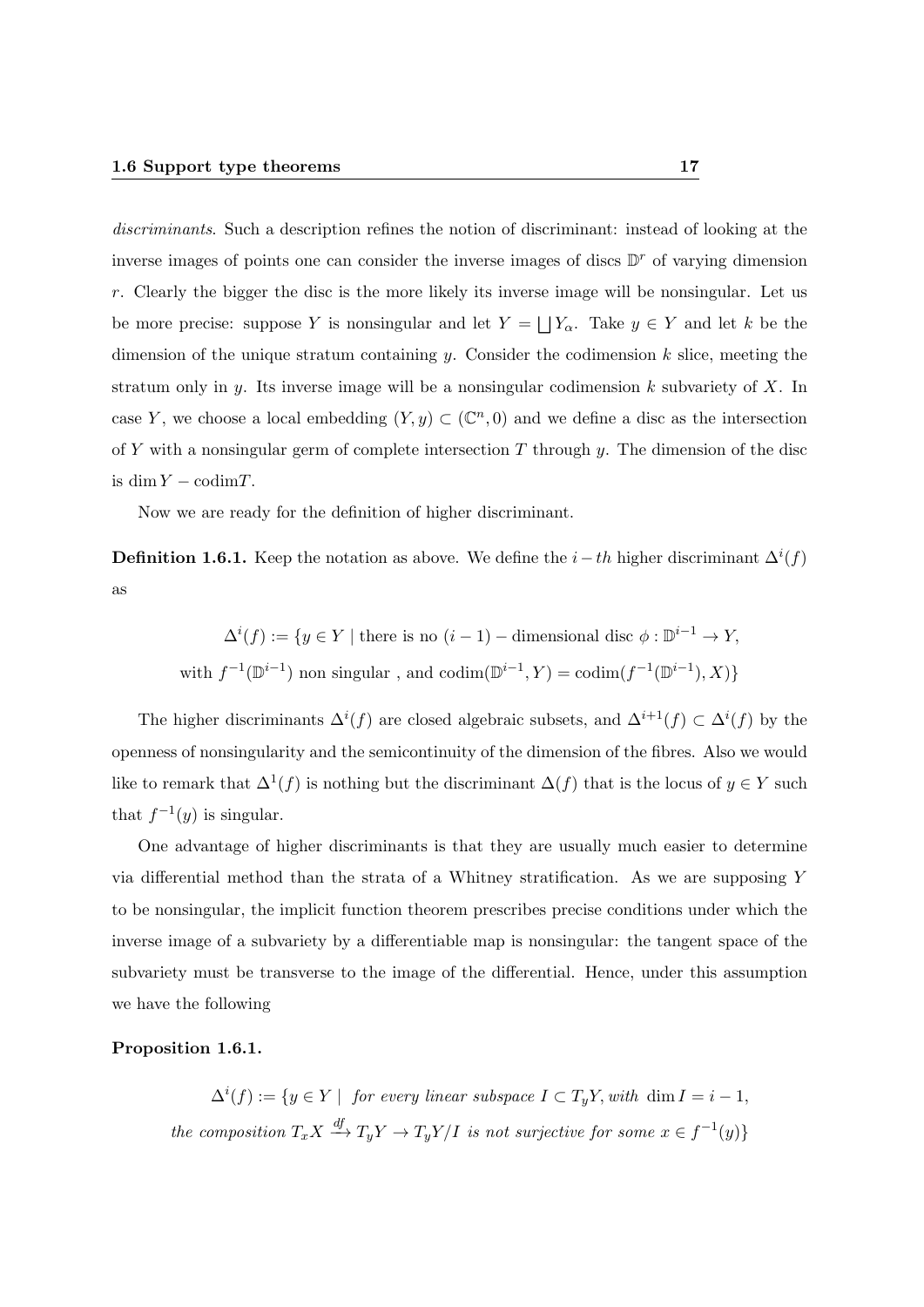We may rephrase condition of proposition  $(1.6.1)$  saying that there is no  $(i-1)$ - dimensional subspace  $I$  transverse to  $f$ .

The following result shows the relevance of the theory of higher discriminants in determining the summands appearing in the decomposition theorem.

**Theorem 1.6.2** ([MS2], Theorem B). Let  $f : X \to Y$  be a map of algebraic varieties. Then the set of i-codimensional supports of the map f is a subset of the set of i-codimensional irreducible components of  $\Delta^{i}(f)$ .

This theorem restricts significantly the set of candidates for the supports. Furthermore, to check whether a component of a discriminant is relevant it is enough to check its generic point. We now describe a general strategy for proving support theorems.

We have seen that the stalks of intersection cohomology sheaves appearing in the decomposition theorem (as well as the intersection cohomology groups) are endowed with a mixed Hodge structure. Moreover the Saito proves that the isomorphism

$$
H^k(f^{-1}(y)) = \mathcal{H}^k(Rf_*\mathbb{Q})_y \cong \bigoplus_{\alpha} \mathcal{H}^k(IC_{\overline{Y}_{\alpha}}(\mathcal{L}_{\alpha}))_y
$$
\n(1.5)

provided by the decomposition theorem is actually an isomorphism of mixed Hodge structures. Whenever we have a mixed Hodge structure  $H = \bigoplus H^{i}$  we can define the so called weight polynomial as

$$
\mathfrak{w}(H)(t) := \sum (-1)^{i+j} t^i \dim \mathrm{Gr}_i^W H^j \quad \in \mathbb{Z}[t].
$$

This polynomial has the additivity property, i.e. if  $Z \subset X$  is a closed algebraic subvariety of  $X$  then

$$
\mathfrak{w}(H^*(X))(t) = \mathfrak{w}(H^*(X \setminus Z))(t) + \mathfrak{w}(H^*(Z))(t).
$$

As a result we have the following criterion

**Proposition 1.6.3** ([M1], Prop. 8.4). Let  $f : X \rightarrow Y$  a proper map between algebraic varieties with Y nonsingular. Consider the stratification  $Y = \bigsqcup Y_{\alpha}$  of (1.5) and take y in some stratum  $Y_\alpha$ . If we call  $I_\alpha := \{ \beta \neq \alpha \mid Y_\alpha \subset \overline{Y}_\beta \}$  then the stratum  $Y_\alpha$  is a support if and only if

$$
\mathfrak{w}(H^*(f^{-1}(y)) \neq \sum_{\beta \in I_\alpha} \mathfrak{w}\left( IC_{\overline{Y}_\beta}(\mathcal{L}_\beta)_y \right) \tag{1.6}
$$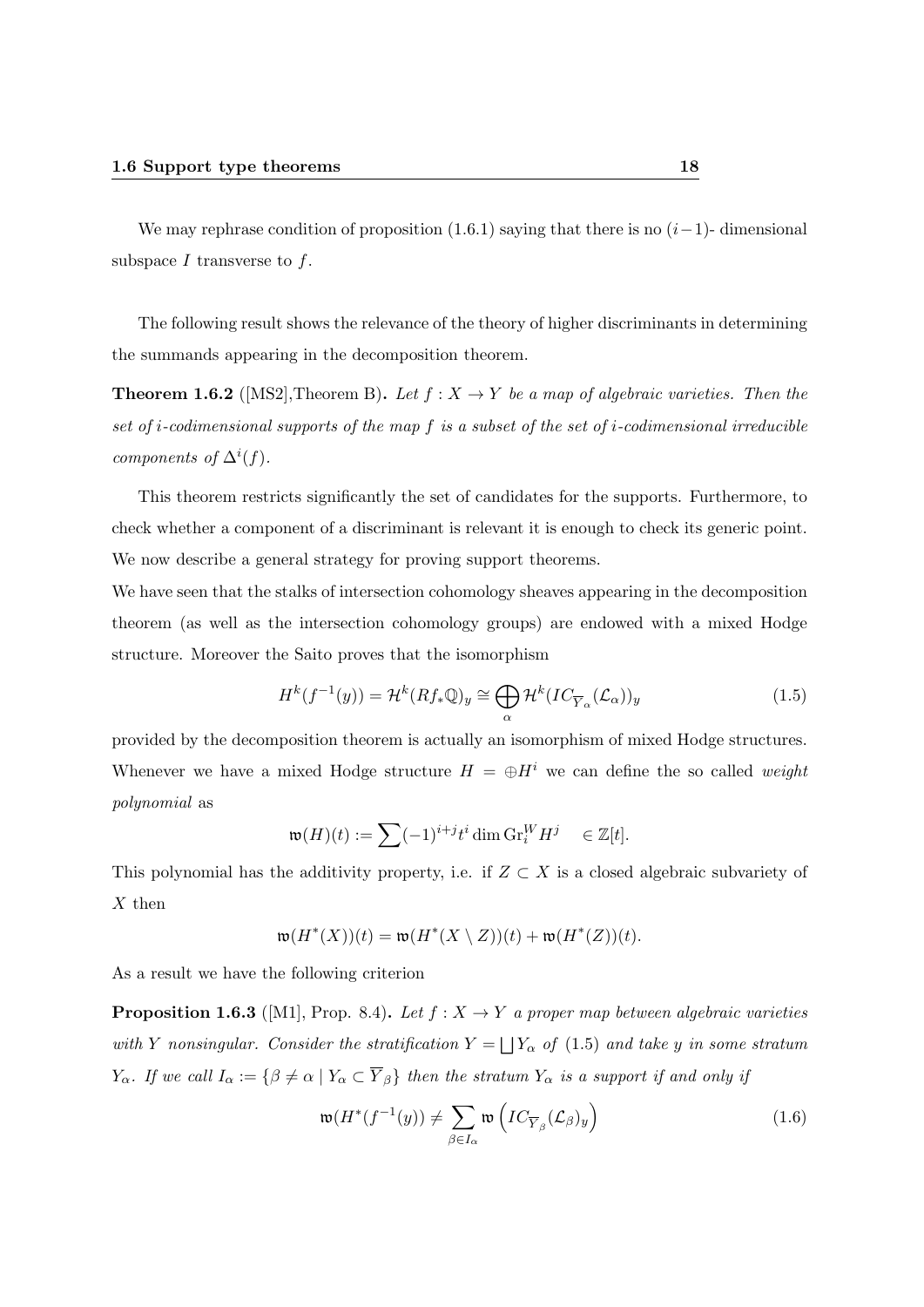Although it is generally quite hard to determine weight polynomials, especially on the right hand side of  $(1.6)$ , the criterion is nevertheless quite powerful. For example, in [MS1] and [MSV] this criterion is used to determine the supports for the relative Hilbert scheme and for the compactified jacobian family associated to a versal family of planar curves. We are using this criterion in chapter 3 to determine the supports for the relative nested Hilbert scheme associated to a versal family of planar curves.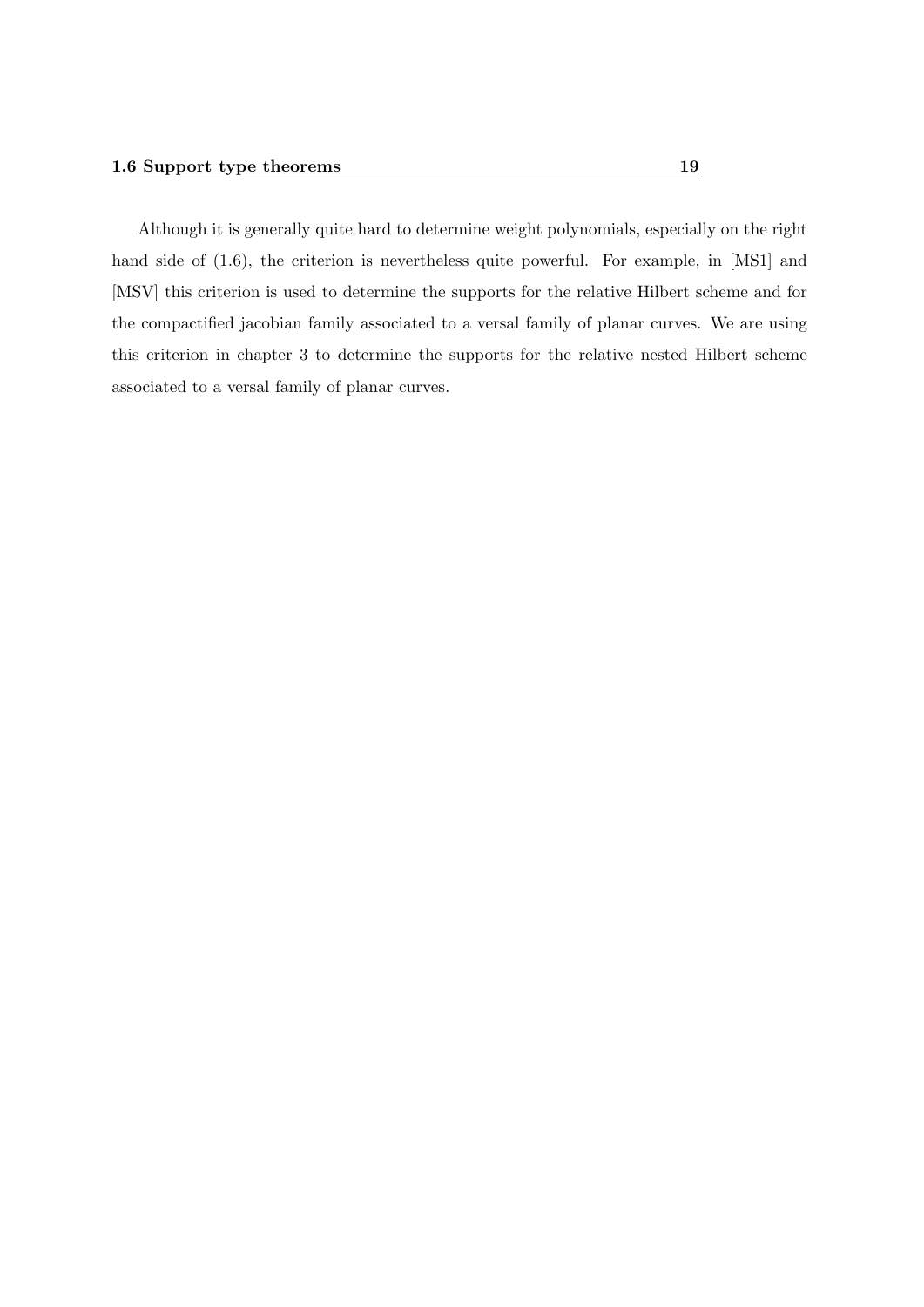## Chapter 2

# Intersection cohomology of the moduli space of Higgs bundles

#### 2.1 Introduction

Let C be a smooth projective curve of genus  $g \geq 2$ . Its associated analytic space, which we still denote by C, is a Riemann surface and its fundamental group  $\pi_1(C, x_0)$  is well known to be isomorphic to

$$
\frac{\langle \alpha_1,\ldots,\alpha_g,\beta_1,\ldots,\beta_g \rangle}{\langle \prod [\alpha_i,\beta_i] \rangle},
$$

the quotient of the free group on 2g generators modulo the normal subgroup generated by the product of the commutator  $[\alpha_i, \beta_i] = \alpha_i \beta_i \alpha_i^{-1} \beta_i^{-1}$ . A representation of  $\pi_1(C, x_0)$  with values in  $GL(n,\mathbb{C})$  is uniquely determined by 2g matrices  $A_1,\ldots,A_g, B_1,\ldots,B_g$  in  $GL(n,\mathbb{C})$  such that  $\prod [A_i, B_i] = I_n$ . We define the *Betti moduli space*  $\mathcal{M}_B(n, 0)$  as the GIT quotient

$$
\mathcal{M}_B(0,n) := \left\{ (A_1,\ldots,A_g,B_1,\ldots,B_g) \in \mathrm{GL}(n,\mathbb{C})^{\times 2g} \mid \prod [A_i,B_i] = I_n \right\} / / \mathrm{GL}(n,\mathbb{C})
$$

with  $GL(n, \mathbb{C})$  acting by conjugation. Doing the GIT quotient implies to eliminate points whose orbit is not closed, namely the points corresponding to representations which are not semisimple.  $\mathcal{M}_B(0, n)$  is an affine variety, generally singular. Of course such a procedure can be done with any reductive algebraic Lie Group and we call the varieties obtained in this way *character varieties.* For the unitary group  $U(n)$  the character variety can be constructed using a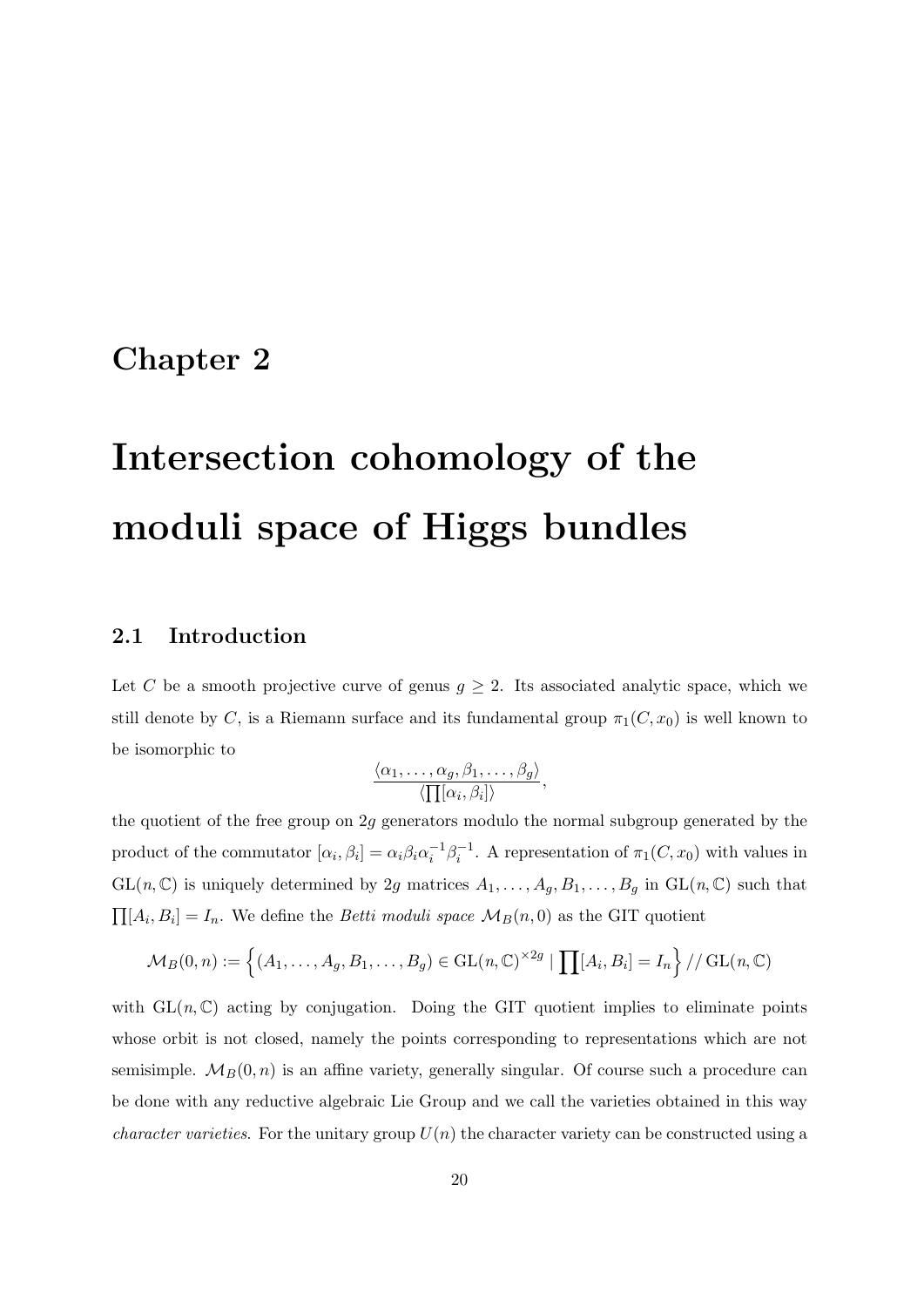similar procedure; Narasimhan and Seshadri [NS] have shown that there exists a real analytic isomorphism between the character variety of unitary representations and the moduli space  $\mathcal{N}(0,n)$  of semistable vector bundles on C of degree 0 and rank n. This variety, which has been the focus of several works in mathematics, parametrizes equivalence classes of semistable algebraic vector bundles V on C. Let us detail a bit the kind of equivalence relation.

**Definition 2.1.1.** Let  $V$  be an algebraic vector bundle on  $C$ .

For any subbundle 
$$
W \subset V
$$
 one has  $\mu(W) := \frac{\deg W}{\text{rank } W} \le \frac{\deg V}{\text{rank } V} =: \mu(V).$  (2.1)

We call  $\mu(V)$  the *slope* of V. A bundle is said to be *stable* if a strict inequality holds.

Also, we say that a vector bundle is polystable if it can be written as a direct sum of stable bundles. Whenever a bundle  $V$  is strictly semistable we can find subbundle  $W$  with least rank with the same slope as V: as a result the bundle  $V/W$  is a stable bundle with the same slope as  $V$ . Proceeding in this way we can construct a filtration, called the Jordan-Hölder filtration

$$
0 = W_0 \subset W_1 \subset \ldots \subset W_k = V
$$

such that  $W_i/W_{i-1}$  is a stable bundle with the same slope as V. Setting  $Gr(V) := \bigoplus_i W_i/W_{i-1}$ this is a polystable bundle with the same slope as  $V$ . We say that  $V$  and  $V'$  are  $S$ -equivalent if  $Gr(V') = Gr(V)$ . Notice that S-equivalence is an equivalence relation and every class has a unique polystable representative up to isomorphism. Therefore we can think  $\mathcal{N}(0,n)$ both as semistable bundles modulo S-equivalence and polystable bundles modulo isomorphism. The stable bundles form a smooth dense locus  $\mathcal{N}^s(0,n)$ , which corresponds to irreducible representations in the character variety. Moreover, if one wants to consider bundles of degree d, it suffices to replace the identity with  $e^{\frac{2\pi i d}{n}}$  in the product of commutators which define the character variety. If one instead wants to consider bundles with trivial determinant then the representations in the character variety must take with values in  $SU(n)$ .

A natural question to ask is what happens when we consider representations in the whole  $GL(n,\mathbb{C})$ , namely the Betti moduli space. Is there a corresponding geometrical object in terms of bundles over C? The answer has been given by Hitchin [H] and leads to the definition of Higgs bundles.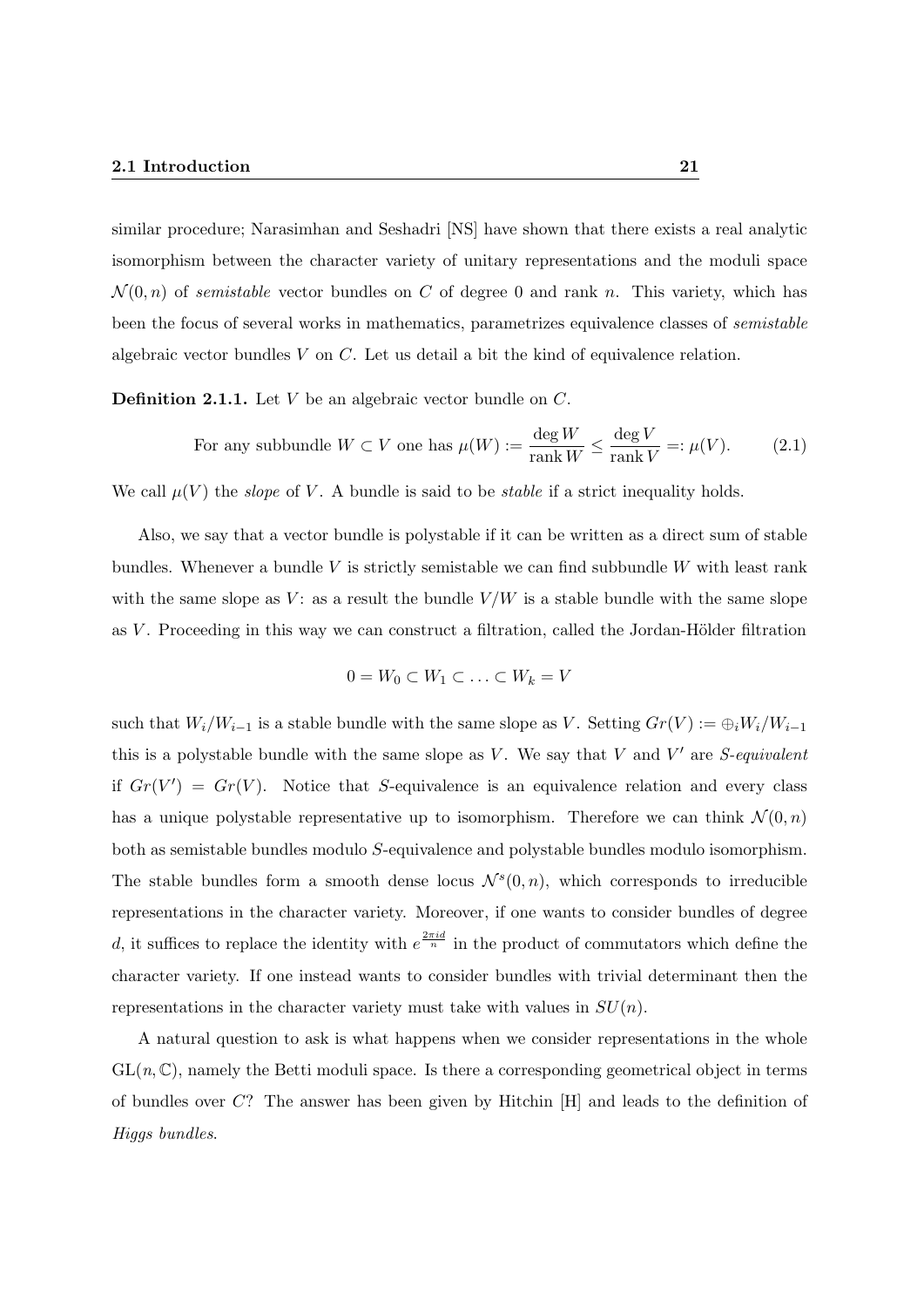**Definition 2.1.2.** Let C be a smooth projective curve over  $\mathbb{C}$ . Let  $K_C$  denote the canonical bundle on C. A Higgs bundle is a pair  $(V, \phi)$  where V is a holomorphic vector bundle on C and  $\phi \in H^0(End V \otimes K_C)$  is a holomorphic one form with coefficient in  $End V$ , which we call Higgs field.

We say that  $W \subseteq V$  is a Higgs subbundle if  $\phi(W) \subset W$ . As in the case of vector bundles we can define the notions of stability in the same way considering Higgs subbundles. We define  $\mathcal{M}_{Dol}(d, n)$  to be the moduli space of equivalence classes of semistable Higgs bundles of rank  $n$  and degree  $d$  over  $C$ . Again if one wants to consider Higgs bundles with trivial determinant then the representation must take values in  $SL(n,\mathbb{C})$ .

 $M_{Dol}(0, n)$  is a quasi-projective normal irreducible variety, generally singular. The smooth locus is dense and parametrizes stable pairs. Observe that whenever  $d$  and  $n$  are coprime, every semistable pair is indeed stable, therefore the moduli space is smooth. If not, the singularities corresponds precisely to the strictly semistable pairs. Such a moduli space, comes equipped with a map to some affine space. Such a map is called the *Hitchin fibration* and maps a pair  $(V, \Phi)$  to the characteristic polynomial of  $\Phi$ .

The work of Corlette [Co] , Donaldson [Do], Hitchin [H] and Simpson [Si2] shows that there exists a real analytic isomorphism between the Dolbeault moduli space and the Betti one

$$
\mathcal{M}_{Dol}(d,n) \cong \mathcal{M}_B(d,n). \tag{2.2}
$$

The cohomology of these moduli spaces has been widely studied and computed in some particular cases. For the smooth case, Poincaré polynomials for  $G = SL(2,\mathbb{C})$  character were computed by Hitchin in his seminal paper on Higgs bundles [H] and for  $G = SL(3,\mathbb{C})$  by Gothen in [G]. More recently, the techniques involved in the computations by Gothen and Hitchin have been improved to compute the classes in the completion of the Grothendieck ring for these varieties in the  $G = GL(4, \mathbb{C})$  case, and from their computations it is also possible to deduce the compactly supported Hodge polynomials [GH]. For the case of rank 2 and degree 1 Higgs bundles, which corresponds to the twisted character variety of  $GL(2,\mathbb{C})$ , De Cataldo, Hausel and Migliorini [dCHM] stated and proved the so called  $P = W$  conjecture, which asserts that the *weight filtration* on the cohomology of the character variety corresponds in the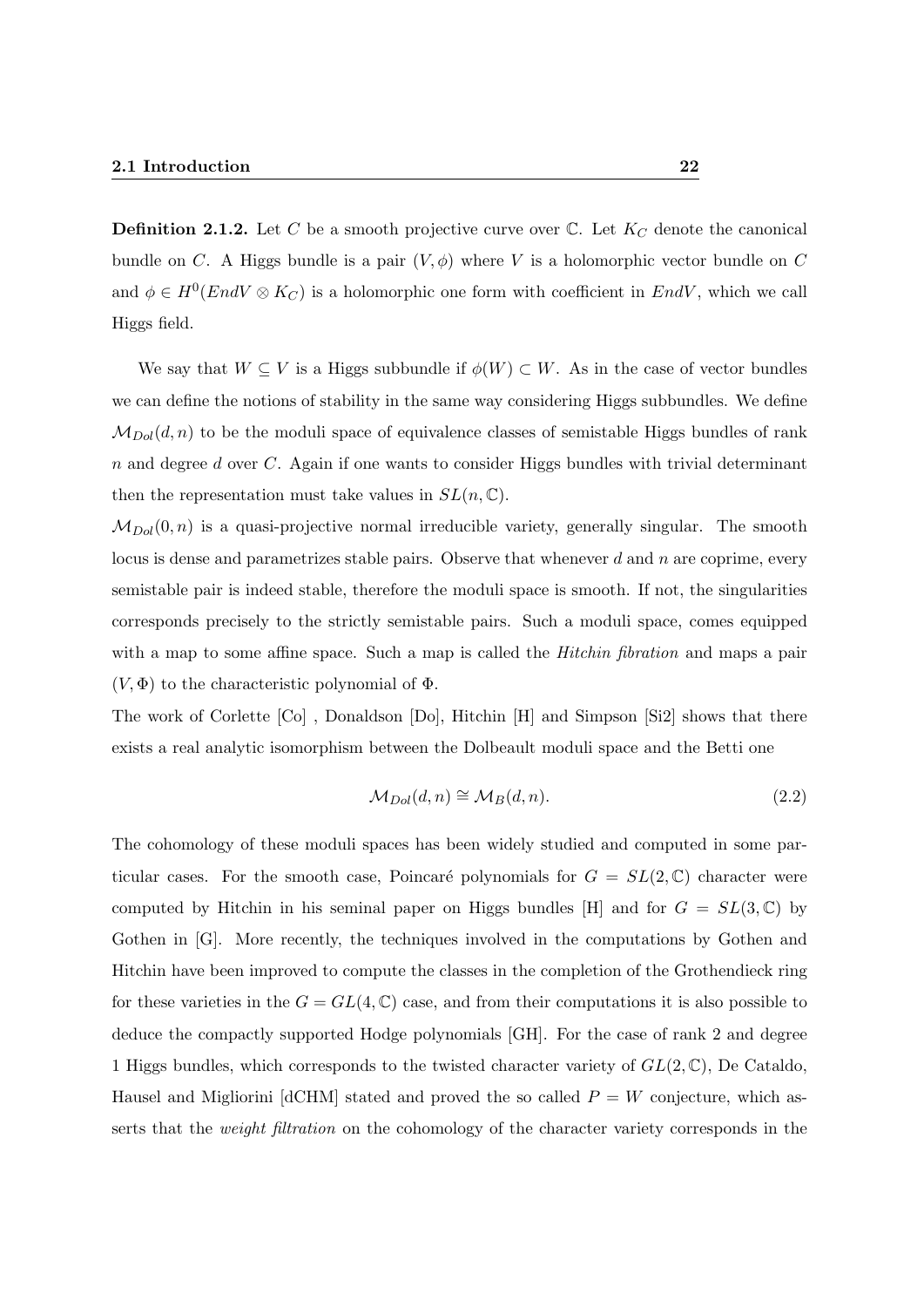isomorphism in  $(2.2)$  to the *Perverse filtration* constructed from the Hitchin fibration. Furthermore, Hausel and Rodriguez-Villegas [HR] started the computation of the E-polynomials of G−character varieties focusing on  $G = GL(n, \mathbb{C}), SL(n, \mathbb{C})$  and  $PGL(n, \mathbb{C})$  using arithmetic methods inspired on the Weil conjectures. Following the methods of Hausel and Rodriguez-Villegas, Mereb [M] studied the case of  $SL(n, \mathbb{C})$  giving an explicit formula for the E-polynomial in the case  $G = SL(2, \mathbb{C})$ . Also, Mellit in [Me] compute E-polynomials for nonsingular moduli spaces of Higgs bundles. The case we are interested in is the one of non twisted representations into  $SL(2,\mathbb{C})$ , which corresponds to Higgs bundles with rank 2 and degree 0 with trivial determinant. From now on we will denote this space simply by  $\mathcal{M}_{Dol}$ . Note that, as it is Lie algebra valued, the Higgs field in this case is traceless. First we describe the local structure of the singularities, using the fact that they are identical to those of the moduli space of rank 2 semistable sheaves on a K3 surface with a generic polarization studied by O' Grady in [OG], then following the idea of [KY] and [OG] we construct a desingularization of  $\mathcal{M}_{Dol}$ . After that we study the case of  $g = 2$ , for which there exists a desingularization  $\tilde{M}_{Dol}$  such that the map  $\mathcal{M}_{Dol} \to \mathcal{M}_{Dol}$  is semismall thus we can apply an easier version decomposition theorem to compute the E-polynomial for the intersection cohomology of  $\mathcal{M}_{Dol}$ .

The results in this chapter are a first step in the direction of understanding the  $P = W$  conjecture in the non coprime case, that is for singular moduli spaces of Higgs bundles. In fact in this case the theory behind the conjecture suggests that the natural invariant to look at on the Doulbeault side should be the intersection cohomology.

### 2.2 The structure of  $M_{Dol}$

Let us recall briefly the construction by Simpson of the moduli space  $\mathcal{M}_{Dol}$ .

• [Sim, Thm. 3.8] Fix a sufficiently large integer N and set  $p := 2N + 2(1 - g)$ . Simpson showed that there exist a quasi-projective scheme Q representing the moduli functor which parametrizes the isomorphism classes of triples  $(V, \Phi, \alpha)$  where  $(V, \Phi)$  is a semistable Higgs pair with  $det V \cong \mathcal{O}_X$ ,  $tr(\Phi) = 0$  and  $\alpha : \mathbb{C}^p \to H^0(C, V \otimes \mathcal{O}(N))$  is an isomorphism of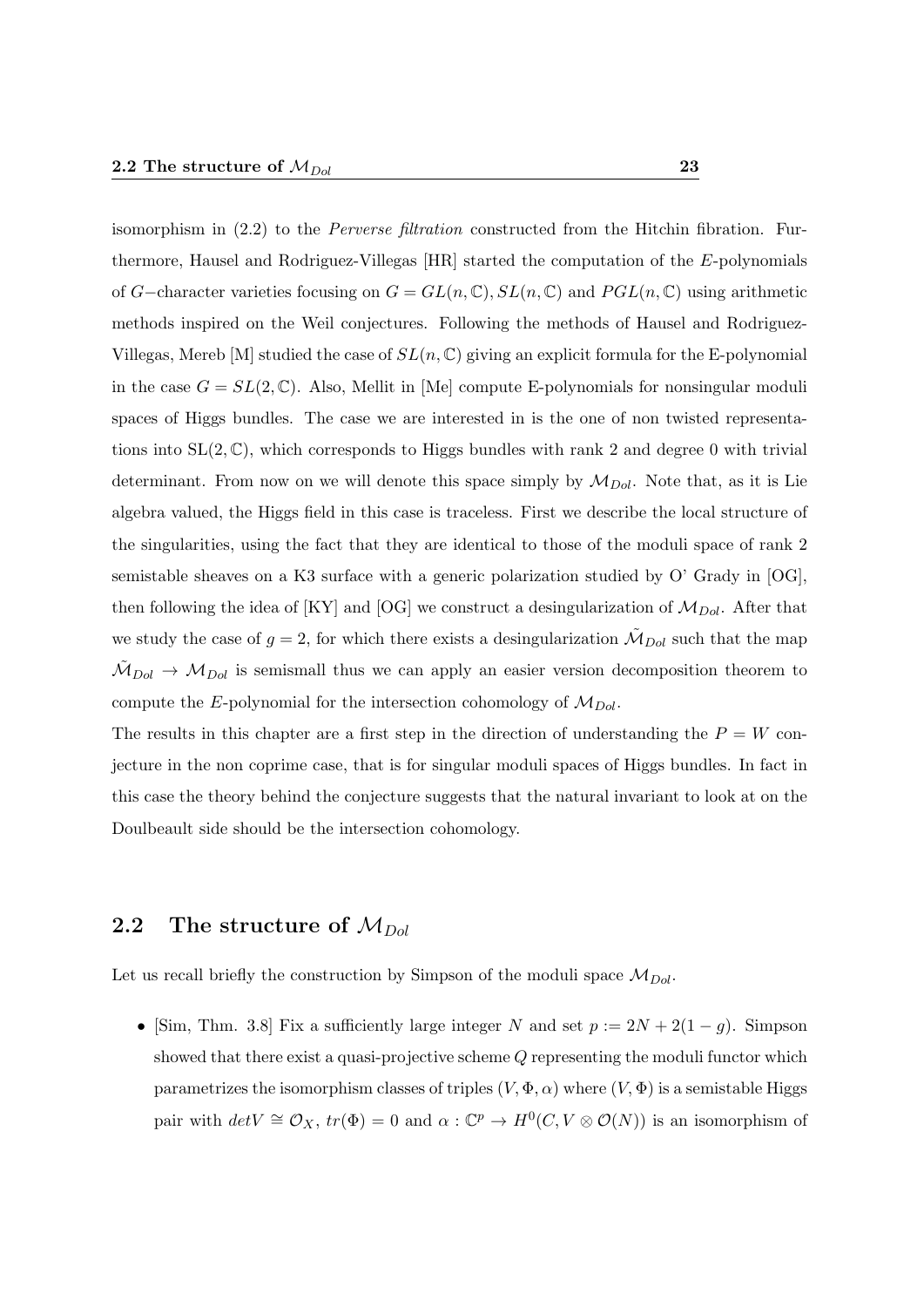vector spaces.

• [Sim, Thm. 4.10] Fix  $x \in C$  and let  $\tilde{Q}$  be the frame bundle at x of the universal bundle restricted to x. Then we have  $SL(2,\mathbb{C}) \times GL(p,\mathbb{C})$  acting on  $\tilde{Q}$ . In fact  $SL(2,\mathbb{C})$  acts as automorphisms of  $(V, \Phi)$  while the action of  $GL(p, \mathbb{C})$  acts on the  $\alpha$ 's. The action of  $GL(p,\mathbb{C})$  on Q lifts to  $\tilde{Q}$  and Simpson proves that such an action is free and every point in  $\tilde{Q}$  is stable with respect to it, so we can define

$$
\mathcal{R}_{Dol}=\tilde{Q}/\mathrm{GL}(p,\mathbb{C})
$$

which represents the triples  $(V, \Phi, \beta)$  where  $\beta$  is an isomorphism  $V_x \to \mathbb{C}^2$ .

• [Sim, Thm. 4.10] Every point in  $\mathcal{R}_{Dol}$  is semistable with respect to the action of  $SL(2,\mathbb{C})$ and the closed orbits correspond to the polystable pairs  $(V, \Phi, \beta)$  such that

$$
(V, \Phi) = (L, \phi) \oplus (L^{-1}, -\phi)
$$

with  $L \in Pic^0(C)$  and  $\phi \in H^0(K_C)$ .

**Proposition 2.2.1.** [Sim, Thm. 4.10] The good quotient  $\mathcal{R}_{Dol}/\sum_{i=1}^N \mathcal{R}_{Dol}.$ 

Thanks to proposition (2.2.2) it is possible to describe the singularities of  $M_{Dol}$  in terms of those on  $\mathcal{R}_{Dol}$ . Let G be a reductive group acting linearly on a complex projective scheme Y (here "linearly" means that the action lifts to  $\mathcal{O}_Y(1)$ ), let W be a closed G-invariant subscheme and  $\pi : \tilde{Y} \to Y$  be the blow-up of Y along W. Then G acts both on  $\tilde{Y}$  and on the ample line bundle

$$
D_l := \pi^* \mathcal{O}_Y(l) \otimes \mathcal{O}_{\tilde{Y}}(-E),
$$

where l is an integer and E is the exceptional divisor of  $\pi$ . Thus the action is linearized and it makes sense to talk about stable and semistable points: we denote by  $Y^{(s)s}$  the (semi)stable points with respect to  $\mathcal{O}_Y(1)$  and  $\tilde{Y}^{(s)s}(l)$  the (semi)stable points with respect to  $D_l$ .

**Proposition 2.2.2.** [K, Prop. 3.1] Keep the notation as above. For  $l \gg 0$  the loci  $\tilde{Y}^{(s)s}(l)$  are independent of l and we have that

$$
\pi(\tilde{Y}^{ss}) \subset Y^{ss}
$$

$$
\pi(\tilde{Y}^s) \subset Y^s
$$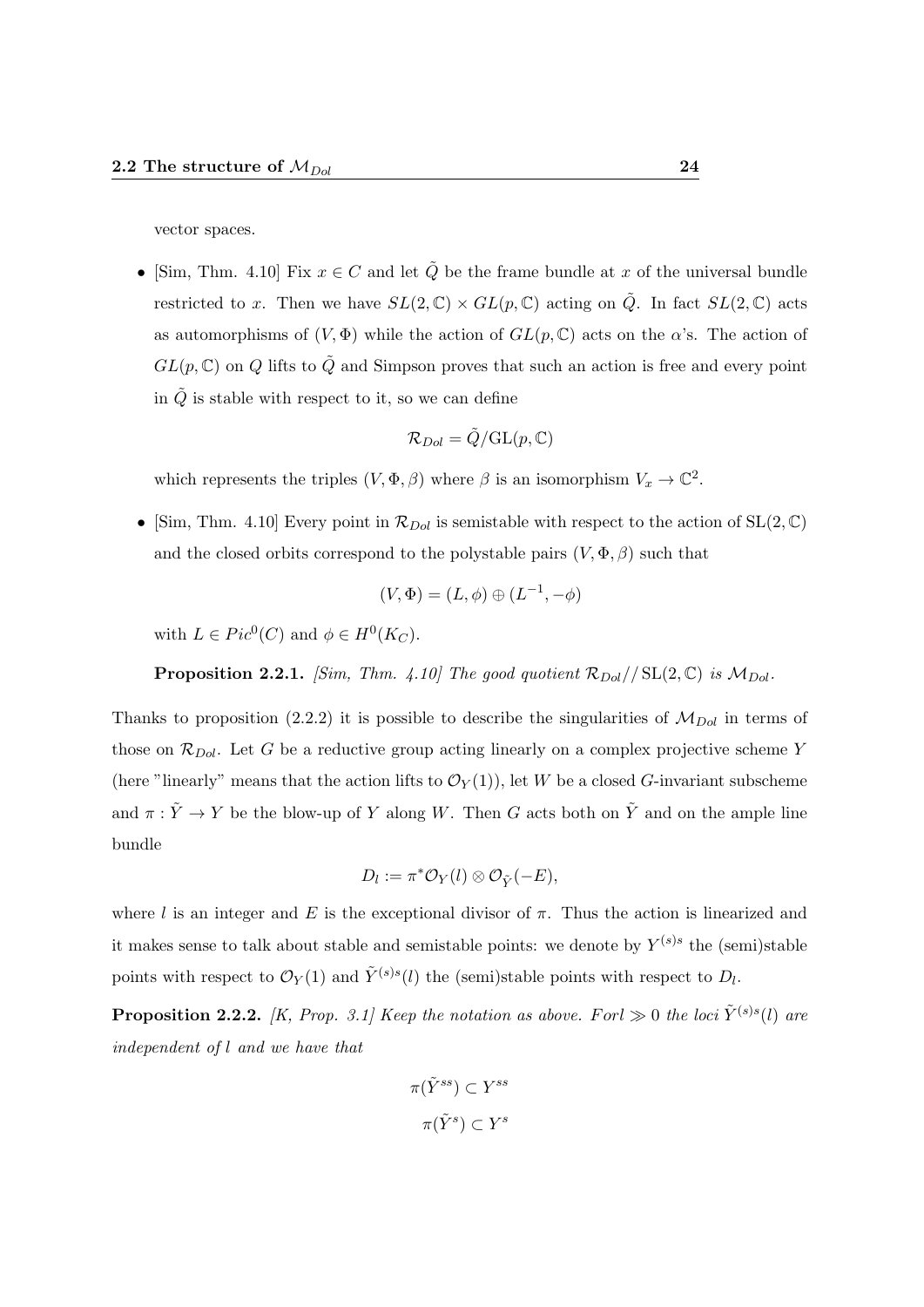In particular  $\pi$  induces a morphism

$$
\bar{\pi}: \tilde{Y} // G \to Y // G
$$

and for l sufficiently divisible such a morphism is identified with the blow-up along  $W/(G)$ .

Kirwan's proposition, roughly speaking, tells us that if we find a suitable desingularization of  $\mathcal{R}_{Dol}$  and we quotient by the action of  $SL(2,\mathbb{C})$  we obtain something with at worst quotient singularities which has a birational map to  $\mathcal{M}_{Dol}$ . After another blow-up we can eliminate the singularities and find a desingularization of  $M_{Dol}$ . As a consequence, it is of primary importance to understand the local structure of the singularities in  $\mathcal{R}_{Dol}$ . By a result of Simpson [Sim, Section 1], the criterion for GIT semistability of points in  $\mathcal{R}_{Dol}$  coincides with the slope semistability of the corresponding Higgs bundles.

As a result, the singularities correspond to the strictly semistable bundles. If a Higgs bundle  $(V, \Phi)$  is strictly semistable, then there exists a  $\Phi$ -invariant line bundle L of degree 0. Call  $\phi$ the restriction of  $\Phi$  to  $H^0(End L \otimes K_C) \cong H^0(K_C)$ . Then the singularities of  $\mathcal{R}_{Dol}$  are of the following form:

- $\Omega_R^0 := \{ (V, \Phi, \beta) \mid (V, \Phi) = (L, 0) \oplus (L, 0) \text{ with } L \cong L^{-1} \}$
- $\Omega'_R := \{ (V, \Phi, \beta) \mid (V, \Phi) \text{ is a nontrivial extension of } (L, 0) \text{ by itself} \}$
- $\Sigma_R^0 := \{ (V, \Phi, \beta) \mid (V, \Phi) = (L, \phi) \oplus (L^{-1}, -\phi) \text{ with } (L, \phi) \not\cong (L^{-1}, -\phi) \}$
- $\Sigma'_R := \{(V, \Phi, \beta) \mid (V, \Phi) \text{ is a nontrivial extension of } (L, \phi) \text{ by } (L^{-1}, -\phi) \}$

Since  $\Omega'_R$  and  $\Sigma'_R$  are not polystable their orbits disappear when we quotient by the action of  $SL(2,\mathbb{C})$ , thus we can avoid considering them. We call  $\Omega_R$  and  $\Sigma_R$  the closures of respectively  $\Omega_R^0$  and  $\Sigma_R^0$  in  $\mathcal{R}_{Dol}$ . By proposition (2.2.2), the singularities of  $\mathcal{M}_{Dol}$  are the strictly semistable Higgs bundles

• 
$$
\Omega^0 := \{(V, \Phi) | (V, \Phi) = (L, 0) \oplus (L, 0)
$$
 with  $L \cong L^{-1}\}$ 

•  $\Sigma^0 := \{ (V, \Phi) \mid (V, \Phi) = (L, \phi) \oplus (L^{-1}, -\phi) \text{ with } (L, \phi) \not\cong (L^{-1}, -\phi) \}.$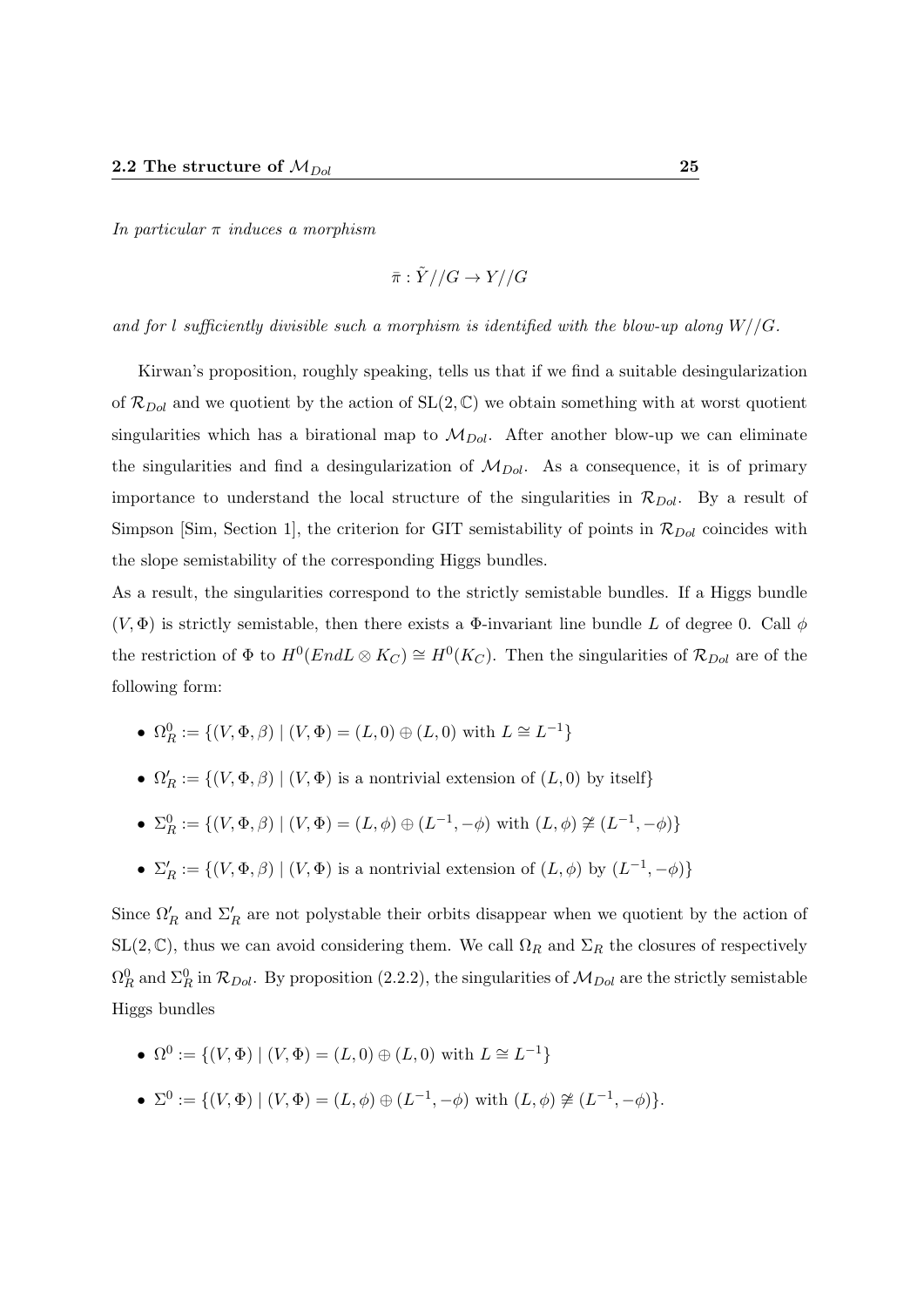As before, we call  $\Omega$  and  $\Sigma$  their closures in  $\mathcal{M}_{Dol}$ . The loci  $\Omega^0$  and  $\Sigma^0$  are the quotient of  $\Omega^0_R$ and  $\Sigma_R^0$  with respect to the action of  $SL(2,\mathbb{C})$  modulo their stabilizers. The points in  $\Omega^0$  have  $SL(2,\mathbb{C})$  as stabilizer, so both  $\Omega_R$  and  $\Omega$  consists of  $2^{2g}$  points corresponding to the roots of the trivial bundle  $\mathcal{O}_C$ . Observe that  $\Sigma_0 \cong \left[ (Pic^0(C) \times H^0(K_C)) \setminus (2^{2g} \text{ points}) \right] / \mathbb{Z}_2$  where  $\mathbb{Z}_2$ acts as the involution  $(L, \phi) \mapsto (L^{-1}, -\phi)$ . Then  $\Sigma_R^0$  is a  $\mathbb{PSL}(2, \mathbb{C})$  bundle over  $\Sigma^0$ .

#### 2.2.1 Strategy of the desingularization

Our strategy will be first to desingularize  $\mathcal{R}_{Dol}$  and then quotient by the action of  $SL(2,\mathbb{C})$ .

- 1) we first blow up  $\mathcal{R}_{Dol}$  along the deepest singular locus  $\Omega_R$ , set  $\mathcal{P}_{Dol} := Bl_{\Omega_R} \mathcal{R}_{Dol}$  and call  $\Sigma_P$  the strict transform of the bigger singular locus;
- 2) we blow up again and set  $S_{dol} := Bl_{\Sigma_P} \mathcal{P}_{Dol};$
- 3) If  $g = 2$ ,  $\hat{M}_{Dol} := \frac{\mathcal{S}_{Dol}}{\sqrt{\text{SL}(2,\mathbb{C})}}$  is smooth; if  $g \geq 3$  it has at worst orbifold singularities and blowing up  $S_{Dol}$  along the locus of points whose stabilizer is larger than the centre  $\mathbb{Z}_2$ of  $SL(2,\mathbb{C})$ , we obtain  $\mathcal{T}_{Dol}$  such that

$$
\hat{\mathcal{M}}_{Dol}:=\mathcal{T}_{Dol}//\operatorname{SL}(2,\mathbb{C})
$$

is a smooth variety obtained by blowing up  $\mathcal{M}_{Dol}$  first along the points  $(L, 0) \oplus (L, 0)$ , secondly after the proper transform of orbit points of  $(L, \phi) \oplus (L^{-1}, -\phi)$  and third along a nonsingular subvariety lying in the proper transform of the exceptional divisor of the first blow-up.

#### 2.3 Singularities of  $M_{Dol}$  and their normal cones

The rest of the chapter is devoted to the construction of the desingularization. The strategy for the desingularization is closely analogous to that in [OG]. The first thing to do is to describe the singular loci and their normal cones.

Let us give some preliminary results.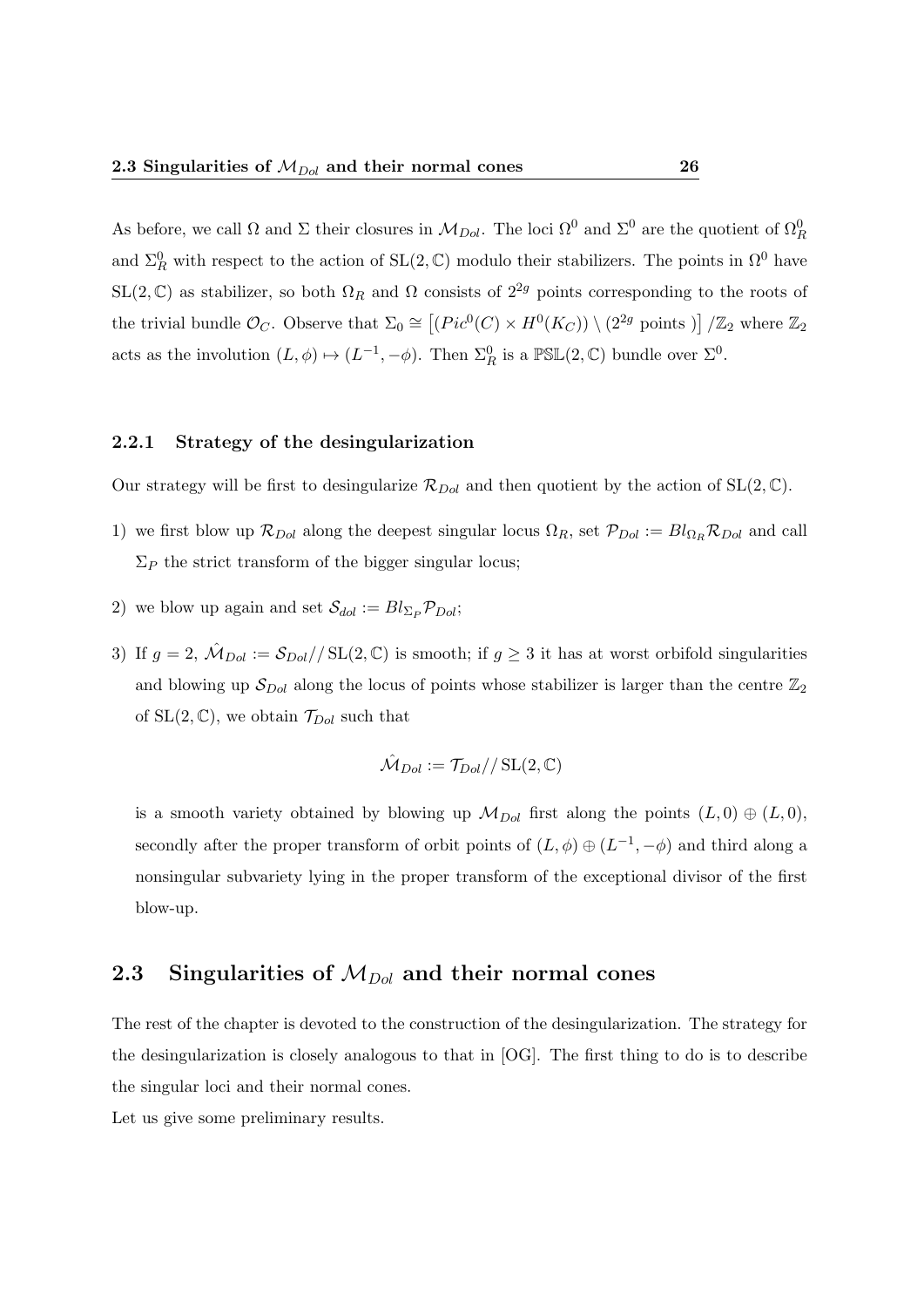#### 2.3.1 Normal cones and deformation of sheaves

If W is a subscheme of a scheme Z, we call  $C_WZ$  the normal cone to W in Z. It is well known that the exceptional divisor of a blow up of Z along W is equal to  $Proj(C_W Z)$ , therefore we will have to determine both  $C_{\Omega} \mathcal{R}_{Dol}$  and  $C_{\Sigma} \bar{\mathcal{R}}_{Dol}$ . The following theorem, known as Luna's ´etale slice theorem allows to see this problem in terms of deformation theory of sheaves. Thus we take a brief excursus on normal cones and their relations with deformation theory. For proofs and further details we refer to [OG].

**Theorem 2.3.1.** [Luna's étale slice] Let G be a reductive group acting linearly on a quasiprojective scheme Y. Let  $y_0 \in Y$  such that  $\mathcal{O}(y_0)$  is closed in Y<sup>ss</sup> (this implies  $St(y_0)$  is reductive). Then there exists a slice normal to  $\mathcal{O}(y_0)$ , i.e. an affine subscheme  $\mathcal{U} \hookrightarrow Y^{ss}$ , containing  $y_0$  and invariant under the action of  $St(y_0)$ , such that the following holds. The multiplication morphism

$$
G \times_{St(y_0)} \mathcal{U} \to Y^{ss}
$$

has open image and is étale over its image. (Here  $St(y_0)$  acts on  $G \times V$  by  $h(g, y) := (gh^{-1}, hy)$ ). Moreover the morphism is G-equivariant with respect to the left multiplication on the first factor. The quotient map

$$
\mathcal{U}//St(y_0)\to Y^{ss}//G
$$

has open image and is étale over its image. If  $Y^{ss}$  is nonsingular at  $y_0$ , then  $U$  is also nonsingular at  $y_0$ .

Now if  $W \subset Y^{ss}$  is a locally closed G-invariant subset containing  $y_0$ , we can describe the normal cone  $C_W Z$  in terms of the normal slice. More precisely, we have the following corollary.

Corollary 2.3.2. Let  $W := W \cap U$ . There exists a  $St(y_0)$ -equivariant isomorphism

$$
(C_WY^{ss})_{y_0}\cong (C_{\mathcal{W}}\mathcal{U})_{y_0}
$$

Now we go back to  $SL(2,\mathbb{C})$  acting  $\mathcal{R}_{Dol}^{ss}$ . The following result identifies the normal slice with a versal deformation space.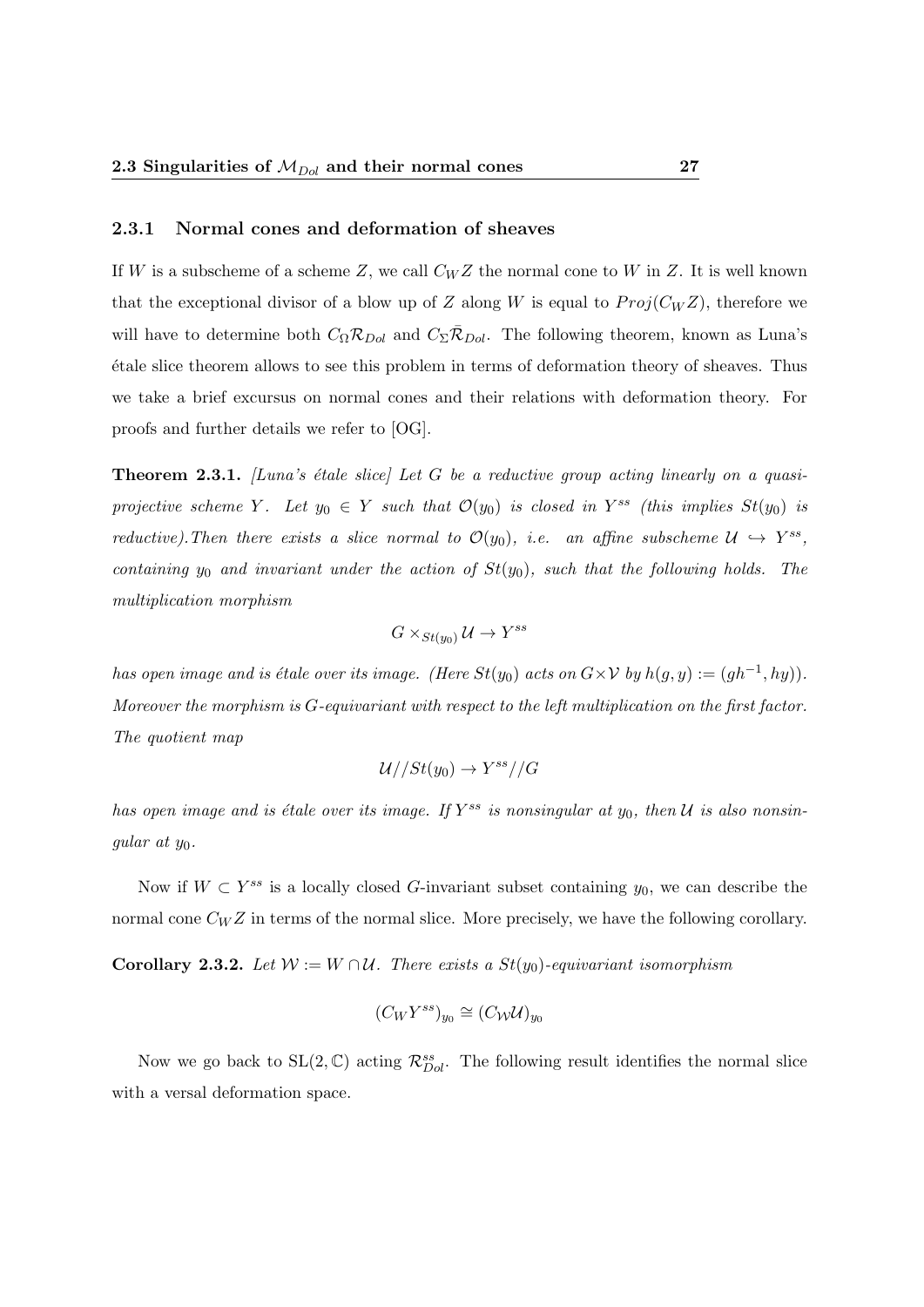**Proposition 2.3.3.** [OG, Prop. 1.2.3] Let  $v = (V, \Phi, \beta) \in \mathcal{R}_{Dol}^{ss}$  a split extension (that is v has a closed orbit with respect to the action of  $SL(2,\mathbb{C})$ ). Let U be a normal slice and  $(U, v)$ be the germ of U at v. Let V be the restriction to  $C \times (U, v)$  of the tautological quotient sheaf on  $C \times \mathcal{R}_{Dol}$ . The couple  $((\mathcal{U}, v), \mathcal{V})$  is a versal deformation space of  $(V, \Phi, \beta)$ .

We also have some constraint on the dimension of the normal slice.

**Proposition 2.3.4.** Keep the notation as above. Let  $v \in \mathcal{R}_{Dol}^{ss}$  be a point with a closed orbit, and let  $\mathcal{U} \ni v$  be a slice normal to the orbit  $O(v)$ . Then

$$
\dim_v \mathcal{U} \ge \dim Ext^1(V, V) - Ext^2(V, V)^0
$$

where  $Ext^{i}(V, V)$  denotes extensions in the category of Higgs bundles and  $Ext^{2}(V, V)^{0}$  are traceless extensions.

The previous propositions permits to describe the normal cones to our singular loci as normal cones of other loci in the versal deformation space of semistable bundles. Let us provide tools which will turn out to be useful later.

#### Hessian cone

Let Y be a scheme and  $B \subset Y$  a locally closed subscheme such that B is smooth and  $T_bY$  ha constant dimension for every  $b \in B$ . Therefore it makes sense to talk about a normal vector bundle  $N_BY$ . Let  $\mathcal I$  be the ideal sheaf of  $B$  in  $Y$ : the graded surjection

$$
\bigoplus_{d=0}^{\infty} Sym^d(\mathcal{I}/\mathcal{I}^2) \to \bigoplus_{d=0}^{\infty} \mathcal{I}^d/\mathcal{I}^{d+1}
$$

determines an embedding  $i : C_B Y \hookrightarrow N_B Y$ . We also observe that, as the map is an isomorphism in degree 1, the homogeneous ideal  $\mathcal{I}(i(C_BY))$  contains no linear terms. We define the Hessian *cone* to be the subscheme of  $N_BY$  whose corresponding homogeneous ideal is generated by the quadratic terms in  $\mathcal{I}(i(C_B Y))$ . Therefore we have a chain of cones

$$
C_B Y \subset H_B Y \subset N_B Y.
$$

Notice that for every  $b \in B$ 

$$
\mathbb{P}(H_b Y) \text{ is the cone over } \mathbb{P}(H_B Y)_b \text{ with vertex } \mathbb{P}(T_b B). \text{ (see [RU])} \tag{2.3}
$$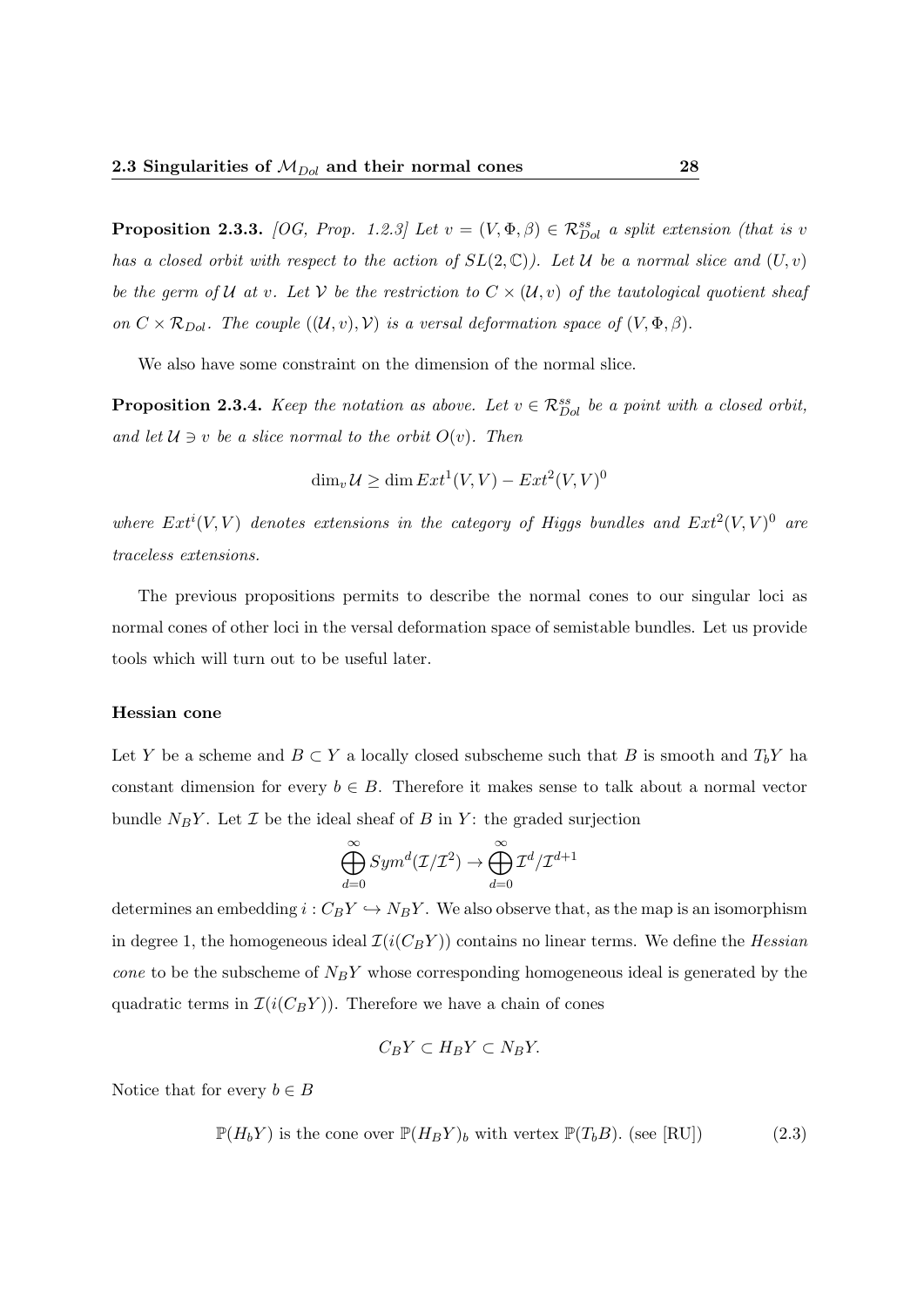Let  $I_m := Spec(\mathbb{C}[t]/(t^{m+1}))$ ; thus tangent vectors to Y at b are identified with pointed maps  $I_1 \rightarrow (Y, b)$ . Then the reduced part of the hessian cone is

$$
(H_bY)_{red} := \{f_1 : I_1 \to (Y, b) \mid \text{ there exists } f_2 : I_2 \to (Y, b) \text{ extending } f_1\}
$$

Consider  $\mathcal E$  to be a coherent sheaf over a projective scheme Y. If  $(\mathcal Def(\mathcal E, 0))$  is a parameter space for a versal deformation of  $\mathcal E$  then one has that  $T_0Def(\mathcal E) \cong Ext^1(\mathcal E,\mathcal E)$ . Consider the Yoneda cup product  $Ext^1(\mathcal{E}, \mathcal{E}) \times Ext^1(\mathcal{E}, \mathcal{E}) \to Ext^2(\mathcal{E}, \mathcal{E})$  that maps a couple  $(e, f)$  in  $e \cup f$ . The Hessian cone is given by [OG, 1.3.5]

$$
H_0(Def(\mathcal{E}))_{red} \cong \Upsilon_{\mathcal{E}}^{-1}(0)_{red}
$$
\n(2.4)

where  $\Upsilon_{\mathcal{E}}: Ext^1(\mathcal{E}, \mathcal{E}) \to Ext^2(\mathcal{E}, \mathcal{E})$  is the cup product of the extension class with itself. We call this map the Yoneda square.

In the following section we describe the local structure of the singularities and use the isomorphism in equation (2.4) to compute the normal cones along the singular loci.

#### 2.3.2 Local structure of singularities

Let  $A^i$  denote the sheaf of  $\mathcal{C}^\infty$  i–forms on C. For a polystable Higgs pair  $(V, \phi)$  consider the complex

$$
0 \longrightarrow End_0(V) \otimes A^0 \longrightarrow End_0(V) \otimes A^1 \longrightarrow End_0(V) \otimes A^2 \longrightarrow 0 \tag{1}
$$

with differential  $D'' = \bar{\partial} + [\phi, -]$ . Splitting in  $(p, q)$  forms, we have that the cohomology of this complex is equal to the hypercohomology of the double complex

$$
0 \longrightarrow 0 \longrightarrow 0 \longrightarrow End_0(V) \otimes A^{1,0} \longrightarrow End_0(V) \otimes A^{1,1} \longrightarrow 0
$$
  
\n
$$
0 \longrightarrow End_0(V) \otimes A^0 \longrightarrow End_0(V) \otimes A^1 \longrightarrow D'' \longrightarrow End_0(V) \otimes A^2 \longrightarrow 0
$$
  
\n
$$
\downarrow = \qquad \qquad \downarrow
$$
  
\n
$$
0 \longrightarrow End_0(V) \otimes A^{0,0} \longrightarrow End_0(V) \otimes A^{0,1} \longrightarrow 0
$$
  
\n
$$
\downarrow
$$
  
\n
$$
0 \longrightarrow 0
$$
  
\n
$$
\downarrow
$$
  
\n
$$
0 \longrightarrow 0
$$
  
\n
$$
0
$$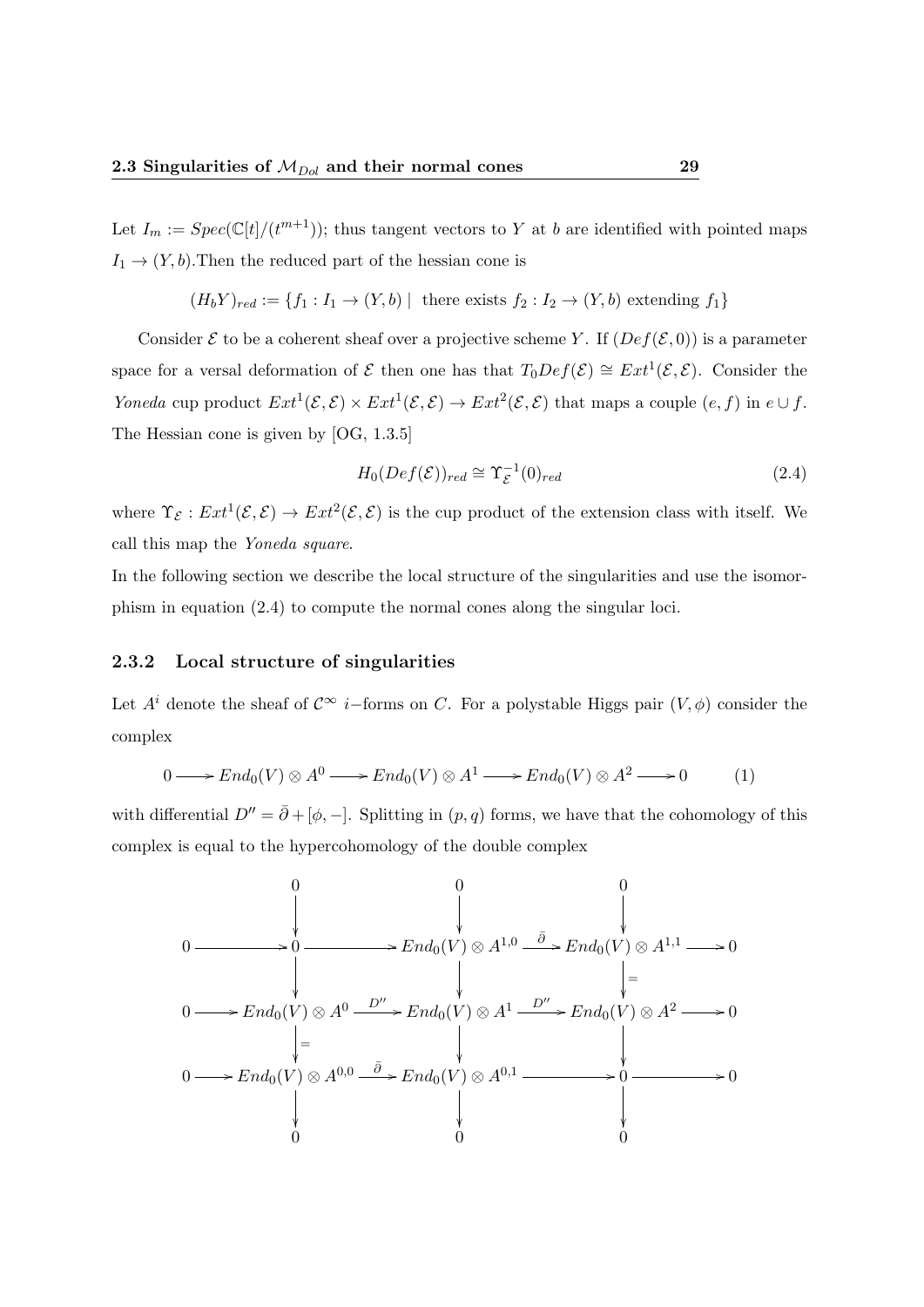This means that the cohomology groups  $T^i$  of (1) fit the long exact sequence (2)

$$
0 \longrightarrow T^{0} \longrightarrow H^{0}(End_{0}(V)) \xrightarrow{[\Phi,-]} H^{0}(End_{0}(V) \otimes K_{C}) \longrightarrow
$$
  

$$
T^{1} \longrightarrow H^{1}(End_{0}(V)) \xrightarrow{[\Phi,-]} H^{1}(End_{0}(V) \otimes K_{C}) \longrightarrow T^{2} \longrightarrow 0
$$

**Remark 6.** Observe also that, by deformation theory for Higgs bundles, the  $T<sup>i</sup>$ 's parametrize the traceless extensions of Higgs bundles i.e.  $T^i = Ext_0^i(V, V)$  in the category of Higgs sheaves. Moreover  $T^1$  is precisely the Zariski tangent space to  $\mathcal{M}_{Dol}$ .

Thanks to sequence (2) we can now find the singularities of both  $\mathcal{M}_{Dol}$  and  $\mathcal{R}_{Dol}$ . By [Sim, Lemma 10.7] one has that the dimension of the Zariski tangent space in a point  $v = (V, \Phi, \beta)$ is equal to

$$
\dim T_v \mathcal{R}_{Dol} = \dim T^1 + 3 - \dim T_0.
$$

By Riemann-Roch theorem and (2) we have that

$$
\dim T^{1} = \chi(End_{0}(V) \otimes K_{C}) - \chi(End_{0}(V)) = 6g - 6 + 2\dim T^{0}.
$$

As a result, we have a singular point  $(V, \Phi, \beta)$  in  $\mathcal{R}_{Dol}$  if and only if dim  $T^0 > 0$ , that is there exists a section of  $H^0(End_0(V))$  that commutes with the Higgs field.

If  $(V, \Phi)$  is stable, no such section exists thus the singularities of  $\mathcal{R}_{Dol}$  must be the strictly semistable orbits. Of course, as the condition does not depend from  $\beta$ , the same holds for the singularities of  $\mathcal{M}_{Dol}$ .

We can sum up the above remarks in the following proposition:

**Proposition 2.3.5.** (i) The singularities of  $\mathcal{R}_{Dol}$  are:

- $\Omega_R^0 := \{ (V, \Phi, \beta) \mid (V, \Phi) = (L, 0) \oplus (L, 0) \text{ with } L \cong L^{-1} \}$
- $\Omega'_R := \{(V, \Phi, \beta) \mid (V, \Phi)$  is a nontrivial extension of  $(L, 0)$  by itself}
- $\Sigma_R^0 := \{ (V, \Phi, \beta) \mid (V, \Phi) = (L, \phi) \oplus (L^{-1}, -\phi) \text{ with } (L, \phi) \not\cong (L^{-1}, -\phi) \}$
- $\Sigma'_R := \{(V, \Phi, \beta) \mid (V, \Phi)$  is a nontrivial extension of  $(L, \phi)$  by  $(L^{-1}, -\phi)$

(ii) The singularities of  $M_{Dol}$  are: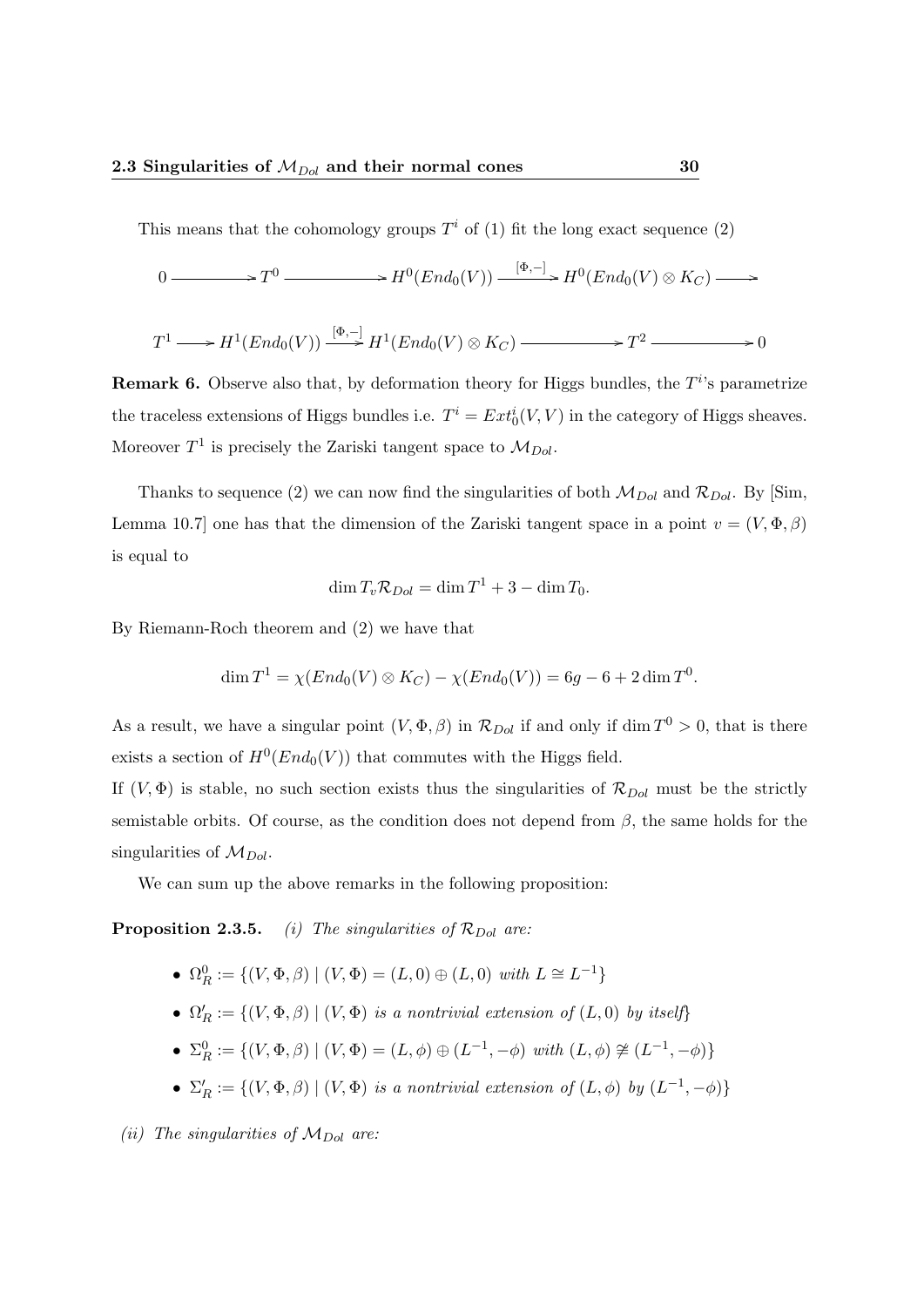• 
$$
\Omega^0 := \{(V, \Phi) | (V, \Phi) = (L, 0) \oplus (L, 0) \text{ with } L \cong L^{-1}\}
$$

• 
$$
\Sigma^0
$$
 = { $(V, \Phi) | (V, \Phi) = (L, \phi) \oplus (L^{-1}, -\phi)$  with  $(L, \phi) \not\cong (L^{-1}, -\phi)$ }

**Remark 7.** Let us remark that the singularities of  $\mathcal{R}_{Dol}$  and  $\mathcal{M}_{Dol}$  have a different origin. In fact, since the action of  $GL(p)$  on  $\tilde{Q}$  is free, the singularities of  $\mathcal{R}_{Dol}$  are those of  $Q$ , whereas the singularities of  $\mathcal{M}_{Dol}$  are coming form the singularities of  $\mathcal{R}_{Dol}$  and the strictly semistable orbits for the action of  $SL(2,\mathbb{C})$ .

Now that we know the singularities of  $\mathcal{R}_{Dol}$ , our aim is to describe their local structure, that is their normal cones. The following theorem by Simpson, describe the normal cone of the singular loci in terms of the extensions.

**Theorem 2.3.6.** [Si2, Thm. 10.4] Consider SL(2, C) acting on  $\mathcal{R}_{Dol}$  and suppose  $(V, \phi)$  is a point in a closed orbit. Let C be the quadratic cone in  $T^1$  defined by the map  $\eta \mapsto [\eta, \eta]$ (where  $\vert$ , is the graded commutator) and  $\mathfrak{h}^{\perp}$  be the perpendicular space to the image of  $T^0$  in  $sl(2)$  under the morphism  $H^0(End_0(V)) \to sl(2)$ . Then the formal completion  $(\mathcal{R}_{Dol}, (V, \phi))$ <sup>\*</sup> is isomorphic to the formal completion  $(C \times \mathfrak{h}^{\perp}, 0)$ .

Moreover this theorem hold also at the level of  $\mathcal{M}_{Dol}$ .

**Proposition 2.3.7.** [Si2, Prop. 10.5] Let  $v = (V, \Phi)$  be a point  $M_{Dol}$  and let C be the quadratic cone of  $(V, \Phi, \beta)$  in the previous theorem. Then the formal completion of  $\mathcal{M}_{Dol}$  at v is isomorphic to the formal completion of the good quotient  $C/H$  of the cone by the stabilizer of  $(V, \Phi, \beta)$ .

Remark 8. We have seen in the introduction that there exists a real analytic isomorphism

$$
\mathcal{M}_{Dol} \cong \mathcal{M}_B = \{ \rho : \pi_1(C, c_0) \to SL(2, \mathbb{C}) \} // SL(2, \mathbb{C}) .
$$

This moduli space is constructed in the same way as  $\mathcal{M}_{Dol}$ , starting from a space  $\mathcal{R}_B$   $\cong$  $Hom(\pi_1(C, c_0), SL(2, \mathbb{C}))$  which is still real analytic isomorphic to  $\mathcal{R}_{Dol}$ . The description of the singularities in theorem (2.3.6) is analogous to the one by Goldman and Millson in [GoM] for  $\mathcal{R}_B$ . They show that the singularities at a point in  $\mathcal{R}_B$  are quadratic, that is the analytic germ of a point  $\rho \in \mathcal{R}_B$  is equivalent to the germ of a quadratic cone at 0 in defined by a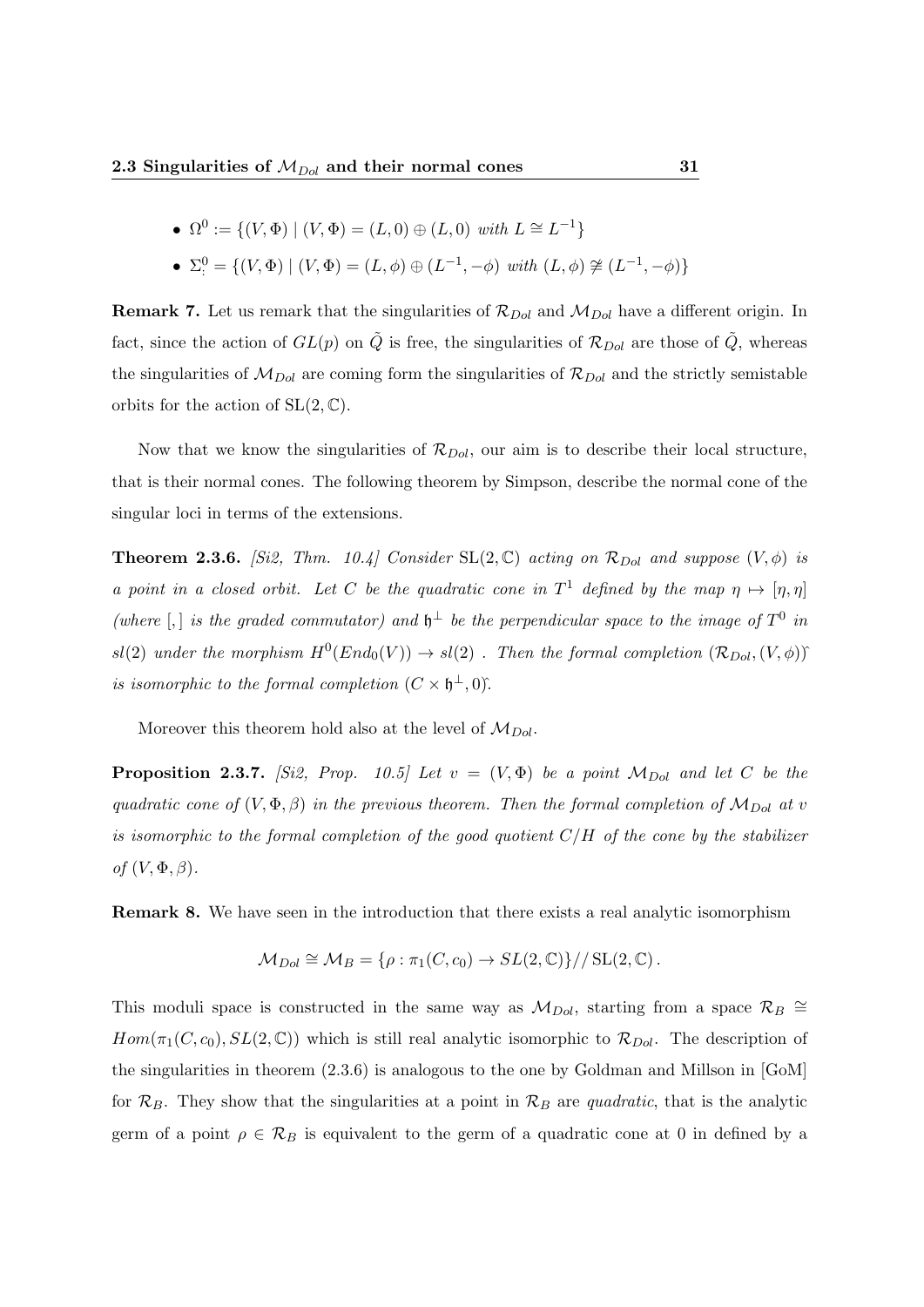bilinear map on the tangent space  $T_{\rho} \mathcal{R}_B$ .

Simpson's isosingularity priciple [Si2, Thm. 10.6] tells us that the formal completion of point in  $\mathcal{R}_{Dol}$  and a formal completion to the corresponding point  $\mathcal{R}_B$  are isomorphic, thus the singularities of  $\mathcal{R}_{Dol}$  are quadratic as well.

Let us describe the spaces  $T<sup>i</sup>$  and the graded commutator more explicitly: we consider our Higgs bundle  $(V, \Phi)$  as an extension

$$
0 \to (L_1, \phi_1) \to (V, \Phi) \to (L_2, \phi_2) \to 0.
$$

The deformation theory of the above Higgs bundle is controlled by the hypercohomology of the complex

$$
C^{\bullet}: \begin{array}{ccc} L_2^{-1}L_1 & \stackrel{\psi}{\longrightarrow} & L_2^{-1}L_1 \otimes K_C \\ f & \longmapsto & \phi_1 f - f \phi_2 \end{array}
$$

and we have a long exact sequence

$$
0 \longrightarrow Ext^0_H(L_1, L_2) \longrightarrow H^0(L_2^{-1}L_1) \longrightarrow H^0(L_2^{-1}L_1 \otimes K_C) \longrightarrow
$$

$$
Ext^1_H(L_1, L_2) \longrightarrow H^1(L_2^{-1}L_1) \xrightarrow{\psi} H^1(L_2^{-1}L_1 \otimes K_C) \longrightarrow Ext^2_H(L_1, L_2) \longrightarrow 0
$$

where  $Ext^i_H(L_1, L_2) := \mathbb{H}^i(C^{\bullet})$  are the extensions of  $(L_2, \phi_2)$  with  $(L_1, \phi_1)$  as Higgs sheaves. Observe that

$$
T^i = \bigoplus_{i,j} Ext^i_H(L_i, L_j)
$$
\n(2.5)

As we are considering bundles with trivial determinant and traceless endomorphisms  $L_2$  will be the dual of  $L_1 =: L, \phi_2 = -\phi_1 =: -\phi$ , and we will not consider  $Ext^i_H(L^{-1}, L^{-1})$  because they are just the opposites of elements in  $Ext^i_H(L, L)$ .

#### Yoneda Product

We want to consider the Yoneda product

$$
Yon: Ext^1_H(V, V) \times Ext^1_H(V, V) \rightarrow Ext^2_H(V, V)
$$
  

$$
(\alpha, \beta) \rightarrow \alpha \cup \beta
$$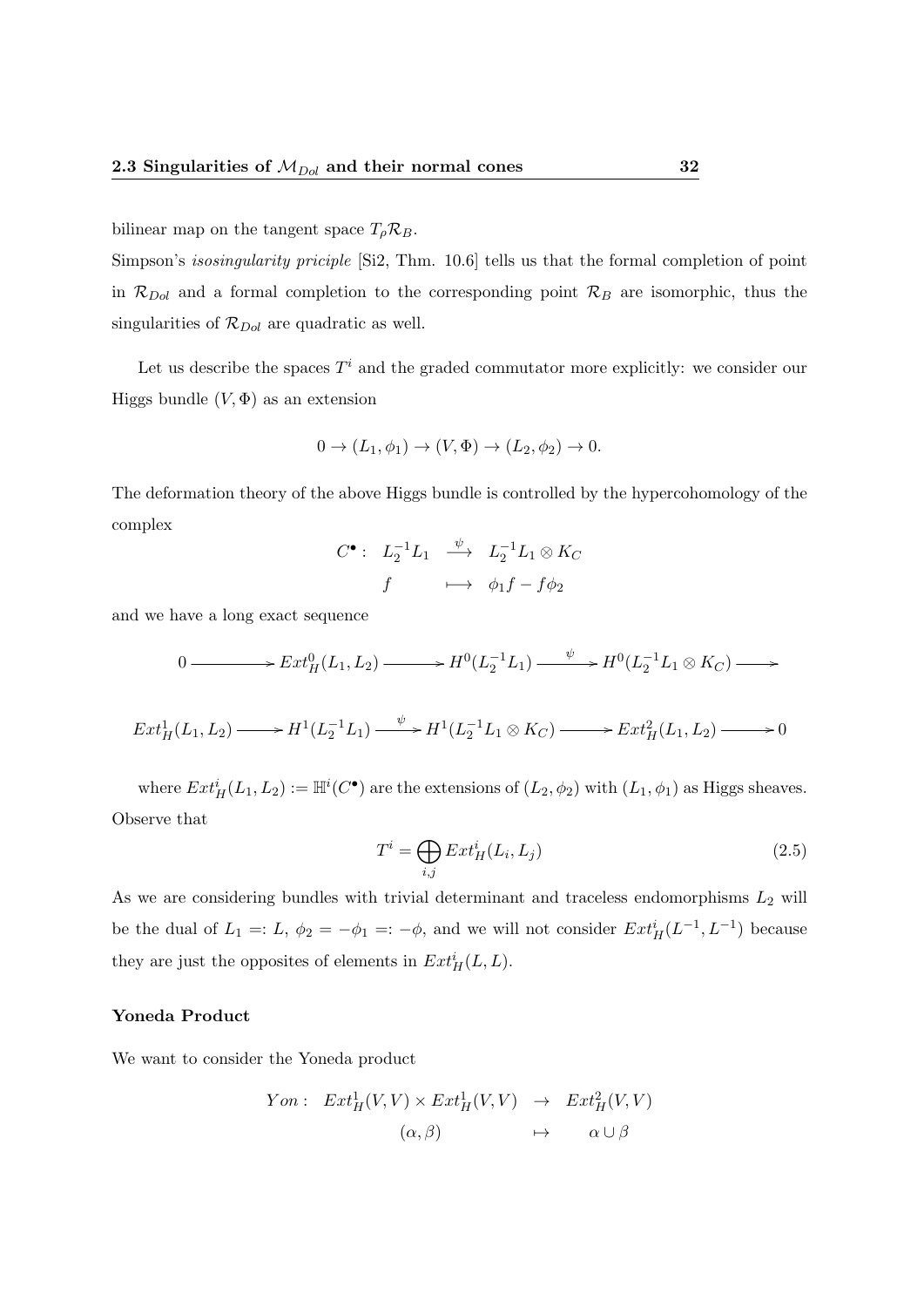and the associated Yoneda square

 $\Upsilon: Ext^1_H(V, V) \to Ext^2_H(V, V), \quad \alpha \mapsto \alpha \cup \alpha.$ 

**Remark 9.** If we think of elements in  $Ext^1_H(V, V)$  locally as matrices of 1-forms in  $sl(2)$  we have that such a product coincide with the graded commutator of Simpson's theorem.

If we use decomposition (2.5), we can write Yoneda square as

$$
\begin{array}{cccc}\n\Upsilon: & Ext^1_H(L,L) \oplus Ext^1_H(L^{-1},L) \oplus Ext^1_H(L,L^{-1}) & \longrightarrow & Ext^2_H(L,L) \\
&\quad (a,b,c) & \longmapsto & b \cup c\n\end{array}
$$

Let

$$
\overline{\Upsilon}: \operatorname{Ext}^1_H(L^{-1}, L) \oplus \operatorname{Ext}^1_H(L, L^{-1}) \longrightarrow \operatorname{Ext}^2_H(L, L)
$$
  
(a, b, c)  $\longmapsto$  b \cup c

be the map induced by  $\Upsilon$  on  $Ext^1_H(V, V)/Ker\Upsilon$ .

We now have all the tools to describe the normal cones of elements in the singular loci of  $\mathcal{R}_{Dol}$ . Their fibres will be the exceptional divisors of the blow-ups we described at the beginning of this section. We stress that, since the orbits of  $\Gamma^0$  and  $\Lambda^0$  are not closed they will disappear when performing the GIT quotient by the action of  $SL(2,\mathbb{C})$ , therefore we do not compute their normal cones.

### 2.4 Construction of the desingularization  $\hat{\mathcal{M}}_{Dol}$

For ease of the reader we present a short summary of the results in this section.

1) We compute the normal cones of the singularities of  $\mathcal{R}_{Dol}$  and prove that

**Proposition.**  $\Sigma^0_R$  is smooth and its normal cone  $C_{\Sigma_R}R_{Dol}$  is a locally trivial fibration over  $\Sigma_R^0$  with fibre the affine cone over a smooth quadric in  $\mathbb{P}^{4g-5}$ . More precisely we have that for a point  $v = (V, \Phi, \beta)$  in  $\Sigma_R^0$  there is a canonical isomorphism

$$
(C_{\Sigma_R} \mathcal{R}_{Dol})_v \cong \{(b,c) \in Ext^1_H(L^{-1}, L) \oplus Ext^1_H(L, L^{-1}) \mid b \cup c = 0\}
$$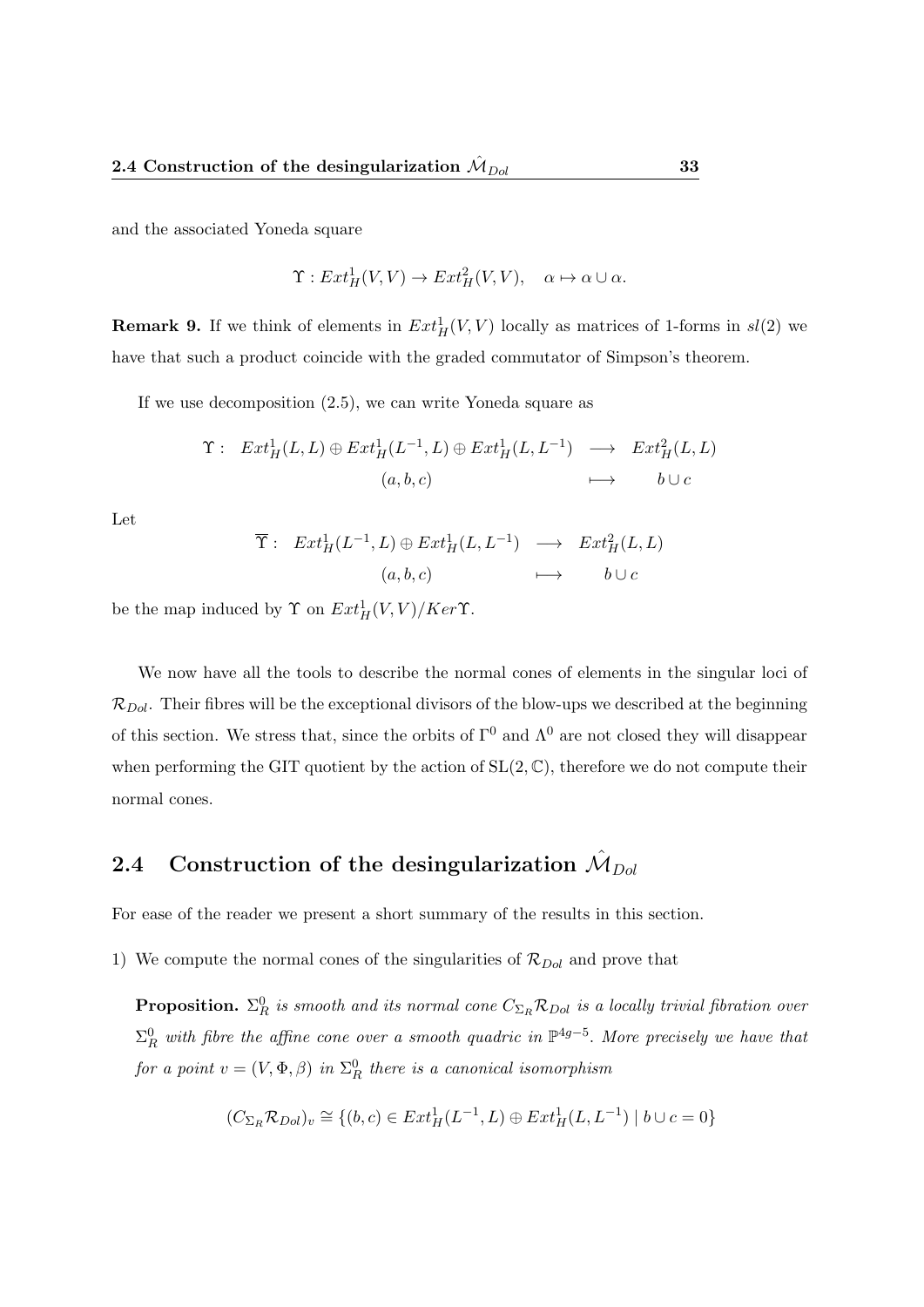**Proposition.**  $\Omega_R^0$  is a smooth closed subset of  $\mathcal{R}_{Dol}$  and its normal cone  $C_{\Omega_R} \mathcal{R}_{Dol}$  is a locally trivial fibration over  $\Omega_R$  with fibre the affine cone over a reduced irreducible complete intersection of three quadrics in  $\mathbb{P}^{6g-1}$ . That is if  $v = (V, \phi, \beta) \in \Omega_R$  with  $(V, \Phi) = (L, 0) \oplus$  $(L, 0)$  then

$$
(C_{\Omega} \mathcal{R}_{Dol})_v \cong \{ f : sl(2) \to \Lambda^1 \mid f^* \omega = 0 \} =: Hom^{\omega}(sl(2), \Lambda^1);
$$

where  $\Lambda^1 = Ext^1_H(L, L)$  and  $\omega$  is the skew-symmetric bilinear form on  $\Lambda^1$  induced by the Yoneda product on  $T^1$ .

2) We blow up  $\mathcal{R}_{Dol}$  in  $\Omega_R$  and set  $\mathcal{P}_{Dol} := Bl_{\Omega} \mathcal{R}_{Dol} \stackrel{\hat{\pi}}{\rightarrow} \mathcal{R}_{Dol}$ . We call  $\Omega_P$  the exceptional divisor and  $\Sigma_P$  the strict transform of  $\Sigma_R$  under the blow-up. We describe the semistable points in both  $\Omega_P$  and  $\Sigma_P$  and again we compute their normal cones in  $\mathcal{P}_{Dol}$ . More precisely we will show:

**Proposition.** Let [f] be an element of  $Hom^{\omega}(sl(2), \Lambda^1)$ . Then [f] is semistable with respect to the action of  $SL(2, \mathbb{C})$  if and only if

$$
rk f\begin{cases} \geq 2 \text{ or} \\ = 1 \text{ and } ker f^{\perp} \text{ is non isotropic} \end{cases}
$$

where orthogonality and isotropy are with respect to the Killing form on  $sl(2)$ .

The semistable points in the strict transform  $\Sigma_P$  are described in the following proposition.

**Proposition.** Consider the locus  $\Sigma_P^{ss}$  of semistable points in  $\Sigma_P$ . One has:

- (i)  $\Sigma^{ss}_P$  is smooth and reduced;
- (ii) the intersection  $\Sigma_P^{ss} \cap \Omega_P$  is smooth and reduced and in particular one has that if  $v \in \Omega_R$ then

$$
\pi_P^{-1}(v) \cap \Sigma_P^{ss} = \mathbb{P}Hom_1^{ss}(sl(2), \Lambda^1)
$$

where  $Hom_1^{ss}(sl(2), \Lambda^1)$  is the set of  $f \in Hom^{\omega}(sl(2), \Lambda^1)$  which are semistable of rank  $\leq 1$  and has dimension 2g;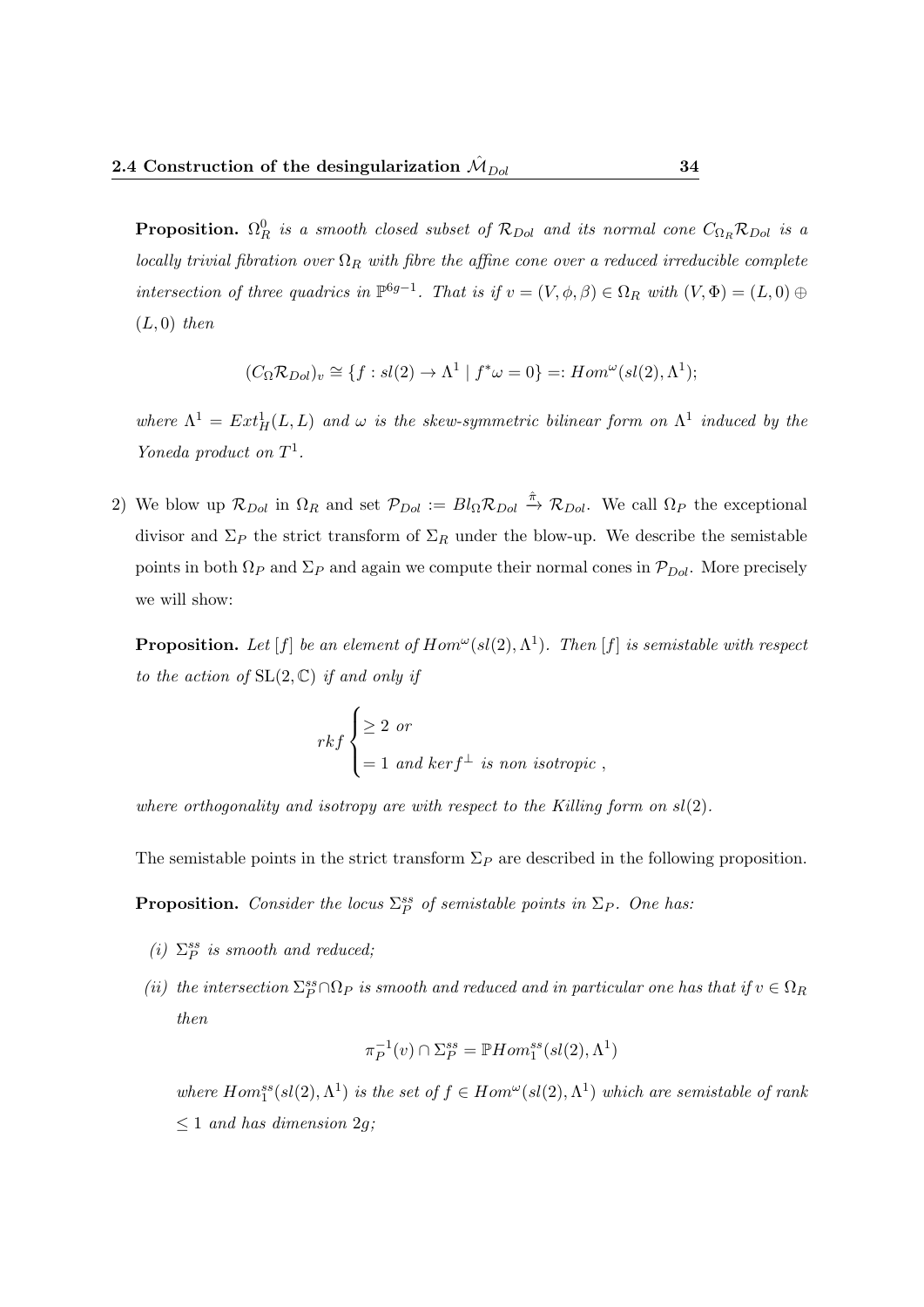- (iii)  $\Sigma_P^{ss} \setminus \Omega_P = \pi_P^{-1}$  $\overline{P}^1(\Sigma_R^0);$
- (iv) the normal cone of  $\Sigma_P^{ss}$  in  $\mathcal{P}_{Dol}$  is a locally trivial bundle over  $\Sigma_P^{ss}$  with fibre the cone over a smooth quadric in  $\mathbb{P}^{4g-5}$ .
- 3) Set  $\pi_S : S_{Dol} \to \mathcal{P}_{Dol}$  to be the blow-up of  $\mathcal{P}_{Dol}$  along  $\Sigma_P$ . Put  $\Omega_S$  the strict transform of  $\Omega_P$  and  $\Sigma_S$  the exceptional divisor. By the previous propositions one has that for any  $v \in \Omega_R$

$$
(\pi_P \circ \pi_S)^{-1} = Bl_{\mathbb{P}Hom_1} \mathbb{P}Hom^{\omega}(sl(2), \Lambda^1) \Rightarrow \bigcup_{v \in \Omega_R} Bl_{\mathbb{P}Hom_1} \mathbb{P}Hom^{\omega}(sl(2), \Lambda^1) \subset \Omega_S.
$$

Call  $\Delta_S$  the closure of  $\bigcup_{v \in \Omega_R} Bl_{\mathbb{P}Hom_1} \mathbb{P}Hom^{\omega}(sl(2), \Lambda^1)$  in  $\Omega_P$ . By dimension counting we show that  $\Delta_S$  is equal to the divisor  $\Omega_S$  if and only if  $g = 2$ . We prove that:

**Proposition.** (a)  $\Omega_S^{ss}$  is smooth and all its points are stable;

- (b)  $\Sigma_S^{ss}$  is smooth and all its points are stable;
- (c)  $S_{Dol}^{ss}$  is smooth and all its points are stable;
- (d)  $\Delta_S$  is smooth.
- 4) We blow up  $S_{Dol}$  along  $\Delta_S$  and call the space so obtained  $\mathcal{T}_{Dol}$ . We call  $\mathcal{M}_{Dol} := \mathcal{T}_{Dol}//\text{SL}(2,\mathbb{C})$ and we prove the following.

**Proposition.**  $\hat{\mathcal{M}}_{Dol} \stackrel{\hat{\pi}}{\rightarrow} \mathcal{M}_{Dol}$  is a desingularization of  $\mathcal{M}_{Dol}$ .

#### 2.4.1 Normal cones of the singularities in  $\mathcal{R}_{Dol}$

In this section we compute the normal cones of the singular loci of  $\mathcal{R}_{Dol}$ .

### Cones of elements in  $\Sigma^0_R$

Consider

$$
\Sigma_R^0 := \{ (V, \Phi, \beta) \mid (V, \Phi) = (L, \phi) \oplus (L^{-1}, -\phi) \text{ with } (L, \phi) \not\cong (L^{-1}, -\phi) \}.
$$

We want to prove the following result.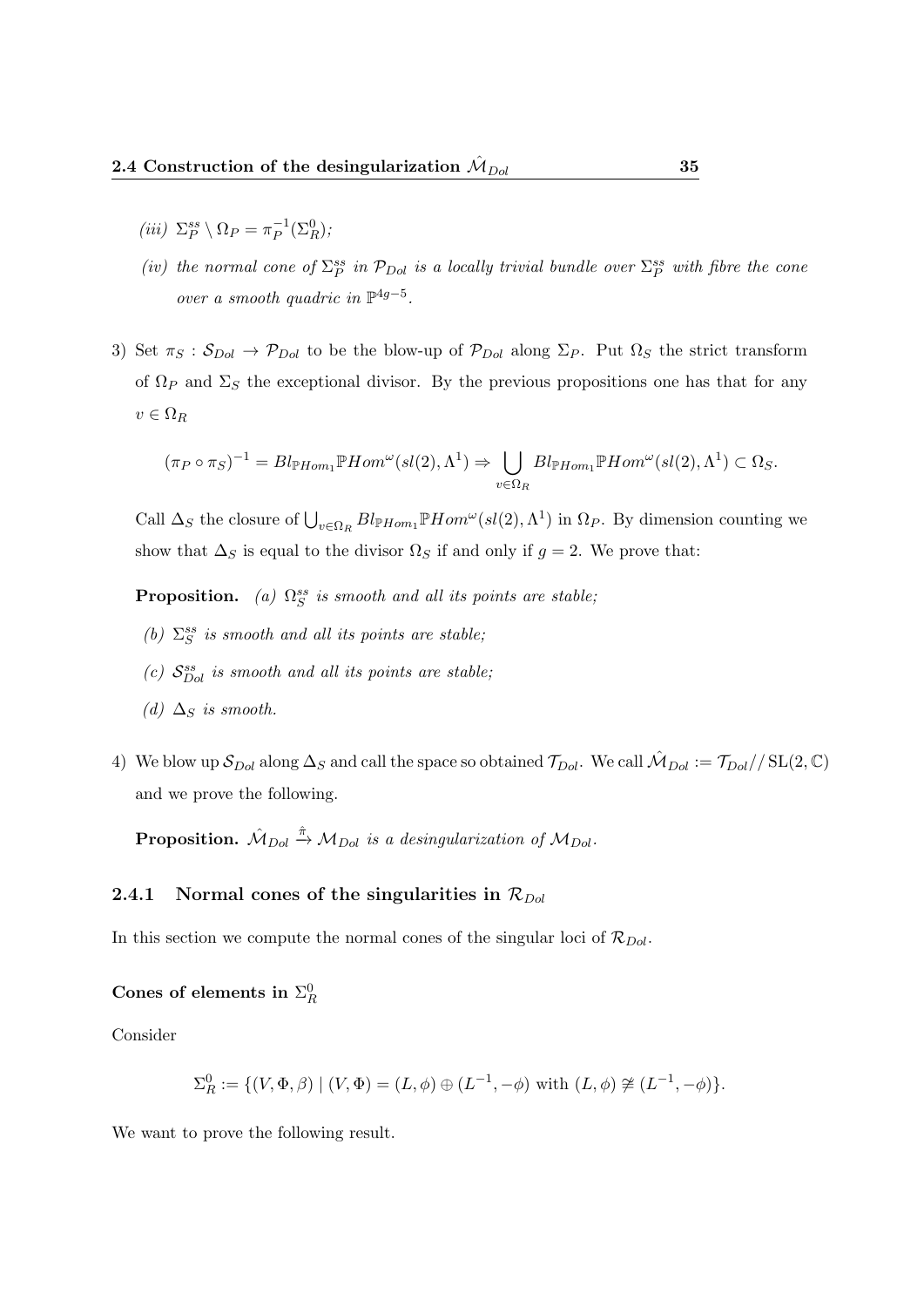**Proposition 2.4.1.** Let  $\Sigma^0_R$  be the set above. Then  $\Sigma^0_R$  is nonsingular and the cone  $C_{\Sigma_R} \mathcal{R}_{Dol}$ of Simpson's theorem is a locally trivial fibration over  $\Sigma_R^0$  with fiber the affine cone over a nonsingular quadric in  $\mathbb{P}^{4g-5}$ . More precisely, for a point  $v = (V, \Phi, \beta)$  in  $\Sigma_R^0$  there is a canonical isomorphism

$$
(C_{\Sigma_R} \mathcal{R}_{Dol})_v \cong \{(b, c) \in Ext^1_H(L^{-1}, L) \oplus Ext^1_H(L, L^{-1}) \mid b \cup c = 0\}
$$

Moreover the action of the stabilizer  $\mathbb{C}^*$  of  $(V, \Phi)$  on  $C_{\Sigma_R} R_{Dol}$  is given by

$$
\lambda.(b, c) = (\lambda^{-2}b, \lambda^2c)
$$

The proof will proceed in several steps and lemmas. If want to use the strategy suggested by Simpson in theorem (2.3.6), we need to find the vector spaces  $T<sup>i</sup>$  and find the quadratic cone in  $T<sup>1</sup>$  defined by the zero locus of the Yoneda square.

**Lemma 2.4.2.** Let  $(V, \Phi, \beta)$  be an element of  $\Sigma_R^0$ . Then the spaces  $T^i = Ext_0^i(V, V)$  are

$$
T^0 = Ext^0_H(L, L) \cong \mathbb{C}
$$
  
\n
$$
T^1 = Ext^1_H(L, L) \oplus Ext^1_H(L^{-1}, L) \oplus Ext^1_H(L, L^{-1}) \cong \mathbb{C}^{6g-4}
$$
  
\n
$$
T^2 = Ext^2_H(L, L) \cong \mathbb{C}
$$

*Proof.* Let us compute the  $Ext^i_H(L_i, L_j)$  using (2). First we compute  $Ext^i_H(L, L)$ . We have

$$
0 \longrightarrow Ext^0_H(L, L) \longrightarrow H^0(\mathcal{O}) \xrightarrow{\psi} H^0(K_C) \longrightarrow
$$
  

$$
Ext^1_H(L, L) \longrightarrow H^1(\mathcal{O}) \xrightarrow{\psi} H^1(K_C) \longrightarrow Ext^2_H(L, L) \longrightarrow 0
$$

where the map  $\psi$  sends an element  $f \in H^0(\mathcal{O})$  in  $f\phi - \phi f$ . As  $\phi$  is  $\mathcal{C}^{\infty}$ -linear, every  $f \in$  $H^0(\mathcal{O})$  commutes with the Higgs field  $\phi$  we have that  $Ext^0_H(L, L) \cong H^0(\mathcal{O}) \cong \mathbb{C}$ . Moreover  $Ext^0_H(L, L) \cong Ext^2_H(L, L)$  by Serre duality <sup>1</sup> and we have  $Ext^1_H(L, L) \cong H^0(K_C) \oplus H^1(\mathcal{O})$ . Thus

 $Ext^0_H(L, L) \cong \mathbb{C}$   $Ext^1_H(L, L) \cong \mathbb{C}^{2g}$   $Ext^0_H(L, L) \cong \mathbb{C}$ 

<sup>&</sup>lt;sup>1</sup> we mean Serre duality for Higgs bundles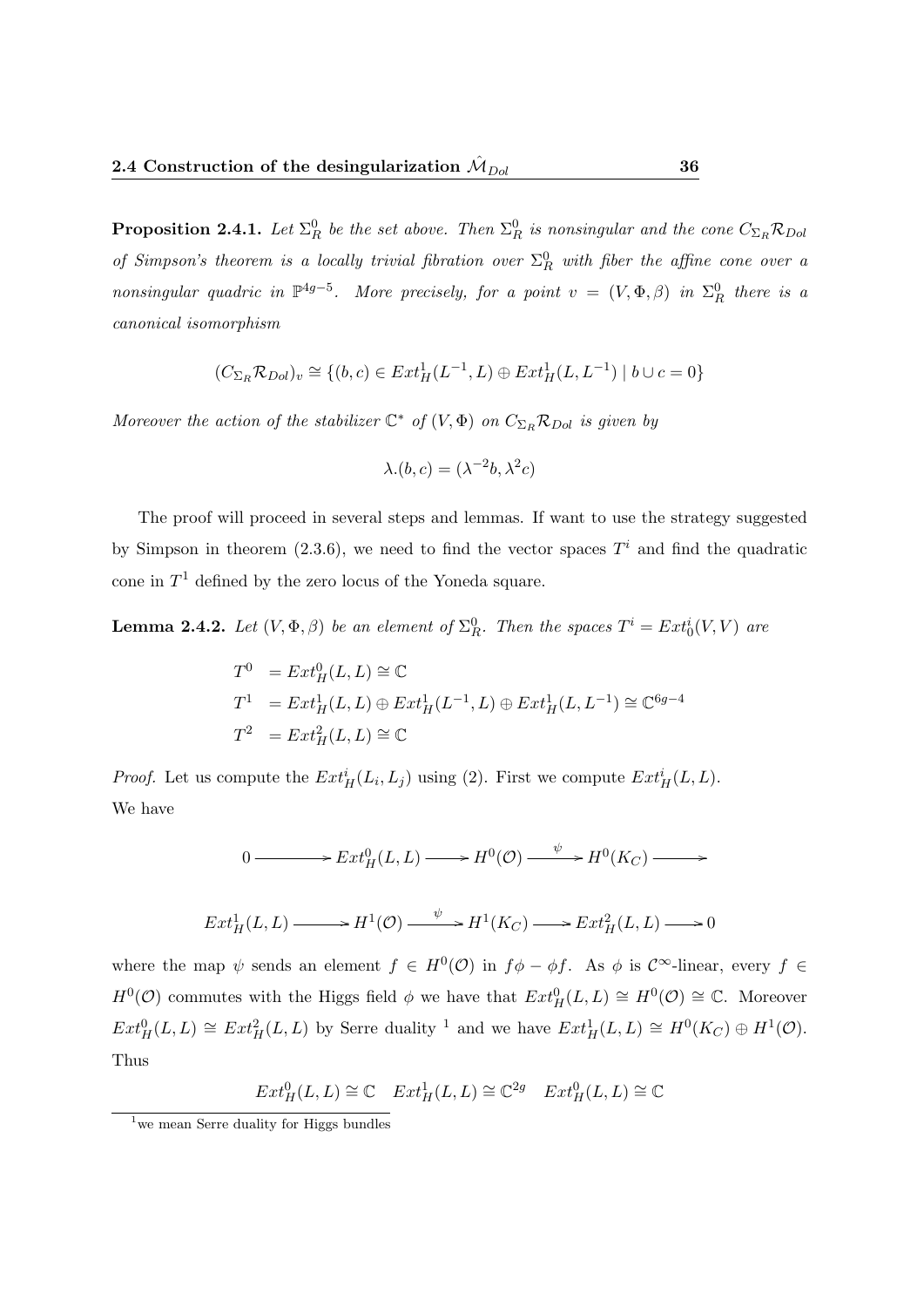Now we compute  $Ext<sup>i</sup>(L, L<sup>-1</sup>)$ .

We have

 $0 \longrightarrow Ext_H^0(L, L^{-1}) \longrightarrow H^0(L^2) \longrightarrow H^0(L^2 \otimes K_C) \longrightarrow$ 

$$
Ext^1_H(L, L) \longrightarrow H^1(L^2) \longrightarrow H^1(L^2 \otimes K_C) \longrightarrow Ext^2_H(L, L^{-1}) \longrightarrow 0
$$

We have to be careful in doing this computation. In fact even though  $(L, \phi)$  and  $(L^{-1}, -\phi)$  are not isomorphic as Higgs bundles, L and  $L^{-1}$  might be isomorphic as vector bundles. However we can see this does not change the nature of our description of the normal cone. Suppose first  $L \not\cong L^{-1}$ : then  $L^2$  is a nontrivial degree 0 line bundle thus it has no global sections and we can conclude that  $Ext^0_H(L, L^{-1}) = Ext^2_H(L, L^{-1}) = 0$ . Also,  $Ext^1_H(L, L^{-1}) \cong H^0(L^2 \otimes$  $K_C$ )  $\oplus H^1(L^2) \cong \mathbb{C}^{2g-2}$ ; if  $L \cong L^{-1}$  we have that  $H^0(L^2) \cong H^0(\mathcal{O}) \cong \mathbb{C}$ , the map  $\psi$  sends f to  $\phi f + f \phi$ . Since there are no nonzero elements in  $H^0(\mathcal{O})$  that commute with the Higgs fields, then  $Ext^0(L, L^{-1})$  is still 0. By Serre duality we can conclude that  $Ext^2_H(L, L^{-1})$  is 0 too and the alternate sum of the dimensions of vector spaces in the sequence tells us that  $Ext^1_H(L, L^{-1}) \cong \mathbb{C}^{2g-2}$  in both cases. To sum up we have that

$$
Ext^0_H(L, L^{-1}) = Ext^2_H(L, L^{-1}) = 0 \t Ext^1_H(L, L^{-1}) \cong \mathbb{C}^{2g-2}.
$$

The factors  $Ext^i_H(L^{-1}, L)$  are isomorphic to  $Ext^0_H(L, L^{-1})$  as we have the involution  $L \mapsto$  $L^{-1}$ . Summing up we have

$$
T^{0} = Ext_{H}^{0}(L, L) \cong Ext_{H}^{0}(L^{-1}, L^{-1}) = \mathbb{C}
$$
  
\n
$$
T^{1} = Ext_{H}^{1}(L, L) \oplus Ext_{H}^{1}(L^{-1}, L) \oplus Ext_{H}^{1}(L, L^{-1}) \cong \mathbb{C}^{6g-4}
$$
  
\n
$$
T^{2} = Ext_{H}^{2}(L, L) \cong Ext_{H}^{2}(L^{-1}, L^{-1}) \cong \mathbb{C}
$$

 $\Box$ 

Now we need to describe the Yoneda square.

**Proposition 2.4.3.**  $\mathbb{P}(\overline{\Upsilon}^{-1}(0))$  is a nonsingular quadric hypersurface in  $\mathbb{P}^{4g-5}$ . In particular, as  $g \geq 2$ ,  $\mathbb{P}(\Upsilon^{-1}(0))$  is a reduced irreducible quadric.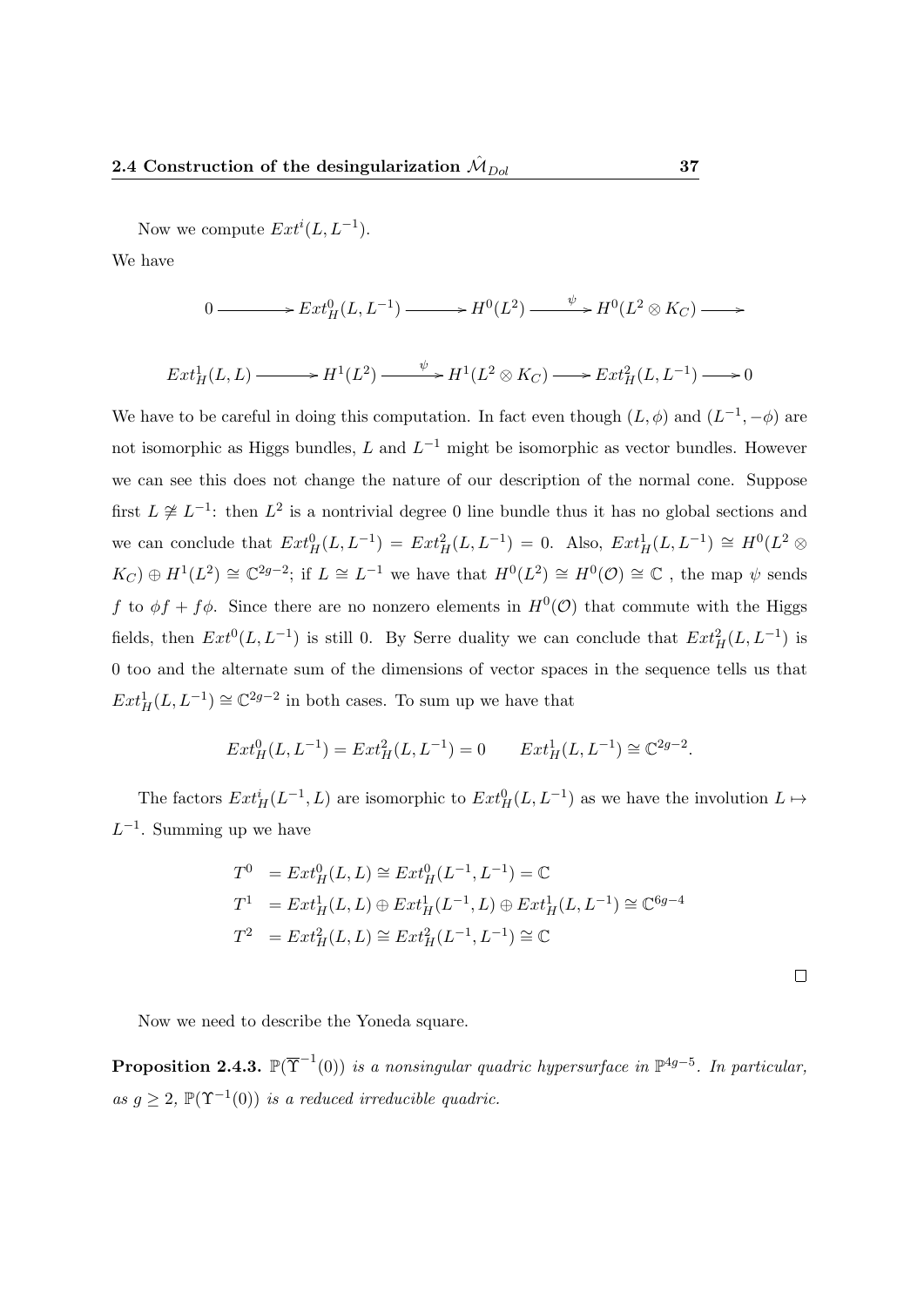Proof. By Serre duality, the Yoneda product

$$
Ext^1_H(L, L^{-1}) \times Ext^1_H(L^{-1}, L) \longrightarrow Ext^2_H(L, L) \cong \mathbb{C}
$$
  

$$
b \qquad c \qquad \mapsto \qquad b \cup c
$$

is a perfect pairing. Hence

$$
\mathbb{P}(\overline{\Psi}^{-1}(0)) \subset \mathbb{P}(Ext^1_H(L, L^{-1}) \times Ext^1_H(L^{-1}, L)) = \mathbb{C}\mathbb{P}^{4g-5}
$$

is a nonsingular quadric hypersurface.

In order to prove proposition (2.4.1) we show that  $(C_{\Sigma_R} \mathcal{R}_{Dol})v \cong \overline{\Upsilon}^{-1}(0)$  and that  $\Sigma_R^0$  is smooth.

Let U be a slice normal to the closed  $SL(2,\mathbb{C})$  orbit of v: by proposition  $(2.3.4)$ , there is a natural isomorphism between  $Def(\mathcal{U}, v) \cong Def(V, \Phi, \beta)$ . In particular we have an embedding

$$
C_v\mathcal{U} \subseteq Ext^1_H(V,V).
$$

Proposition 2.4.4. There are natural isomorphism of schemes

$$
C_v \mathcal{U} \cong H_v \mathcal{U} \cong \Upsilon^{-1}(0).
$$

*Proof.* By the equality  $(2.4)$  and proposition  $(2.4.3)$ 

$$
\mathbb{P}(H_v\mathcal{U})_{red} \cong \mathbb{P}(\Upsilon^{-1}(0)).
$$

As  $\mathbb{P}(\Upsilon^{-1}(0))$  is a reduced irreducible quadric hypersurface and  $\mathbb{P}(H_v\mathcal{U})$  is cut out by quadrics

$$
\mathbb{P}(H_v\mathcal{U}) \cong \mathbb{P}(\Upsilon^{-1}(0)).
$$

Consider the inclusion

$$
C_v \mathcal{U} \subset H_v \mathcal{U} = \Upsilon^{-1}(0).
$$

By what we said above, we have

$$
\dim C_v \mathcal{U} = \dim \mathcal{U} \ge \dim Ext^1_H(V, V) - 1 = \dim \Upsilon^{-1}(0).
$$

Since  $\Upsilon^{-1}(0)$  is reduced irreducible, we must have  $C_v \mathcal{U} = \Upsilon^{-1}(0)$ .

 $\Box$ 

 $\Box$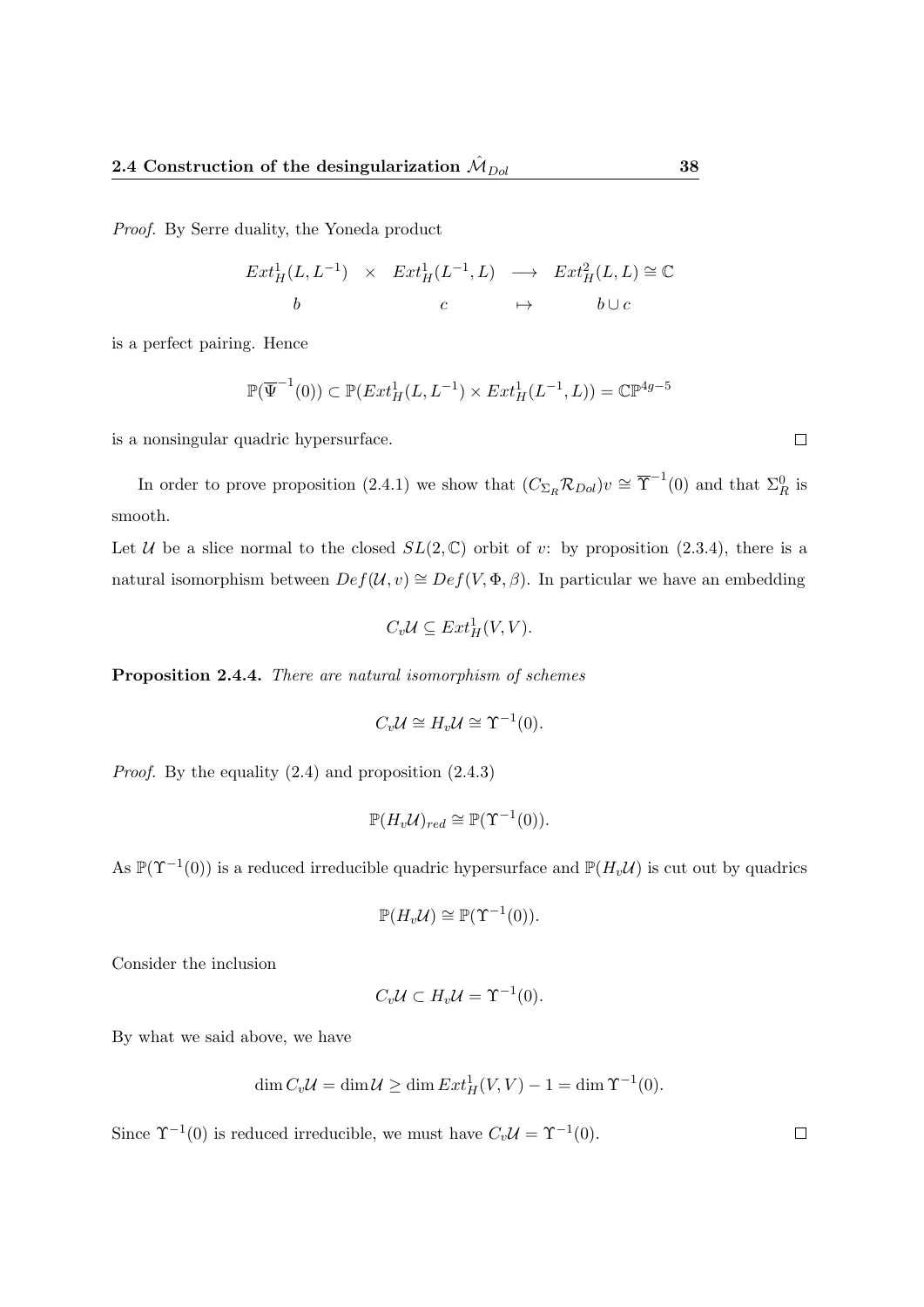**Lemma 2.4.5.** Let  $W := \mathcal{U} \cap \Sigma_R^0$ . Then W is smooth at v and

$$
T_v \mathcal{W} \cong Ext^1_H(L, L).
$$

Furthermore, up to shrink  $U$ , we can assume that

$$
\dim T_v\mathcal{U}=\dim T_{v'}\mathcal{U}\quad \forall v'\in\mathcal{U}.
$$

*Proof.* Using the identification  $(U, v)$  with  $Def(V, \Phi, \beta)$ , we call V a first order deformation of  $(V, \Phi, \beta)$  and  $e = (a, b, c) \in Ext^1_H(V, V)$  its corresponding extension class. Then, by classical deformation theory, we have that  $e$  is tangent to  $W$  if and only if the following two exact sequences of Higgs bundles

$$
0 \to L \to V \to L^{-1} \to 0
$$

$$
0 \to L^{-1} \to V \to L \to 0
$$

lift to  $V$ . By [OG2] this condition is equivalent to

$$
b=c=0
$$

that is  $e = (a, 0, 0) \in Ext^1_H(L, L)$ . To prove smoothness, we observe that W parametrizes Higgs bundles  $(L', \phi') \oplus (L'^{-1}, -\phi')$ , where  $(L', \phi')$  near  $(L, \phi)$ , this implies that the dimension of W at v is  $\geq 2g$  (L lies in  $Pic^{0}(C)$ ). On the other hand the right-hand of the equation has dimension 2q, hence  $W$  is smooth at v. To prove the last statement it suffices to notice that  $(\mathcal{U}, v)$  is a versal deformation.  $\Box$ 

Now we are ready to start proving lemmas that will lead to the proof of proposition  $(2.4.1)$ .

**Lemma 2.4.6.** Keep the notation as above. Then  $\Sigma_R^0$  is smooth.

*Proof.* Let  $v = (V, \Phi, \beta) \in \Sigma_R^0$  and U be a slice normal to the  $SL(2, \mathbb{C})$ -orbit  $O(v)$  and  $W =$  $\mathcal{U} \cap \Sigma_R^0$ . By Luna's étale slice theorem there exists a neighbourhood of  $v \in \Sigma_R^0$  isomorphic to a neighbourhood of  $(1, v)$  in  $SL(2, \mathbb{C}) \times_{St(v)} \mathcal{W}$ . As W is smooth at v,  $SL(2, \mathbb{C}) \times_{St(v)} \mathcal{W}$  is smooth at the point  $(1, v)$  and v is a smooth point of  $\Sigma_R^0$ .  $\Box$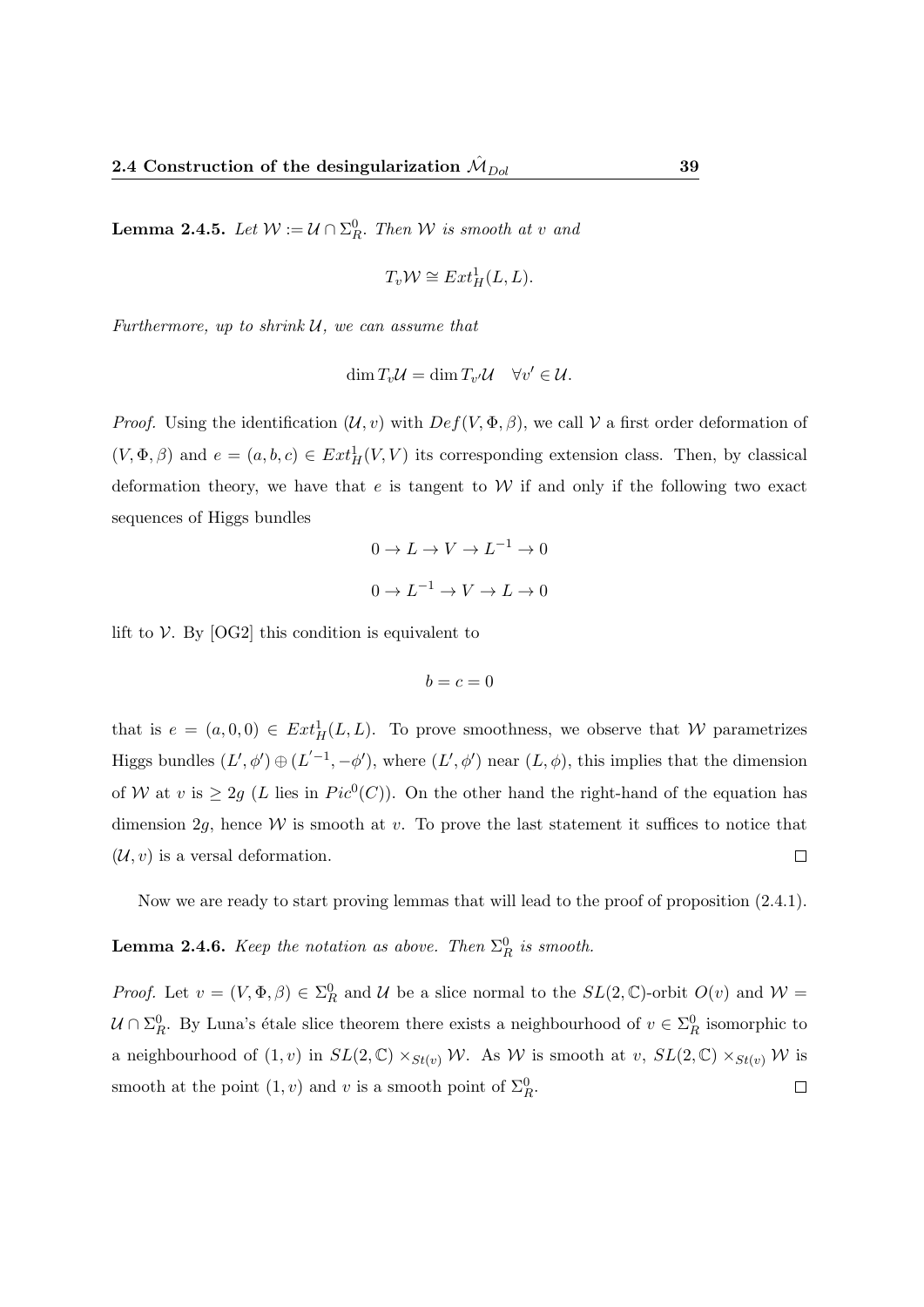*Proof of proposition* (2.4.1). We have already proved that  $\Sigma_R^0$  is smooth in lemma (2.4.6). Now we just need to prove that the fiber of the normal cone is isomorphic to  $\overline{\Upsilon}^{-1}(0)$ .

We have seen that

$$
(C_{\mathcal{W}}\mathcal{U})_v \cong (C_{\Sigma_R} \mathcal{R}_{Dol})_v,
$$

therefore we must give an isomorphism

$$
(C_{\mathcal{W}}\mathcal{U})_v \cong \overline{\Upsilon}^{-1}(0).
$$

As W is smooth and  $T_w \mathcal{U}$  has constant dimension for every  $w \in \mathcal{W}$  then the normal bundle  $N_w \mathcal{W}$  and we have the usual inclusions of cones

$$
(C_{\mathcal{W}}\mathcal{U})_v \subset (H_{\mathcal{W}}\mathcal{U})_v \subset (N_{\mathcal{W}}\mathcal{U})_v.
$$

By lemma (2.4.5), the fiber of the normal cone  $N_{\mathcal{W}}\mathcal{U}$  is equal to  $Ext^1_H(L, L^{-1}) \oplus Ext^1(L^{-1}, L)$ . Now if we rewrite in (2.3) using the identifications of cones of the normal slice then up to projectivize we have

$$
H_v \mathcal{U}
$$
 is the cone over  $(H_{\mathcal{W}} \mathcal{U})_v$  with vertex  $T_v \mathcal{W}$ ,

since  $T_v \mathcal{W} \cong Ext^1_H(L, L)$  and  $H_v \mathcal{U} \cong \Upsilon^{-1}(0)$  then  $(H_{\mathcal{W}} \mathcal{U})_v \cong \overline{\Upsilon}^{-1}(0)$ . Arguing as in the previous proof we conclude that  $(C_{\mathcal{W}}\mathcal{U})_v \cong (H_{\mathcal{W}}\mathcal{U})_v$ .  $\Box$ 

Finally we describe the action of the stabilizer.

Let  $v = (V, \phi, \beta)$  be a point with a closed orbit in  $\Sigma_R$  and let U be a slice normal to the orbit  $O(v)$  of v. As  $St(v) = Aut(V)/\mathbb{C}^*$  the action of the stabilizer on U. For any  $g \in Aut(V)$ we define the differential

$$
g_*:T_v\mathcal{U}\to T_v\mathcal{U}
$$

of the corresponding to the action of  $q$ .

Lemma 2.4.7. Keeping the notation as above, let

$$
e \in T_v \mathcal{U} \cong T_0 Def(V) \cong Ext^1(V, V)
$$

then  $g_*(e) = g \cup e \cup g^{-1}$ .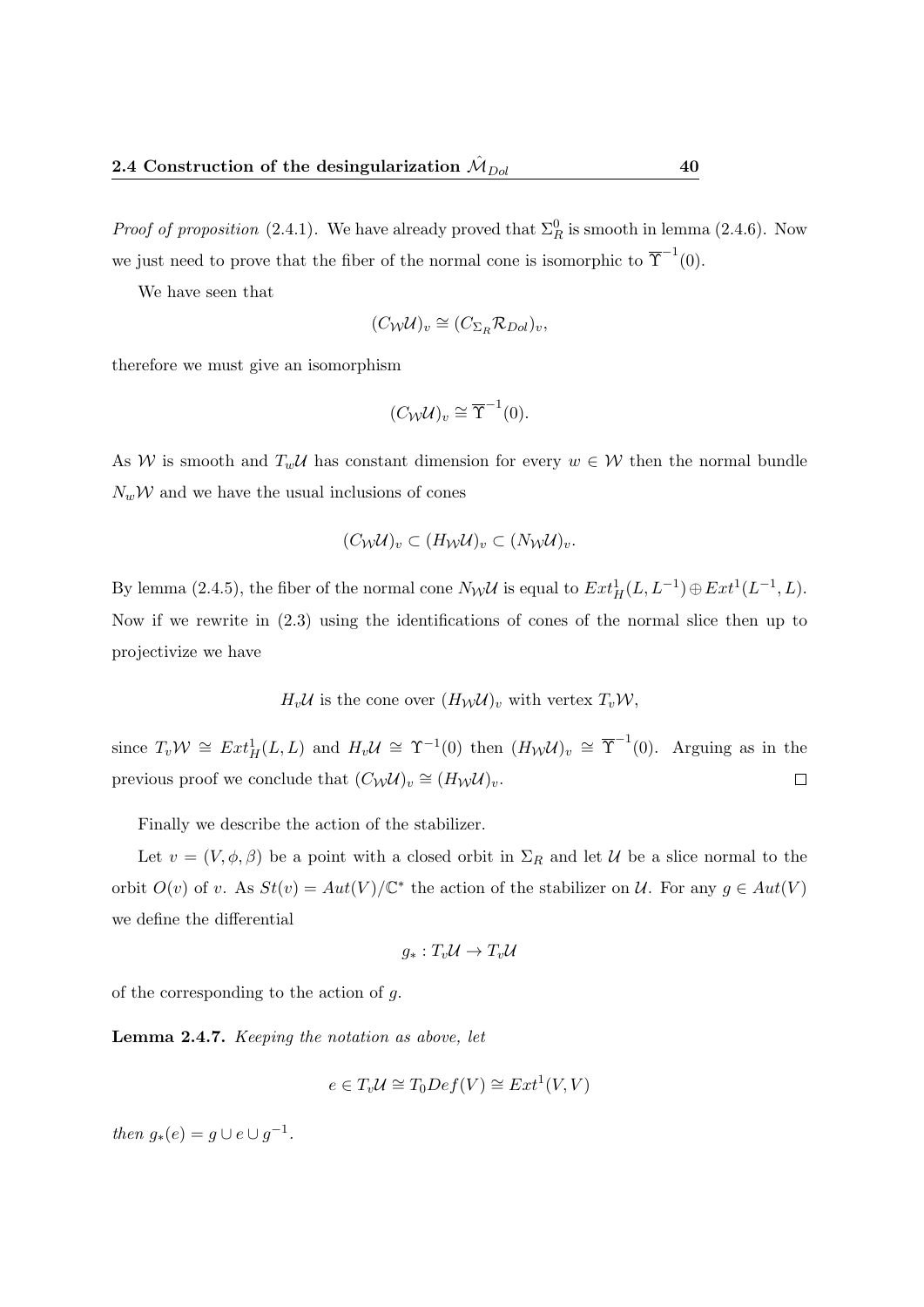*Proof.* Suppose V' and W' be the first order deformations corresponding to e and  $g_*e$  respectively. Consider the tautological quotient on  $C \times \mathcal{R}_{Dol}$ : the action of  $Aut(V)$  restricts to  $C \times \mathcal{U}$ compatibly with the action on U. Then there exists an isomorphism  $\alpha_g: W' \to V'$  fitting the commutative diagram

$$
0 \longrightarrow tV \longrightarrow V' \longrightarrow V \longrightarrow 0
$$
  
\n
$$
g^{-1} \qquad \qquad g \qquad g
$$
  
\n
$$
0 \longrightarrow tV \longrightarrow W' \longrightarrow V \longrightarrow 0
$$

with whom it is possible to identify  $g_*(e)$  with the deformation given by  $g \cup e \cup g^{-1}$ .  $\Box$ 

If v is a point in 
$$
\Sigma_0
$$
 then  $Aut(V) \cong \mathbb{C}^*$ . Write  $V = L \oplus L^{-1}$ ; consider  $g \in \mathbb{C}^*$  and  
\n
$$
e \in Ext^1(V, V) = \begin{pmatrix} a & b \\ c & -a \end{pmatrix} \text{ with } a \in Ext^1(L, L), b \in Ext^1(L^{-1}, L), c \in Ext^1(L, L^{-1}). \text{ Then}
$$
\n
$$
g_*(e) = \begin{pmatrix} g^{-1} & 0 \\ 0 & g \end{pmatrix} \begin{pmatrix} a & b \\ c & -a \end{pmatrix} \begin{pmatrix} g & 0 \\ 0 & g^{-1} \end{pmatrix} = \begin{pmatrix} a & g^{-2}b \\ g^2c & -a \end{pmatrix}
$$

as stated in proposition (2.4.1).

### Cone of elements in  $\Omega_R$

Let  $v = (V, \Phi, \beta)$  be an element in  $\Omega_R$ . Then we have

$$
(V, \Phi) = (L, 0) \oplus (L, 0)
$$

with  $L \cong L^{-1}$ . Then the bundle  $End_0(V)$  is holomorphically trivial and we have that  $H^0(End_0(V)) \cong sl(2)$  and we can think a generic element of this space as

$$
\left(\begin{array}{cc}a&b\\c&-a\end{array}\right)
$$

with  $a, b, c \in H^0(\mathcal{O})$ . We now want to compute the  $T^i$ 's and the quadratic cone defined by the graded commutator. In order to make the computation easier, we first notice that the second line of the long exact sequence is the Serre dual of the first one. Now we observe that  $T^0$  are the elements in  $sl(2)$  which commute with the Higgs field, which is 0, therefore

$$
T^0 \cong T^2 \cong sl(2)
$$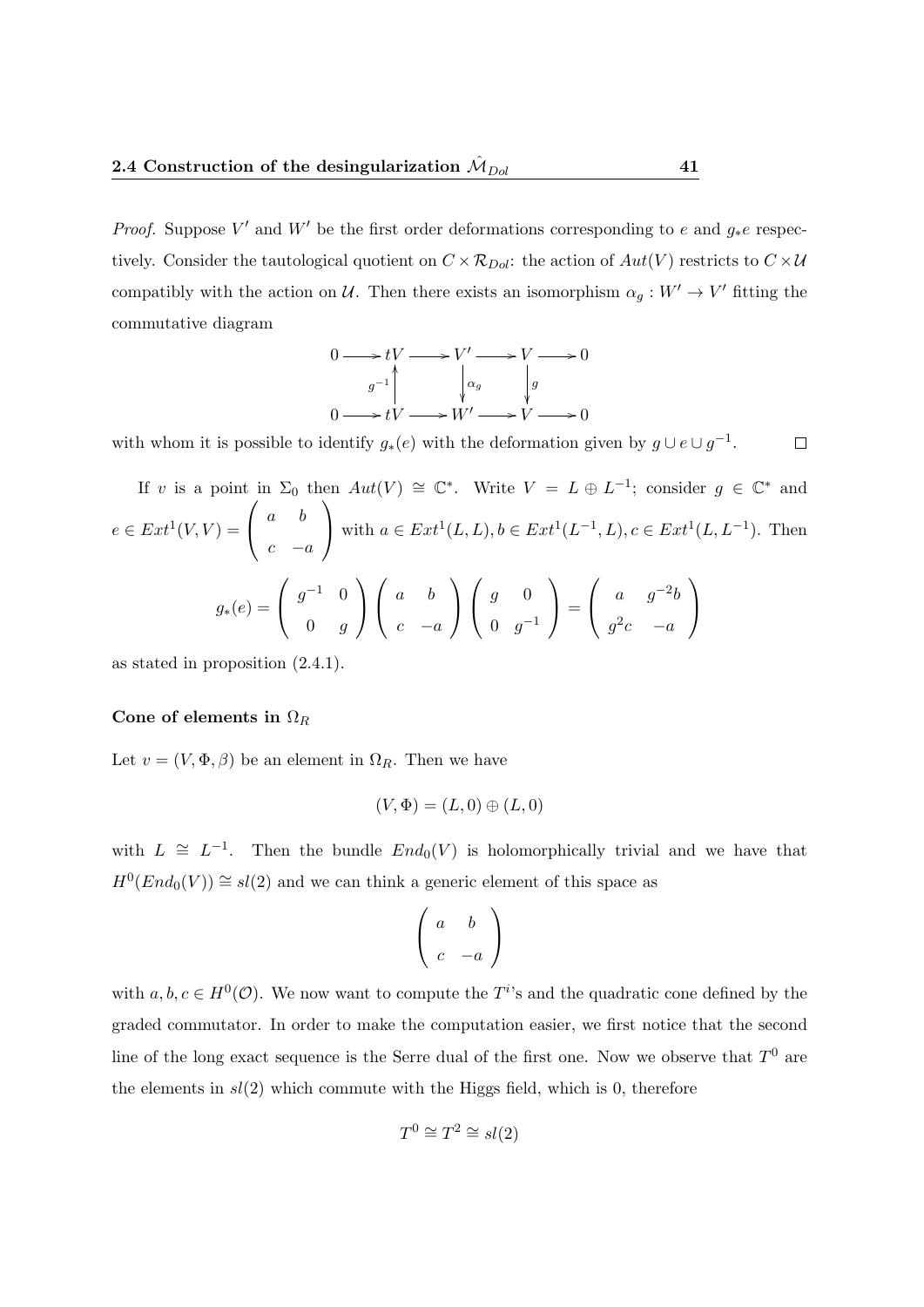and the first map and the last map of the sequence are isomorphisms. To compute  $T^1$  consider the central part of the sequence, which in this case is

$$
0 \longrightarrow H^0(End_0(V) \otimes K_C) \longrightarrow T^1 \longrightarrow H^1(End_0(V)) \longrightarrow 0.
$$

 $H^0(End_0(V)\otimes K_C) = H^0(\mathcal{O}^{\oplus 3}\otimes K_C) \cong H^0(K_C)\otimes sl(2)$ . Using Serre duality we have that  $H^1(End_0(V)) \cong H^1(\mathcal{O}) \otimes sl(2)$ , therefore we have that  $T^1$  has dimension 6g and it is equal to

$$
T^1 = (H^0(K_C) \oplus H^1(\mathcal{O})) \otimes sl(2) = Ext^1_H(L, L) \otimes sl(2)
$$

Set

$$
\Lambda^i=Ext^i_H(L,L)
$$

and consider the composition of the Yoneda product on  $\Lambda^1$  with the isomorphism  $\Lambda^2 \cong \mathbb{C}$  given by the integration:

$$
\Lambda^1 \times \Lambda^1 \to \Lambda^2 \cong \mathbb{C}.
$$

This defines a skew-symmetric form which is non-degenerate bilinear form  $\omega$  which is nondegenerate by Serre duality. Call

$$
Hom^{\omega}(sl(2), \Lambda^1) := \{ f : sl(2) \to \Lambda^1 \mid f^* \omega = 0 \}.
$$

We have a natural action of the automorphism group  $SL(2,\mathbb{C})$  of  $(V,\Phi)$  given by the composition with the adjoint representation on  $sl(2)$ .

**Remark 10.** Let us remark that  $Hom^{\omega}(sl(2), \Lambda^1)$  is precisely the set of those  $f \in Hom(sl(2), \Lambda^1)$ whose image is an isotropic subspaces of  $\Lambda^1$  with respect to the symplectic form  $\omega$  on it.

**Proposition 2.4.8.**  $\Omega_R^0$  is a smooth closed subset of  $\mathcal{R}_{Dol}$  and the normal cone is a locally trivial bundle over  $\Omega_R^0$  and there exist a  $SL(2,\mathbb{C})$ -equivariant isomorphism

$$
(C_{\Omega_R} \mathcal{R}_{Dol})_v \cong Hom^{\omega}(sl(2), \Lambda^1)
$$

Proof. As we noticed in the previous paragraph, there is a natural isomorphism

$$
T^1 = \Lambda^1 \otimes sl(2)
$$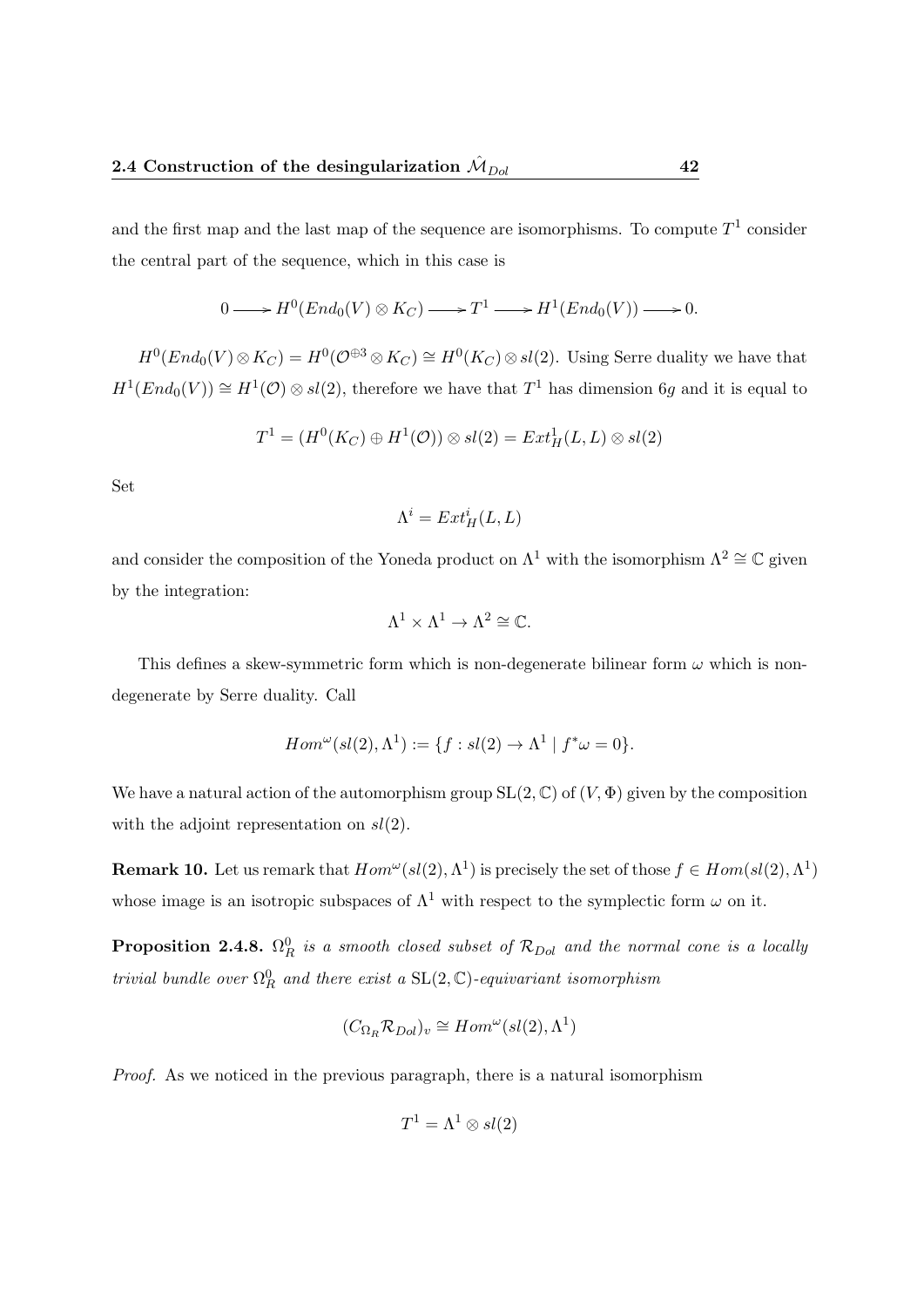and the Yoneda product is the tensor product of the Yoneda product  $\Upsilon$  on  $\Lambda^1$  times the composition with bracket of  $sl(2)$ . Hence if  $\Upsilon$  :  $\Lambda^1 \otimes sl(2) \to sl(2)$  is the Yoneda square,

$$
\Upsilon(\sum_i \lambda_i \otimes m_i) = \sum_{i,j} \omega(\lambda_i, \lambda_j)[m_i, m_j]
$$

Thanks to the self duality of  $sl(2)$  as an algebra and to the identifications

$$
sl(2) \otimes \Lambda^1 \cong Hom(sl(2), \Lambda^1) \qquad sl(2) \cong \bigwedge^2 sl(2)
$$

we have a map

$$
\begin{array}{rcl}\n\Upsilon: & Hom(sl(2), \Lambda^1) & \to & \Lambda^2 sl(2) \\
f & \mapsto & 2f^*\omega\n\end{array}
$$

and  $\Upsilon^{-1}(0) = Hom^{\omega}(sl(2), \Lambda^1)$ .

To complete our proof we need to give an isomorphism for any  $v \in \Omega_R^0$ 

$$
C_v \mathcal{R}_{Dol} \cong \Upsilon^{-1}(0).
$$

First we prove that this locus is reduced and we proceed as in the case of  $\Sigma_R^0$ . More precisely we have the following lemma:

**Lemma 2.4.9.**  $\mathbb{P}(\Upsilon^{-1}(0))$  a reduced irreducible complete intersection of three quadrics in  $\mathbb{P}^{6g-1}$ .

Proof. We first observe that the quadrics that intersects are precisely those given by the isotropy conditions. In fact if  $f \in Hom^{\omega}(sl(2), \Lambda^1)$  then  $Im(f)$  is an isotropic subspace of  $\Lambda^1$ , therefore if  $\{a_1, a_2, a_3\}$  is basis of  $sl(2)$  then  $\omega(f(a_i), f(a_j)) = 0$  for all  $i, j = 1...3$  which gives us the three quadrics. Now we need to prove that their intersection is complete, irreducible and reduced. To do that we determine the critical locus of Υ. Consider the polarization of the quadratic form Υ

$$
\tilde{T}(\sum_i m_i \otimes \lambda_i, \sum_j n_j \otimes \mu_j) := \sum_{i,j} \omega(\lambda_i, \mu_j)[m_i, n_j] :
$$

then the differential of  $\Upsilon$  in a point  $f = \sum_i m_i \otimes \lambda_i$  is given by

$$
d\Upsilon(f): \quad sl(2) \otimes \Lambda^1 \quad \to \quad sl(2)
$$

$$
\sum_j n_j \otimes \mu_j \quad \mapsto \quad \sum_{i,j} \omega(\lambda_i, \mu_j)[m_i, n_j]
$$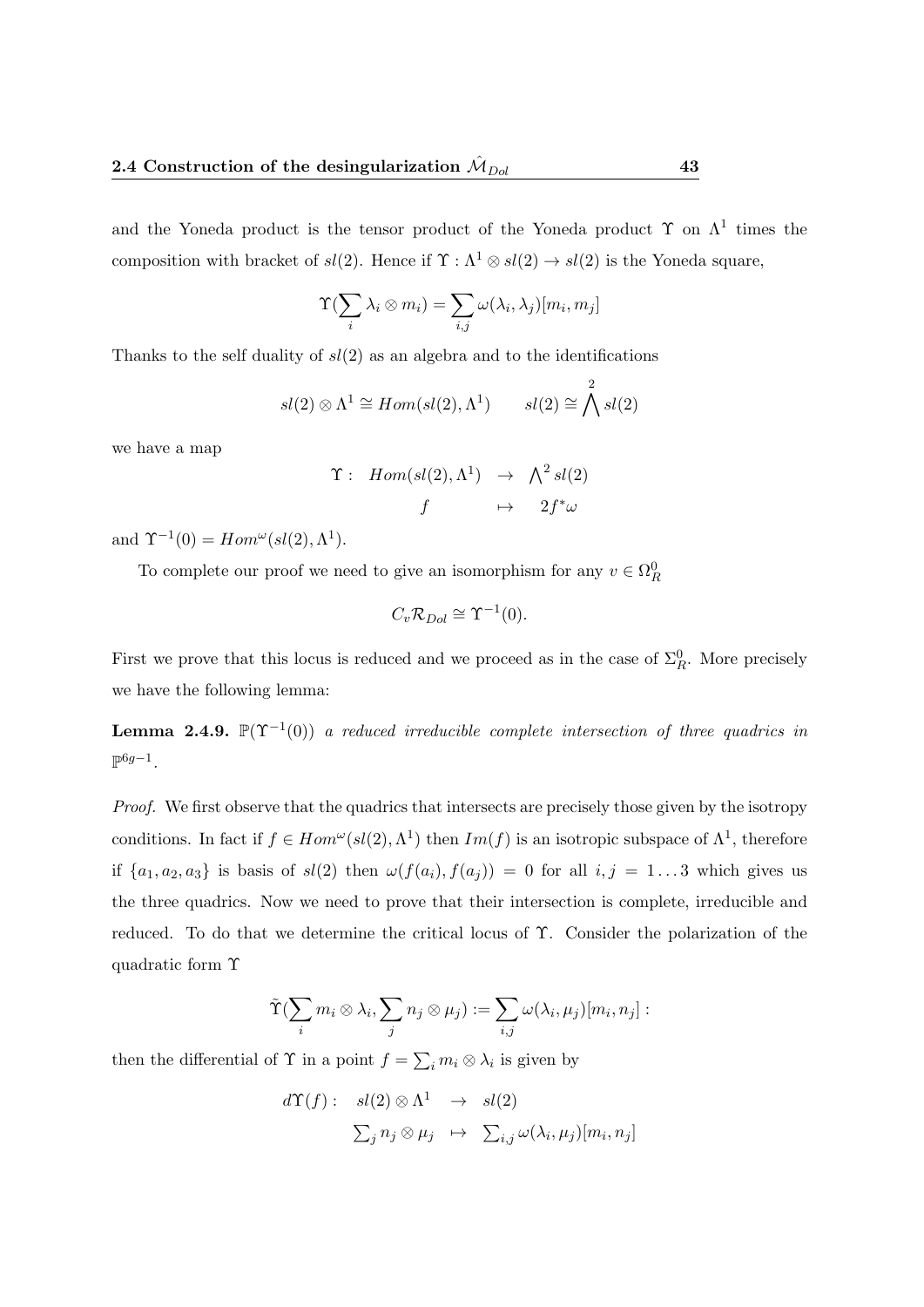One can easily see that the rank of  $d\Upsilon(f)$  depends just on rkf:

$$
rk(d\Upsilon(f)) = \begin{cases} 3 \text{ if } rk f \ge 2 \\ 2 \text{ if } rk f = 1 \\ 0 \text{ if } f = 0 \end{cases}
$$

Let  $cr(\Upsilon)$  be the critical set of  $\Upsilon$ : it is give by the  $f \in Hom(sl(2), \Lambda^1)$  whose rank is  $\leq 1$ . Then, as  $g \geq 2$ ,

$$
\dim \mathbb{P}(cr(\Upsilon)) = 2g + 1 < 6g - 4 = \dim \mathbb{P}(sl(2) \otimes \Lambda^1) - 3
$$

the dimension of the critical set is strictly less than the dimension of  $\Upsilon^{-1}(0)$ , therefore the intersection of the three quadrics is reduced and complete. Now we need to prove irreducibility: from the above consideration we see that the dimension of the projectivization of the singular locus of  $\Upsilon^{-1}(0)$  in  $\Upsilon^{-1}(0)$  is strictly bigger than 1; on the other hand the above formula for the rank of the differential show that for every singular point  $p$ 

$$
\dim T_p \mathbb{P} \Upsilon^{-1}(0) = \dim \mathbb{P} \Upsilon^{-1}(0) + 1.
$$

If  $\mathbb{P}^{-1}(0)$  were reducible, as it is connected it should be the intersection of two irreducible components. However the above equality shows that the intersection of those components should be the intersection of two divisors in a smooth ambient space, hance it should have codimension 1 in  $\mathbb{P}\Upsilon^{-1}(0)$ , which contradicts what we said above.  $\Box$ 

We are now ready to construct the isomorphism between  $\Upsilon^{-1}(0)$  and the fibre of the normal cone  $C_{\Omega_R} \mathcal{R}_{Dol}$ . We first observe that since  $\Omega_R$  consists of isolated points, then  $(C_{\Omega_R} \mathcal{R}_{Dol})_v =$  $C_v \mathcal{R}_{Dol}$ . Proceeding as in the case of  $\Sigma$  and using the previous lemma we have that  $\mathbb{P}(H_v \mathcal{R}_{Dol})$  $\mathbb{P}(H_v \mathcal{R}_{Dol})_{red} = \mathbb{P}(\Upsilon^{-1}(0)).$  Now consider the inclusion

$$
C_v \mathcal{R}_{Dol} \subset H_v \mathcal{R}_{Dol} = \Upsilon^{-1}(0);
$$

as

$$
\dim C_v \mathcal{R}_{Dol} = \dim \mathcal{R}_{Dol} = 6g - 3 = \dim Ext^1_H(V, V) - 3 = \dim \Upsilon^{-1}(0)
$$

then  $C_v \mathcal{R}_{Dol}$  should be an irreducible component of  $\Upsilon^{-1}(0)$ , which is irreducible: thus  $C_v \mathcal{R}_{Dol} =$  $\Upsilon^{-1}(0)$ . This completes the proof of proposition (2.4.8).  $\Box$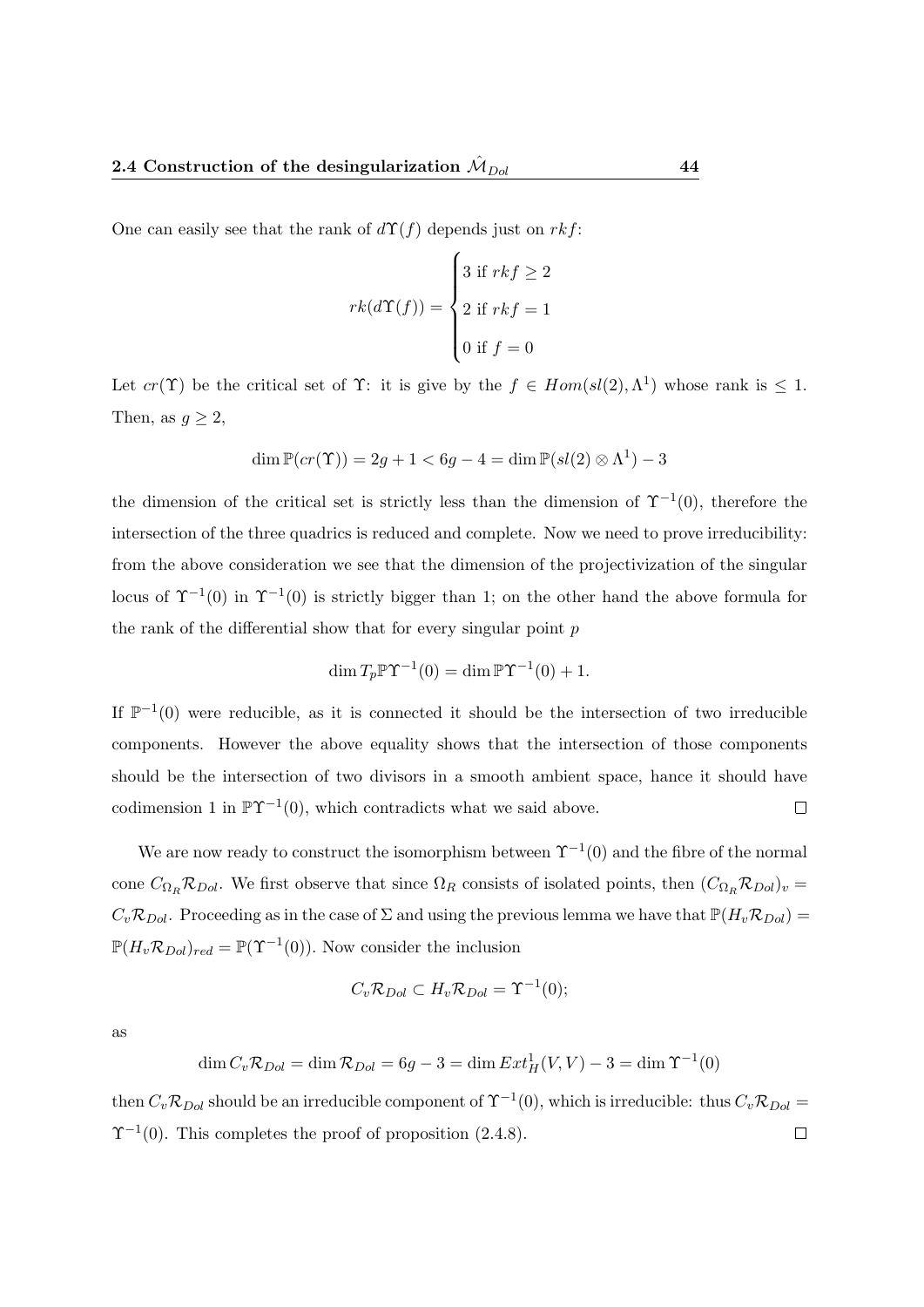### 2.4.2 The space  $\mathcal{P}_{Dol}$ , its singularities and normal cones

Call  $\pi_P : \mathcal{P}_{Dol} \to \mathcal{R}_{Dol}$  the blow-up of  $\mathcal{R}_{Dol}$  along  $\Omega_R$ , and let  $\Omega_P$  be its exceptional divisor. We have seen that this is isomorphic to  $Hom^{\omega}(sl(2), \Lambda^1)$ . As our aim is to compute the desingularization of the GIT quotient  $\mathcal{M}_{Dol}$  of  $\mathcal{R}_{Dol}$  by the action of  $SL(2,\mathbb{C})$ , we need to describe just the semistable points of  $\hat{\Omega}$  because the other will disappear when we do the quotient.

### Semistable points in  $\Omega_P$

**Proposition 2.4.10.** Let  $[f]$  be an element of  $Hom^{\omega}(sl(2), \Lambda^1)$ . Then  $[f]$  is semistable with respect to the action of  $SL(2, \mathbb{C})$  if and only if

$$
rk f\begin{cases} \geq 2 \text{ or} \\ = 1 \text{ and } ker f^{\perp} \text{ is non isotropic} \end{cases}
$$

where orthogonality and isotropy are with respect to the Killing form on  $sl(2)$ .

*Proof.* We observe that the action of  $SL(2, \mathbb{C})$  on  $\Lambda^1$  is trivial, therefore we just consider the action on  $Hom(sl(2), \Lambda^1) \cong sl(2) \otimes \Lambda^1 \cong sl(2)^{2g}$  with the adjoint representation applied simultaneously on every factor. We see that the torus  $\mathbb{C}^*$  of  $SL(2,\mathbb{C})$  acts with weight 2 on  $E, -2$  on F and 0 on H. If we apply the Hilbert-Mumford criterion we see that a point is not semistable if and only if it is either of type  $(E, E, \ldots, E)$  or  $(F, F, \ldots, F) \in sl(2)^{2g}$ . To give this condition in a way which is invariant under conjugation, we ask precisely for the rank of f to be greater equal than 2 (which corresponds to the cases in which two different matrices  $(E, F, H)$  are present in the vector) or to be of dimension 1 with the orthogonal non isotropic (and this corresponds to the case  $(H, H, \ldots, H)$ ).  $\Box$ 

### Semistable points of  $\Sigma_P$

Call  $\Sigma_P$  the strict transform of  $\Sigma_R$  under the blow-up. Again, we want to describe the locus  $\Sigma_P^{ss}$  of semistable points. We start by describing  $\Sigma_P^{ss} \setminus \hat{\Omega}$ : by proposition (2.2.2)

$$
\Sigma_P^{ss} \setminus \Omega_P \subseteq \pi_P^{-1}(\Sigma_R^{ss} - \Omega_R) = \pi_P^{-1}(\Sigma_R^0 \coprod \Omega_R').
$$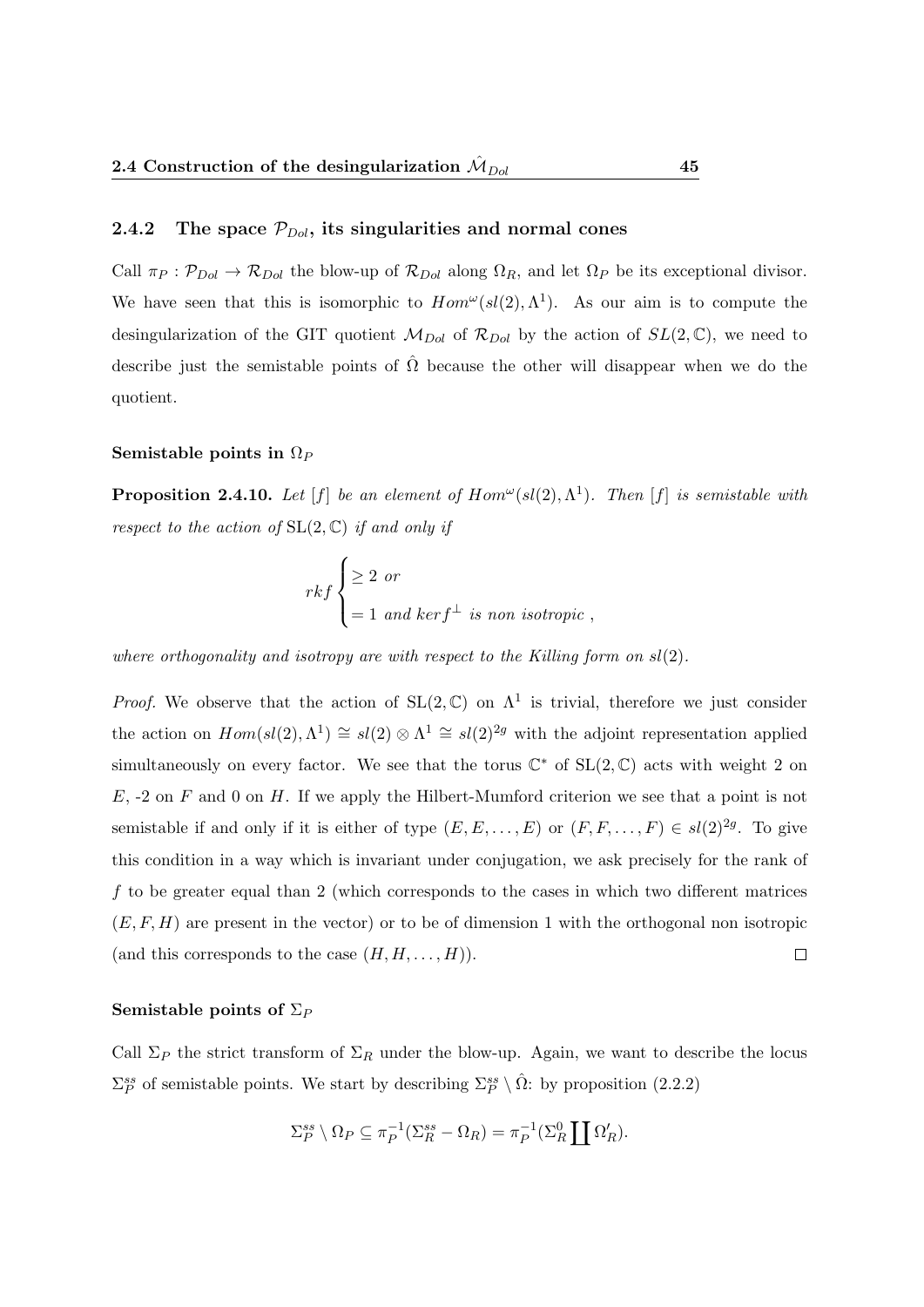We want to prove the following result:

Proposition 2.4.11. Keep the notation as above. Then

$$
\Sigma_P^{ss} \setminus \Omega_P = \pi_P^{-1}(\Sigma_R^0)
$$

To prove the proposition, we need the following lemma [OG, Lem. 1.7.4].

**Lemma 2.4.12.** Assume  $G$  is a reductive group acting linearly on a complex projective scheme Y and S be a closed G-invariant subscheme. Let  $p : \tilde{Y} \to Y$  be the blow up of S. Let  $\tilde{v} \in \tilde{Y}$  be a point such that  $v := p(\tilde{v})$  is such that

$$
v \notin S, \quad \overline{O(v)} \cap S^{ss} \neq 0,
$$

then  $\tilde{v}$  is not semistable.

Now consider  $w \in \mathcal{P}_{Dol}$  such that  $\pi_P(w) = v \in \Omega'_R$ . Then  $\overline{O(v)} \cap \Omega_R \neq \emptyset$  hence by the above lemma w is not semistable. Hence  $\pi_P^{-1}$  $\mathcal{P}_P^{-1}(\Omega_R') \cap \mathcal{P}_{Dol}^s s = \emptyset$  and  $\Sigma_P^{ss} \setminus \Omega_P \subseteq \pi_P^{-1}$  $\overline{P}^{1}(\Sigma_{R}^{0}).$ We want to show the reverse inclusion, that is that every point in  $\pi^{-1}(\Sigma_R^0)$  is semistable. Consider  $w \in \pi_P^{-1}$  $P^{-1}(\Sigma_R^0)$  and let  $\pi_P(w) = v$ . As  $O(v)$  is closed in  $\mathcal{R}_{Dol}^{ss}$  and disjoint from the  $SL(2, \mathbb{C})$ -invariant closed subset  $\Omega_R$ 

Now consider the intersection  $\Sigma_P^{ss} \cap \Omega_P$ : again, by Kirwan's theorem, we can see that it contained in  $\pi_P^{-1}$  $^{-1}_{P}(\Omega_R)$  which consists of  $2^{2g}$  copies of  $\mathbb{P}Hom^{\omega}(sl(2), \Lambda^1)$ .

Lemma 2.4.13. Let  $v \in \Omega_R$ . Then

$$
\pi_P^{-1}(v) \cap \Sigma_P^{ss} = \mathbb{P}Hom_1^{ss}(sl(2), \Lambda^1)
$$

where  $Hom_1^{ss}(sl(2), \Lambda^1)$  is the set of those  $f \in Hom^{\omega}(sl(2), \Lambda^1)$  which are semistable and of rank  $\leq 1$  and has dimension 2g.

*Proof.* If  $w \in \Sigma_R^0$  then it has stabilizer  $\mathbb{C}^*$ . Thus dim  $St(\tilde{w}) \geq 1$  for any  $\tilde{v} \in \Sigma_P$ . In particular if

$$
[f] \in \pi_P^{-1}(v) \cap \Sigma_P^{ss}
$$

the stabilizer  $St([f])$  has positive dimension. By the description given in the proof of proposition  $(2.4.10)$ , we have that the stabilizer has positive dimension if and only if rank  $f = 1$  and this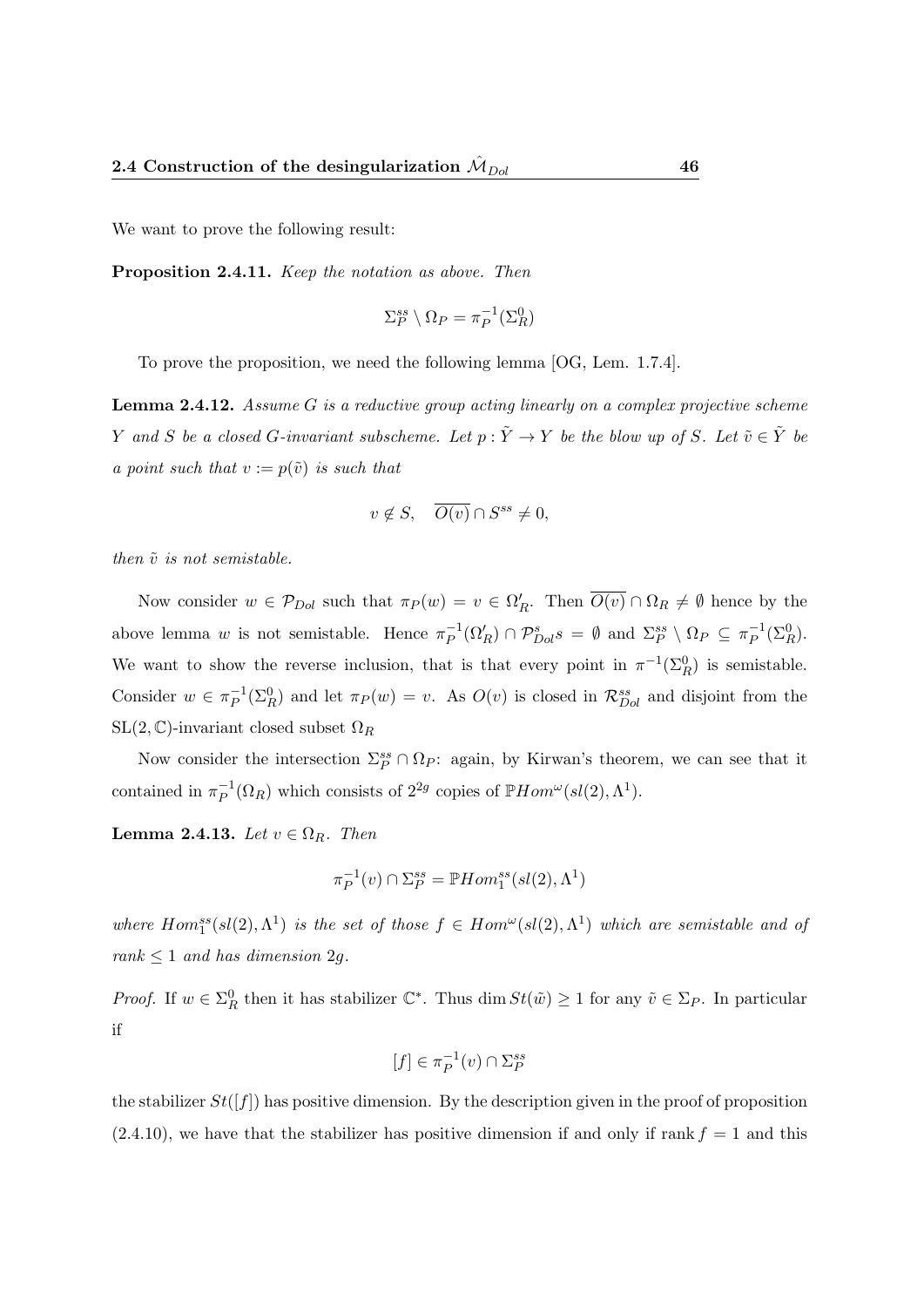tells us that  $\pi_P^{-1}$  $_P^{-1}(v) \cap \Sigma_P^{ss} \subset \mathbb{P}Hom_1^{ss}(sl(2), \Lambda^1).$ 

Let's prove the other inclusion. Assume  $[f] \in \mathbb{P} Hom_1^{ss}(sl(2), \Lambda^1)$ . The isomorphisms  $sl(2) \cong$  $sl(2)$ <sup>\*</sup> allow to write

$$
[f] = m \otimes \alpha \qquad m \in SL(2, \mathbb{C}), \alpha \in \Lambda^1, \text{Tr}(m^2) \neq 0.
$$

As Tr( $m^2$ )  $\neq$  0, m is diagonalizable and using a basis of eigenvectors we can write f as

$$
f = \begin{pmatrix} \lambda & 0 \\ 0 & -\lambda \end{pmatrix} \qquad \lambda \in \Lambda^1,
$$
 (2.6)

Now we can deform the points in  $\Omega_R$  on a curve, that is we can find a sheaf  $\mathcal L$  on a smooth curve  $\Gamma$  such that for a given point  $0 \in \Gamma$ 

$$
\mathcal{L}_0 \cong \mathcal{L}_0^{-1} = (L, 0)
$$

and  $\mathcal{L}_p \not\cong \mathcal{L}_p^{-1}$  for all  $p \neq 0$ . Call K and K<sup>-1</sup> the Kodaira-Spencer map of L and L<sup>-1</sup>, then

$$
\mathcal{K}(\partial/\partial t) = \lambda \qquad \mathcal{K}^{-1}(\partial/\partial t) = -\lambda, \qquad \partial/\partial t \in T_0 \Gamma.
$$

Set  $V = L \oplus L^{-1}$ . If U is a slice normal to the orbit of v, then there exists a map  $\psi : \Gamma \to U$ ,  $0 \mapsto v$ such that G is the pullback of the quotient sheaf on  $C \times U$ . By (2.6), the differential of  $\psi$  at 0 has image spanned by f. Also, since  $\psi^{-1}(\Omega_R) = \{0\}$ , there is a well defined lift  $\tilde{\psi}: \Gamma \to \mathcal{P}_{Dol}$ such that  $\tilde{\psi}(\Gamma) \subset \Sigma_P$ . Thus  $[f] = \tilde{\psi}(0) \in \Sigma_P^{ss} \cap \Omega_P$ .  $\Box$ 

The aim of this section is to prove the following proposition:

### Proposition 2.4.14. *Keeping notation as above*,

- (i)  $\Sigma^{ss}_P$  is smooth;
- (ii) The intersection  $\Sigma_P^{ss} \cap \Omega_P$  is smooth and reduced;
- (iii) The normal cone of  $\Sigma_P^{ss}$  in  $\mathcal{P}_{Dol}$  is a locally trivial bundle over  $\Sigma_P^{ss}$ , with fibre the cone over a smooth quadric in  $\mathbb{P}^{4g-5}$ .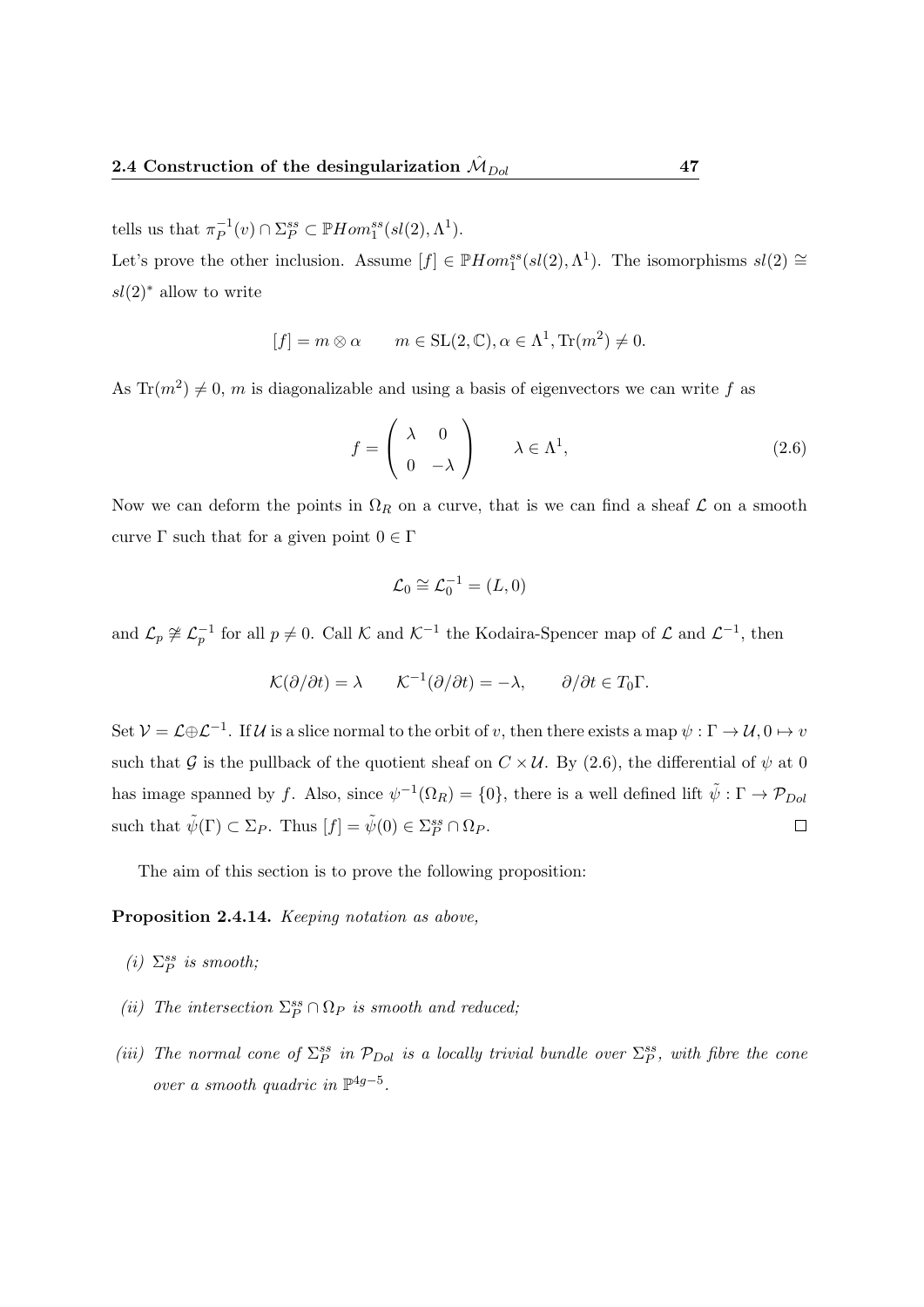We omit the proof of the first two points in the proposition, for which we refer to [OG, Prop. 1.7.10], and describe the normal cone. We observe that outside  $\Omega_P$ ,  $\pi_P$  is an isomorphism therefore the normal cone of  $\Sigma_P^{ss} - \Omega_P$  is isomorphic to  $C_{\Sigma_R} R_{Dol}$ , whose fibre is a smooth quadric in  $\mathbb{P}^{4g-5}$ .

Now let  $w \in \Sigma_P^{ss} \cap \Omega_P$  and set  $v := \pi_P(w)$ , then w will be of the form  $w = [f]$ , where f is an element of  $\mathbb{P}Hom_1^{ss}(sl(2),\Lambda^1)$ . Since  $\Omega_P$  and  $\Sigma_P^{ss}$  intersect transversely, then

$$
(C_{\Sigma_P} \mathcal{P}_{Dol})_{[f]} \cong (C_{\Sigma_P \cap \Omega_P} \Omega_P)_{[f]};
$$

also, since  $\Omega_P^{ss} \to \Omega_R$  is a locally trivial fibration over  $2^{2g}$  distinct points then

$$
(C_{\Sigma_P \cap \Omega_P} \Omega_P)_{[f]} \cong (C_{\mathbb{P}Hom_1(sl(2), \Lambda^1)} \mathbb{P} Hom^{\omega}(sl(2), \Lambda^1))_{[f]}
$$

If  $[f] \in \mathbb{P}Hom_1(sl(2), \Lambda^1)$ , Imf is a one-dimensional isotropic subspace of  $\Lambda^1$  with respect to the symplectic form  $\omega$  defined in the previous section and it makes sense to consider the space Imf<sup>⊥</sup>ω/Imf. We call  $\omega_f$  the symplectic form induced by  $\omega$  on Imf<sup>⊥</sup>ω/Imf, which is a space of dimension  $2g - 2$ .

#### Lemma 2.4.15. Keep the notation as above. Then

$$
(C_{\mathbb{P}Hom_1(sl(2),\Lambda^1)}\mathbb{P}Hom^{\omega}(sl(2),\Lambda^1))_{[f]}\cong Hom^{\omega_f}(\mathrm{Ker}f,\mathrm{Im}f^{\perp_{\omega}}/\mathrm{Im}f)
$$

Remark 11. Lemma (2.4.15) directly implies the proof of point (iii) in proposition (2.4.14): in fact  $Hom(\text{Ker} f, \text{Im} f^{\perp_{\omega}}/ \text{Im} f)$  is a vector space of dimension 4g−4 and since  $\omega_f$  is non-degenerate the isotropy condition given by  $\omega_f$  on the images of basis of Kerf defines a cone over a smooth projective quadric, which will live in  $\mathbb{P}^{4g-5}$ .

Proof of lemma 2.4.15. We first observe that

$$
(C_{\mathbb{P}Hom_1(sl(2),\Lambda^1)}\mathbb{P}Hom^0(sl(2),\Lambda^1))_{[f]}\cong (C_{Hom_1(sl(2),\Lambda^1)}Hom^{\omega}(sl(2),\Lambda^1))_{[f]}
$$

and we can work on the right-hand side. First we show that the Hessian cone to  $Hom_1(sl(2), \Lambda^1)$ in  $Hom^{\omega}(sl(2), \Lambda^1)$  is defined and that it is equal to the normal cone. We observe that  $Hom_1(sl(2), \Lambda^1)$  is smooth. Also,  $Hom^{\omega}(sl(2), \Lambda^1)$  is the zero set of  $\Upsilon$  and  $d\Upsilon^{-1}(0)$  has constant rank along  $Hom_1(sl(2), \Lambda^1)$  therefore the tangent space to  $Hom^{\omega}(sl(2), \Lambda^1)$  has constant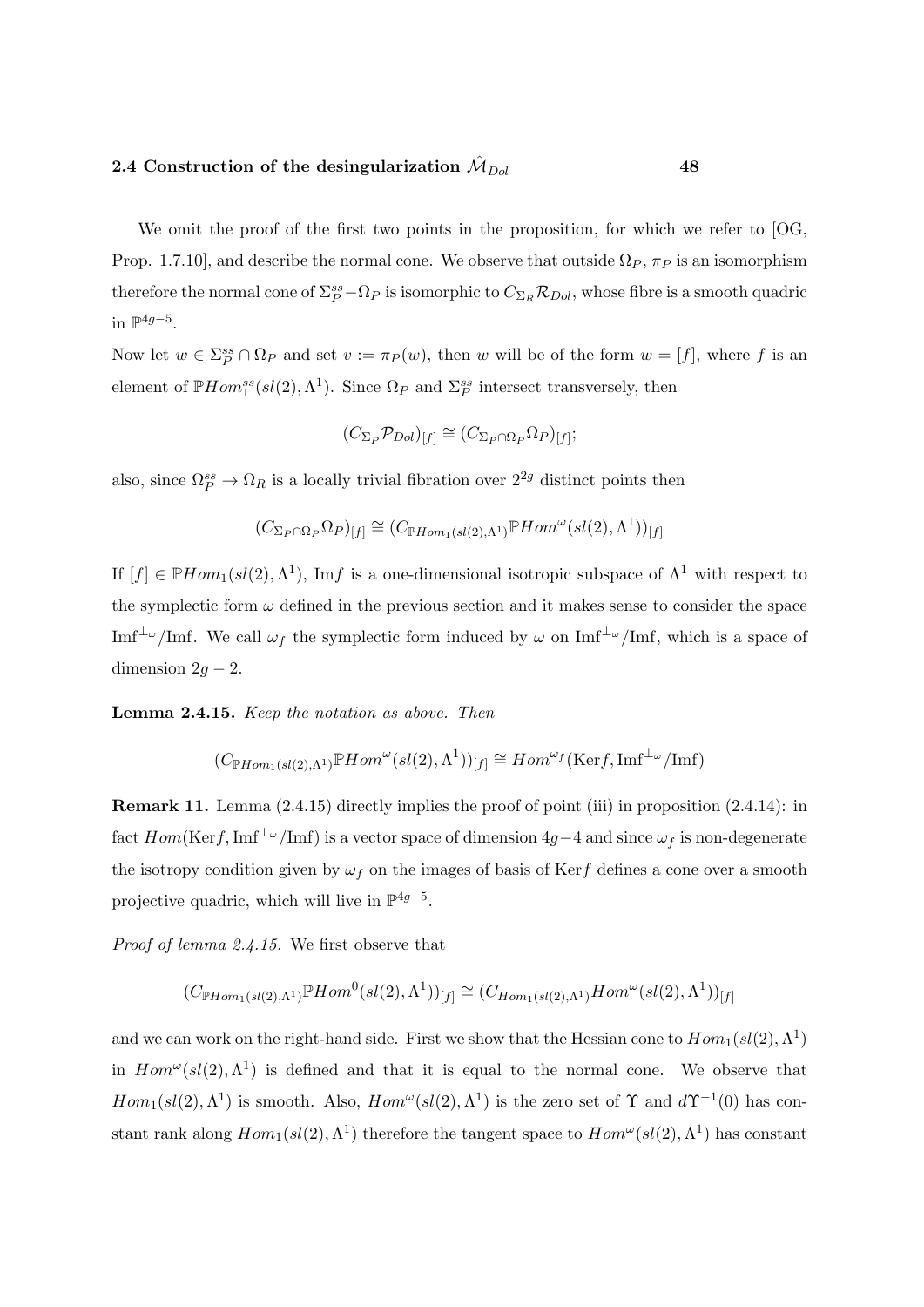rank along  $Hom_1(sl(2), \Lambda^1)$ . Now we want to compute the Hessian and normal cone: to do this we choose a basis  $\{\lambda_1, \ldots, \lambda_{2g}\}$  of  $\Lambda^1$  and  $\{m_1, m_2, m_3\}$  of  $sl(2)$  such that  $f = \lambda_1 \otimes m_1$ and such that the matrix associated to  $\omega$  is block diagonal with g blocks of order 2 of the form

$$
\left(\begin{array}{cc} 0 & 1 \\ -1 & 0 \end{array}\right).
$$

Using the formula for the differential in the proof of lemma 2.4.9 and noticing that  $\omega(\lambda_1, \lambda_i) = 0$ whenever  $i \neq 2$ , we get that

$$
d\Upsilon_0(\phi)(\sum_{i,j} Z_{ij}\lambda_i \otimes m_j) = Z_{22}[m_1, m_2] + Z_{23}[m_1, m_3],
$$

hence

$$
(THom^{\omega}(sl(2), \Lambda^1))_{\phi} = \left\{ \sum_{i,j} Z_{ij} \lambda_i \otimes m_j \mid Z_{22} = Z_{23} = 0 \right\}.
$$

If we consider rank 1 applications, they have to be of the form  $\sum_i Z_{ij} \lambda_i \otimes m_j$  for a fixed  $j = 1, 2, 3$  and they annihilate the differential if and only if either j or  $i = 1$ . As a result,

$$
(THom_1(sl(2), \Lambda^1))_{\phi} = \left\{ \sum_{i,j} Z_{ij} \lambda_i \otimes m_j \mid Z_{ij} = 0 \text{ if } i \geq 2, j \geq 2 \right\}.
$$

Thus we have an isomorphism

$$
(N_{Hom_1}Hom^{\omega}(sl(2),\Lambda^1))_{\phi} \cong \left\{\sum_{i\geq 3,j\geq 2} Z_{ij}\lambda_i \otimes m_j\right\}.
$$
 (2.7)

Considering the natural isomorphism

$$
(N_{Hom_1}Hom(sl(2), \Lambda^1))_{\phi} \cong Hom(\text{Ker }\phi, \Lambda^1/\text{Im }\phi)
$$

given by writing the generators of the right hand side in terms of tensor products, we can view the normal bundle as the set of functions whose image is orthogonal to  $\text{Im }\phi$ :

$$
(N_{Hom_1}Hom^{\omega}(sl(2),\Lambda^1))_{\phi} \cong {\alpha : \text{Ker }\phi \to \Lambda^1/\text{Im }\phi \mid Im \alpha \subset (\text{Im }\phi^{\perp}/\text{Im }\phi)}.
$$

Viewing  $(N_{Hom_1}Hom^{\omega}(sl(2),\Lambda^1))_{\phi}$  as a deformation space and compute the Yoneda square as in equation (2.4) we get that the equation of the Hessian cone of  $Hom_1(sl(2), \Lambda^1)$  in  $Hom^{\omega}(sl(2), \Lambda^1))$  is

$$
\sum_{2 \leq l \leq g} (Z_{2l-1,2} Z_{2l,3} - Z_{2l,2} Z_{2l-1,3}) = 0.
$$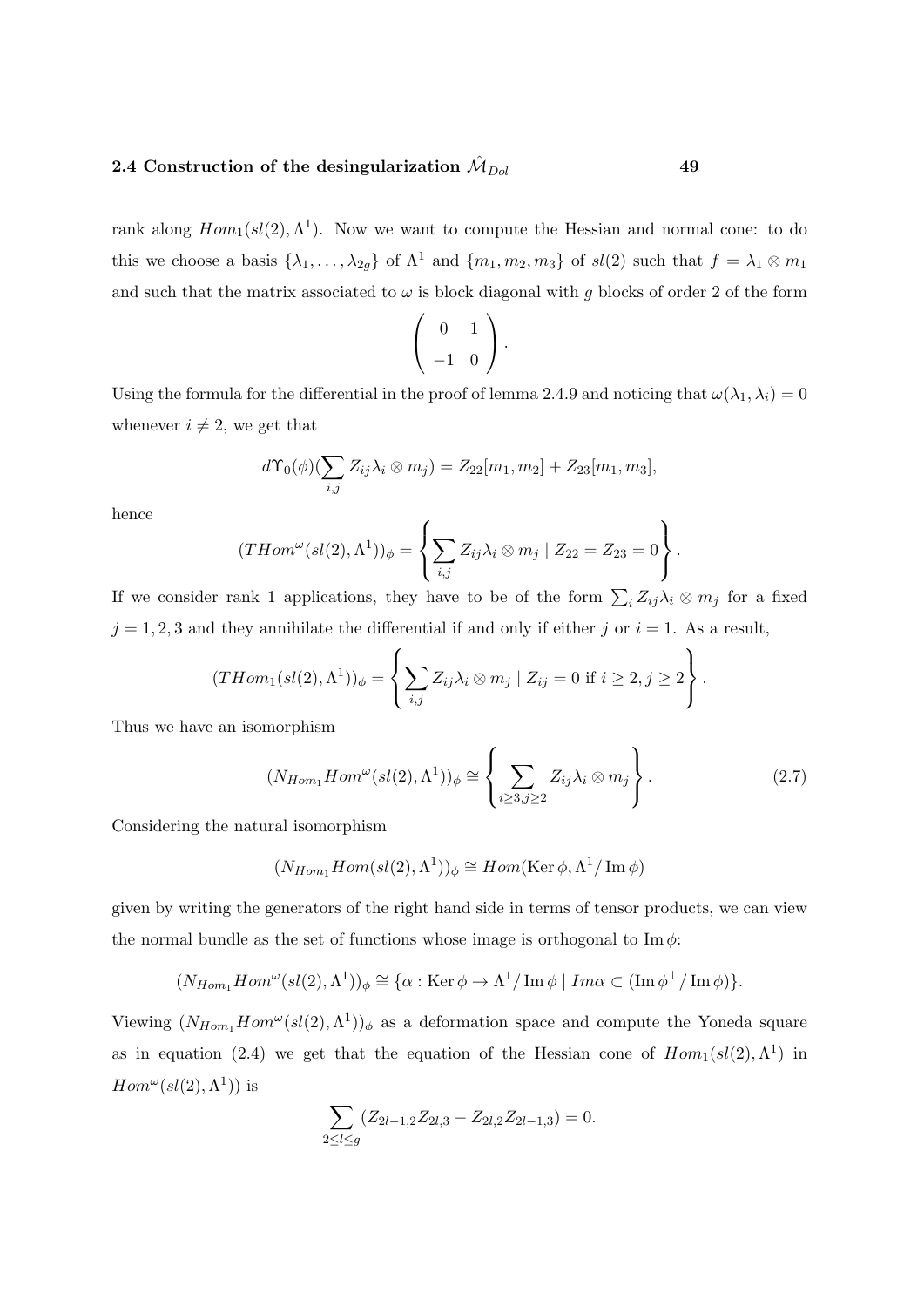In particular the hypotheses of lemma (2.3.4) are satisfied, hence the normal cone is equal to the Hessian cone and we are done.  $\Box$ 

### Action of the stabilizers.

We want to describe the action of the  $St(w)$  on  $(C_{\Sigma_P} \mathcal{P}_{Dol})_w$  at a point  $w \in \Sigma_P^{ss}$ .

First we notice that if w is outside  $\Omega_P$ , the action is the one described in proposition (2.3.4). In fact  $(\Sigma_P^{ss} \Omega_P) = \pi_P^{-1}$  $P^{-1}(\Sigma_R^0)$  and on this set  $\pi_P$  is an isomorphism. If instead  $w \in \Omega_P \cap \Sigma_P^{ss}$  then by lemma (2.4.12) we can write  $w = [f]$  for an element  $[f] \in Hom_1^{ss}(sl(2), \Lambda^1)$ . By the stability condition, Ker f must be non isotropic. We choose bases  $\{\lambda_1, \ldots, \lambda_{2g}\}$  of  $\Lambda^1$  and  $\{m_1, m_2, m_3\}$ of  $sl(2)$  as in the previous section, adding the conditions

$$
(m_1, m_2) = -\delta_{1i}
$$
  

$$
(m_j, m_j) = 0 \quad j = 2, 3
$$
  

$$
(m_2, m_3) = 1
$$

and  $m_1 \wedge m_2 \wedge m_3$  is the volume form (here we are exploiting again the isomorphism  $sl(2) \cong$  $\bigwedge^2 sl(2)$ . We observe that an element  $\theta \in SL(2,\mathbb{C})$  stabilize [f] if and only if it is an orthogonal transformation of Ker f with respect to the Killing form. The stabilizer  $St(f)$  is generated by

$$
\begin{pmatrix}\n1 & 0 & 0 \\
0 & \alpha & 0 \\
0 & 0 & \alpha^{-1}\n\end{pmatrix}\n\qquad\n\begin{pmatrix}\n-1 & 0 & 0 \\
0 & 0 & 1 \\
0 & 1 & 0\n\end{pmatrix}
$$

The action on the normal cone  $C_{\Sigma_P} \mathcal{P}_{Dol}$  is given by multiplication of the above matrices with the  $m_i$  appearing in the expression of equation (2.7).

### 2.4.3 Semistable points of  $S_{Dol}$  and construction of the desingularization

Call  $\pi_S : S_{Dol} \to \mathcal{P}_{Dol}$  the blow-up of  $\mathcal{P}_{Dol}$  along  $\Sigma_P$ . Let  $\Omega_S \subset S_{Dol}$  be the strict transform of  $\Omega_P$  and  $\Sigma_S \subset \mathcal{S}_{Dol}$  be the exceptional divisor (i.e. the inverse image  $\Sigma_P$ ). Let  $v = (V, \Phi, \beta) \in$  $\omega_R$  and set  $V = L \oplus L$ . By lemma (2.4.12) and the second item of proposition (2.4.13),

$$
(\pi_P \circ \pi_S)^{-1}(v) = Bl_{\mathbb{P}Hom_1} \mathbb{P}Hom^{\omega}(sl(2), \Lambda^1)
$$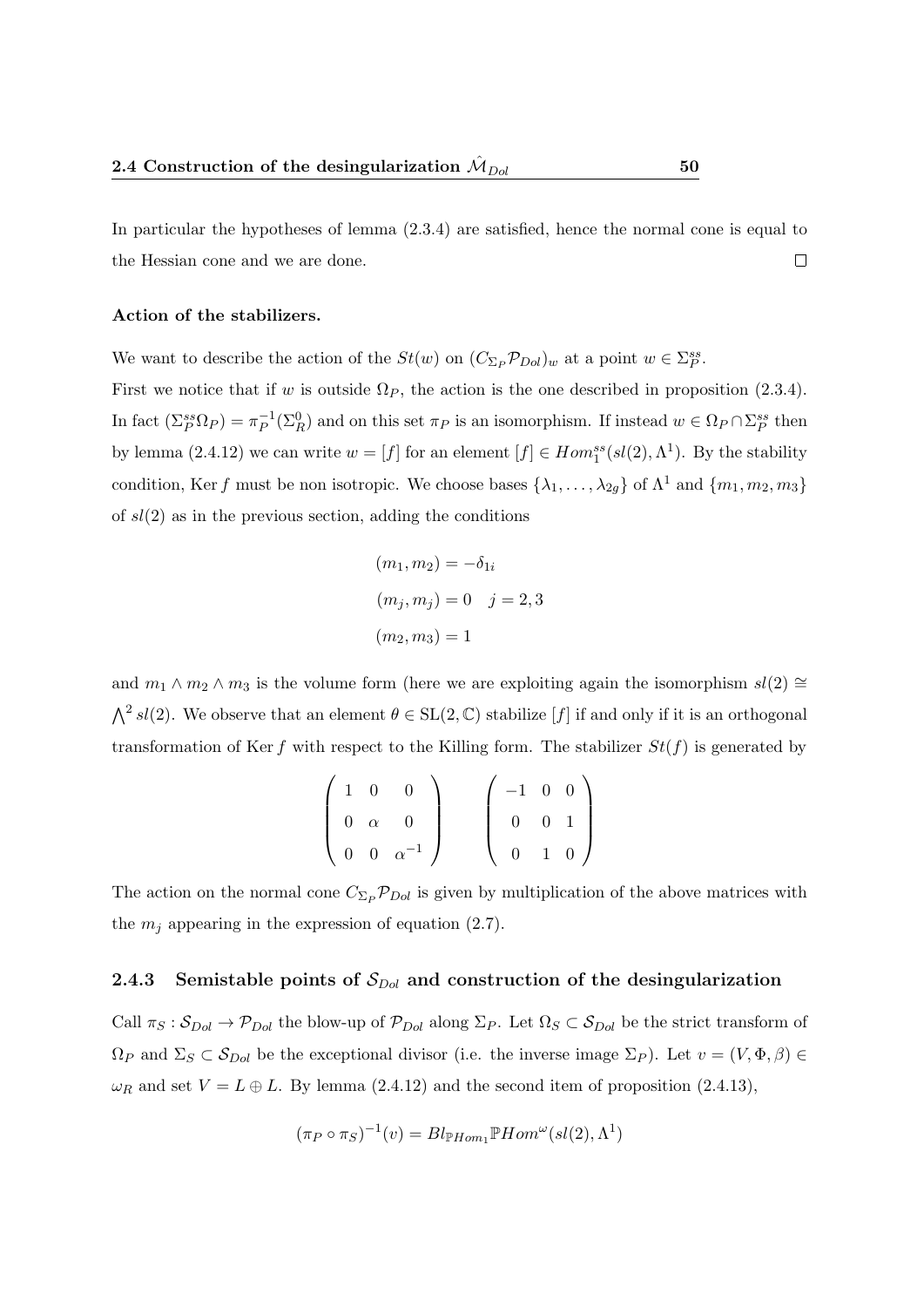thus

$$
\bigcup_{v \in \Omega_R} Bl_{\mathbb{P}Hom_1} \mathbb{P}Hom^{\omega}(sl(2), \Lambda^1) \subset \Omega_S.
$$

Call  $\Delta_S$  the closure of the left-hand side. Observe that  $S_{Dol}$  has dimension 6g − 3 while  $Bl_{\mathbb{P}Hom_1} \mathbb{P}Hom^{\omega}(sl(2), \Lambda^1)$  has dimension 4g, thus

$$
codim(\Delta_S, S_{Dol}) = 2g - 3
$$

As  $\Omega_S$  is a divisor in  $S_{Dol}$  then  $\Delta_S = \Omega_S$  if and only if  $g = 2$ .

Let now  $\pi_T : \mathcal{T}_{Dol} \to \mathcal{S}_{Dol}$  be the blow up of  $\mathcal{S}_{Dol}$  along  $\Delta_S$  and denote by  $\Omega_T$  and  $\Sigma_T$  the proper transforms of respectively  $\Omega_S$  and  $\Sigma_S$ . We define

$$
\hat{\mathcal{M}}_{Dol}:=\mathcal{T}_{Dol}//\operatorname{SL}(2,\mathbb{C})
$$

By proposition (2.2.2), there exists a map  $\hat{\pi}$  :  $\hat{\mathcal{M}}_{Dol} \to \mathcal{M}_{Dol}$  which is induced by the equivariant map  $\pi_P \circ \pi_S \circ \pi_T$ . Set

$$
\hat{\Omega} := \Omega_T / / \operatorname{SL}(2, \mathbb{C}) \qquad \hat{\Sigma} := \Sigma_T / / \operatorname{SL}(2, \mathbb{C})
$$

We now prove, following the method by [OG], that  $\hat{\mathcal{M}}_{Dol}$  is a desingularization of  $\mathcal{M}_{Dol}$ . In the next section, in the case of genus 2, we construct a desingularization  $\mathcal{M}_{Dol}$  such that the map  $\tilde{\pi}: \tilde{\mathcal{M}}_{Dol} \to \mathcal{M}_{Dol}$  is semismall.

### Analysis of  $\Omega_S$

We have defined  $\Omega_S$  as the strict transform of  $\Omega_P$  under the map  $\pi_S$ .

Proposition 2.4.16. The following holds:

- (i)  $\Omega_S^{ss}$  is smooth,
- $(ii)\ \Omega^{ss}_{S}=\Omega^{s}_{S}.$

To do that we need some preliminary lemmas.

**Lemma 2.4.17.** Let  $v \in \Omega$ . Then the fibre  $(\pi_P \circ \pi_S)^{-1}(v)$ , which is equal to  $Bl_{\mathbb{P}Hom_1} \mathbb{P}Hom^{\omega}(sl(2), \Lambda^1)$ , is nonsingular.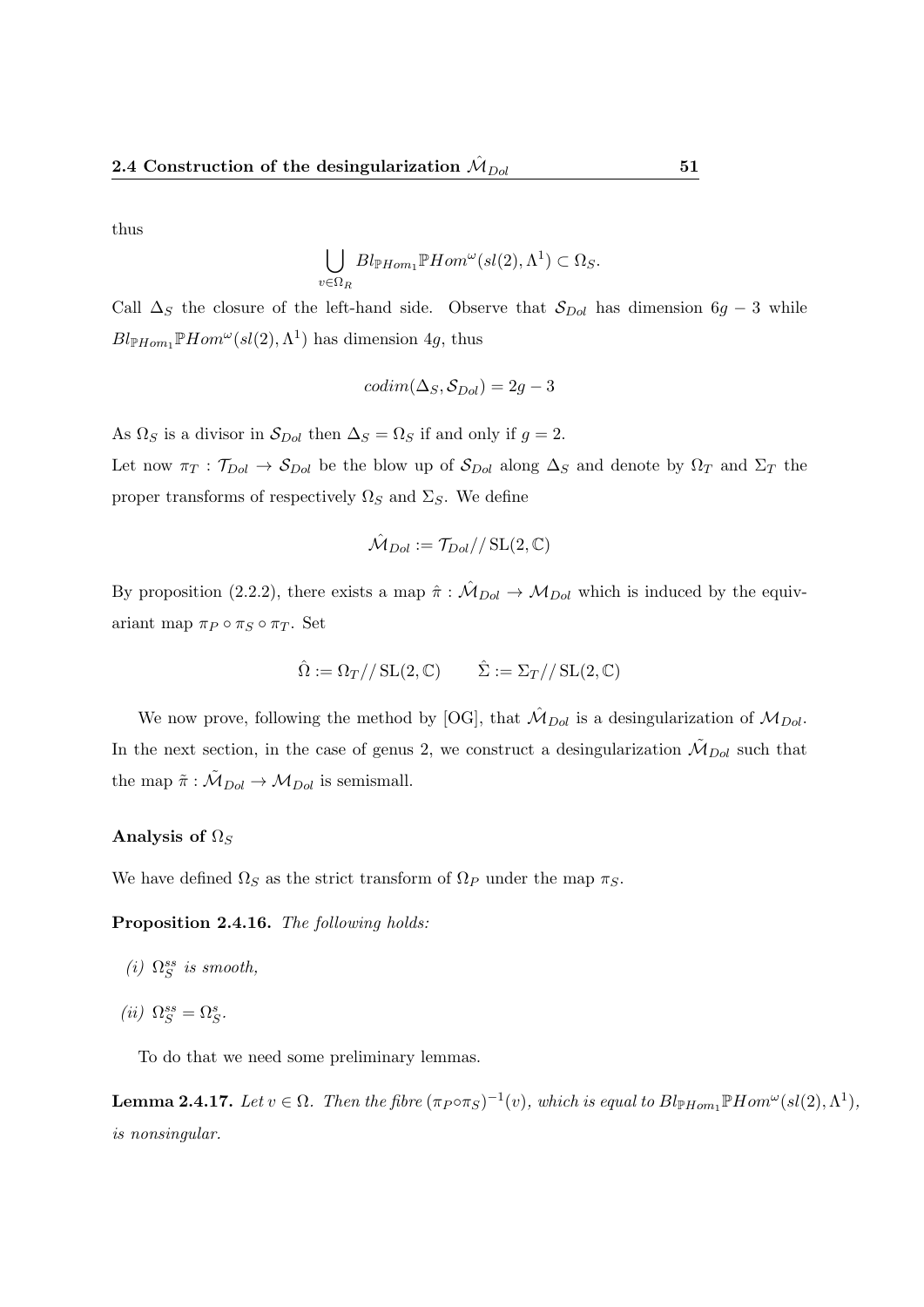*Proof.* By lemma 2.4.15 the exceptional divisor is a locally trivial fibration over  $\mathbb{P}Hom^{\omega}(sl(2), \Lambda^1)$ and the fibre over a point  $[f]$  is

$$
Hom^{\omega_f}(\mathrm{Ker}f,\mathrm{Im}f^{\perp_{\omega}}/\mathrm{Im}f),
$$

that is a smooth quadric in  $\mathbb{P}^{4g-5}$ . As the base  $\mathbb{P}Hom^{\omega}(sl(2),\Lambda^1)$  is smooth, so is the exceptional divisor. Thus the blow up is smooth along the exceptional divisor. Then the complement of the exceptional divisor is smooth by (2.4.3).  $\Box$ 

**Lemma 2.4.18.** All SL $(2, \mathbb{C})$  semistable points of  $Bl_{\mathbb{P}Hom_1} \mathbb{P} Hom^{\omega}(sl(2), \Lambda^1)$  are SL $(2, \mathbb{C})$  stable. More explicitly:

(i) Referring to the notation of  $(2.4.15)$ , the semistable points in the exceptional divisor are given by

$$
\Big\{([f],[\alpha])\mid [f]\in \mathbb{P} Hom_1^{ss}(sl(2),\Lambda^1), [\alpha]\in \mathbb{P} Hom^{\omega_f}(\ker f,\operatorname{Im} f^\perp/\operatorname{Im} f),\alpha(m_2)\neq 0\neq \alpha(m_3)\Big\}
$$

Moreover, for  $([f], [\alpha])$  in the above set, the stabilizer

$$
St([f],[\alpha]) \cong \begin{cases} \mathbb{Z}_2 & \text{if } \text{rank } \alpha = 2 \\ \mathbb{Z}_2 \oplus \mathbb{Z}_2 & \text{if } \text{rank } \alpha = 1. \end{cases}
$$

(ii) The semistable points which are not in the exceptional divisor are given by

 $\{ [f] \in \mathbb{P} Hom^{ss}(sl(2), \Lambda^1) \mid \text{rank } f = 3 \text{ or } \text{rank } f = 2 \text{ and } \text{ker } f \text{ non isotropic} \}$ 

For [f] belonging to this set, stabilizer  $St([f])$  is trivial if rank  $f = 3$  and equal to  $\mathbb{Z}_2$  if rank  $f = 2$ .

Proof. By  $(2.2.2)$  the semistable points of the exceptional divisor are contained in the inverse image of  $\mathbb{P}Hom_1^s(s(l(2),\Lambda^1)$ . If we apply the Hilbert-Mumford criterion as in proposition  $(2.4.10)$ , we are asking precisely for the images of E, F under the isomorphism of  $(2.4.10)$  not to vanish. Rephrasing this condition in an equivariant way we get item  $(i)$ . Let's prove item (ii). Applying again the numerical criterion, we observe that all the points of the set are stable and by proposition (2.2.2) they remain so after the blow-up. We show that if rank  $f = 2$  and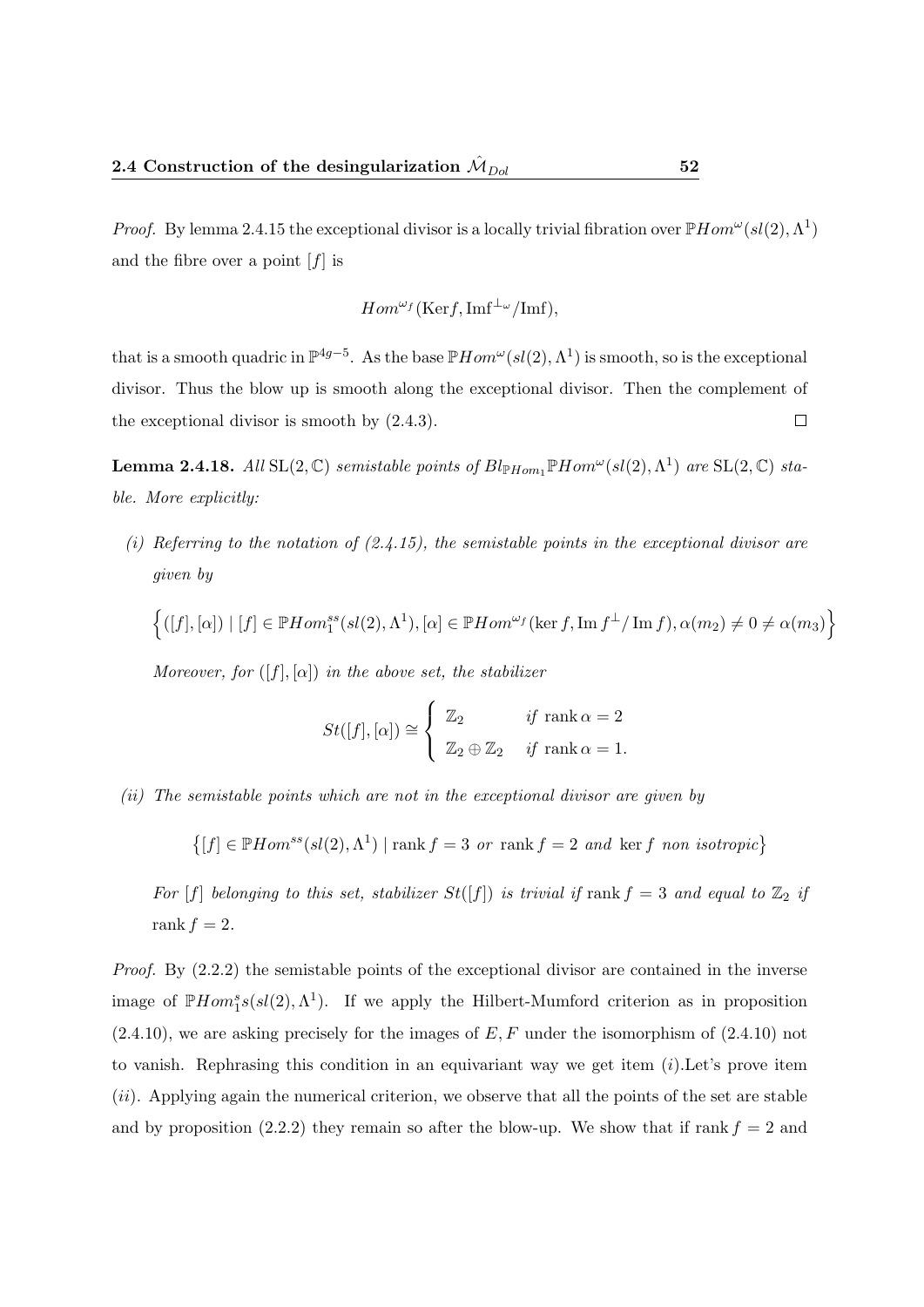Ker f is isotropic, then [f] is not semistable. Choose  $m \in sl(2)$  such that  $m \in \text{Ker } f^{\perp}$  and  $m \notin \text{Ker } f$ . Then there exists a one parameter subgroup  $\lambda : \mathbb{C}^* \to SL(2, \mathbb{C})$  such that

$$
\lim_{t \to 0} \lambda(t).f = g
$$

where rank  $g = 1$  and  $\text{Ker } g^{\perp} = m$ . Thus [g] should be in  $\mathbb{P}Hom_1^s(s(l(2), \Lambda^1))$ , which is the centre of the blow-up. However lemma  $(2.4.12)$  tells us that in this case  $[f]$  cannot be semistable because it does not belong to centre of the blow-up but the closure of its orbit intersects the semistable points of it.

We are now ready to prove proposition  $(2.4.16)$ .

Proof of proposition (2.4.16). By (2.2.2) we know that  $(\pi_P \circ \pi_S)(\Omega_S^{ss}) \subset \Omega_R$ . Let  $v \in \Omega_R$ , by lemma (2.4.17) the fibre  $(\pi_P \circ \pi_S)^{-1}(v)$  is smooth. As semistability is an open condition, we get  $\Omega_S^{ss}$ . The second item, follows directly from lemma (2.4.18).  $\Box$ 

# Analysis of  $\Sigma_S^{ss}$

Proposition 2.4.19. The following holds:

(i)  $\Sigma_S^{ss}$  is nonsingular,

$$
(ii) \ \Sigma_S^{ss} = \Sigma_S^s.
$$

*Proof.* By (2.2.2), we have that  $\Sigma_S^{ss} \subset \pi_S^{-1}$  $S^{-1}(\Sigma_P^{ss}) = \mathbb{P}(C_{\Sigma_P^{ss}} \mathcal{P}_{Dol})$ . Let  $w \in \Sigma_P^{ss}$  and let  $v =$  $\pi_P(w)$ . Then either  $v \in \Sigma_P^0$  or  $v \in \Omega_P^0$ . In the latter case, the preimage has been described in the previous proposition. In the former case, we have that  $\Sigma_S^{ss} \cap (\pi_P \circ \pi_S)^{-1}(v) = \mathbb{P}\{(b, c) \mid$  $b \cup c = 0, b, c \neq 0$ . Also, all semistable points are stable. The stabilizer of any point in the above set is  $\mathbb{Z}_2$ . Thus for every  $w \in \Sigma^{ss}_P, \pi_S^{-1}$  $\overline{S}$ <sup>1</sup> is a smooth quadric in  $\mathbb{P}^{4g-5}$ . By item (i) of (2.4.16)  $\Sigma_P^{ss}$  is smooth. Again, since stability is an open condition, we conclude that  $\Sigma_S^{ss}$  is smooth. The second item now follows from the previous claim.  $\Box$ 

 $\Box$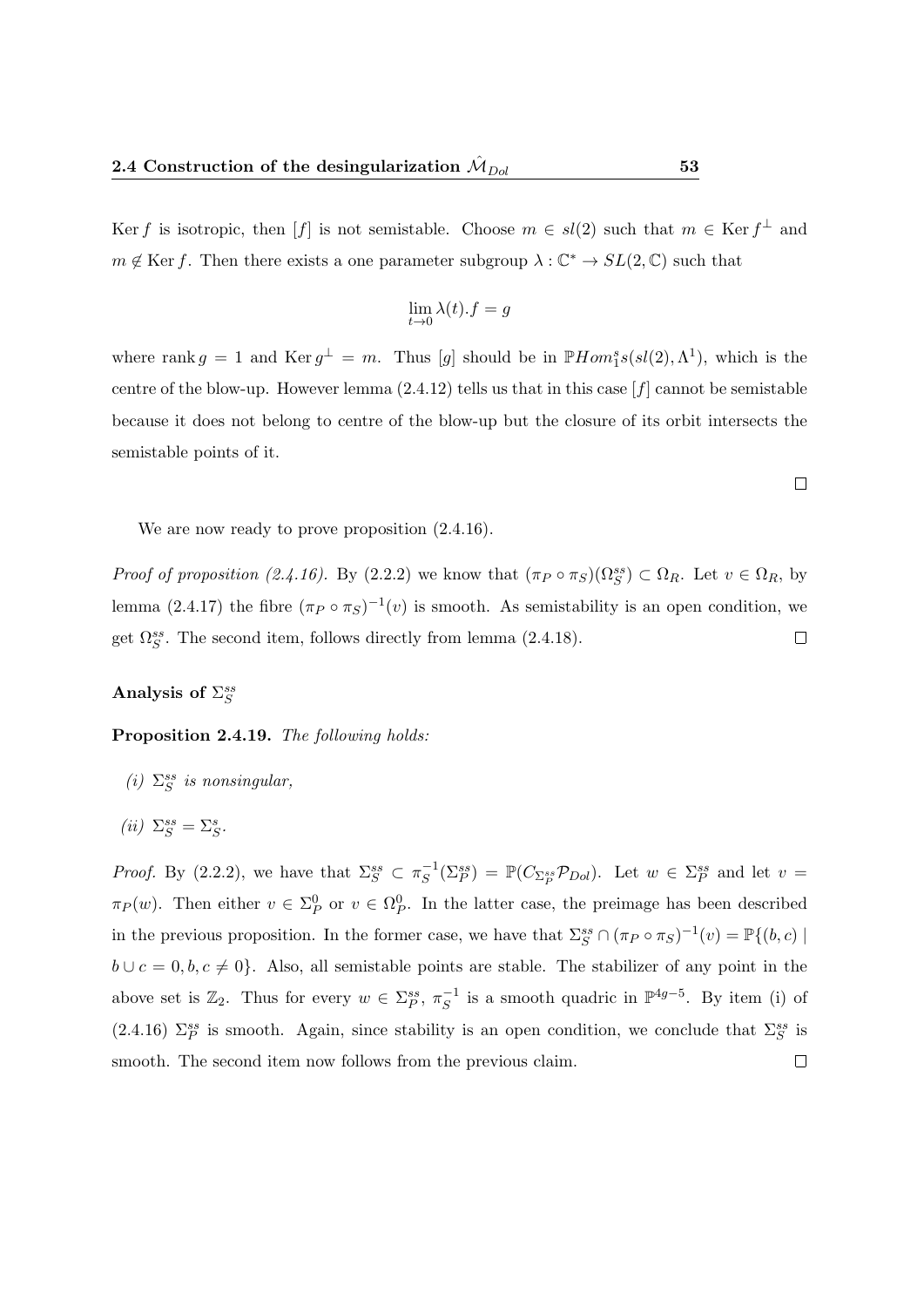# Analysis of  $S_{Dol}^{ss}$

By Kirwan's propositions we have that

$$
\mathcal{S}^{ss}_{Dol} = \Sigma^{ss}_S \cup \Omega^{ss}_S \cup (\pi_S \circ \pi_P)^{-1} (\mathcal{R}^s_{Dol} \cup \Sigma^{'}_R \cup \Omega^{'}_R)
$$

However, by (2.4.11) there are no semistable points in  $(\pi_S \circ \pi_P)^{-1}(\Omega_R^{'0})$  and if we apply lemma  $(2.4.12)$  to  $Y = \mathcal{P}_{Dol}$ ,  $\tilde{Y} = \mathcal{S}_{Dol}$  and  $V = \Sigma_P$  we get that for any  $w \in \pi_P^{-1}$  $C_P^{-1}(\Sigma_R^{0})$   $O(w) \cap \Sigma_P^{ss} \neq 0,$ therefore there are no semistable points in  $(\pi_S \circ \pi_P)^{-1}(\Sigma_R^{'0})$ . Thus we conclude that

$$
S_{Dol}^{ss} = \Sigma_S^{ss} \cup \Omega_S^{ss} \cup (\pi_S \circ \pi_P)^{-1} (\mathcal{R}_{Dol}^s)
$$
\n(2.8)

### Proposition 2.4.20. We have:

- (i)  $S_{Dol}^{ss}$  is nonsingular,
- (*ii*)  $S_{Dol}^{ss} = S_{Dol}^{s}$ .

*Proof.* The first item follows from the fact that  $(\pi_S \circ \pi_P)^{-1}(\mathcal{R}_{Dol}^s)$  lies in the stable locus by lemma (2.2.2), and we have just proved every point $\Omega_S^{ss}$  and  $\Sigma_S^{ss}$  is indeed stable. To prove the second item we observe that  $\mathcal{R}_{Dol}^s$  is smooth (this follows from the smoothness of the deformation space of any point  $\mathcal{R}_{Dol}^s$ ). As  $(\pi_S \circ \pi_P)$  is an isomorphism on the stable locus, then also  $(\pi_S \circ \pi_P)^{-1}(\mathcal{R}_{Dol}^s)$  is smooth. Now we conclude by noticing that both  $\Omega_S^s$  and  $\Sigma_S^{ss}$ are nonsingular Cartier divisors, therefore  $S_{Dol}^s$  is smooth along them.  $\Box$ 

# Analysis of  $\Delta_S^s$

We defined  $\Delta_S$  as the closure in  $S_{Dol}$  of the locus

$$
\bigcup_{v \in \Omega_R} Bl_{\mathbb{P}Hom_1} \mathbb{P}Hom^{\omega}(sl(2), \Lambda^1).
$$

**Proposition 2.4.21.** Keep the notation as above. Then  $\Delta_S$  is nonsingular.

We want to see that  $\Delta_S^s$  is nonsingular. As stability is an open condition, it suffices to prove that each one of the  $2^{2g}$  fibres  $Bl_{\mathbb{P}Hom_{1}}\mathbb{P}Hom^{\omega}(sl(2),\Lambda^{1})$  is nonsingular. We set

$$
Gr^{\omega}(k,\Lambda^1) := \{ [A] \in Gr(k,\Lambda^1) \mid A \text{ is } \omega\text{-isotropic } \}
$$
  

$$
\tilde{\mathbb{P}} Hom_2^{\omega}(sl(2),\Lambda^1) := \{ ([K],[A],[f]) \in \mathbb{P}(sl(2)) \times Gr(2,\Lambda^1) \times \mathbb{P} Hom_2^{\omega}(sl(2),\Lambda^1) \mid K \subset \text{Ker } f, \text{Im } f \subset A \},
$$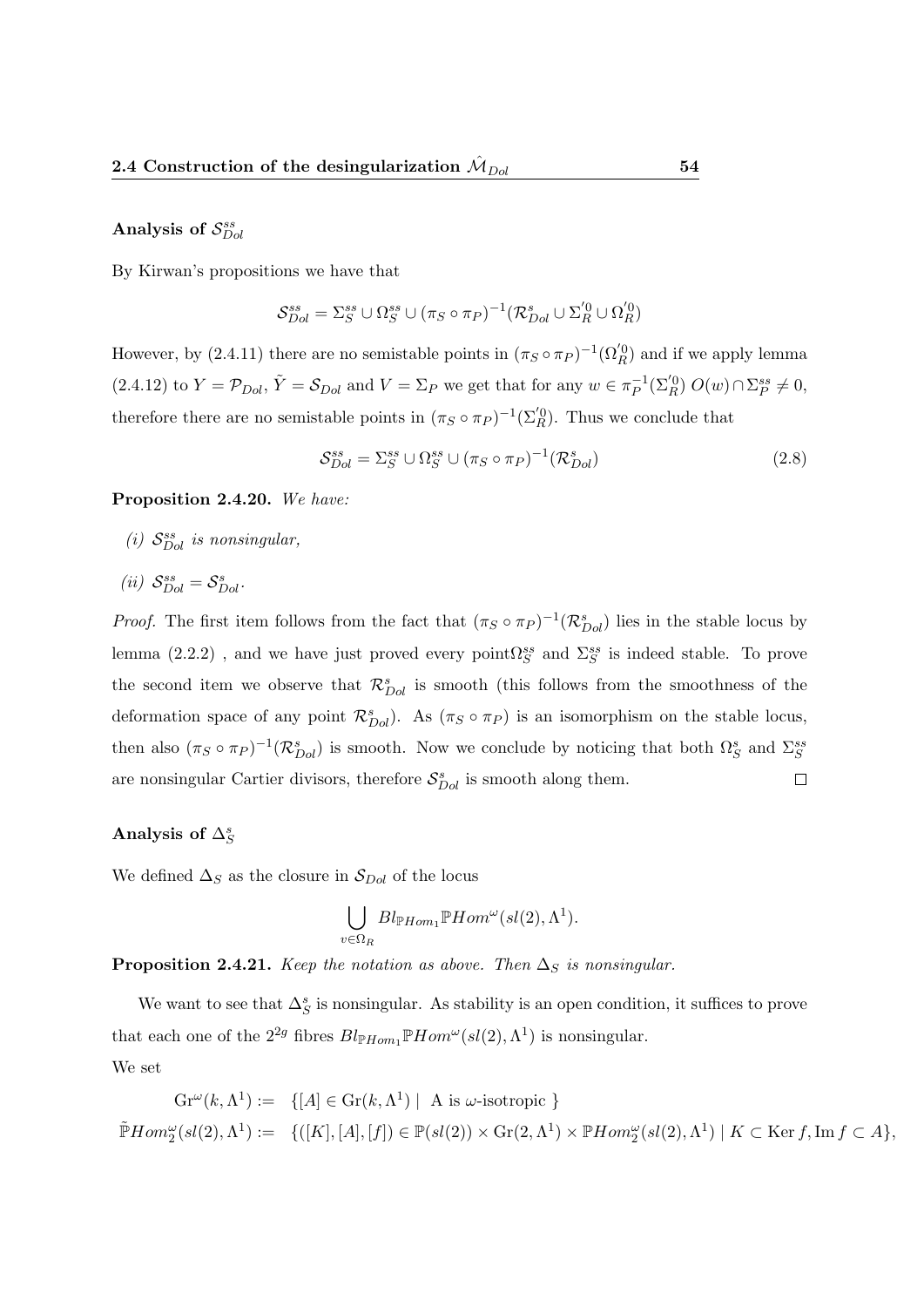and let  $g: \tilde{\mathbb{P}} Hom_2^{\omega}(sl(2), \Lambda^1) \to \mathbb{P} Hom_2^{\omega}(sl(2), \Lambda^1)$  the projection onto the third factor.

**Lemma 2.4.22.** There exists an  $SL(2,\mathbb{C})$  equivariant isomorphism

$$
\tilde{g}: \tilde{\mathbb{P}} Hom_2^{\omega}(sl(2), \Lambda^1) \to Bl_{\mathbb{P} Hom_1} \mathbb{P} Hom_2^{\omega}(sl(2), \Lambda^1)
$$

such that the map g corresponds to the blow down map.

As the  $\tilde{\mathbb{P}} Hom_{2}^{\omega}(sl(2), \Lambda^{1})$  is nonsingular by lemma (2.4.17), then lemma (2.4.22) implies that also  $Bl_{\mathbb{P}Hom_{1}}\mathbb{P}Hom_{2}^{\omega}(sl(2),\Lambda^{1})$  is, showing in this way that  $\Delta_{S}^{s}$  is nonsingular.

*Proof.* By the Second Fundamental Theorem of Invariant Theory, the ideal  $I_{PHom_1}$  of  $\mathbb{P}Hom_1$ is generated by  $2 \times 2$  minors. Thus  $g^*I_{PHom_1}$  is locally generated by the "determinant" of  $\bar{f}:sl(2)/K\to A$ , hence it is locally principal. By the universal property of the blow up, there exists a map  $\tilde{g}$  as in the statement of the lemma. We now want to prove  $\tilde{g}$  is an isomorphism. Choose bases of  $sl(2)$  and  $\Lambda^1$  and realize the blow up as the closure in  $\mathcal{P}Hom_2^{\omega}(sl(2), \Lambda^1)\times \mathbb{P}^{4g-3}$ of

$$
\{([f], \ldots, [m_{IJ}(f)], \ldots) \mid f \in Hom_2(sl(2), \Lambda^1), \text{rank } f = 2, m_{IJ}(f) = (I \times J) \cdot \text{minor}, |I| = |J| = 2\}
$$

The map  $\tilde{g}$  is given by

$$
([K],[A],[f]) \mapsto ([f], \dots, [p_I(K)q_J(A)], \dots)
$$

where  $P_I(K)$  are the Plücker coordinates of  $[K^{\perp}] \in Gr(2, sl(2)^*)$ , and  $q_J(A)$  are Plücker coordinates of  $[A]$ . This proves  $\tilde{q}$  is an isomorphism and it is equivariant by construction.  $\Box$ 

### Smoothness of  $\hat{\mathcal{M}}_{Dol}$

**Proposition 2.4.23.** Let  $\hat{\mathcal{M}}_{Dol} = \frac{T_{Dol}}{S}$   $\frac{f}{S}$ . Then  $\hat{\pi}$  :  $\hat{\mathcal{M}}_{Dol} \rightarrow \mathcal{M}_{Dol}$  is a desingularization of  $M_{Dol}$ .

*Proof.* We are now ready to prove that  $\hat{\pi} : \hat{\mathcal{M}}_{Dol} \to \mathcal{M}_{Dol}$  is a desingularization. By the first item of  $(2.4.20)$  the semistable points of  $S_{Dol}$  are actually stable, hence

$$
\mathcal{T}_{Dol}^{ss} = \pi_T^{-1}(\mathcal{S}_{Dol}^{ss}) = \pi_T^{-1}(\mathcal{S}_{Dol}^s) = Bl_{\Delta_S^s} \mathcal{S}_{Dol}^s.
$$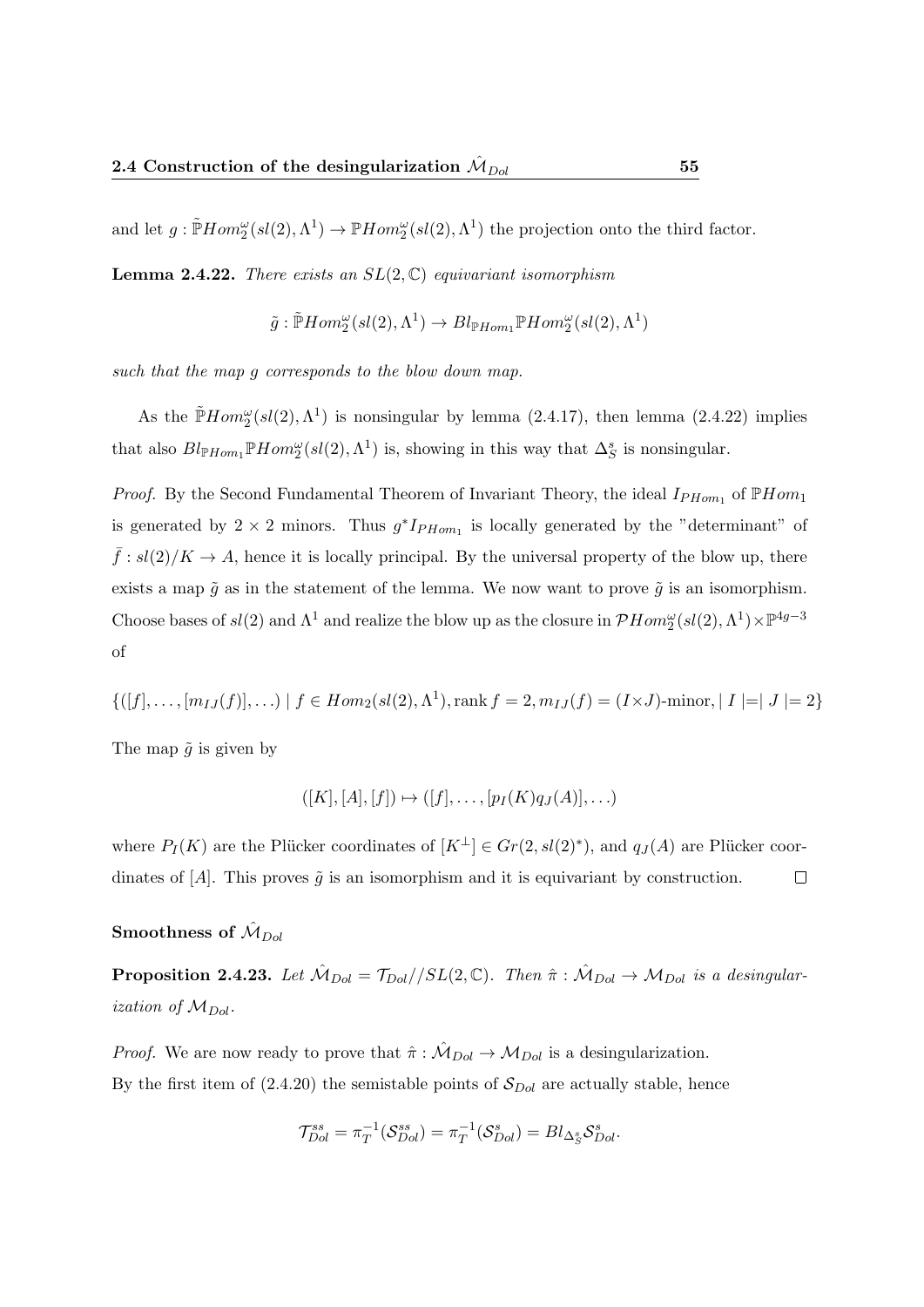As both  $\Delta_S^s$  and  $\mathcal{S}_{Dol}^s$  are nonsingular, so is the blow up  $\mathcal{T}_{Dol}^s$ . By (2.4.18), if  $v \in \Omega_R$  then  $\Delta_S \cap \Sigma_S \cap (\pi_P \circ \pi_S)^{-1}(v) = \{([f],[\alpha]) \in \mathbb{P}Hom_1(sl(2),\Lambda^1) \times \in \mathbb{P}Hom^{\omega_f}(\text{Ker }f, \text{Im }f^{\perp}/\text{Im }f) \mid \text{rank } \alpha = 1\}$ By (2.4.19) and (2.4.18), for every point of  $z \in \mathcal{T}_{Dol}^s$ 

$$
\begin{cases} \{1\} & \text{if } z \notin \Sigma_T^s \cup \Delta_T^s \\ \mathbb{Z}_2 & \text{if } z \in (\Sigma_T^s \cup \Delta_T^s) \setminus (\Sigma_T^s \cap \Delta_T^s) \\ \mathbb{Z}_2 \oplus \mathbb{Z}_2 & \text{if } z \in \Sigma_T^s \cap \Delta_T^s \end{cases}
$$

Since  $\Sigma^s_T$  and  $\Delta^s_T$  are divisors, we conclude that  $\hat{\mathcal{M}}_{Dol}$  is nonsingular.

### 2.5 Construction of the semismall desingularization for  $g = 2$

We now restrict ourselves to the case of genus 2. Starting from the desingularization  $\hat{\mathcal{M}}_{Dol}$  of  $M_{Dol}$ , we construct another desingularization  $\tilde{M}_{Dol}$ , such that the map  $\tilde{\pi}: \tilde{M}_{Dol} \to M_{Dol}$  is semismall. To do that we first describe the divisor  $\hat{\Omega}$ : its fibre over a point  $v \in \Omega$  is isomorphic to the total space of the projective bundle  $\mathbb{P}(S^2\mathcal{A})$  where  $\mathcal A$  is the tautological  $\mathbb{C}^2$  bundle over the symplectic Grassmannian  $\text{Gr}^{\omega}(2, \Lambda^1)$ .

Thanks to Mori theory, we prove that if we do a contraction of  $\hat{\mathcal{M}}_{Dol}$  over the  $\mathbb{P}^2$ -fibration  $\mathbb{P}(S^2\mathcal{A}) \to \hat{\Omega} \to \text{Gr}^{\omega}(2,\Lambda^1)$ , we end up with a semismall desingularization  $\tilde{\mathcal{M}}_{Dol}$  of  $\mathcal{M}_{Dol}$ .

### 2.5.1 Description of  $\Omega$

Let  $\operatorname{Gr}^{\omega}(2,\Lambda^1)$  be symplectic Grassmannian over any point  $v = (V,0) \in \Omega$  and let A be the tautological  $\mathbb{C}^2$  bundle over it. We will prove the following.

**Proposition 2.5.1.** Keeping the notation as above, then for any  $v \in \Omega$  the fibre of the exceptional divisor is isomorphic to the projective bundle  $\mathbb{P}(S^2 \mathcal{A})$ 

$$
\hat{\Omega}_v \cong \mathbb{P}(S^2\mathcal{A})
$$

Given  $v \in \Omega$  we define the classes  $\hat{\epsilon}_v$  and  $\hat{\gamma}_v$  in the cone of effective curves  $NE_1(\hat{\Omega}_v)$  in the Neron-Severi cone  $N_1(\hat{\Omega}_v)$ (see [Ko] for further details). We let  $\hat{\epsilon}_v$  be the class in  $N_1(\hat{\Omega}_v)$ 

 $\Box$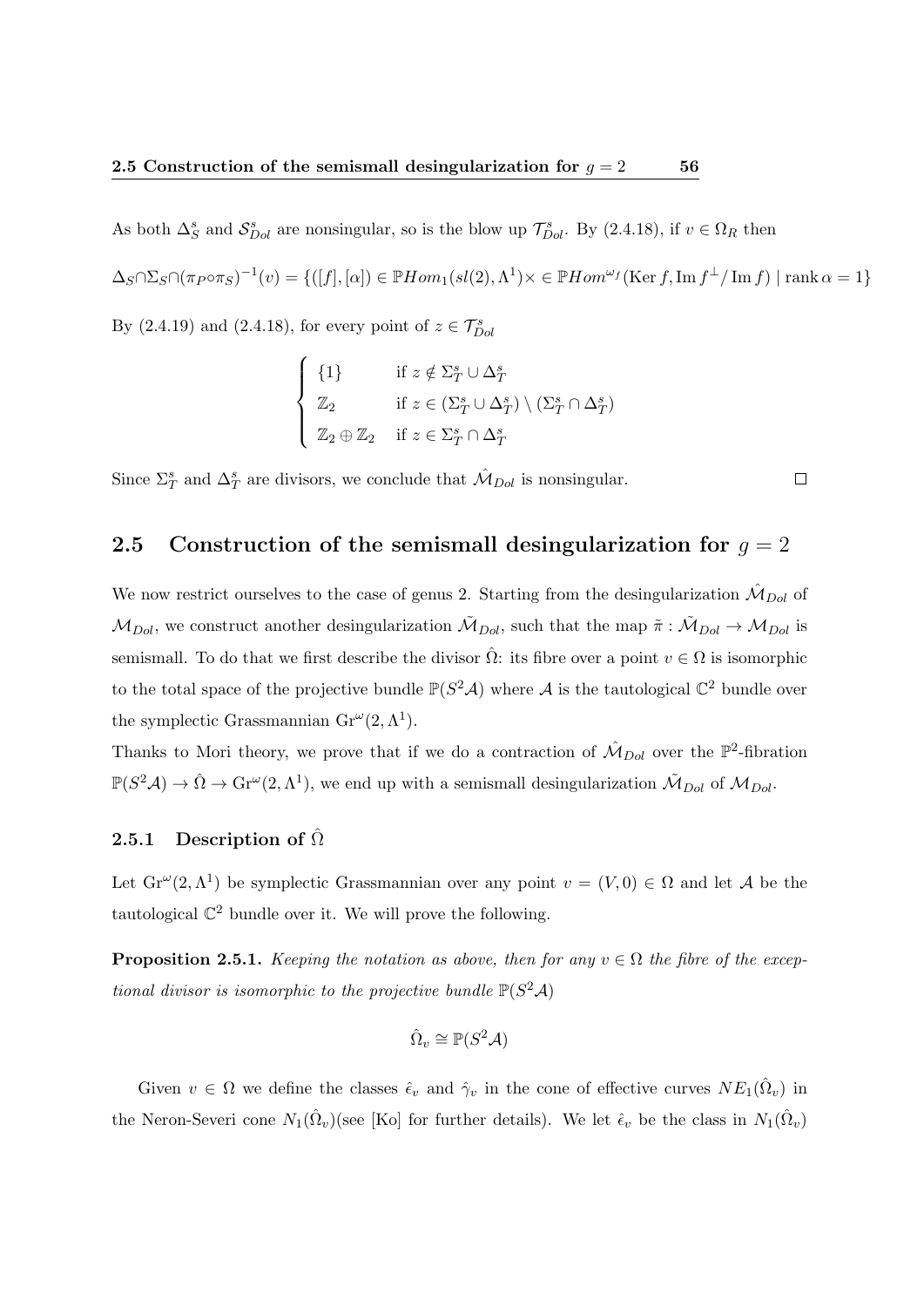of a line in the fibre of  $\mathbb{P}(S^2\mathcal{A}) \to \text{Gr}^{\omega}(2,\Lambda^1)$ . To define  $\hat{\gamma}_v$  we notice that proposition 2.5.1 gives the isomorphism  $\hat{\Omega}_v \cong \mathbb{P}(S^2 \mathcal{A})$ . Choose  $[H] \in \mathbb{P}(\Lambda^1) = \mathbb{P}^3$  and  $[q_l] \in \mathbb{P}(S^2 H)$  and let  $\{[A_t] \in \mathrm{Gr}^{\omega}(2,\Lambda^1)\}_{t\in\mathbb{P}^1}$  be a line through  $[H]$  i.e. for every  $t \in \mathbb{P}^1$  there exists an inclusion  $i_t: H \hookrightarrow A_t$  and  $[A_t/H] \in \mathbb{P}(H^{\perp}/H)$  varies in a line. We observe that  $[i_*^t q_l]$  is a local section of  $\mathbb{P}(S^2\mathcal{A})$ , therefore we can set

$$
\hat{\gamma}_v := \left[ ([A_t], [i_*^t q_l]) \right]_{N_1(\hat{\Omega}_v)}
$$

and obtained an element of  $N_1(\hat{\Omega}_v)$  which is effective by definition. Letting  $i_v : \hat{\Omega}_v \hookrightarrow \hat{\mathcal{M}}_{D_{0}l}$ be the inclusion, we set

$$
\hat{\epsilon} := i_v^* \hat{\epsilon}_v
$$
  

$$
\hat{\gamma} := i_v^* \hat{\gamma}_v
$$

As the right-hand sides of the equalities do not depend on the point  $v \in \Omega$ ,  $\hat{\epsilon}$  and  $\hat{\gamma}$  are well defined as elements in  $NE_1(\hat{M}_{Dol})$ . We obtain the following result.

Proposition 2.5.2. Keep notation as above. Then:

- (i)  $R^+ \hat{\epsilon}$  is a  $K_{\hat{\mathcal{M}}_{Dol}}$ -negative extremal ray;
- (ii) let  $\tilde{M}_{Dol}$  be the variety obtained by contracting  $R^+\hat{\epsilon}$ . Then  $\tilde{M}_{Dol}$  is a smooth quasiprojective desingularization of  $M_{Dol}$ .
- (iii) The contraction of  $R^+\hat{\epsilon}$  is identified with the contraction of  $\hat{\mathcal{M}}_{Dol}$  along the fibration  $\mathbb{P}(S^2\mathcal{A}) \to \hat{\Omega} \to Gr^{\omega}(2,\Lambda^1).$
- (iv) Call  $\tilde{\pi}$  the map obtained by  $\hat{\pi}$  contracting its fibres over the points in  $\Omega$ . Let  $\tilde{\Omega} := \tilde{\pi}^{-1}(\Omega)$ and  $\tilde{\Sigma} := \tilde{\pi}^{-1}(\Sigma)$ . The fibre of  $\tilde{\pi}$  over a point in  $\Omega$  is isomorphic to the nonsingular quadric hypersurface  $Gr^{\omega}(2, \Lambda^1)$  in  $\mathbb{P}^4$ .
- (v) The fibre of  $\tilde{\pi}$  over a point in  $\Sigma^0$  is isomorphic to  $\mathbb{P}^1$ .

By proposition (2.5.2) we can prove the main theorem of this section.

**Theorem 2.5.3.** Consider  $\tilde{\pi}$  :  $\tilde{M}_{Dol} \rightarrow M_{Dol}$ . Then  $\tilde{\pi}$  is semismall.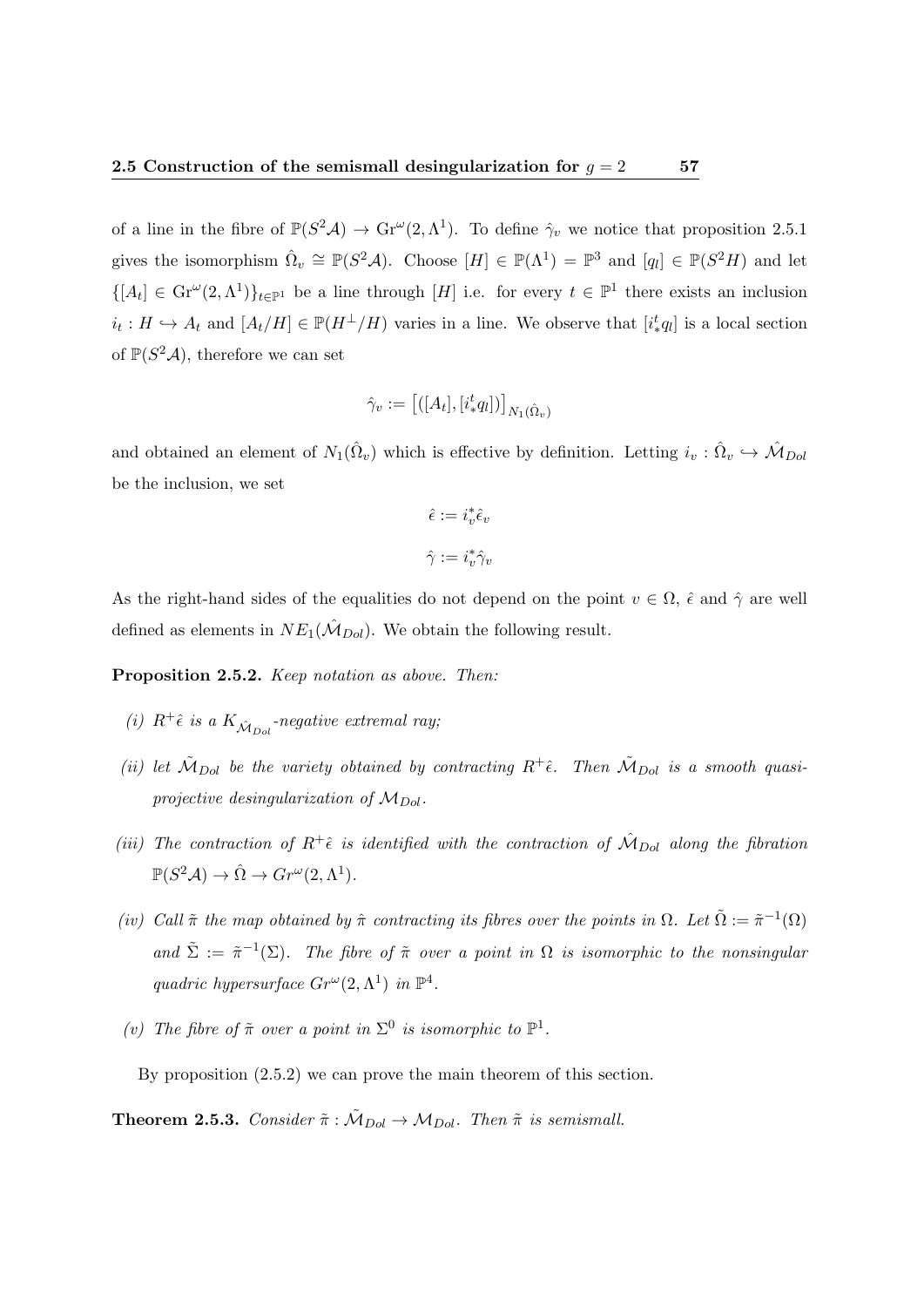*Proof.* We recall that a proper map  $f : X \to Y$  of algebraic varieties is semismall if and only if, put  $Y_k = \{ y \in Y \mid \dim f^{-1}(y) = k \},\$  then one has

$$
\dim Y_k + k \le \dim X - k. \tag{2.9}
$$

First of all we notice that since  $\tilde{\pi}$  is birational, then it is proper. Set

$$
\mathcal{M}_{Dol,k} := \left\{ v \in \mathcal{M}_{Dol} \mid \dim \tilde{\pi}^{-1}(v) = k \right\}
$$

We stratify  $\mathcal{M}_{Dol}$  as

$$
\mathcal{M}_{Dol} = \mathcal{M}_{Dol}^s \sqcup \Sigma^0 \sqcup \Omega,
$$

where  $\mathcal{M}_{Dol}^s$  denotes the smooth locus of  $\mathcal{M}_{Dol}$ .

Since C is a curve of genus 2,  $\mathcal{M}_{Dol}$  is a quasi-projective variety of dimension 6. We have seen in section 2.2 that the singular locus

$$
\Sigma^0 = \{ (V, \Phi) \mid (V, \Phi) = (L, \phi) \oplus (L^{-1}, -\phi), \text{ with } (L, \phi) \not\cong (L^{-1}, -\phi) \}
$$

is given by  $[(Pic^0(C) \times H^0(K_C))] \setminus (16 \text{ points})]/\mathbb{Z}_2$ .  $Pic^0(C)$  is a 2-dimensional torus, while  $H^0(K_C) \cong \mathbb{C}^2$  therefore  $\Sigma^0$  has dimension 4. The singular locus

$$
\Omega = \{ (V, \Phi) \mid (V, \Phi) = (L, 0) \oplus (L, 0) \text{ with } L \cong L^{-1} \}
$$

parametrizing the fixed points of the involution  $(L, \phi) \mapsto (L^{-1}, -\phi)$  consists just of 16 points, corresponding to the roots of the trivial bundle on C.

On  $M_{Dol}^s$ ,  $\tilde{\pi}$  is an isomorphism and every point has just one pre-image, thus  $M_{Dol}^s$  =  $\mathcal{M}_{Dol,0}$ . Thus it satisfies (2.9). Let now  $v \in \Sigma^0$ . By proposition (2.5.2, (iv)),  $\tilde{\Sigma} \setminus \Omega = \tilde{\pi}^{-1}(\Sigma^0)$ is a  $\mathbb{P}^1$ -bundle over  $\Sigma^0$ . Then one has that  $\Sigma_0$  correspond the stratum  $\mathcal{M}_{Dol,1}$ . Again it satisfies (2.9). Finally,by (2.5.2, (iv)), the fibre over each one of the 16 points of  $\Omega$  is isomorphic to  $Gr^{\omega}(2,\Lambda^{1})$ , which is a nonsingular hypersurface in  $\mathbb{P}^{4}$ . As a result it has dimension 3. This  $\Box$ tells us that  $\Omega$  is  $\mathcal{M}_{Dol,3}$  and that it satisfies (2.9) as well.

Remark 12. We observe that all the strata indeed satisfy the equality

$$
\mathcal{M}_{Dol,k} + k = \dim \tilde{\mathcal{M}}_{Dol} - k,
$$

that is they are relevant strata in the decomposition theorem for semismall maps (1.5.1).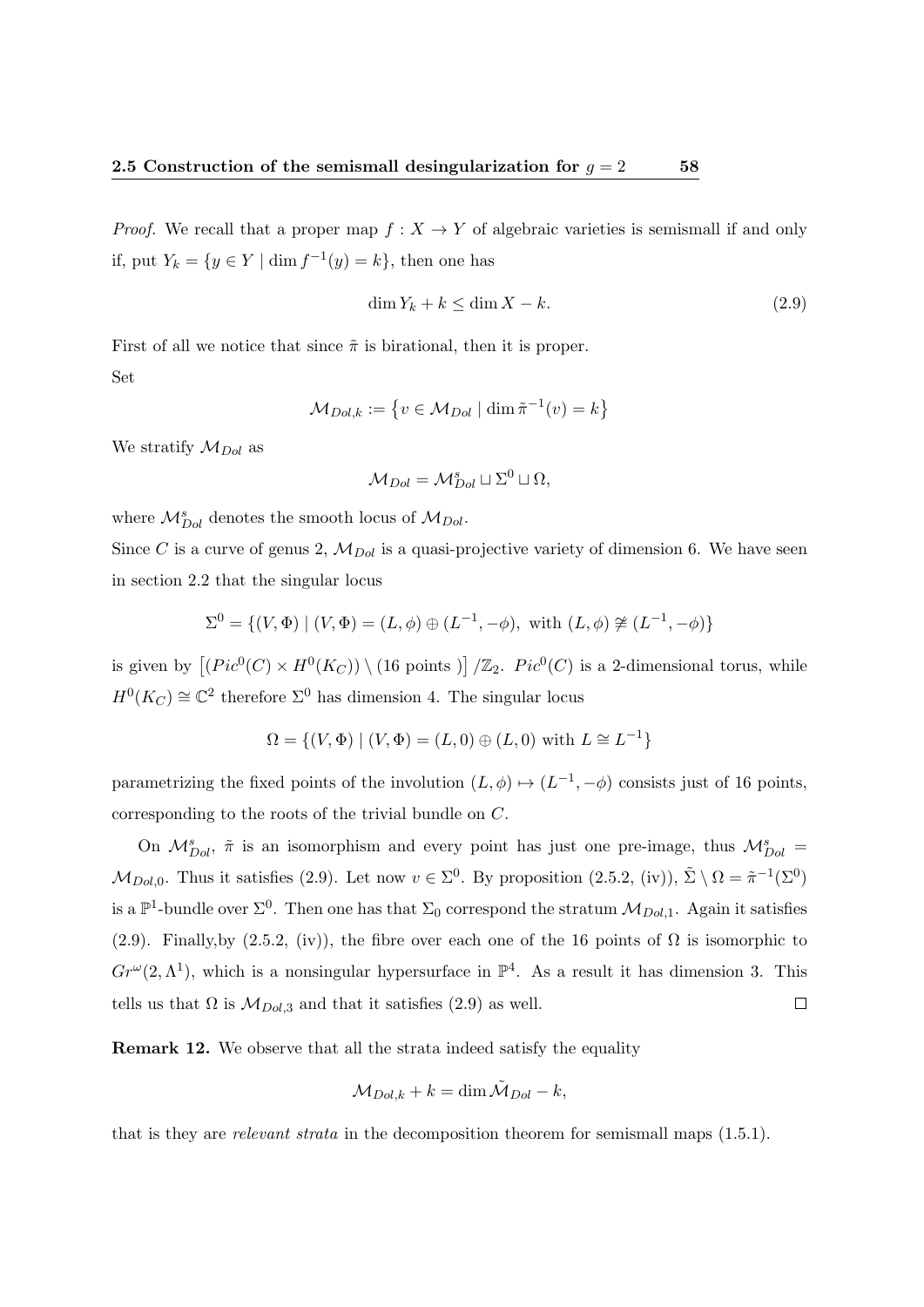We now prove proposition (2.5.1). We recall that for genus 2,  $\mathcal{T}_{Dol} = \mathcal{S}_{Dol}$ , hence  $\mathcal{M}_{Dol} =$  $S_{Dol}/\sqrt{\text{SL}(2,\mathbb{C})}$ . We call  $q: S_{Dol}^s \to \hat{\mathcal{M}}_{Dol}$  the quotient map.

Proof of proposition 2.5.1. We have the isomorphism

$$
\widetilde{\mathbb{P}} Hom_2^{\omega}(sl(2), \Lambda^1)//\mathrm{SL}(2, \mathbb{C}) \cong Bl_{\mathbb{P}Hom_1} \mathbb{P} Hom_2^{\omega}(sl(2), \Lambda^1)//\mathrm{SL}(2, \mathbb{C}).
$$

As  $SL(2, \mathbb{C})$  acts trivially on  $Gr^{\omega}(2, \Lambda^1)$  we get a map

$$
h: \widetilde{\mathbb{P}} Hom_2^{\omega}(sl(2), \Lambda^1)//\operatorname{SL}(2, \mathbb{C}) \to Gr^{\omega}(2, \Lambda^1), \quad ([K], [A], f) \mapsto [A]
$$

As we are considering the case rank  $f = 2$  the semistable points of  $\tilde{P}Hom_{2}^{\omega}(sl(2), \Lambda^{1})$  are in the preimage of semistable points of  $\omega<sub>S</sub>$ , therefore by (2.4.18) we have

$$
\widetilde{\mathbb{P}} Hom_2^{\omega}(sl(2), \Lambda^1)^{ss} = \widetilde{\mathbb{P}} Hom_2^{\omega}(sl(2), \Lambda^1)^s = \{([K], [A], f) \mid [K] \text{ is non isotropic}\},\
$$

hence the projection on the first factor  $\tilde{P}Hom_2^{\omega}(sl(2), \Lambda^1) \to \mathbb{P}(sl(2))$  maps the stable locus to the complement of the isotropic conic, i.e.  $\mathbb{P}(sl(2))^{ss}$ . The action of  $SL(2,\mathbb{C})$  by adjoint representation on  $\mathbb{P}(sl(2))^{ss}$  is transitive, therefore

$$
h^{-1}([A]) = \mathbb{P}Hom(K^{\perp}, A)//SO(K^{\perp})
$$

where  $[K] \in \mathbb{P}(sl(2))^{ss}$  is any chosen point. Now observe that the map  $\mathbb{P}Hom(K^{\perp}, A) \to$  $\mathbb{P}(S^2A)$ ,  $\alpha \mapsto \alpha \circ^t \alpha$  is the quotient map for the  $SO(K^{\perp})$  action. As a consequence we have  $h^{-1}(A) \cong \mathbb{P}(S^2A)$  for any  $A \in \mathrm{Gr}^{\omega}(2,\Lambda^1)$ .  $\Box$ 

To prove proposition (2.5.2) we will use Mori theory. Here we state and prove some technical lemmas.

### Lemma 2.5.4.

$$
\overline{NE}_1(\hat{\Omega}_v) = R^+ \hat{\epsilon}_v \oplus R^+ \hat{\gamma}_v
$$

*Proof.* Consider the maps  $g : \hat{\Omega}_v \to \text{Gr}^{\omega}(2, \Lambda^1) \leftarrow \hat{\Omega}_v, h : \mathbb{P}Hom^{\omega}(sl(2), \Lambda^1)//\text{SL}(2, \mathbb{C})$ . One can easy verify that they are the contractions of  $R^+ \hat{\epsilon}_v$  and  $R^+ \hat{\gamma}_v$  respectively. Therefore they are extremal rays. Now, since g is a  $\mathbb{P}^2$ -fibration on  $\text{Gr}^{\omega}(2, \Lambda^1)$ , which is a smooth quadric threefold, then  $N_1(\hat{\Omega}_v)$  has rank 2 and the lemma is proved.  $\Box$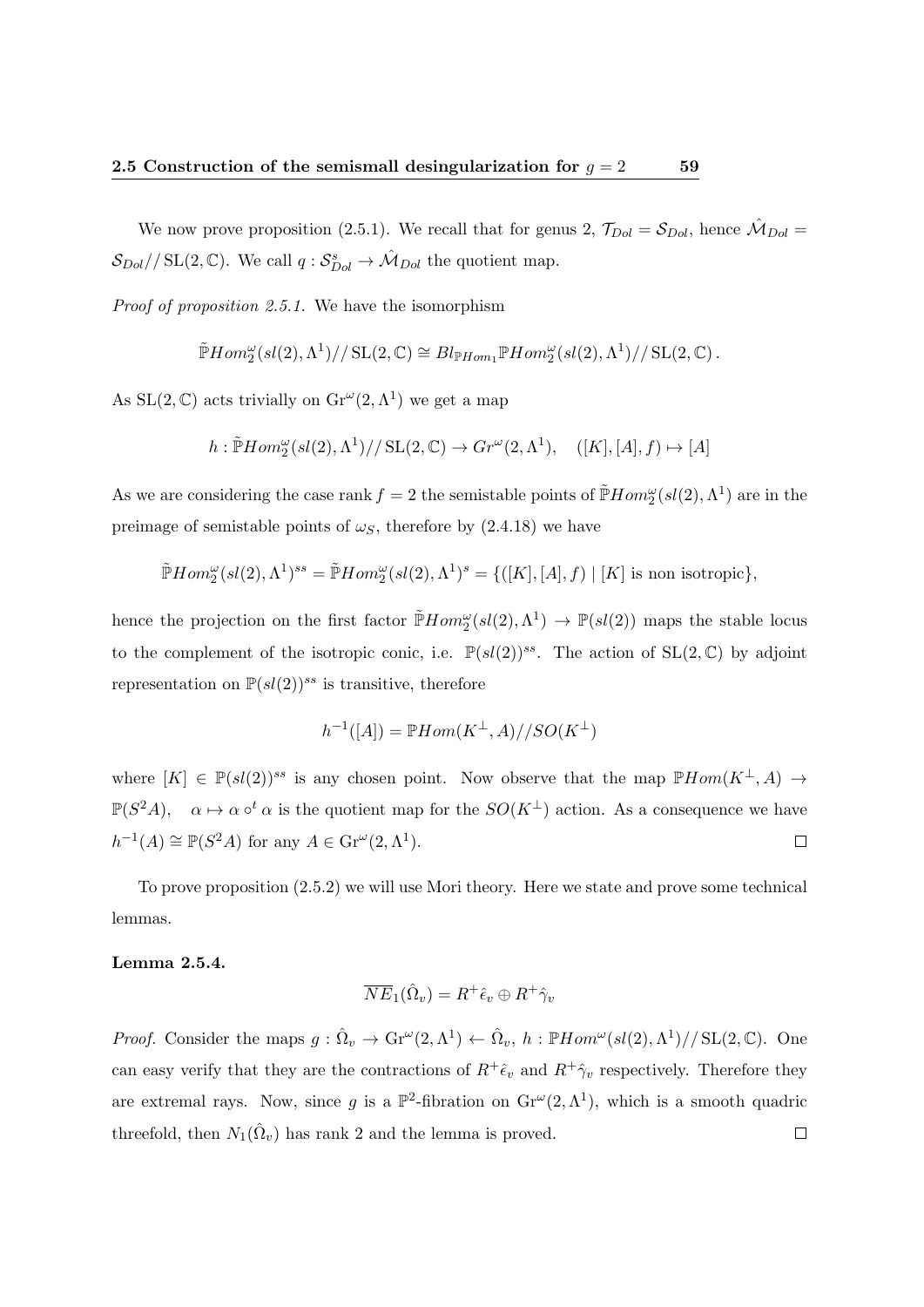Now, take  $[A] \in \mathrm{Gr}^{\omega}(2, \Lambda^1)$ . We want to prove that  $\hat{\Omega}_{|\mathbb{P}(S^2A)} \cong \mathcal{O}_{\mathbb{P}(S^2A)}(-1)$ .

### Lemma 2.5.5.

$$
q^*(\hat{\Omega}) \sim 2\Omega_S^s
$$

where  $\sim$  denotes numerical equivalence.

*Proof.* Since  $q^{-1}\hat{\Omega} = \Omega_S^s$ , all we have to do is determine the multiplicity of  $q^*\hat{\Omega}$  at a generic point of  $\Omega_S^s$ . Let  $v \in \Omega_S^s \setminus \Sigma_S$ , by  $(2.4.18)$  the stabilizer  $St(v)$  is equal to  $\mathbb{Z}_2$ . Let now  $\mathcal{U} \subset \mathcal{S}_{Dol}^s$ be a slice normal to =  $O(v)$ . By (2.3.1),  $\mathcal{U}/\mathbb{Z}_2$  is isomorphic to some neighbourhood of  $q(v)$ in  $\mathcal{M}_{Dol}$ . Since the fixed locus of the action of  $\mathbb{Z}_2$  is  $\Omega_S \cap \mathcal{U}$ , the claim is true on  $\mathcal{U}$ .  $\Box$ 

**Lemma 2.5.6.** Let  $[K] \in \mathbb{P}(sl(2))^{ss}$ . As K is non isotropic then there exists a straight line  $\Theta$ in  $\mathbb{P}Hom^{\omega}(sl(2), \Lambda^1)$ . Then

$$
\Omega_S\cdot\Theta=-1
$$

where  $\cdot$  denotes the standard intersection form.

*Proof.* We have  $\Omega_s \sim \pi_S^* \Omega_P$  and

$$
\Omega_{P|\mathbb{P}Hom^{\omega}(sl(2),\Lambda^1)} \cong \mathcal{O}_{\mathbb{P}Hom^{\omega}(sl(2),\Lambda^1)}(-1).
$$

Since the restriction of  $\pi_S$  to  $\Theta$  is an isomorphism to a straight line in  $\mathbb{P}Hom^{\omega}(sl(2),\Lambda^1)$ , then  $\Box$ the intersection must be -1.

Now we can prove that  $\hat{\Omega}_{|\mathbb{P}(S^2A)} \cong \mathcal{O}_{\mathbb{P}(S^2A)}(-1)$ . Suppose  $\hat{\Omega}_{|\mathbb{P}(S^2A)} \cong \mathcal{O}_{\mathbb{P}(S^2A)}(a)$ . By  $(2.5.4)$ q maps  $\Theta$  on-to-one onto a conic  $\Gamma \subset \mathbb{P}(S^2A)$ . Using the previous lemmas we get

$$
2a = \Omega \cdot \Gamma = q^* \Omega \cdot \Theta = 2\Omega_S \cdot \Theta = -2
$$

from which we conclude that  $a = -1$ .

### 2.5.2 Analysis of  $\hat{\Sigma}$

Let  $v \in \Sigma^0$ . As before, we call  $\hat{\Sigma}_v := \hat{\pi}^{-1}(v)$ . Hence  $\hat{\Sigma}_v \subset (\hat{\Sigma} \setminus \hat{\Omega})$ .

**Proposition 2.5.7.** Keep the notation as above. Then there exists an isomorphism  $\hat{\Sigma}_v \cong \mathbb{P}^1$ and  $\hat{\Sigma} \cdot \hat{\Sigma}_v = -2$ .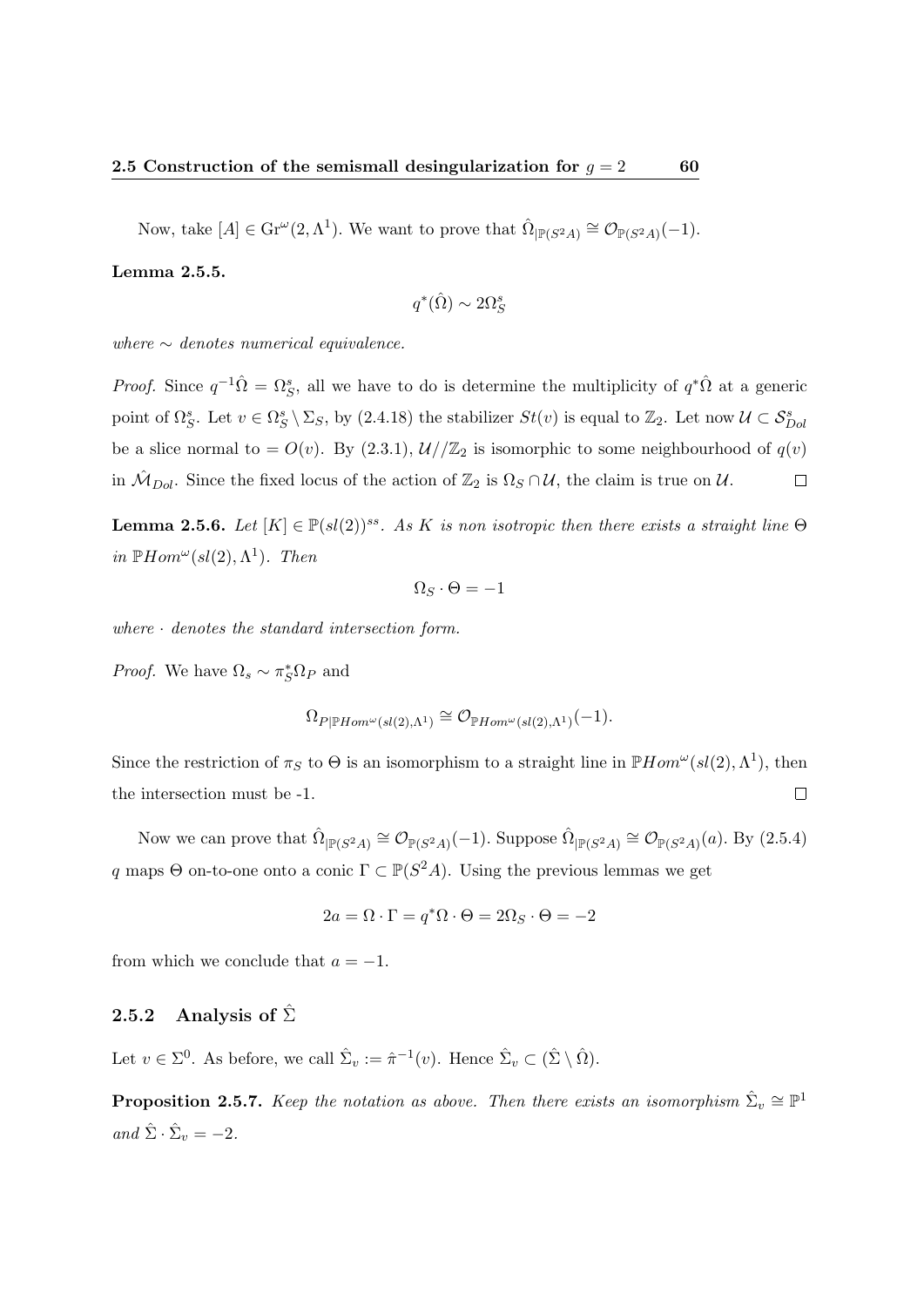*Proof.* By  $(2.4.1)$ , we have that

$$
\hat{\Sigma}_v \cong \mathbb{P}\{(b,c) \in Ext^1(L^{-1}, L) \oplus Ext^1(L, L^{-1}) \mid b \cup c = 0\}/\!/\mathbb{C}^*
$$

and the action of  $\mathbb{C}^*$  is the one described in (2.4.1). As we have already seen, this is a perfect pairing, therefore one gets that  $\hat{\Sigma}_v \cong \mathbb{P}^1$ .

Consider now the skew-symmetric isomorphism  $\psi : Ext^1(L, L^{-1}) \to Ext^1(L^{-1}, L)$  given by the involution and let  $\Theta := \{(b, c, \psi(c))\} \subset \mathbb{P}\{(b, c) \mid b \cup c = 0\}^s$ . Then  $q(\Theta) \cong \hat{\Sigma}_v$  and the map is an isomorphism. Thus

$$
\hat{\Sigma} \cdot \hat{\Sigma}_v = q^* \hat{\Sigma} \cdot \Theta,
$$

again arguing as in the proof of lemma (2.5.5) we see that  $q^*\hat{\Sigma} \sim 2\Sigma_S^s$ . Moreover, as  $\Theta$  is a line in  $\mathbb{P}\{(b, c) \mid b \cup c = 0\}$ , then  $\Sigma_S \cdot \Theta = -1$ . Thus

$$
\hat{\Sigma} \cdot \hat{\Sigma}_v = q^* \hat{\Sigma} \cdot \Theta = 2\Sigma_S^s \cdot \Theta = -2.
$$

Let now  $k_v : \hat{\Sigma}_v \hookrightarrow \hat{\mathcal{M}}_{Dol}$  be the inclusion. We need to prove the following result.

Lemma 2.5.8. Keeping the notation as above,

$$
k_{v*}\overline{NE}_1(\hat{\Sigma}) = R^+ \hat{\gamma}.
$$

Proof. As  $\hat{\Sigma} \cdot \hat{\Sigma}_v = -2$  then  $k_{v*} \overline{NE}_1(\hat{\Sigma}) = R^{\dagger}[\hat{\Sigma}_v]$ . If we approach  $\Omega$  from  $\Sigma$ , we see that  $[\hat{\Sigma}_v]$ can be represented by a one cycle  $\Gamma$  on  $\hat{\Omega}_v \cap \hat{\Sigma}$ . The cycle  $\Gamma$  must be mapped to a single point by the map induced by  $\pi_S$ , and this implies that it must be a multiple of the cycle defining  $\hat{\gamma}$ .  $\Box$ 

Finally, we are ready to prove the first item of proposition (2.5.2).

*Proof of item (i) of (2.5.2)*. We start by proving the first item. Arguing as in the previous proofs we see that  $K_{\hat{\mathcal{M}}_{Dol}} \sim 2\hat{\Omega}$ . Given that  $\hat{\Omega}_{|\mathbb{P}(S^2A)} \cong \mathcal{O}_{\mathbb{P}(S^2A)}$ , we deduce that  $K_{\hat{\mathcal{M}}_{Dol}} \cdot \hat{\epsilon} = -2$ i.e.  $R^+\hat{\epsilon}$  is  $K_{\hat{\mathcal{M}}_{Dol}}$ -negative. We show that  $\hat{\epsilon}$  and  $\hat{\gamma}$  are linearly independent and that the image of the map  $i_{v*} : \overline{NE}_1(\hat{\Omega}) \to \overline{NE}_1(\hat{\mathcal{M}}_{Dol})$  is injective with image  $R^+ \hat{\epsilon} \oplus R^+ \hat{\gamma}$ . This comes from

 $\Box$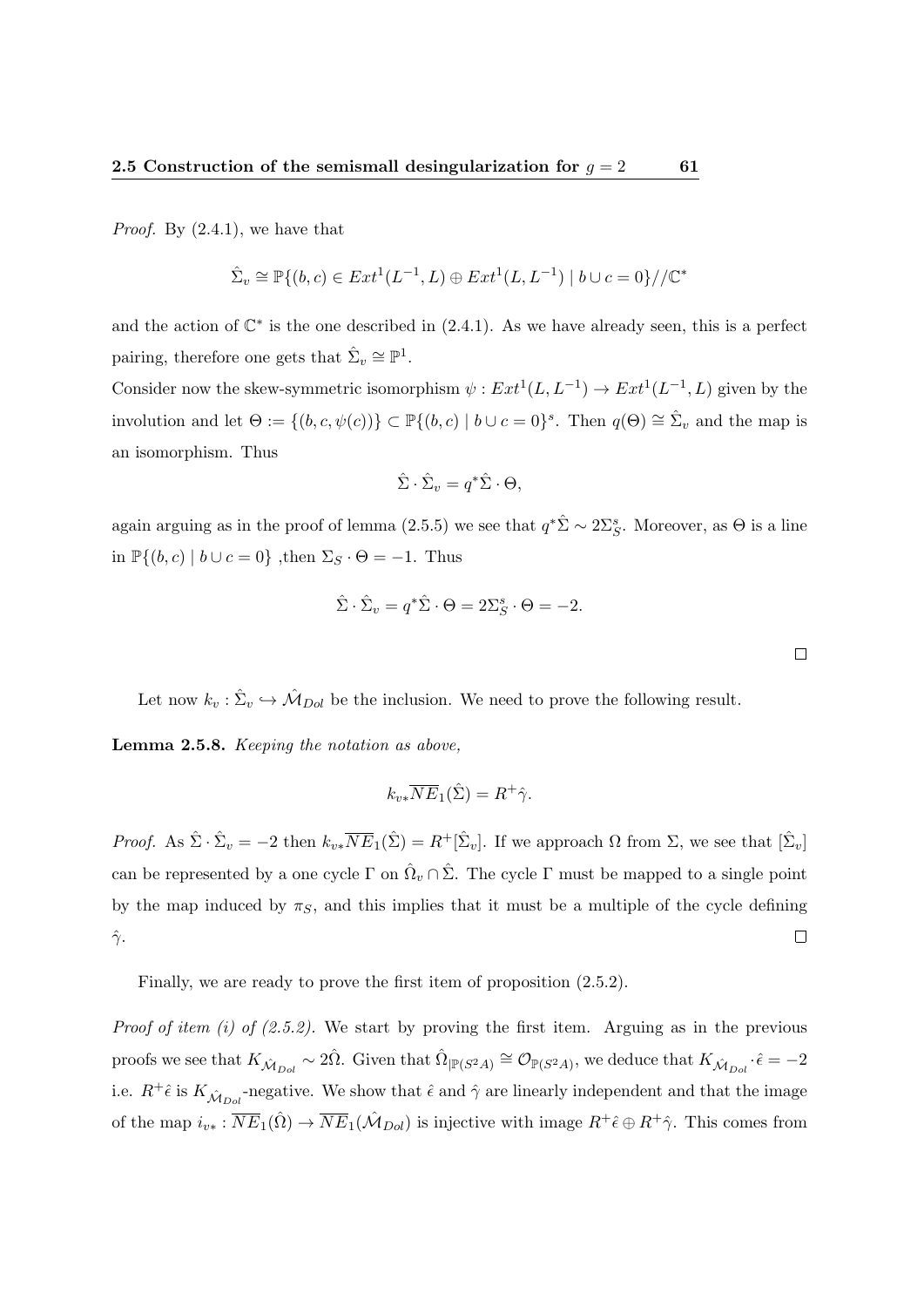the fact that  $\hat{\Omega} \cdot \hat{\epsilon} = i_v^* [\hat{\Omega}] \cdot \hat{\epsilon} = -1$ , thus by  $(2.3.3) \hat{\Omega} \cdot \hat{\gamma} = 0$ . As a consequence  $\hat{\epsilon}$  and  $\hat{\gamma}$  define independent elements in  $N_1(\hat{\mathcal{M}}_{Dol})$ . Now, noticing that  $R^+\hat{\epsilon} \oplus R^+\hat{\gamma} = \overline{NE}_1(\hat{\Omega})$ , then the image of the inclusion must be generated by them.

Given the previous observations, the prove that  $R^+ \hat{\epsilon}$  is extremal is a consequence of the following lemma.  $\Box$ 

**Lemma 2.5.9.** Keeping the notation as above,  $R^+ \hat{\epsilon} \oplus R^+ \hat{\gamma}$  is an extremal face of  $\overline{NE}_1(\hat{\mathcal{M}}_{Dol})$ .

*Proof.* Suppose to have a positive linear combination of irreducible curves on  $\hat{M}_{Dol}\sum_{\alpha\in I}t_\alpha\Gamma_\alpha\subset$  $R^+\hat{\epsilon}\oplus R^+\hat{\gamma}$ . We want to show that in this case any  $\Gamma_\alpha$  lies in  $\subset R^+\hat{\epsilon}\oplus R^+\hat{\gamma}$ . As  $\hat{\pi}^*\hat{\epsilon}=\hat{\pi}^*\hat{\gamma}=0$ , we get  $\hat{\pi}_{*}\Gamma_{\alpha}$  is zero, therefore  $\hat{\pi}(\Gamma_{\alpha})$  is a point. We can then partition the set  $I = I_{\Omega} \coprod I_{\Sigma}$ such that if  $\alpha \in I_{\Omega}$  then  $\Gamma_{\alpha} \subset \hat{\Omega}_{v}$  for some  $v \in \Omega$ ; if  $\alpha \in I_{\Sigma}$  then  $\Gamma_{\alpha} \subset \hat{\Sigma}_{w}$  for some  $w \in \Sigma^0$ . If  $\alpha \in I_\Omega$  the first item follows from  $R^+ \hat{\epsilon} \oplus R^+ \hat{\gamma} = \overline{NE}_1(\hat{\Omega})$ ; if  $\alpha \in I_\Sigma$  it follows from  $k_{v*}\overline{NE}_1(\hat{\Sigma}) = R^+\hat{\gamma}$ . To prove the second item, we use Mori theory. We know we have a fibration  $\mathbb{P}^2 \to \hat{\Omega}_v \to \text{Gr}^{\omega}(2, \Lambda^1)$ , where the  $\mathbb{P}^2$  fibre is isomorphic to  $\mathbb{P}(S^2A)$  for any  $A \in \text{Gr}^{\omega}(2, \Lambda^1)$ . If we show that the contraction of the extremal ray  $R^+\hat{\epsilon}$  is identified with the contraction of  $\hat{M}_{Dol}$  along this fibration, then by standard Mori theory we have that  $\hat{M}_{Dol}$  is smooth. Let  $\Theta$ be a line in the fibre of the fibration, then  $[\Theta] = \hat{\epsilon}$ . What we need to show is that if  $\Gamma \subset \mathcal{M}_{Dol}$ is an irreducible curve such that  $[C] \in R^+ \hat{\epsilon}$ , then  $\Gamma$  belongs to the fibre. Notice that  $\Gamma \cdot \hat{\Omega} < 0$ , hence  $\Gamma \subset \hat{\Omega}$ . Furthermore, since  $\hat{\pi}_*(\Gamma) = 0$ , there exists a point  $v \in \Omega$  such that  $\Gamma \subset \hat{\Omega}_v$ . As  $R^+\hat{\epsilon} \oplus R^+\hat{\gamma} = \overline{NE}_1(\hat{\Omega})$ , then  $[\Gamma] \in R^+\hat{\epsilon}$ , therefore  $\Gamma$  belongs to the fibre.  $\Box$ 

Finally we prove the last three items of proposition (2.5.2), that is that  $\tilde{M}_{Dol}$  is nonsingular. The proof is a direct consequence of the following lemma. Recall that we have the  $\mathbb{P}^2$ -fibration

$$
\mathbb{P}^2 \to \hat{\Omega} \to \text{Gr}^{\omega}(2, \Lambda^1)
$$
\n(2.10)

where the fibre over any point  $[A]$  is  $\mathbb{P}(S^2A)$ .

**Lemma 2.5.10.** The contraction of  $R^+ \hat{\epsilon}$  is identified with the contraction of  $\hat{\mathcal{M}}_{Dol}$  along the fibration  $(2.10)$ .

*Proof of (ii),(iii), (iv) in proposition*  $(2.5.2)$ . Consider a line  $\Theta$  in the fibre of  $(2.10)$ : then  $[\Theta] = \hat{\epsilon}$ . Hence we must prove that if  $\Gamma \subset \tilde{M}_{Dol}$  is an irreducible curve such that  $[\Gamma] \in R^+ \hat{\epsilon}$ ,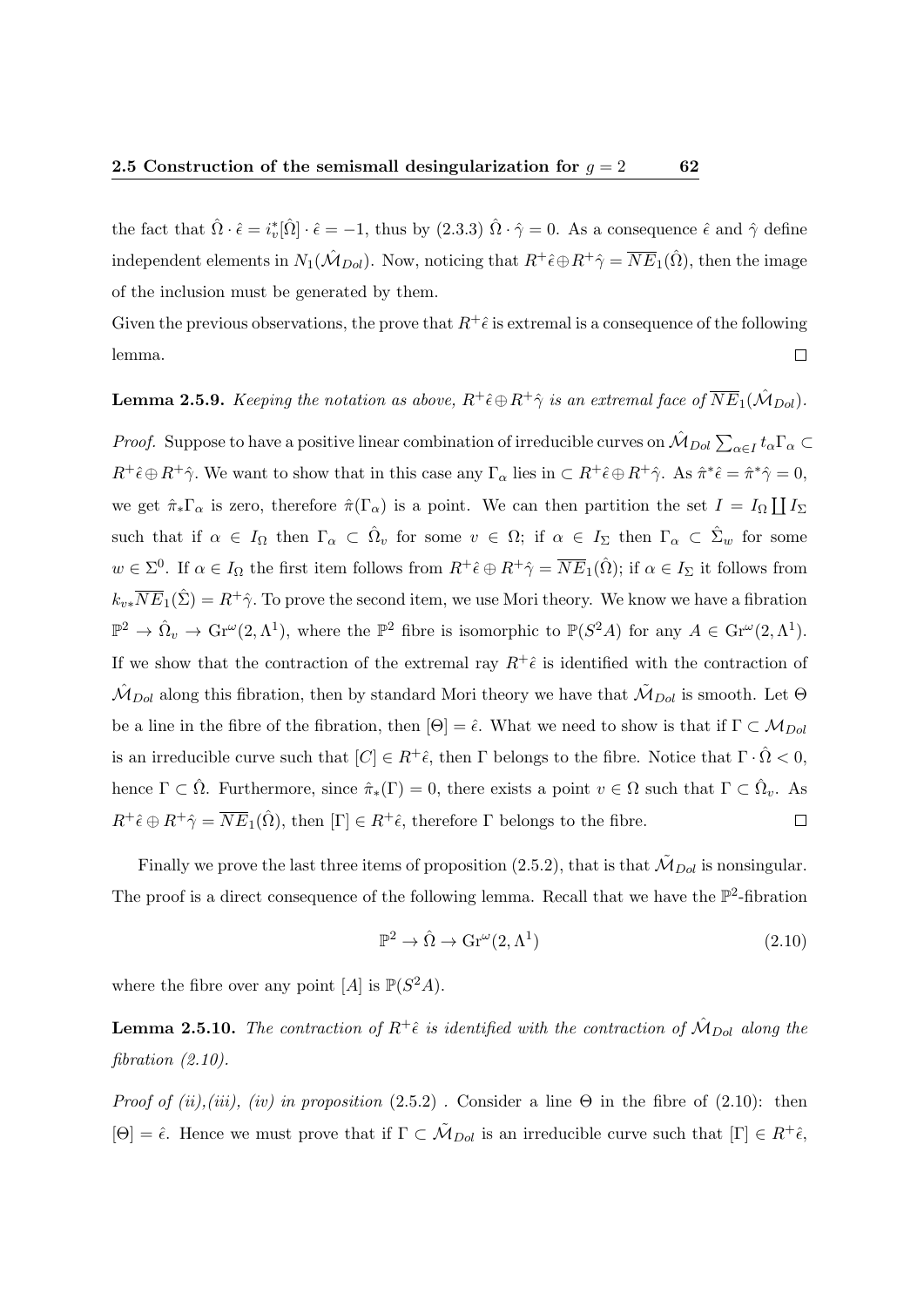then Γ belongs to a fibre of (2.10). We have seen that  $\Gamma \cdot \hat{\Omega} < 0$ , hence  $\Gamma \subset \hat{\Omega}$ . Furthermore, since  $\hat{\pi}_{*}\Gamma = 0$  there exists a point  $v \in \Omega$  such that  $\Gamma \subset \hat{\Omega}_{v}$ . Then  $[\Gamma] \in R^{+}\hat{\epsilon}_{v}$ , i.e.  $\Gamma$  belongs to a fibre of (2.10).

We observe that the  $\mathbb{P}^2$  fibres of  $\hat{\Omega}$  that have been contracted are contained in the fibres of  $\hat{\pi}$ . From the previous lemma we deduce straightforward that  $\tilde{\Omega}_v \cong Gr^{\omega}(2, \Lambda^1)$  for every  $v \in \Omega$ . Now let  $v \in \Sigma^0$ . If we again define  $\hat{\Sigma}_v := \hat{\pi}^{-1}(v)$ , then  $\hat{\Sigma}_v$  is contained in  $(\hat{\Sigma} \setminus \hat{\Omega})$ . However we observe that outside of  $\hat{\Omega}$  nothing has changed, thus  $\tilde{\Sigma}_v := \tilde{\pi}^{-1}(v) = \hat{\Sigma}_v$ , which isomorphic to  $\mathbb{P}^1$  by lemma (2.5.7).  $\Box$ 

We are now ready to prove that the map  $\tilde{\pi}$  is semismall.

## 2.6 Intersection cohomology of  $M_{Dol}$

In the previous section we constructed a semismall desingularization  $\tilde{M}_{Dol} \stackrel{\tilde{\pi}}{\rightarrow} M_{Dol}$  of the moduli space  $\mathcal{M}_{Dol}$  of Higgs bundles of rank 2, degree 0 and trivial determinant over a curve of genus 2.

We can thus apply the decomposition theorem for semismall maps  $(1.5.1)$  which we restate here for ease of the reader.

**Theorem.** Let  $f : X \to Y$  be a semismall map of algebraic varieties. Let  $\Lambda_{rel}$  the set of relevant strata, and for each  $Y_{\alpha} \in \Lambda_{rel}$  let  $\mathcal{L}_{\alpha}$  the corresponding local system with finite monodromy defined above. Then there exists a canonical isomorphism in  $\mathcal{P}(Y)$ 

$$
f_*\mathbb{Q}_X[\dim X] \cong \bigoplus_{Y_\alpha \in \Lambda_{rel}} IC_{\overline{Y}_\alpha}(\mathcal{L}_\alpha)
$$

As we have seen in chapter 1, in this case the only supports are the relevant strata, that is, the strata  $Y_k$  for which dim  $Y_k + k = \dim X - k$ .

In the case of  $\tilde{\pi}: \tilde{M}_{Dol} \to M_{Dol}$ , we have seen in the proof of theorem (2.5.3) that all the strata satisfy the equality thus they are all relevant. In particular we showed

$$
\mathcal{M}_{Dol}^s = \mathcal{M}_{Dol,0} \quad \Sigma^0 = \mathcal{M}_{Dol,1} \quad \Omega = \mathcal{M}_{Dol,3}.
$$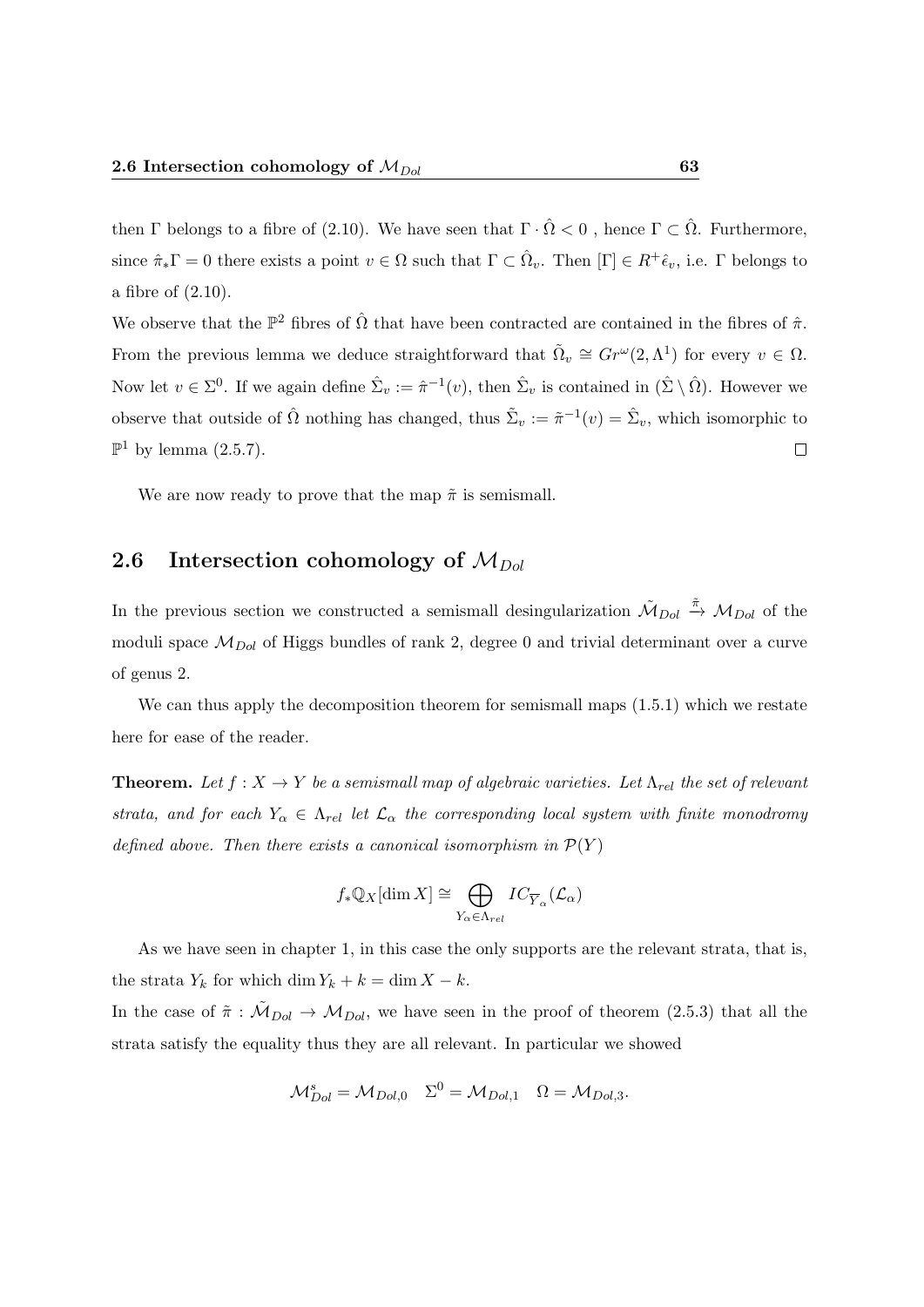We stratify  $\tilde{\mathcal{M}}_{Dol}$  as follows

$$
\hat{\mathcal{M}}_{Dol} = \tilde{\pi}^{-1} \mathcal{M}_{Dol}^s \sqcup (\tilde{\Sigma} \setminus \tilde{\Omega}) \sqcup \tilde{\Omega}.
$$

By proposition (2.5.2)

- 1)  $\tilde{\pi}$  is an isomorphism on the smooth locus of  $M_{Dol}$ ;
- 2)  $\tilde{\Omega} := \tilde{\pi}^{-1}(\Omega)$  is the union of 16 copies of a nonsingular projective hypersurface  $\text{Gr}^{\omega}(2, \Lambda^1)$ in  $\mathbb{P}^4$ ;
- 3) the fibre of  $(\tilde{\Sigma} \setminus \tilde{\Omega}) = \pi^{-1}(\Sigma^0)$  over any point of  $\Sigma^0$  is isomorphic to  $\mathbb{P}^1$ .

Applying the decomposition theorem for semismall maps we get that,

$$
IC_{\tilde{M}_{Dol}} = IC_{M_{Dol}}(\mathcal{L}_{M_{Dol}}) \oplus IC_{\Sigma}(\mathcal{L}_{\Sigma}) \oplus IC_{\Omega}(\mathcal{L}_{\Omega})
$$
\n(2.11)

We will use the above splitting to compute the *intersection E-polynomial*  $IE(\mathcal{M}_{Dol})$  of  $\mathcal{M}_{Dol}$ .

**Definition 2.6.1.** The IE-polynomial of a variety X is defined as

$$
IE(X)(u, v) = \sum_{h=0}^{2 \dim X} (-1)^k \sum_{h, p, q} ih_c^{k, p, q} u^p v^q
$$

where  $ih_c^{k,p,q} = \dim \mathrm{Gr}_F^p Gr_{p+q}^W IH_c^k(X)$  and satisfies the following properties:

- (i) if  $Z \subset X$  then  $IE(X) = IE(Z) + IE(X \setminus Z)$
- (ii)  $IE(X \times Y) = IE(X)IE(Y)$

If we consider ordinary cohomology groups instead of intersection cohomology we just call the polynomial obtained in this way the E-polynomial of X and we denote it by  $E(X)$ . Let's go back to the splitting (2.11). Let us observe that we as the fibres of  $\tilde{\pi}$  over both  $\Omega$  and  $\Sigma^0$  are irreducible, then the monodromy of the local system is trivial. Moreover since Ω and  $\Sigma^0$  are nonsingular we have

$$
IC_{\mathcal{M}_{Dol}}(\mathcal{L}_{\mathcal{M}_{Dol}})_{|\mathcal{M}_{Dol}^s} = \mathbb{Q}[6] \quad IC_{\Sigma}(\mathcal{L}_{\Sigma})_{|\Sigma^0} \cong \mathbb{Q}[4](-1) \quad IC_{\Omega}(\mathcal{L}_{\Omega})_{|pt} \cong \mathbb{Q}(-3)
$$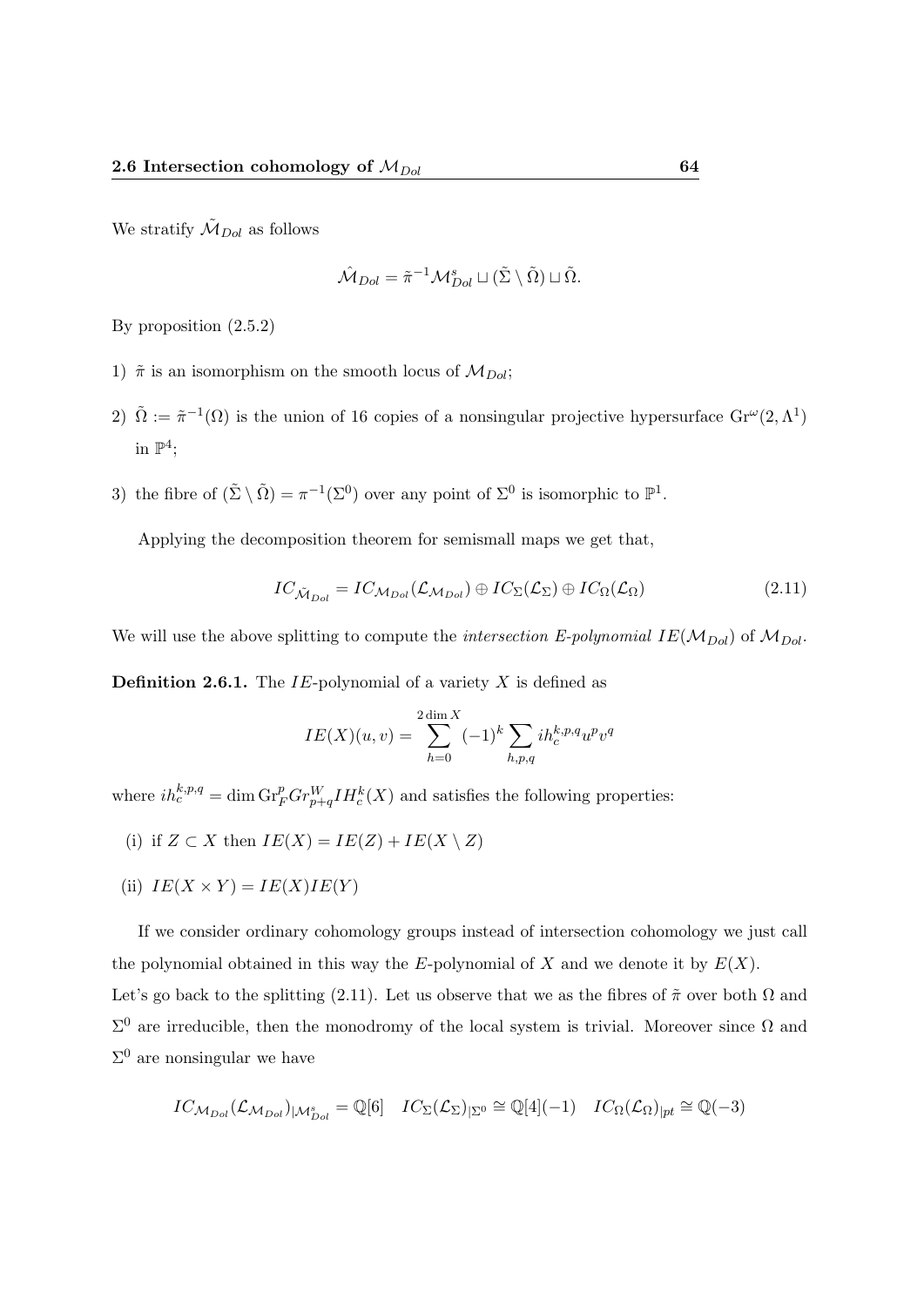where the shifts  $(-1)$  and  $(-3)$  correspond to the Hodge structures  $\mathbb{Q}(-1)$  of respectively  $\mathbb{P}^1$ and  $Gr^{\omega}(2,\Lambda^1)$ .

Taking hypercohomology with compact support in (2.11), we obtain the intersection cohomology groups and the splitting in the decomposition theorem becomes

$$
H_c^*(\tilde{M}_{Dol}) = IH_c^*(\mathcal{M}_{Dol}) \oplus H_c^{*-2}(\Sigma, IC_{\Sigma}(\mathcal{L}_{\Sigma})) \oplus H_c^{*-6}(\Omega, IC_{\Omega}(\mathcal{L}_{\Omega}))
$$

The only contributions from the summands supported on  $\Sigma$  and  $\Omega$  come from the highest cohomology groups of the fibres. Therefore, when we consider the cohomology with compact support to find the IE-polynomial of  $\mathcal{M}_{Dol}$ , we first sum the E-polynomials of each stratum and compute the E-polynomial of  $\tilde{M}_{Dol}$ . After that, we subtract the contribution coming from the top cohomology of the fibres to get the IE-polynomial of  $\mathcal{M}_{Dol}$ . We will have that

### Theorem 2.6.1 (Main Theorem).

$$
IE(\mathcal{M}_{Dol})(u,v) = u^6v^6 + u^5v^5 + 15u^4v^4 + u^5v^3 + u^3v^5 + 15u^3v^3 + u^2v^4 + u^4v^2.
$$

We observe that

$$
E(\tilde{\mathcal{M}}_{Dol}) = E(\mathcal{M}_{Dol}^s) + E(\tilde{\Sigma} \setminus \tilde{\Omega}) + E(\tilde{\Omega})
$$
\n(2.12)

thus in the following sections we compute the E-polynomial of each each summand.

# 2.7 Cohomology of  $\mathcal{M}_{Dol}^s$

The aim of this section is to compute the cohomology with compact support of the smooth part  $\mathcal{M}_{Dol}^{s}$  of the moduli space  $\mathcal{M}_{Dol}$ , which parametrizes pairs  $(V, \Phi)$  that are stable. We will show that

**Theorem 2.7.1.** Let  $\mathcal{M}_{Dol}^s$  be the locus of stable Higgs bundles. Then the E-polynomial of  $\mathcal{M}_{Dol}^s$  is

$$
E(\mathcal{M}_{Dol}^s) = u^6v^6 + u^5v^5 + 16u^4v^4 + 11u^3v^3 - 17u^2v^2
$$

It is well known that  $\mathcal{M}_{Dol}^s$  contains the locus  $\mathcal{N}^S$  of stable vector bundles as open dense subset, but there are several Higgs bundles whose underlying vector bundle is not stable. This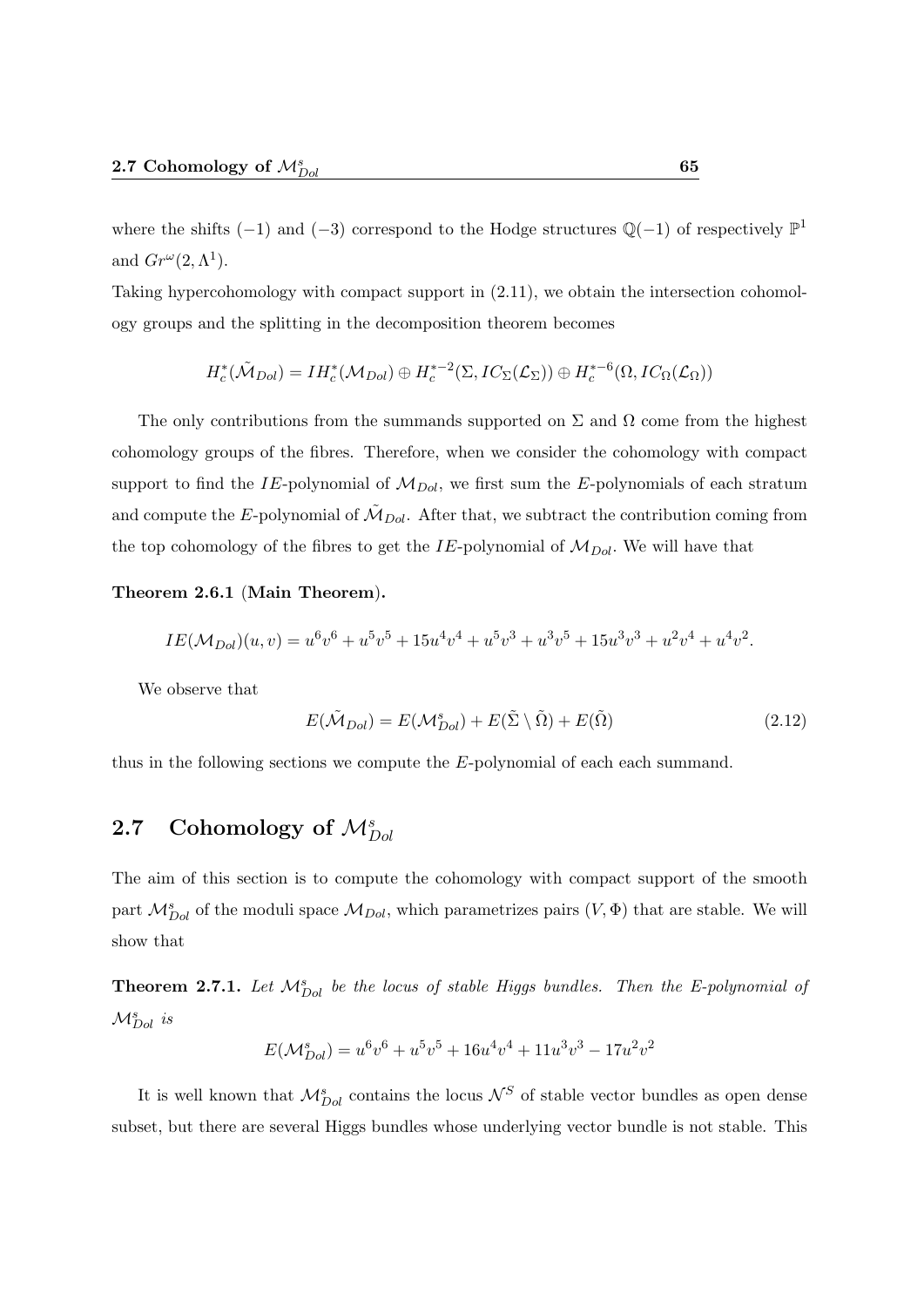is due to the fact that not all vector subbundles of  $V$  are Higgs subbundles: for example on may consider the bundle

$$
V = K_C^{-1} \oplus K_C
$$

where  $K_C$  denotes the canonical bundle on X. This vector bundle is not stable because the subbundle  $K_C$  has slope greater than the slope of V; however  $K_C$  is not a Higgs subbundle because to be  $\Phi$  invariant  $Hom(K_C, K_C^{-1}) \cong K_C^{-2}$  should have global sections, which is not not the case as it is of negative degree.

To compute the E-polynomial of  $\mathcal{M}_{Dol}^{s}$  we will construct a suitable stratification, compute the  $E$ -polynomial of the strata and sum them up. We will sistematically apply the following well known result.

Proposition 2.7.2 (Addivity property of compact support cohomology). Let Y be a quasi-projective variety. Let  $Z$  be a closed subset of  $Y$  and call  $U$  its complement. Then, given the inclusions  $U \longrightarrow Y \longleftarrow i \longrightarrow Z$  there is a long exact sequence in cohomology

$$
\ldots \longrightarrow H_c^i(U) \xrightarrow{j_!} H_c^i(Y) \xrightarrow{i^!} H_c^i(Z) \longrightarrow \ldots
$$

Therefore we will divide stable Higgs pairs in following three strata:

- pairs  $(V, \Phi)$  with V stable vector bundle;
- pairs  $(V, \Phi)$  with V strictly semistable vector bundle;
- pairs  $(V, \Phi)$  with V unstable vector bundle.

### 2.7.1 The stable case

We want to parametrize all the stable Higgs bundles  $(V, \Phi)$  where V is a stable vector bundle. Calling S the locus of stable vector bundles, the stable Higgs pairs  $(V, \Phi)$  are parametrized by the cotangent bundle  $T^{\ast}S$ . We will show the following:

**Proposition 2.7.3.** Keep the notation as above. The  $E$ -polynomial of the locus T\*S of stable Higgs pairs  $(V, \Phi)$  with V stable vector bundles is

$$
E(\mathcal{T}^*\mathcal{S})(u,v) = u^6v^6 - u^3v^5 - u^5v^3 - 3u^4v^4
$$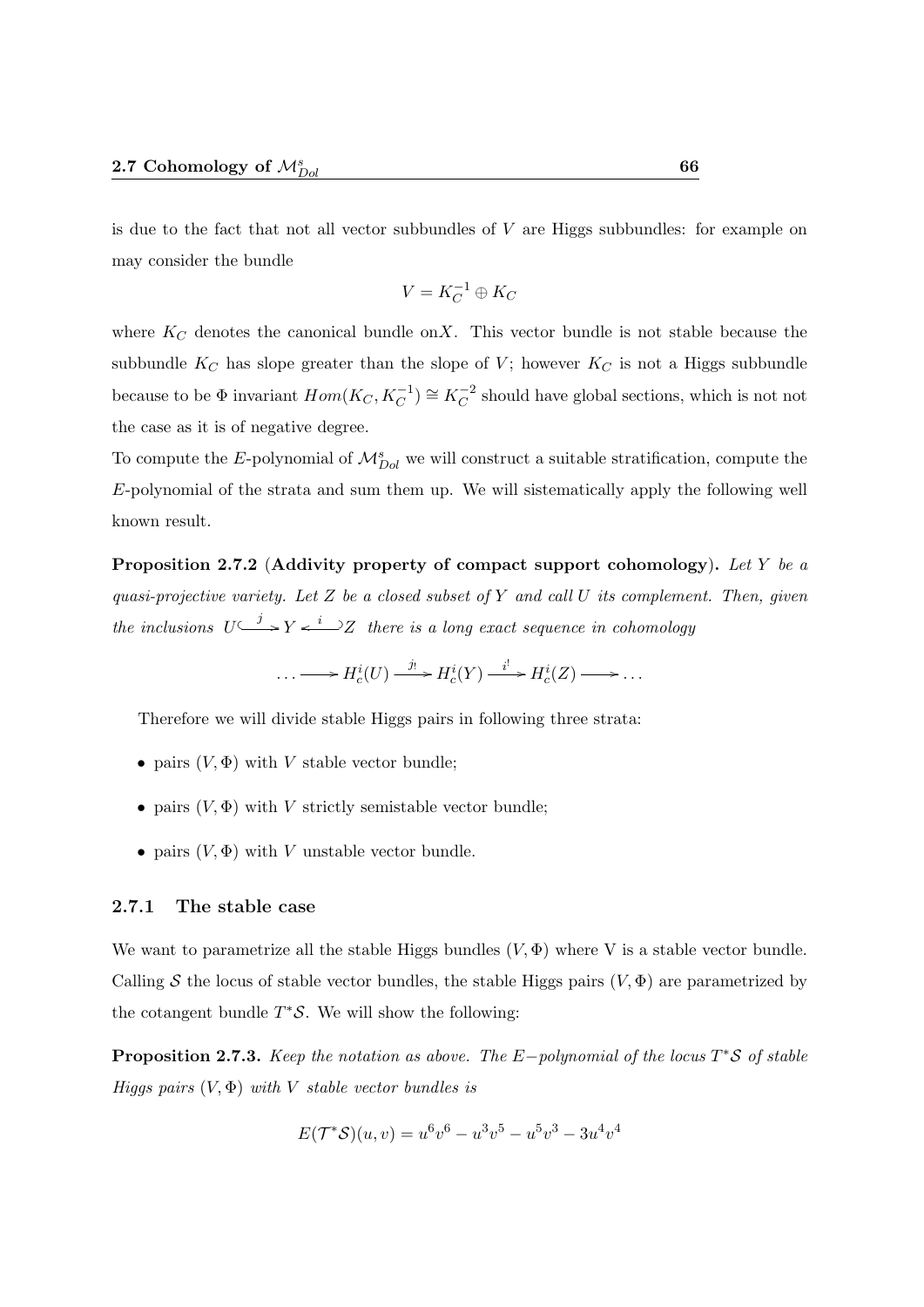Proof. Narasimhan and Ramanan [NR] proved that the locus of semistable vector bundles with trivial determinant modulo S-equivalence (equivalently polystable vector bundles up to isomorphism) on a nonsingular projective curve C of genus 2 is isomorphic to  $\mathbb{CP}^3$ . Considering polystable pairs, a vector bundle  $V$  is strictly semistable if and only if is of the form

$$
V = L \oplus L^{-1}, \quad L \in Pic^0(C)
$$

therefore strictly semistable vector bundles are parametrized by  $\mathcal{J} := Pic^0(C)/\mathbb{Z}_2$  where  $\mathbb{Z}_2$  is the involution  $L \mapsto L^{-1}$ . This is a compact Kummer variety with 16 singular points, which are precisely the fixed points of the involution, whose desingularization is a K3 surface obtained by blowing up  $\mathcal J$  in the singular points. The locus of stable bundles is precisely the complement of  $\mathcal J$  inside  $\mathbb P^3$ : our strategy will be to compute the compact support cohomology of this locus and using Poincaré duality to obtain the Betti numbers. First we need to compute the cohomology of  $\mathcal{J}$ : observe that this is given by the  $\mathbb{Z}_2$  invariant part of the cohomology of  $Pic^0(C)$ , which is a 2-torus. The Betti numbers of  $Pic^0(C)$  are

$$
b_0 = 1 \quad b_1 = 4 \quad b_2 = 6 \quad b_3 = 4 \quad b_4 = 1
$$

and the action of  $\mathbb{Z}_2$  on the cohomology sends every generator  $\gamma$  of  $H^1$  in  $-\gamma$ . Therefore the even cohomology groups are all  $\mathbb{Z}_2$ -invariant, while the odd ones are never; thus the Betti numbers of  $\mathcal J$  are

$$
b_0 = 1 \quad b_1 = 0 \quad b_2 = 6 \quad b_3 = 0 \quad b_4 = 1.
$$

Alternatively, one can notice that the cohomology of  $J$  differs from the one of its desingularization just in the  $H^2$  part, which has in addition the cohomology of the 16 exceptional divisors isomorphic to  $\mathbb{P}^1$ , and the Betti numbers of a K3 surface are

$$
b_0 = 1
$$
  $b_1 = 0$   $b_2 = 22$   $b_3 = 0$   $b_4 = 1$ .

Such a description is useful to compute the weights of the cohomology: we observe that the mixed Hodge structure on the cohomology of a K3 surface is pure and so is the cohomology of J. In particular we have that  $H^0(\mathcal{J})$  has weights  $(0,0), H^2(\mathcal{J})$  splits in  $4(1,1) + (2,0) + (0,2)$ , and  $H^4(\mathcal{J})$  has weights (2, 2). Consider now the inclusions  $\mathcal{S} \longrightarrow \mathbb{P}^3 \longrightarrow \mathbb{P}^3 \longrightarrow \mathbb{P}^3$  as both  $\mathbb{P}^3$  and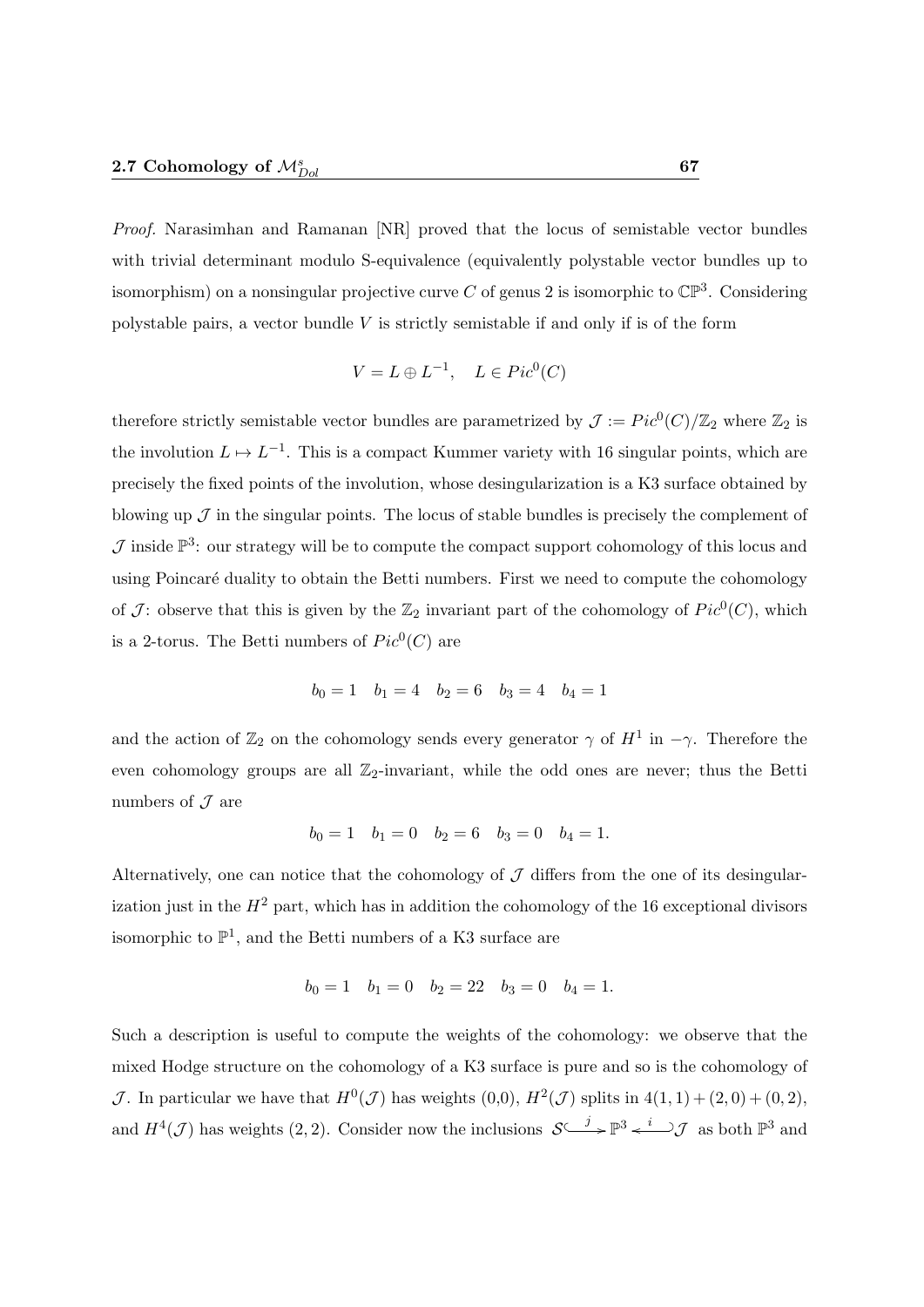$J$  are compact, we have the long exact sequence:

$$
\ldots \longrightarrow H_c^k(\mathcal{S}) \xrightarrow{j_!} H^k(\mathbb{P}^3) \xrightarrow{i^!} H^k(\mathcal{J}) \longrightarrow \ldots
$$

which splits in the following sequences

$$
0 \longrightarrow H_c^0(\mathcal{S}) \longrightarrow \mathbb{C} \xrightarrow{i^!} \mathbb{C} \longrightarrow H_c^1(\mathcal{S}) \longrightarrow 0 \tag{1}
$$

$$
0 \longrightarrow H_c^2(\mathcal{S}) \longrightarrow \mathbb{C} \xrightarrow{i'} \mathbb{C}^6 \longrightarrow H_c^3(\mathcal{S}) \longrightarrow 0 \tag{2}
$$

$$
0 \longrightarrow H_c^4(\mathcal{S}) \longrightarrow \mathbb{C} \xrightarrow{i^!} \mathbb{C} \longrightarrow H_c^5(\mathcal{S}) \longrightarrow 0 \tag{3}
$$

$$
0 \longrightarrow H_c^6(\mathcal{S}) \longrightarrow \mathbb{C} \longrightarrow 0 \quad \Rightarrow H_c^6(\mathcal{S}) \cong \mathbb{C} \tag{4}
$$

First we consider (1): the map  $i^! = i^*$  is the restriction to a hyperplane sections, therefore it is an isomorphism by Lefschetz hyperplane theorem, thus  $H_c^0(\mathcal{S}) = H_c^1(\mathcal{S}) = 0$ . Next we have (2):  $i^!$  is the restriction of the fundamental class of  $\mathbb{P}^1$  inside  $\mathbb{P}^2$  which remains nonzero when we intersect it generically with  $\mathcal{J}$ , thus i<sup>!</sup> is an injection and we have  $H_c^2(\mathcal{S}) = 0$ 

and  $H_c^3(\mathcal{S}) = \mathbb{C}^5$ . A similar argument shows that, in (3), i<sup>1</sup> is an isomorphism and that  $H_c^4(\mathcal{S}) = H_c^5(\mathcal{S}) = 0.$ 

Using Poincaré duality one has that the Betti numbers are

$$
b_0 = 1
$$
  $b_1 = 0$   $b_2 = 0$   $b_3 = 5$   $b_4 = 0$   $b_5 = 0$   $b_6 = 0$ .

As  $T^*S$  is a vector bundle over S, it inherits the cohomology of its base space, so the compact support cohomology groups of  $S$  are

$$
H_c^9(\mathcal{S}) = 5 \quad \text{with weights } (3,5) + (5,3) + 3(4,4)
$$
\n
$$
H_c^{12}(\mathcal{S}) = 1 \quad \text{with weights } (6,6)
$$
\n
$$
H_c^i(\mathcal{S}) = 0 \quad \text{otherwise.}
$$

As a result, the E-polynomial of the stable part is given by

$$
E(\mathcal{T}^*\mathcal{S})(u,v) = u^6v^6 - u^3v^5 - u^5v^3 - 3u^4v^4
$$

 $\Box$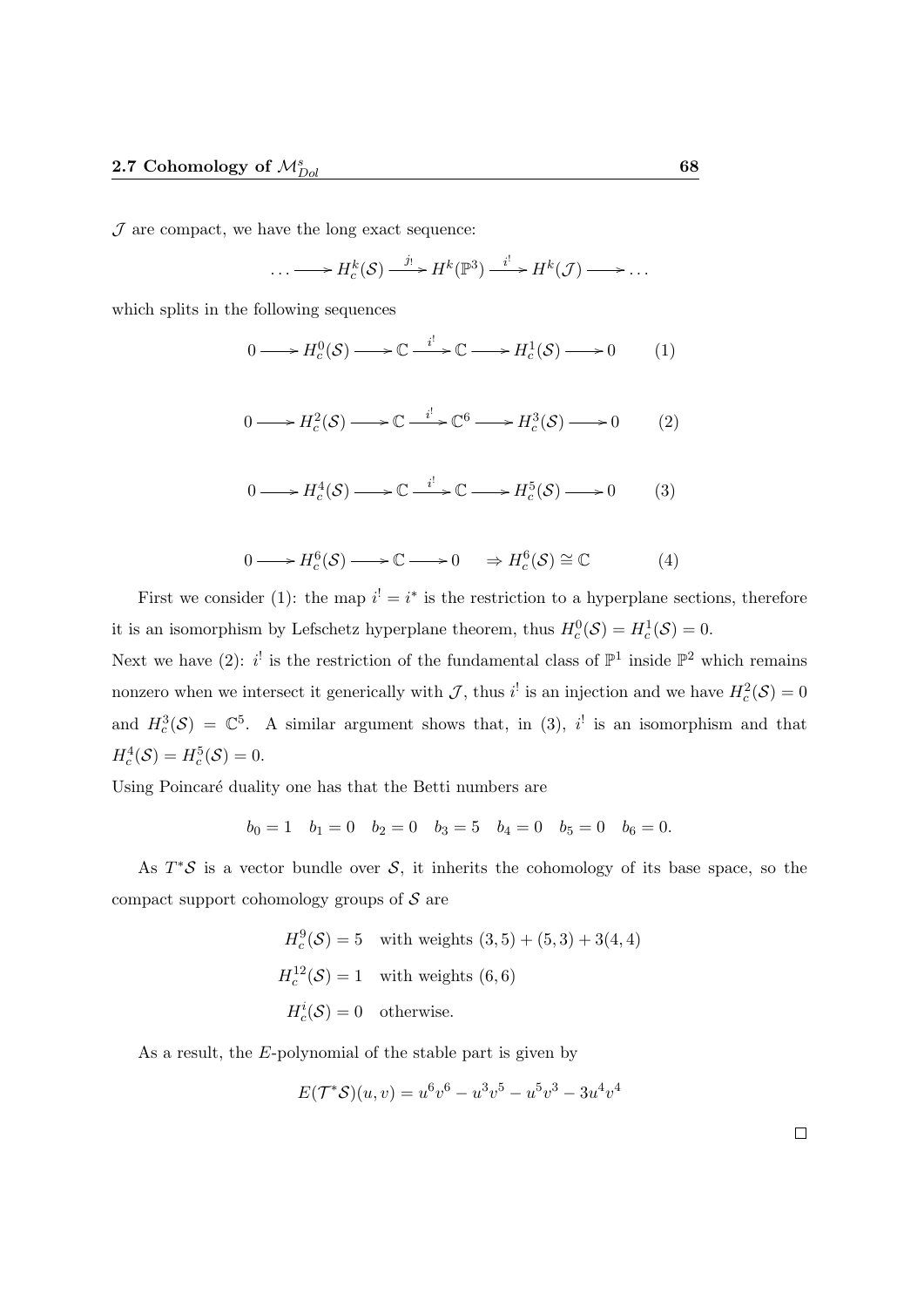### 2.7.2 Strictly semistable case

We want to consider the pairs  $(V, \Phi)$ , where V is a strictly semistable vector bundle, and investigate when they become stable Higgs pairs. Again, we have to distinguish different cases:

- (i)  $V = L \oplus L^{-1}$  where  $L \in Pic^0(C)$  and  $L \not\cong L^{-1}$ ;
- (ii) V is a non trivial extension  $0 \longrightarrow L \longrightarrow V \longrightarrow L^{-1} \longrightarrow 0$  with  $L \not\cong L^{-1}$ ;
- (iii)  $V = L \oplus L^{-1}$  where  $L \in Pic^0(C)$  and  $L \cong L^{-1}$ ;
- (iv) V is a non trivial extension  $0 \longrightarrow L \longrightarrow V \longrightarrow L^{-1} \longrightarrow 0$  with  $L \cong L^{-1}$ ;

### Type (i)

We call  $S_1$  the locus of stable Higgs bundles with underlying vector bundle of type (i). We will show that

**Proposition 2.7.4.** The E-polynomial of the locus of stable Higgs bundles of type  $(i)$  is

$$
E(\mathcal{S}_1)(u,v) = u^5v^5 + u^3v^5 + u^5v^3 + 3u^4v^4 - 21u^3v^3 + 15u^2v^2
$$

*Proof.* We have already seen that strictly semistable vector bundles are parametrized by  $\mathcal{J} =$  $Pic^0(C)/\mathbb{Z}_2$ . We call  $\mathcal{J}_0$  locus in  $\mathcal J$  fixed by the involution and we set  $\mathcal{J}^0 := \mathcal{J} - \mathcal{J}_0$  to be its complement. The locus of stable Higgs bundles with underlying vector bundle of type (i) will be a fibre bundle on  $\mathcal{J}^0$ . To compute the fibre we consider  $V = L \oplus L^{-1}$  with  $L \in Pic^0(C)$ such that  $L \not\cong L^{-1}$ . We have that

$$
H^0(End_0(V) \otimes K_C) = H^0(K_C) \oplus H^0(L^2K) \oplus H^0(L^{-2}K_C)
$$

thus a Higgs field  $\Phi \in H^0(End_0(V) \otimes K_C)$  will be of the form

$$
\Phi = \left(\begin{array}{cc} a & b \\ c & -a \end{array}\right)
$$

with  $a \in H^0(K_C)$ ,  $b \in H^0(L^2K)$ ,  $c \in H^0(L^{-2}K_C)$ . A pair  $(V, \Phi)$  is stable if and only if both L and  $L^{-1}$  are not preserved by  $\Phi$ , that is  $b, c \neq 0$ . Now we need to understand when two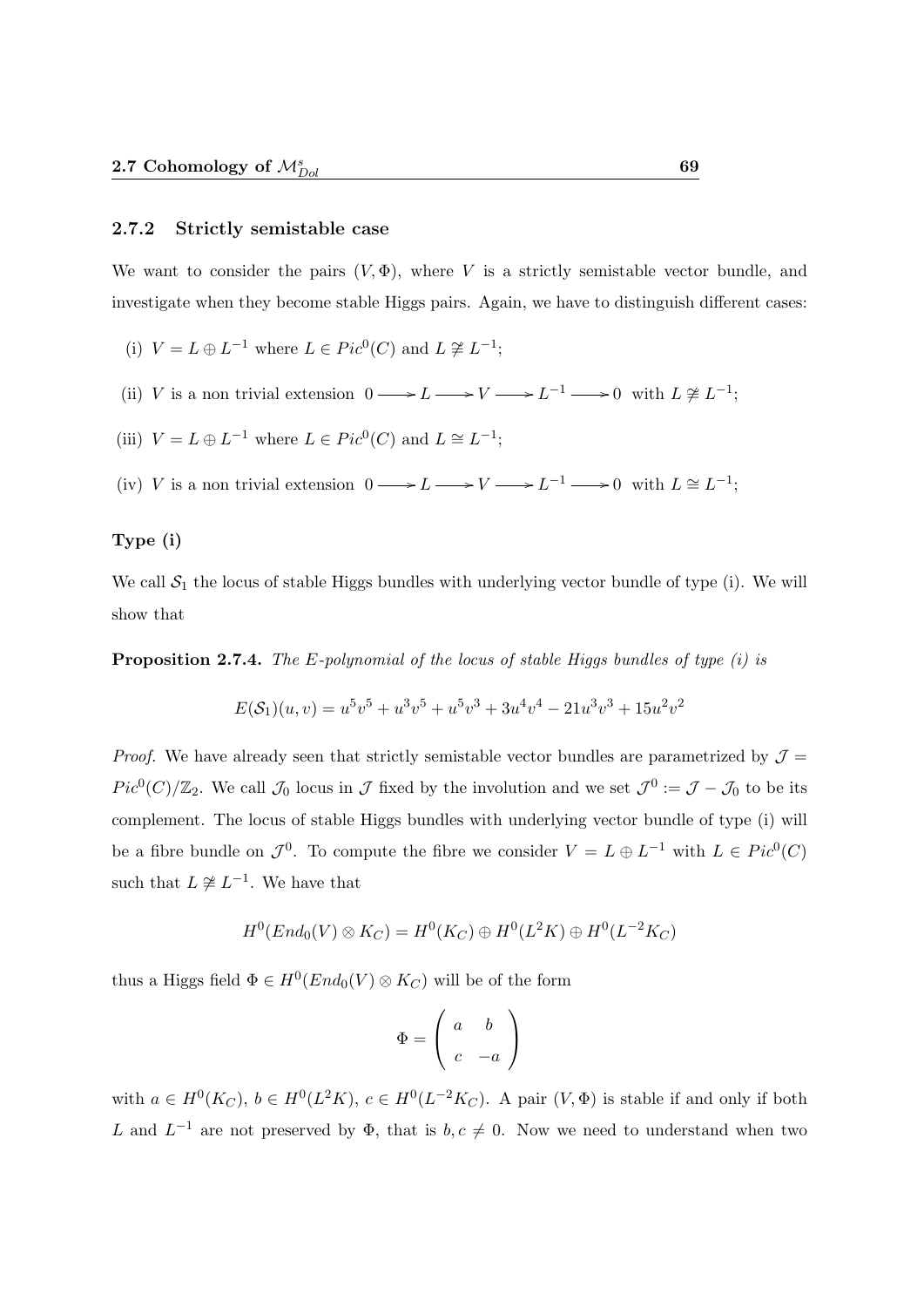different Higgs fields give rise to isomorphic Higgs bundles: since the automorphisms group of V is  $(\mathbb{C}^* \times \mathbb{C}^*) \cap SL(2,\mathbb{C}) \cong \mathbb{C}^*$ , two Higgs pairs  $(V, \Phi_1)$  and  $(V, \Phi_2)$  for  $\Phi = (a_i, b_i, c_i)$  are isomorphic if and only if

$$
\Phi_1 = \left(\begin{array}{cc} t & 0 \\ 0 & t^{-1} \end{array}\right) \phi_2 \left(\begin{array}{cc} t^{-1} & 0 \\ 0 & t \end{array}\right)
$$

that is  $a_1 = a_2$ ,  $b_1 = t^2b_2$ ,  $c_1 = t^{-2}c_2$ . Therefore, the stable Higgs pairs  $(V, \Phi)$  with fixed underline vector bundle  $V$  are parametrized by

$$
H^{0}(K_{C}) \times \frac{(H^{0}(L^{2}K) - \{0\} \times H^{0}(L^{-2}K_{C}) - \{0\})}{\mathbb{C}^{*}} \cong \mathbb{C}^{2} \times \mathbb{C}^{*}
$$

(this is an actual quotient as all the points are semistable with respect to the action of  $\mathbb{C}^*$ ). Letting V vary, we obtain a  $\mathbb{C}^2 \times \mathbb{C}^*$  bundle  $S_1$  over  $\mathcal{J}^0$  and we now compute the cohomology of its total space. Contracting the fibre to  $S^1$  we can consider  $S_1$  as a sphere bundle over  $\mathcal{J}^0$ and use the Gysin sequence to compute its cohomology. First, we need to find the cohomology of  $\mathcal{J}^0$ : to do that we proceed as before, computing compact support cohomology and applying Poincaré duality. Consider the two inclusions  $\mathcal{J}^{0} \longrightarrow \mathcal{J} \longrightarrow \mathcal{J}_{0}$  and the long exact sequence in cohomology

$$
\ldots \longrightarrow H_c^k(\mathcal{J}^0) \xrightarrow{j_!} H^k(\mathcal{J}) \xrightarrow{i^!} H^k(\mathcal{J}_0) \longrightarrow \ldots
$$

which splits in

$$
0 \longrightarrow H_c^0(\mathcal{J}^0) \longrightarrow \mathbb{C} \xrightarrow{i'} \mathbb{C}^{16} \longrightarrow H_c^1(\mathcal{J}^0) \longrightarrow 0 \qquad (1)
$$
  

$$
H_c^k(\mathcal{J}^0) \cong H_c^k(\mathcal{J}) \quad \forall k \ge 2 \qquad (2)
$$

As  $\mathcal{J}^0$  is not compact,  $H_c^0(\mathcal{J}^0) = 0$  thus  $H_c^1(\mathcal{J}^0) \cong \mathbb{C}^{15}$ . By Poincaré duality and we have

$$
H^0(\mathcal{J}^0) \cong \mathbb{C} \quad H^1(\mathcal{J}^0) = 0 \quad H^2(\mathcal{J}^0) = \mathbb{C}^6 \quad H^3(\mathcal{J}^0) = \mathbb{C}^{15} \quad H^4(\mathcal{J}^0) = 0
$$

with the same weights as the cohomology of  $J$ . Applying the Gysin sequence

$$
\ldots \to H^{i}(\mathcal{S}_1) \to H^{i-1}(\mathcal{J}^0) \to H^{i+1}(\mathcal{J}^0) \to \ldots
$$

this splits in the following sequences

$$
H^{0}(\mathcal{S}_{1}) \cong \mathbb{C} \quad H^{3}(\mathcal{S}_{1}) \cong \mathbb{C}^{21} \quad H^{4}(\mathcal{S}_{1}) \cong \mathbb{C}^{15} \tag{2.13}
$$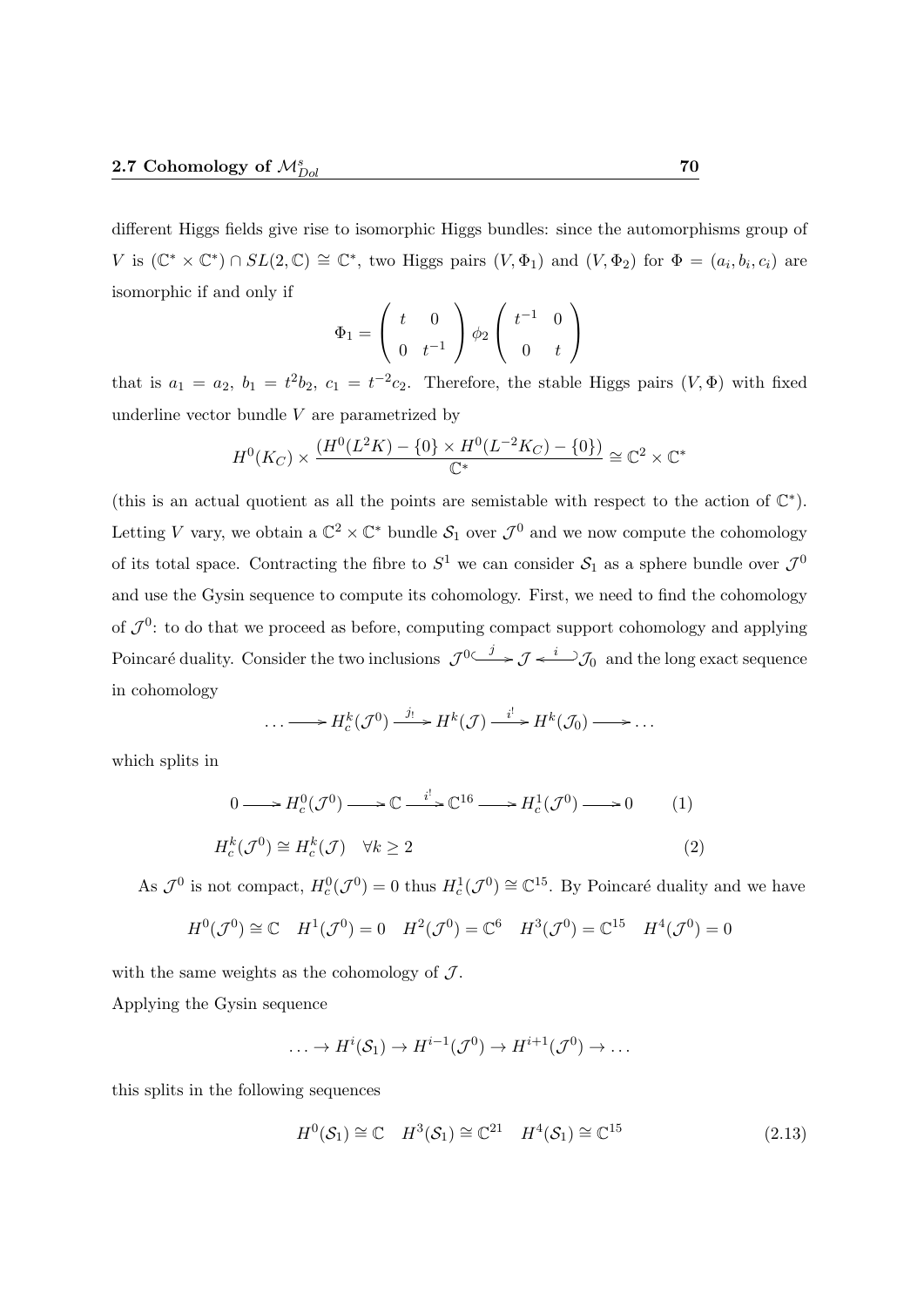$$
0 \to H^1(\mathcal{S}_1) \to \mathbb{C} \to \mathbb{C}^6 \to H^2(\mathcal{S}_1) \to 0 \tag{2.14}
$$

$$
H^i(\mathcal{S}_1) = 0 \quad \forall i \ge 5 \tag{2.15}
$$

In (2.14) the map  $\mathbb{C} \to \mathbb{C}^6$  is the product by the Euler class of a nontrivial bundle, which is nonzero, therefore  $H^1(\mathcal{S}_1) = 0$  and  $H^2(\mathcal{S}_1) = \mathbb{C}^5$ . Recalling that in this case both the cup product with the Euler class and the pushforward increases weights of (1,1), we are able to compute weights of the cohomology. Therefore, applying Poincaré duality, the compact support cohomology groups of  $S_1$  are

$$
H_c^i(\mathcal{S}_1) = 0 \qquad \forall i = 0, \dots 5 \text{ and } i = 9
$$
  
\n
$$
H_c^6(\mathcal{S}_1) = \mathbb{C}^{15} \qquad \text{with weight } (2, 2)
$$
  
\n
$$
H_c^7(\mathcal{S}_1) = \mathbb{C}^{21} \qquad \text{with weight } (3, 3)
$$
  
\n
$$
H_c^{10}(\mathcal{S}_1) = \mathbb{C}^5 \qquad \text{with weight } 3(4, 4) + (3, 5) + (5, 3)
$$
  
\n
$$
H_c^{10}(\mathcal{S}_1) = \mathbb{C} \qquad \text{with weight } (5, 5).
$$

As a result, the E-polynomial of  $S_1$  is

$$
E(S_1)(u, v) = u^5v^5 + u^3v^5 + u^5v^3 + 3u^4v^4 - 21u^3v^3 + 15u^2v^2
$$

### Type (ii)

Now we want to compute the cohomology of the locus of stable pairs  $(V, \Phi)$  where V is a nontrivial extension of L by  $L^{-1}$  with  $L \not\cong L^{-1}$ .

**Proposition 2.7.5.** Let V be a semistable vector bundle of type  $(ii)$ . Then there is no Higgs field  $\Phi$  such that the pair  $(V, \Phi)$  is stable.

*Proof.* Consider the universal line bundle  $\mathcal{L} \to \mathcal{J}^0 \times C$  and let  $p : \mathcal{J}^0 \times C \to \mathcal{J}^0$  be the projection onto the first factor. It is well known that non trivial extensions of  $\mathcal{L}$  by  $\mathcal{L}^{-1}$  are parametrized by  $\mathbb{P}(R^1p_*\mathcal{L}^2)$ : as  $R^1p_*\mathcal{L}^2$  is a local system on  $\mathcal{J}^0$  of rank one, we conclude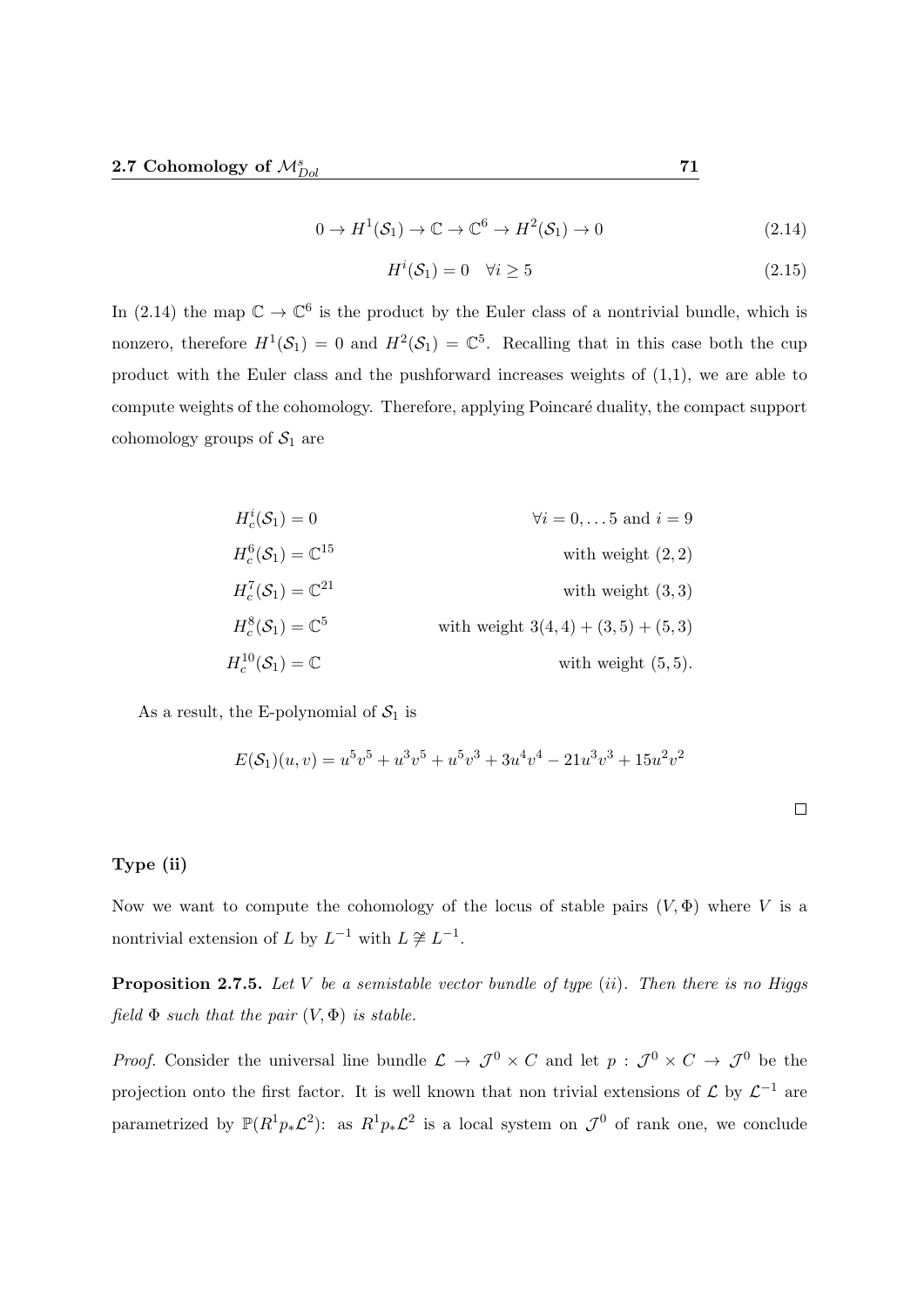that there exists a unique nontrivial extension up to isomorphism. Thus we can consider the universal extension bundle V, which will be a bundle over  $\mathcal{J}^0 \times C$  by the remark above. Such a bundle fits in the short exact sequence

$$
0 \to \mathcal{L} \to \mathcal{V} \to \mathcal{L}^{-1} \to 0 \tag{2.16}
$$

and parametrizes all the vector bundles  $V$  on  $C$  of type (ii). Now we have to take the Higgs field into account and ask for it not preserve the subbundle  $\mathcal{L}$ , which is the one that makes V strictly semistable. By an abuse notation, let us denote by  $K_C$  the pullback of the canonical bundle on C under the projection  $\mathcal{J}^0 \times C \to C$ : if we tensor the sequence (2.16) by  $K_C$  and apply the covariant functor  $\mathcal{H}om(\mathcal{V},-)$  restricted to traceless endomorphisms we obtain

$$
0 \to Hom(\mathcal{V}, \mathcal{L} \otimes K_C) \to End_0(\mathcal{V}) \otimes K_C \to Hom(\mathcal{V}, \mathcal{L}^{-1} \otimes K_C) \to 0
$$

If we pushforward to  $\mathcal{J}^0$  we obtain the long exact sequence

$$
0 \to p_*\mathcal{H}om(\mathcal{V}, \mathcal{L}K_C) \to p_*\mathcal{E}nd_0(\mathcal{V}) \otimes K_C \to p_*\mathcal{L}^{-2}K_C \to \tag{2.17}
$$

$$
\to R^1 p_* \mathcal{H}om(\mathcal{V}, \mathcal{L}K_C) \to R^1 p_* \mathcal{E}nd_0(\mathcal{V}) \otimes K_C \to R^1 p_* \mathcal{L}^{-2} K_C \to 0 \tag{2.18}
$$

We have that a Higgs pair  $(V, \Phi)$  is stable if and only if the Higgs field  $\Phi$  it lies in the complement of the kernel of the map  $p_*\mathcal{E}nd_0(\mathcal{V})\otimes K_C\to p_*\mathcal{L}^{-2}$ , that are precisely those  $\Phi$  for which  $\mathcal L$  is not invariant.

In order to prove the proposition, we show that the map  $p_*\mathcal{E}nd_0(\mathcal{V})\otimes K_C\to p_*\mathcal{L}^{-2}$  is 0. Starting again from (2.16) and applying the contravariant functor  $p_*\mathcal{H}om(-,\mathcal{L}K_C)$ , we end up with the long exact sequence

$$
0 \to p_*\mathcal{L}K_C) \to p_*\mathcal{H}om(\mathcal{V}, \mathcal{L}K_C) \to p_*K_C \to
$$
\n(2.19)

$$
\to R^1 p_* \mathcal{L} K_C) \to R^1 p_* \mathcal{H}om(\mathcal{V}, \mathcal{L} K_C) \to R^1 p_* K_C \to 0. \tag{2.20}
$$

Consider the fibre of (2.19) on a point  $L \in \mathcal{J}^0$ . One has

$$
H1(L2KC) \to H1(V*LKC) \to H1(KC) \to 0,
$$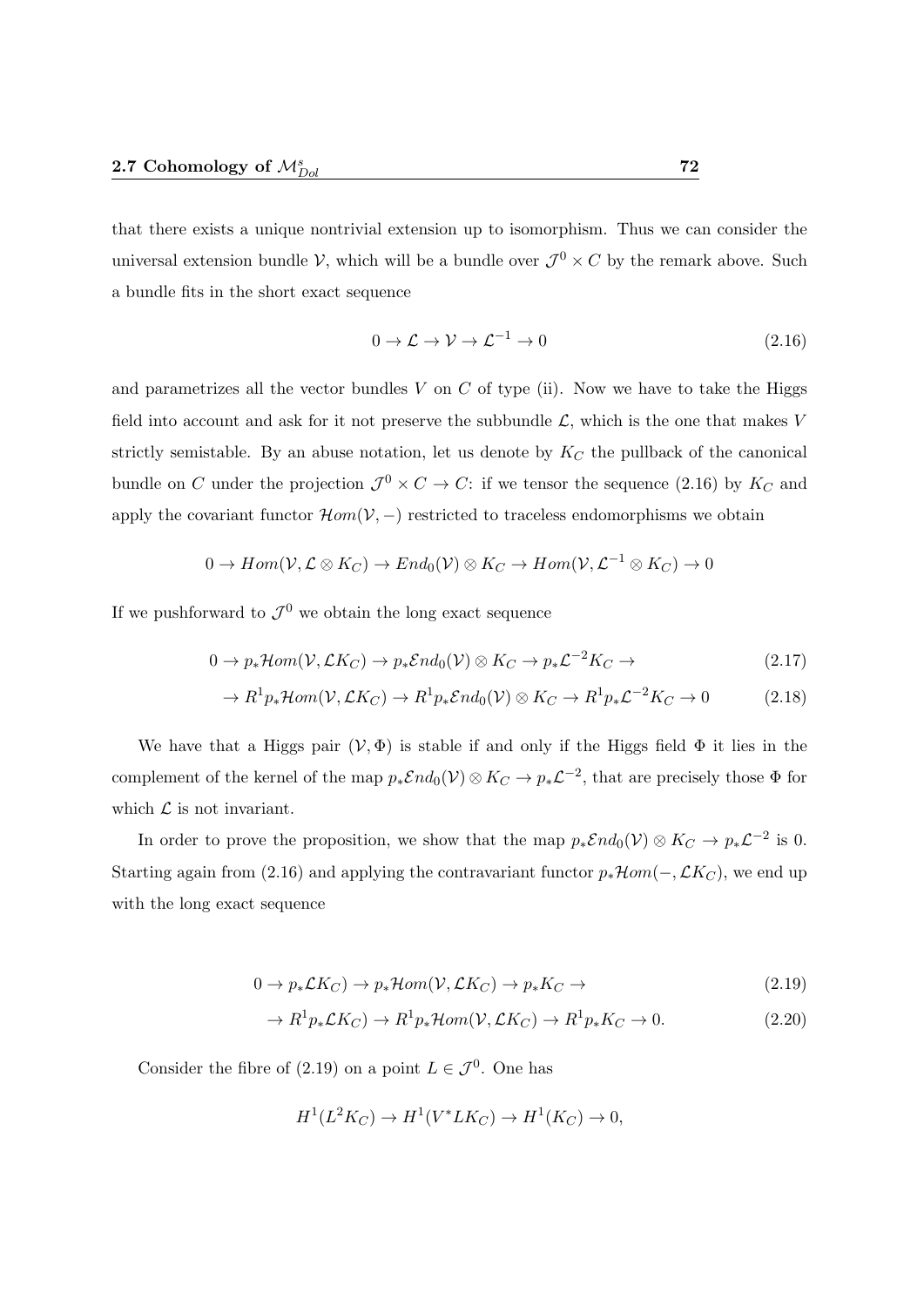as  $H^1(L^2 K_C) = 0$  we have that  $H^1(V^* L K_C) \cong H^1(K_C) \cong \mathbb{C}$ , thus  $R^1 p_* \mathcal{H} om(\mathcal{V}, \mathcal{L} K_C)$  is a local system of rank 1 on  $\mathcal{J}^0 \times C$ . Now we can again consider (2.17) on the fibre over  $L \in \mathcal{J}^0$ and obtain

$$
0 \longrightarrow H^0(V^*LK_C) \longrightarrow H^0(\mathcal{E}nd_0(V)\otimes K_C) \longrightarrow H^0(L^{-2}K_C) \xrightarrow{ext} H^1(V^*LK_C) \longrightarrow
$$

$$
\longrightarrow H^1(\mathcal{E}nd_0(V)\otimes K_C) \longrightarrow H^1(L^{-2}K_C) \longrightarrow 0
$$

As we have seen,  $H^1(V^*LK_C) \cong H^1(K_C) \cong \mathbb{C}$  and  $H^0(L^{-2}K_C) \cong \mathbb{C}$ : the map "*ext*" is either  $0$  or an isomorphism. However, as  $V$  is a nontrivial extension, such a map has to be nonzero, thus it is an isomorphism. Therefore we have that the map

$$
p_*\mathcal{E} nd_0(\mathcal{V}) \otimes K_C \to p_*\mathcal{L}^{-2}K_C
$$

is zero.

#### Type (iii)

We now consider stable Higgs bundle with underlying vector bundle  $V = L \oplus L^{-1}$  with  $L \cong$  $L^{-1} \in \mathcal{J}_0.$ 

**Proposition 2.7.6.** Let  $S_3$  be the locus of stable Higgs bundles with underlying vector bundle  $V = \mathcal{O} \oplus \mathcal{O}$ . Then the locus of stable Higgs pairs of type (iii) is the union of 16 copies of  $\mathcal{S}_3$ and its E-polynomial is

$$
E(16 \cdot S_3)(u, v) = 16u^3v^3 - 16u^2v^2
$$

*Proof.* Up to tensor by  $L \in \mathcal{J}_0$  we may restrict to the case  $L = \mathcal{O}$ , so that V is just the trivial bundle  $\mathcal{O} \oplus \mathcal{O}$ . In this case  $H^0(\mathcal{E}nd_0(V) \otimes K_C) \cong H^0(K_C) \otimes sl(2) \cong \mathbb{C}^2 \otimes sl(2)$  and the Higgs field is of the form

$$
\Phi = \begin{pmatrix} a & b \\ c & -a \end{pmatrix} \text{ with } a, b, c \in H^0(K_C)
$$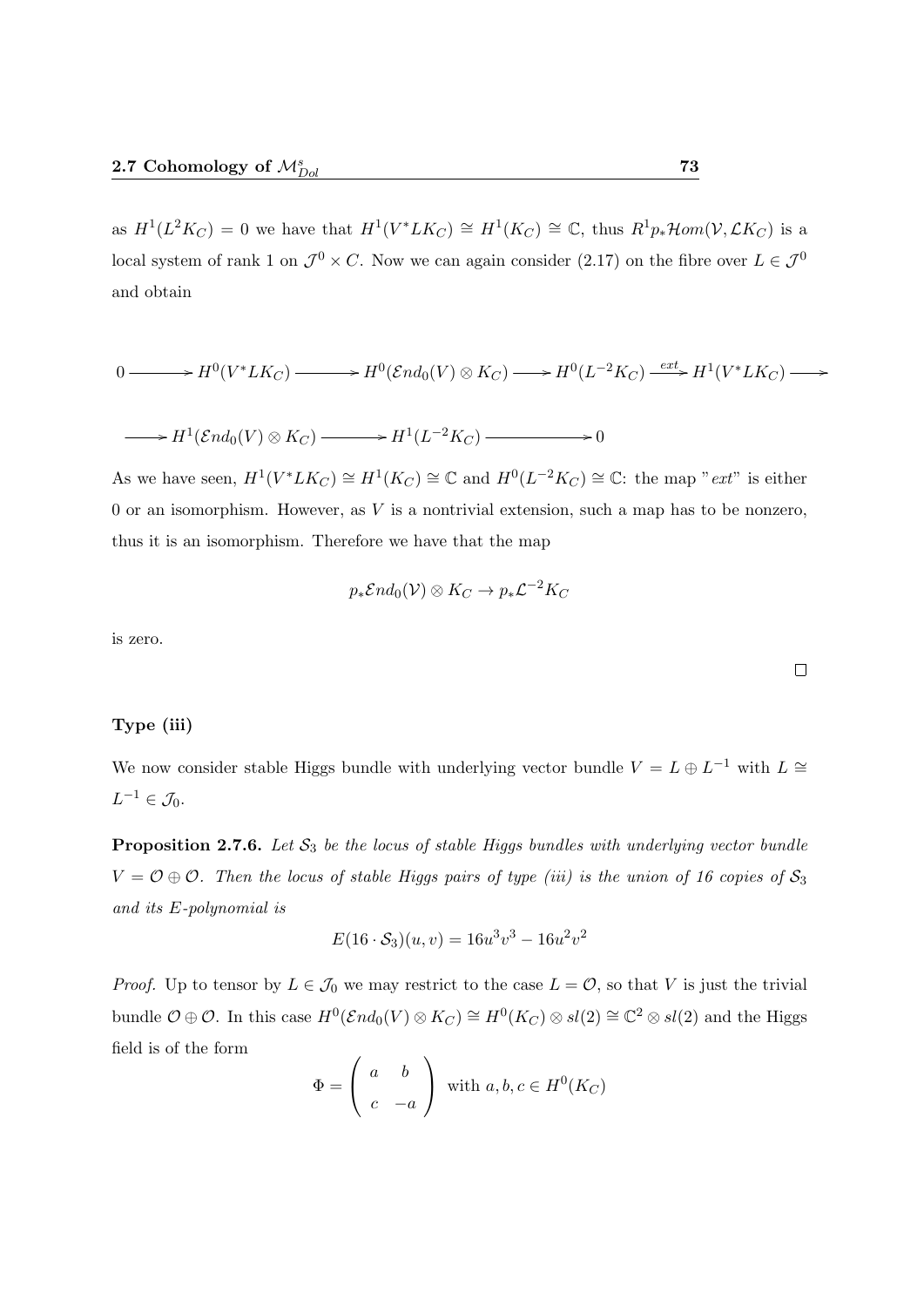The bundle is not stable if and only if  $\Phi$  is conjugate to an upper triangular matrix of elements of  $H^0(K_C)$ . As the action of  $SL(2,\mathbb{C})$  on  $H^0(K_C) \otimes sl(2)$  is trivial on  $H^0(K_C)$  we can consider it as the action of simultaneous conjugation on two matrices of  $sl(2)$ . Thus we are looking for the couples of matrices  $(A, B) \in sl(2) \oplus sl(2)$  that are not simultaneously triangulable. This equivalent to say that the matrices have no common eigenspace. By a result of Shemesh [She] we have that two matrices  $A, B \in sl(2)$  if and only if  $Ker[A, B] \neq 0$ , that is  $det([A, B]) = 0$ . If we write

$$
A = \begin{pmatrix} x_1 & x_2 \\ x_3 & -x_1 \end{pmatrix} \qquad B = \begin{pmatrix} y_1 & y_2 \\ y_3 & -y_1 \end{pmatrix} \tag{2.21}
$$

we have that

$$
[A, B] = \begin{pmatrix} x_2y_3 - y_2x_3 & 2(x_1y_2 - x_2y_1) \\ 2(x_3y_1 - x_1y_3) & -(x_2y_3 - y_2x_3) \end{pmatrix}
$$

and we can interpret the locus of simultaneously triangulable matrices  $(A, B) \in sl(2) \oplus sl(2)$ as the locus

$$
Q: (x_2y_3 - y_2x_3)^2 + 4(x_1y_2 - x_2y_1)(x_3y_1 - x_1y_3) = 0
$$
 in  $\mathbb{C}^6$  with coordinates  $(x_1, x_2, x_3, y_1, y_2, y_3)$ .

Hence we have the following lemma

**Lemma 2.7.7.** A Higgs bundle  $(V, \Phi)$  of type (iii) is stable if and only if  $\Phi$  lies in

$$
\mathcal{S}_3 := (\mathbb{C}^6 - Q) // SL(2, \mathbb{C})
$$

where the action of  $SL(2,\mathbb{C})$  is the simultaneous conjugation on the matrices A and B as in  $(2.21)$ .

Corollary 2.7.8. The locus of stable Higgs bundles of type (iii) is isomorphic to 16 copies of  $S_3$ , one for each point of  $\mathcal{J}_0$ .

We start by looking at the quartic hypersurface  $Q$  in  $\mathbb{C}^6$ . If we set

$$
\alpha = x_2y_3 - y_2x_3
$$

$$
\beta = x_1y_2 - x_2y_1
$$

$$
\gamma = x_3y_1 - x_1y_3
$$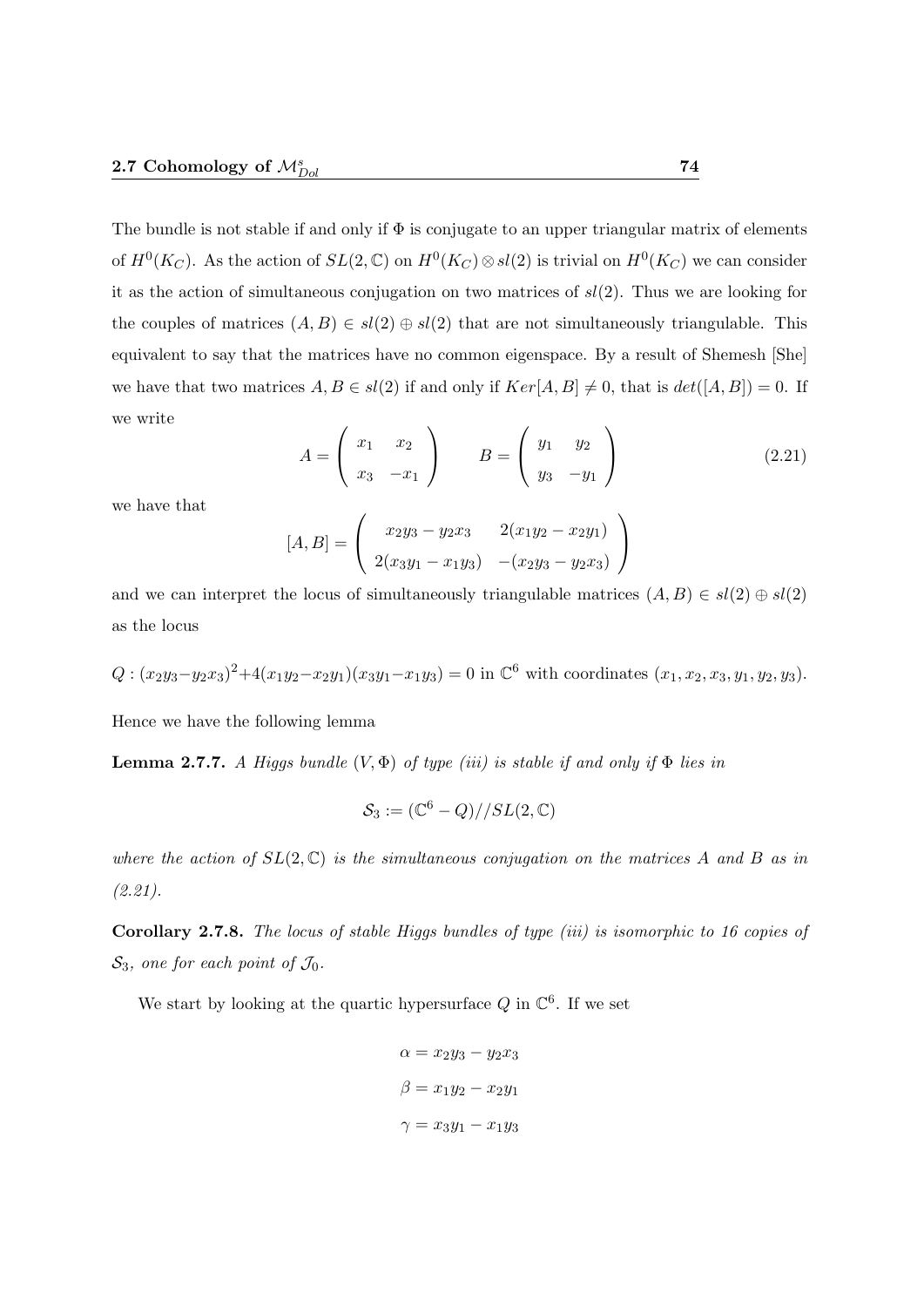then for every  $(x_1, x_2, x_3, y_1, y_2, y_3) \in Q$ ,  $(\alpha, \beta, \gamma)$  satisfy the equation

$$
\alpha^2 + 4\beta\gamma = 0.
$$

thus we have a map from our quartic Q to the cone  $\mathcal{C} := \{(\alpha, \beta, \gamma) \in \mathbb{C}^3 \mid \alpha^2 + 4\beta\gamma = 0\}$ 

$$
f: Q \to C
$$
,  $(x_1, x_2, x_3, y_1, y_2, y_3) \mapsto (x_2y_3 - y_2x_3, x_1y_2 - x_2y_1, x_3y_1 - x_1y_3)$ 

Now let us point out our strategy to compute the cohomology of  $(\mathbb{C}^6 - Q)$ :

- 1) thanks to the map f, we decompose Q as a disjoint union of the close set  $Q_0 = f^{-1}(0)$  and its open complement  $Q - Q_0 = f^{-1}(\mathcal{C} - \{0\});$
- 2) we compute the cohomology with compact support of both  $Q_0$  and  $Q Q_0$  and use the additivity property to compute the cohomology with compact support of Q;
- 3) again, as  $\mathbb{C}^6 = Q \sqcup (\mathbb{C}^6 Q)$ , we use the additivity property of the cohomology with compact support to compute the cohomology of  $\mathbb{C}^6 - Q$ .

To compute the cohomology with compact support of our pieces, we first observe that  $\alpha, \beta, \gamma$ are, up to multiplication, nothing but the minors of order 2 of the matrix

$$
\begin{pmatrix} x_1 & y_1 \\ x_2 & y_2 \\ x_3 & y_3 \end{pmatrix}.
$$
 (2.22)

Also, if we fix a point  $(\alpha, \beta, \gamma) \in \mathcal{C}$  we notice that both  $(x_1, x_2, x_3)$  and  $(y_1, y_2, y_3)$  are orthogonal to  $(\alpha, \frac{\gamma}{2})$  $\frac{\gamma}{2}, \frac{\beta}{2}$  $(\frac{\beta}{2})$ , thus they satisfy the equations

$$
2\alpha x_1 + \gamma x_2 + \beta x_3 = 0 \qquad 2\alpha y_1 + \gamma y_2 + \beta y_3 = 0
$$

If  $(\alpha, \beta, \gamma) \neq (0, 0, 0)$ , let's say  $\beta \neq 0$ , then have that

$$
x_3 = \frac{-2\alpha x_1 - \gamma x_2}{\beta} \qquad y_3 = \frac{-2\alpha y_1 - \gamma y_2}{\beta}
$$

and when we substitute these values in (2.22) and compute the minors of order two we obtain three equations all identical to

$$
x_1y_2 - x_2y_1 = \frac{\beta}{2}.
$$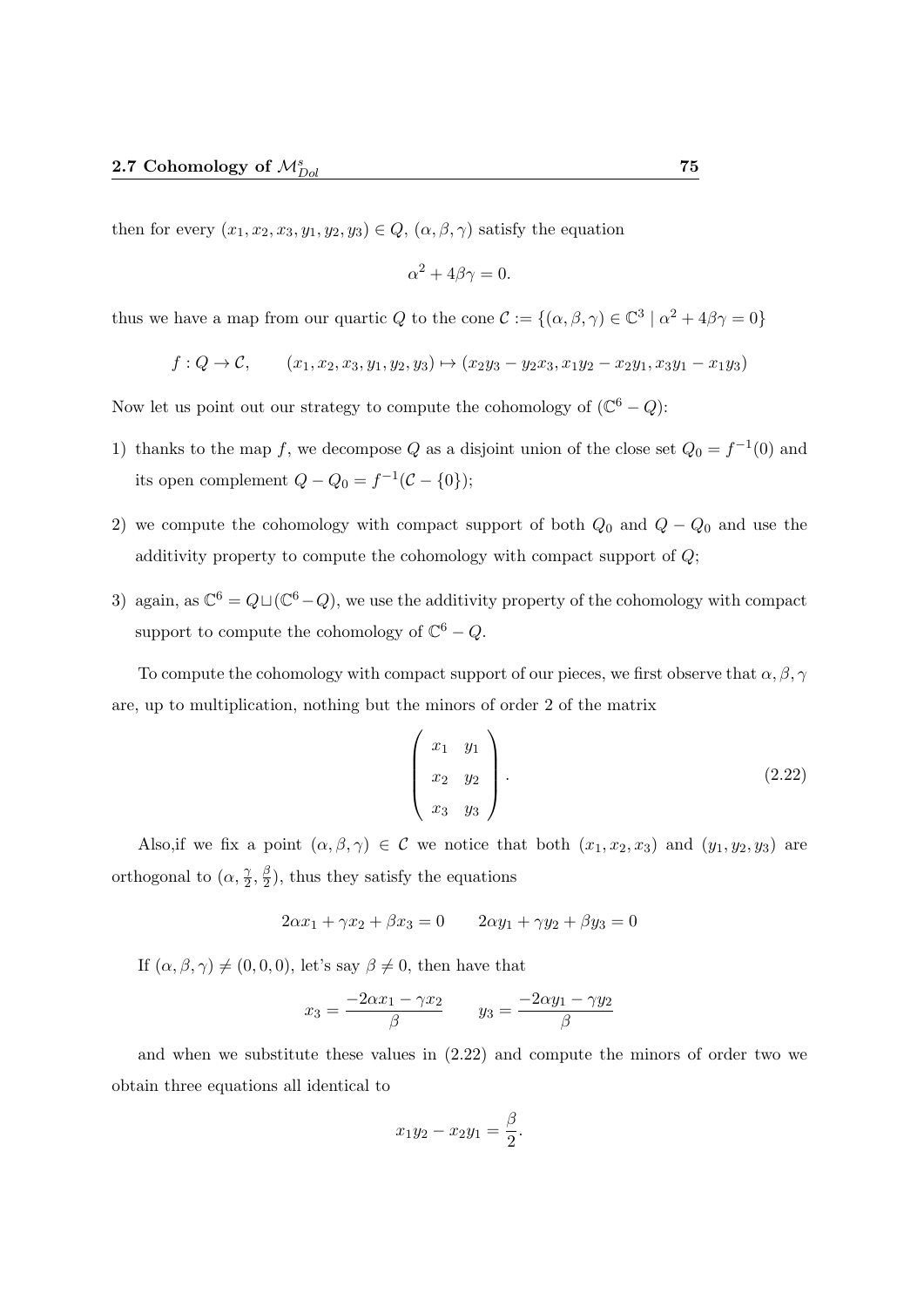Therefore we conclude that the fibre of the map f in a point of  $C - \{0\}$  is a quadric in  $\mathbb{C}^4$ , which is isomorphic to  $SL(2,\mathbb{C})$ . Also,  $\mathcal{C} - \{0\}$  is homotopy equivalent to  $\mathbb{RP}^3$ , thus it has fundamental group  $\mathbb{Z}_2$  and the monodromy outside the origin is trivial as it equal to the one described in [FK, 3.1]. As a result, we can compute the cohomology with compact support of  $Q - Q_0 = f^{-1}(C - 0)$  via the Künneth formula. We have:

$$
H_c^4(Q - Q_0) = \mathbb{C} \quad H_c^7(Q - Q_0) = \mathbb{C}^2 \quad H_c^{10}(Q - Q_0) = \mathbb{C} \quad H_c^4(Q - Q_0) = 0 \text{ otherwise}
$$

Now, we need to compute the cohomology of  $Q_0$ : first observe that if  $\alpha, \beta, \gamma$  are all zero, one has that the matrix (2.22) has rank  $\leq 1$  that is  $(y_1, y_2, y_3)$  is a multiple of  $(x_1, x_2, x_3)$ . Thus points in  $Q_0$  are parametrized by  $(\mathbb{C}^3 - \{0\}) \times \mathbb{C} \sqcup \{0\} \times \mathbb{C}^3$ . We observe that  $Q_0$  has dimension 4 and the former is an open set in it, while the latter is closed. Therefore we can apply again the additivity property of compact support cohomology to find  $H_c^i(Q_0)$ . Observe that

$$
H_c^3((\mathbb{C}^3 - \{0\}) \times \mathbb{C}) \cong \mathbb{C} \qquad H_c^8((\mathbb{C}^3 - \{0\}) \times \mathbb{C}) \cong \mathbb{C} \qquad H_c^i((\mathbb{C}^3 - \{0\}) \times \mathbb{C}) = 0 \text{ otherwise}
$$
  

$$
H_c^6(\{0\} \times \mathbb{C}^3) \cong \mathbb{C} \qquad H_c^i(\{0\}) \times \mathbb{C}^3 = 0 \text{ otherwise}
$$

hence

$$
H_c^3(Q_0) \cong H_c^6(Q_0) \cong H_c^8(Q_0) \cong \mathbb{C}, \quad H_c^i(Q_0) = 0 \text{ otherwise}
$$

Again we apply additivity of compact support cohomology to obtain the cohomology of Q:

$$
\ldots \to H^i(Q - Q_0) \to H^i(Q) \to H^i(Q_0) \to H^{i+1}(Q - Q_0) \to \ldots
$$

Now,  $H_c^i(Q) = 0$  for any  $i \geq 5$  since Q is affine and from the long exact sequence we conclude that  $H_c^7(Q) \cong H_c^8(Q) \cong H_c^{10}(Q) \cong \mathbb{C}$  and  $H_c^i(Q) = 0$  otherwise.

Finally, we compute the compact support cohomology of  $\mathbb{C}^6 - Q$  and from the additivity property it is

$$
H_c^8(\mathbb{C}^6 - Q) \cong H_c^9(\mathbb{C}^6 - Q) \cong H_c^{11}(\mathbb{C}^6 - Q) \cong H_c^{12}(\mathbb{C}^6 - Q) \cong \mathbb{C}, \quad H_c^i(\mathbb{C}^6 - Q) = 0
$$

Now we notice that  $SL(2,\mathbb{C})$  acts on  $\mathbb{C}^6-Q$  with a stabilizer which is at worst  $\mathbb{Z}_2$ , therefore we can compute the cohomology by considering  $\mathbb{C}^6 - Q$  as a fibre bundle with fibre  $SL(2,\mathbb{C})$ on  $S_3$ 

As  $SL(2,\mathbb{C})$  has the same homotopy type as  $S^3$  we can use the Gysin sequence

,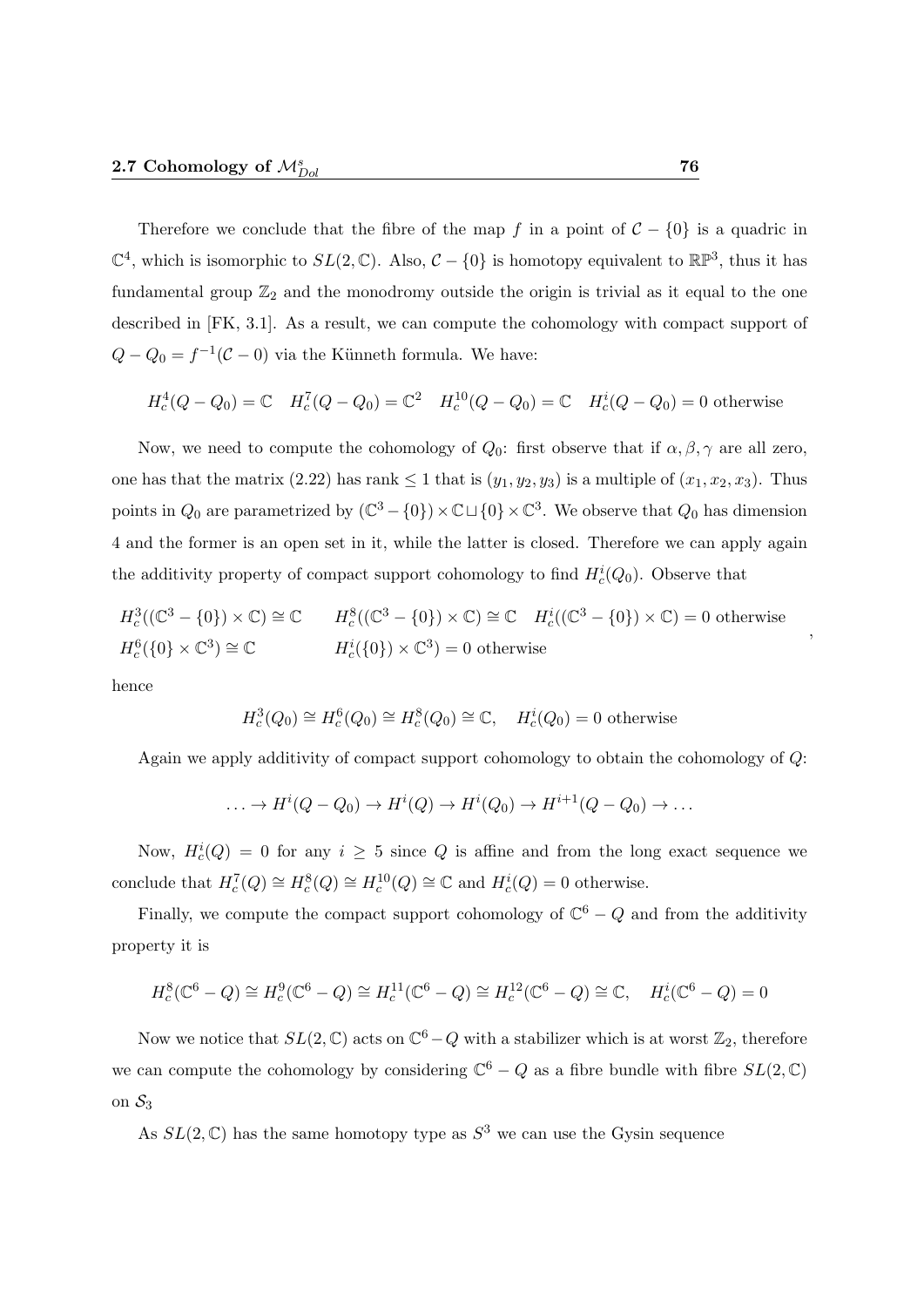$$
\ldots \to H^{i}(\mathbb{C}^{6}-Q) \to H^{i-3}(\mathcal{S}_3) \to H^{i+1}(\mathcal{S}_3) \to \ldots
$$

and we obtain

$$
H^{0}(\mathcal{S}_{3}) \cong H^{1}(\mathcal{S}_{3}) \cong \mathbb{C}, \qquad H^{2}(\mathcal{S}_{3}) = 0 \tag{2.23}
$$

$$
0 \to H^3(\mathcal{S}_3) \to \mathbb{C} \to \mathbb{C} \to H^4(\mathcal{S}_3) \to \mathbb{C} \to \mathbb{C} \to H^5(\mathcal{S}_3) \to 0
$$
\n(2.24)

$$
H^{6}(\mathcal{S}_{3}) = 0, \quad H^{4}(\mathcal{S}_{3}) \cong H^{8}(\mathcal{S}_{3}) \cong H^{12}(\mathcal{S}_{3}) \tag{2.25}
$$

$$
H^3(\mathcal{S}_3) \cong H^7(\mathcal{S}_3) \cong H^{11}(\mathcal{S}_3) \quad H^5(\mathcal{S}_3) \cong H^5(\mathcal{S}_3) \quad H^6(\mathcal{S}_3) \cong H^{10}(\mathcal{S}_3) = 0 \tag{2.26}
$$

Since  $S_3$  is nonsingular connected but not compact,  $H^{12}(\mathcal{S}_3) \cong H_c^0(\mathcal{S}_3) = 0$ , thus  $H^4(\mathcal{S}_3) \cong$  $H^{8}(\mathcal{S}_3) = 0$ . Therefore from (2.24) we deduce that  $H^{3}(\mathcal{S}_3) \cong H^{5}(\mathcal{S}_3) = 0$ ,  $H^{7}(\mathcal{S}_3) \cong H^{11}(\mathcal{S}_3) = 0$ 0 and  $H^9(\mathcal{S}_3) = 0$ .

Therefore the E-polynomial of  $S_3$  is given by

$$
E(S_3)(u, v) = u3v3 - u2v2
$$

### Type (iv)

We now consider stable Higgs bundles of type  $(iv)$  and we prove the following result.

**Proposition 2.7.9.** Let  $S_4$  be the locus of stable Higgs bundles whose underlying vector is a nontrivial extension of  $O$  by itself. Then the locus of stable Higgs bundles of type (iv) is the union of 16 copies of  $S_4$  and its E-polynomial is

$$
E(16 \cdot S_4) = 16u^4v^4 + 16u^2v^2
$$

*Proof.* As before, we can assume  $L \cong \mathcal{O}$ . Let V be a nontrivial extensions of  $\mathcal{O}$  by itself: the isomorphism classes of such bundles are parametrized by

$$
\mathbb{P}(Ext^1(\mathcal{O}, \mathcal{O})) \cong \mathbb{P}^1. \tag{2.27}
$$

Thus there exists a universal extension bundle on  $\mathbb{P}^1 \times C$ 

$$
0 \to \mathcal{O} \to \mathcal{V} \to \mathcal{O} \to 0.
$$

 $\Box$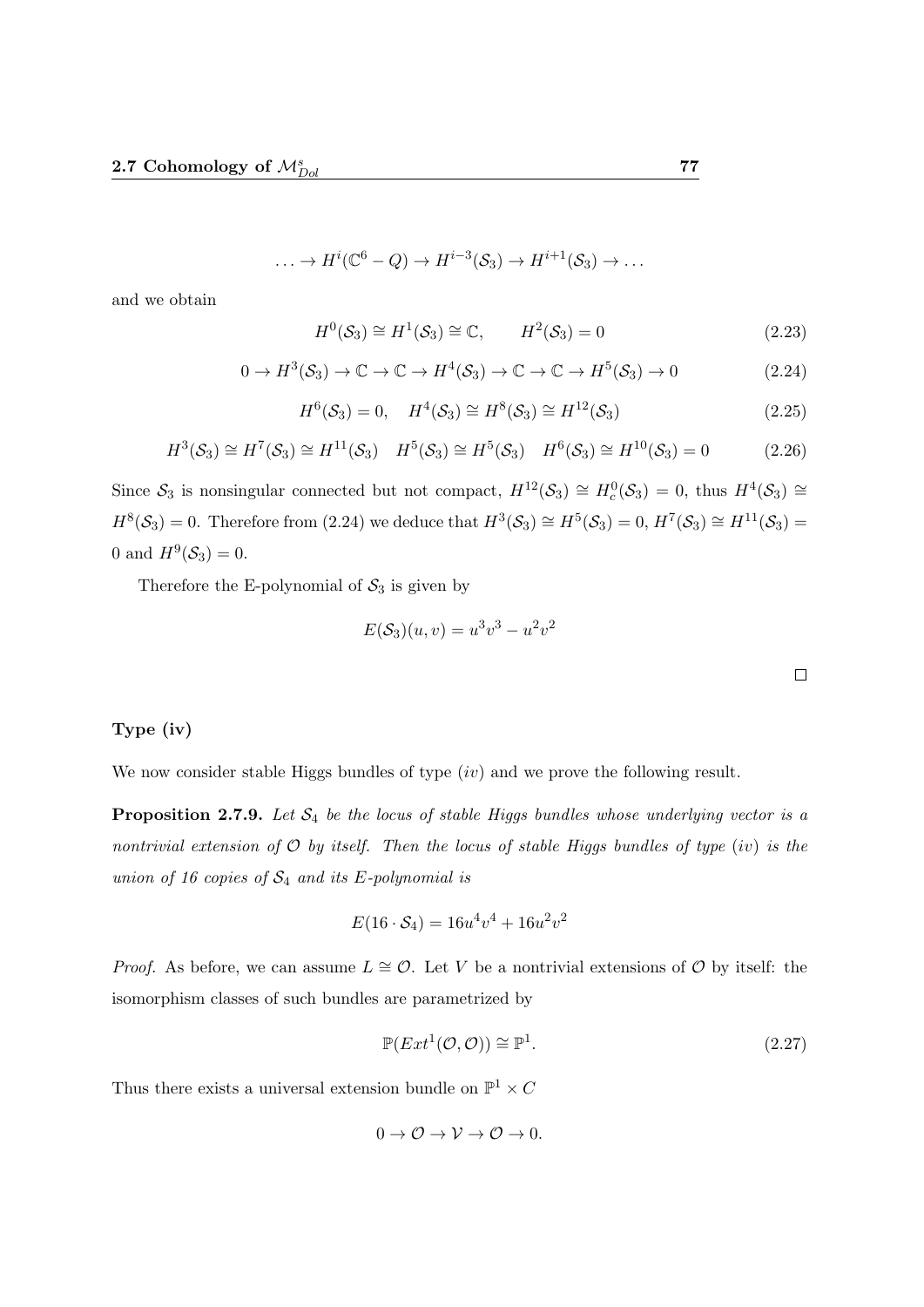Let  $p: \mathbb{P}^1 \times C \to \mathbb{C} \mathbb{P}^1$  be the projection : as in the type (ii) case we tensor the short exact sequence above by  $K_C$ , apply the covariant functor  $Hom(\mathcal{V}, -)$  and pushforward to  $\mathbb{P}^1$  and we end up with the long exact sequence (1)

$$
0 \longrightarrow p_* Hom(V, K_C) \longrightarrow p_* (End_0(V) \otimes K_C) \longrightarrow p_* Hom(V, K_C) \stackrel{ext}{\longrightarrow} R^1 p_* Hom(V, K_C) \longrightarrow
$$

$$
\longrightarrow R^1p_*(End_0(\mathcal{V}) \otimes K_C) \longrightarrow R^1p_*Hom(\mathcal{V}, K_C) \longrightarrow 0
$$

As before, stable Higgs bundles are precisely those with Higgs field in the complement of the kernel of the map

$$
p_*(End_0(\mathcal{V}) \otimes K_C) \to p_* Hom(\mathcal{V}, K_C).
$$

or, equivalently, the complement of the image of  $p_*Hom(V, K_C)$  in  $p_*(End_0(V)\otimes K_C)$ . First we notice that  $p_*Hom(V, K_C) \cong p_*K_C$ , which is a vector bundle of rank 2 and similarly we have that  $R^1p_*Hom(V, K_C) \cong R^1p_*K_C$ . As the extension is nontrivial, we have that the map *ext* is nonzero and that its kernel has rank 1. Starting again from  $(2.27)$ , we tensor with  $K_C$ , apply the contravariant functor  $\mathcal{H}om(-, \mathcal{O})$  restricted to traceless endomorphisms and pushforward to  $\mathbb{P}^1$  we obtain another long exact sequence (2)

$$
0 \longrightarrow p_* K_C \longrightarrow p_* \mathcal{H}om(\mathcal{V}, K_C) \longrightarrow p_* K_C \stackrel{ext}{\longrightarrow} R^1 p_* K_C \longrightarrow \dots
$$

We observe that since  $R^1p_*K_C$  has rank 1 and the map ext is nonzero, the last map is surjective. Hence, the cokernel of  $p_*\mathcal{H}om(\mathcal{V}, K_C) \to p_*K_C$  has rank 1 and consequently  $p_*\mathcal{H}om(\mathcal{V}, K_C)$ has rank 3. Going back to the previous long exact sequence we conclude that  $p_*\mathcal{E}nd_0(V) \otimes K_C$ is a vector bundle of rank 4, thus the locus of stable pairs is fibrewise the complement of a hyperplane.

Finally we need to see which Higgs fields define the isomorphic Higgs bundles: the group of automorphisms of a nontrivial extension of  $\mathcal O$  by itself is the additive group  $(\mathbb C, +) \subset SL(2, \mathbb C)$ , and an element  $t \in \mathbb{C}$  acts on the Higgs field  $\Phi$  by conjugation:

$$
t.\Phi = \begin{pmatrix} 1 & t \\ 0 & 1 \end{pmatrix} \begin{pmatrix} a & b \\ c & -a \end{pmatrix} \begin{pmatrix} 1 & -t \\ 0 & 1 \end{pmatrix} = \begin{pmatrix} 1a + tc & b - 2ta - t^2c \\ c & -a - tc \end{pmatrix}
$$

**Lemma 2.7.10.**  $S_4$  is a  $\mathbb{C}^2$ - bundle over a  $\mathbb{C}^*$ - bundle over  $\mathbb{P}^1$ .

/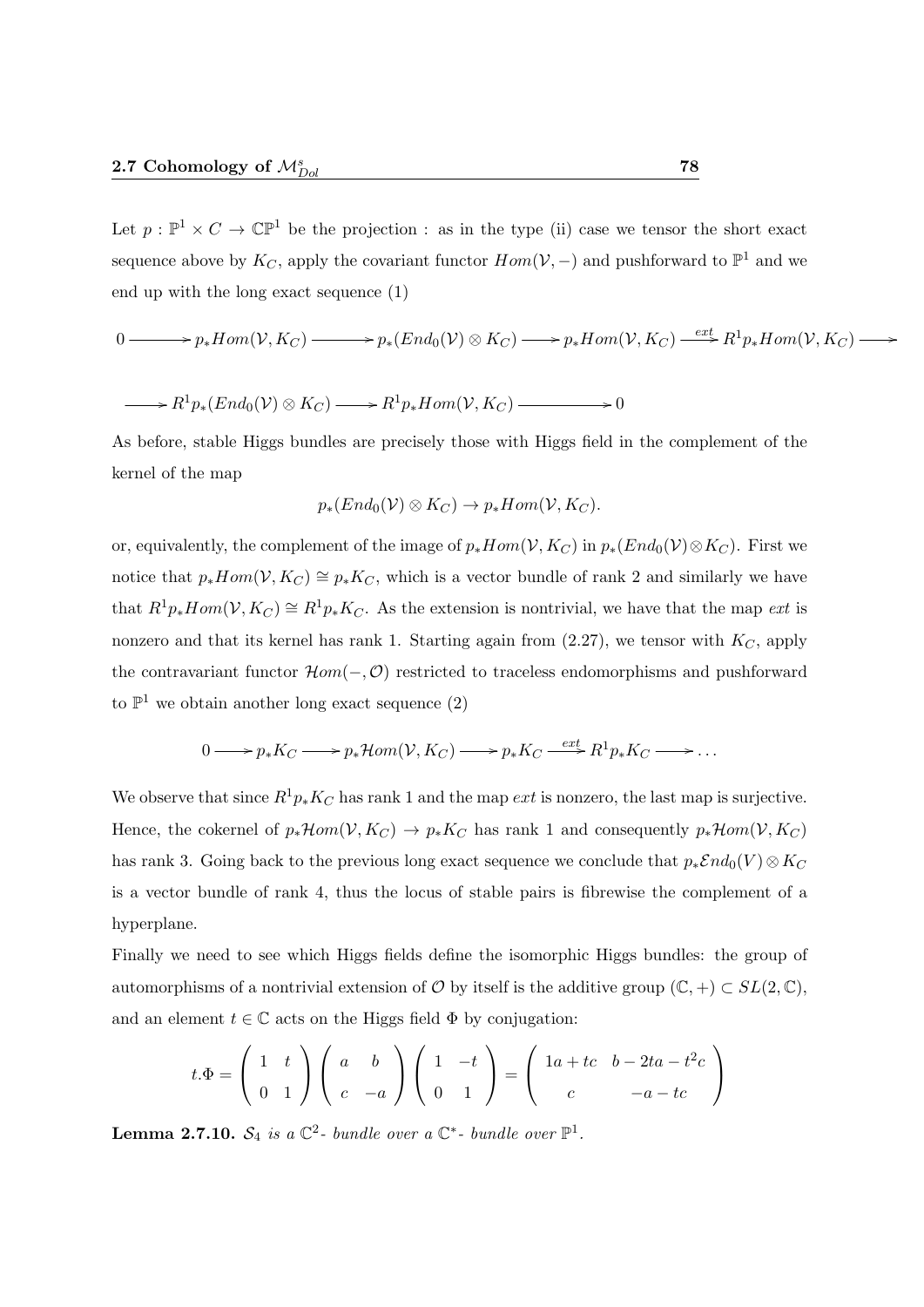*Proof.* Let A be the kernel of the extension map in  $(1)$ , minus the zero section: thus A is a  $\mathbb{C}^*$ -bundle over  $\mathbb{P}^1$ . We can think of  $p_*(\mathcal{E} nd_0(\mathcal{V}) \otimes K_C) - p_*\mathcal{H} om(\mathcal{V}, K_C)$  as vector bundle of rank 3 over A. Similarly, the kernel of the extension map of  $(2)$  gives rise to a vector bundle U over A of rank 2 and the map

$$
p_*\mathcal{H}om(\mathcal{V})\to p_*(\mathcal{E}nd_0(\mathcal{V})\otimes K_C)
$$

lifts to a C-equivariant map

$$
[p_*(\mathcal{E}nd_0(\mathcal{V}) \otimes K_C) - p_*\mathcal{H}om(\mathcal{V}, K_C)] \to \mathcal{U}
$$

of vector bundles over A whose kernel is of rank 2. Now we have to take automorphism into account: the action of  $(\mathbb{C}, +)$  on U is linear  $a \mapsto a + tc$ , hence the quotient  $\mathcal{U}/\mathbb{C}$  os actually A itself. As the map above is equivariant, we have that

$$
[p_*(\mathcal{E} nd_0(\mathcal{V}) \otimes K_C) - p_*\mathcal{H} om(\mathcal{V}, K_C)]/\mathbb{C} \to \mathcal{U}/\mathbb{C} \cong A
$$

is a vector bundle of rank 2 over A.

**Corollary 2.7.11.** The locus of stable Higgs bundles of type (iv) is isomorphic to 16 copies of  $\mathcal{S}_4$ , one for each point of  $\mathcal{J}_0$ .

Thanks to lemma (2.7.10), we can now compute the Betti numbers of  $S_4$ : first we notice that it is homotopy equivalent to a  $\mathbb{C}^*$ -bundle on  $\mathbb{P}^1$ . Using the Gysin sequence we have that the locus  $S_4$  of stable Higgs bundles of type (iv) has the following cohomology with compact support:

$$
H^{0}(S_{4}) \cong H^{0}(\mathbb{P}^{1}) \cong \mathbb{C}
$$
  

$$
0 \to H^{1}(S_{4}) \to \mathbb{C} \to \mathbb{C} \to H^{2}(S_{4}) \to 0
$$
  

$$
H^{3}(S_{4}) \cong H^{2}(\mathbb{P}^{1}) \cong \mathbb{C}
$$
  

$$
H^{i}(S_{4}) = 0 \text{ for all } i = 4...8.
$$

As the central map of the second equation is the cup product with the Euler class of the bundle A, which is nontrivial, therefore it is nonzero and we have  $H^1(\mathcal{S}_4) = H^2(\mathcal{S}_4) = 0$ . Passing to compact support cohomology with Poincaré duality, the E-polynomial of  $S_4$  is

$$
E(\mathcal{S}_4) = u^4v^4 + u^2v^2
$$

 $\Box$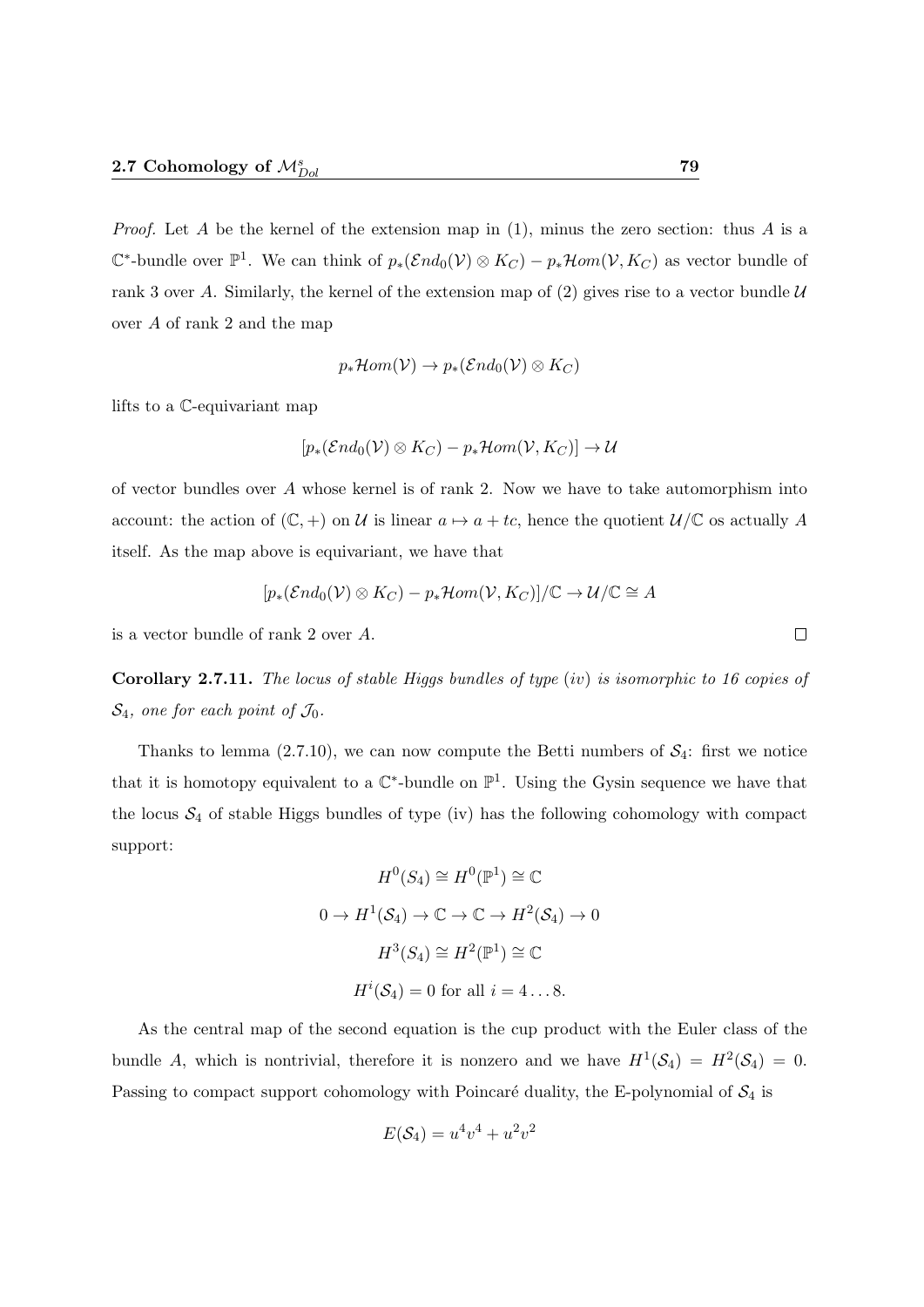2.7.3 Unstable case

Consider the locus U of stable Higgs bundles  $(V, \Phi)$  where V is an unstable vector bundle with trivial determinant. Then there exists a line bundle L of degree  $d > 0$  that fits an exact sequence

$$
0 \longrightarrow L \longrightarrow V \longrightarrow L^{-1} \longrightarrow 0
$$

If  $d > 1$  then the bundle  $L^{-2}K_C$  has no nonzero global section because it has negative degree, hence L is  $\Phi$ -invariant for any Higgs field  $\Phi \in H^0(End_0(V) \otimes K_C)$ . The only case we have to check is  $deg(L) = 1$ . The line bundle  $L^{-2}K_C$  has degree 0: it has global sections if and only if it is trivial, that is  $L$  is one of the 16 roots of the canonical bundle  $K_C$ . As a consequence, if there exists an unstable vector bundle  $V$  which is stable as a Higgs bundle, then it must be an extension of those bundles by their duals. We show the following

**Proposition 2.7.12.** The locus U of stable Higgs bundles  $(V, \Phi)$  with V unstable is isomorphic to  $\mathbb{C}^3$ . As a consequence its cohomology with compact support is given by

$$
H_c^6(\mathcal{U}) = \mathbb{C} \quad H_c^i(\mathcal{U}) = 0 \quad otherwise.
$$

and the E-polynomial of U is  $E(\mathcal{U}) = u^3v^3$ .

#### Proof. Trivial case

If  $V = L \oplus L^{-1}$  then

$$
H^0(End_0(V)\otimes K_C)=H^0(K_C)\oplus H^0(L^2K_C)\oplus H^0(L^{-2}K_C)\cong \mathbb{C}^2\oplus \mathbb{C}^3\oplus \mathbb{C}
$$

Thus the generic Higgs field will be of the form

$$
\Phi = \begin{pmatrix} a & b \\ c & -a \end{pmatrix} \text{ with } a \in H^0(K_C), b \in H^0(L^2K_C), c \in H^0(L^{-2}K_C).
$$

Two Higgs fields define isomorphic Higgs bundles if and only if they are conjugate by an automorphism of the bundle, which will lie in  $\mathbb{C}^* \times (H^0(K_C), +) \subset SL(2, \mathbb{C})$ . The action of  $\mathbb{C}^*$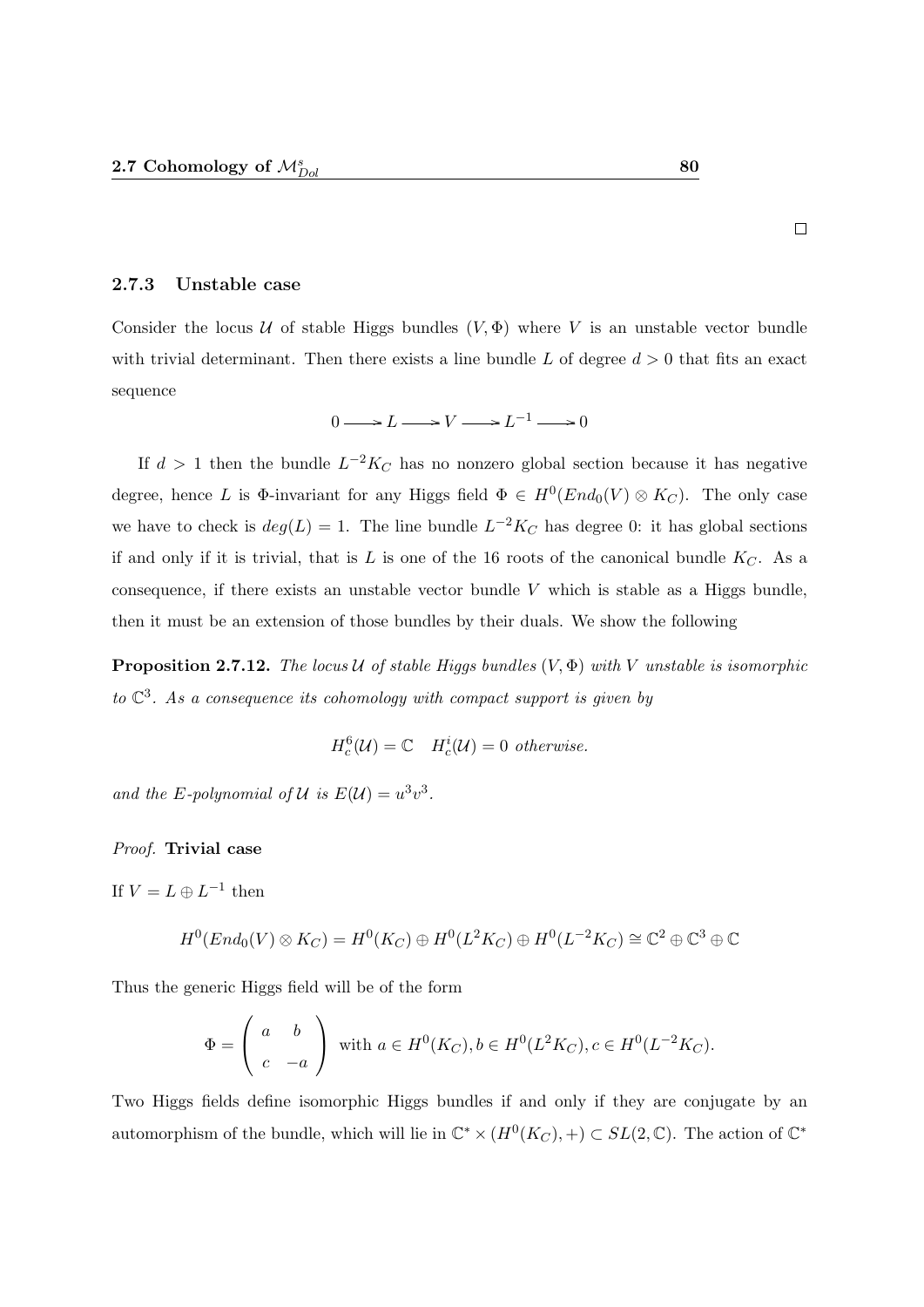on the Higgs field is precisely the one seen in the type (i) case. Therefore isomorphism classes of stable Higgs bundles are parametrized by the disjoint union of 16 copies of

$$
H^{0}(K_C) \times \frac{(H^{0}(L^{-2}K_C) - \{0\}) \times H^{0}(L^{2}K_C))}{\mathbb{C}^*} \cong H^{0}(K_C) \times H^{0}(L^{2}K_C) \cong \mathbb{C}^5.
$$

Then we have to consider the action of  $(\mathbb{C}^2, +)$ : if  $\zeta \in H^0(K_C) = \mathbb{C}^2$  then it acts as

$$
\left(\begin{array}{cc}1 & \zeta \\ 0 & 1\end{array}\right)\left(\begin{array}{cc}a & b \\ c & -a\end{array}\right)\left(\begin{array}{cc}1 & -\zeta \\ 0 & 1\end{array}\right)=\left(\begin{array}{cc}a-\zeta c & b+2\zeta a-\zeta^2 c \\ c & -a+\zeta c\end{array}\right).
$$

Such an action is linear and free on  $a \in H^0(K_C)$  and whenever we fix  $a - \zeta c$  then the value of  $b+2\zeta a-\zeta^2c$  is fixed as well. Therefore the quotient of  $H^0(K_C)\times H^0(L^2 L K_C)$  by  $(\mathbb{C}^2, +)$  is precisely  $\mathbb{C}^3$ .

#### Non trivial case

Non-trivial extensions of L by  $L^{-1}$  are parametrized by  $\mathbb{P}(H^1(L^{-2})) = \mathbb{P}^2$  and fit the exact sequence

$$
0 \to L \to V \to L^{-1} \to 0.
$$

If we again tensor by  $K_C$  and apply the functor  $Hom(V, -)$  restricted to traceless endomorphisms, when we take global sections we obtain

$$
0 \to H^0(V^* \otimes LK_C) \to H^0(End_0(V) \otimes K_C) \to H^0(V^* \otimes L^{-1}K_C) \to H^1(V^* \otimes LK_C) \to \dots
$$

Again, a Higgs bundle that has  $V$  as underlying vector bundle becomes stable if and only if its Higgs field lies in the complement of the kernel of  $H^0(End_0(V) \otimes K_C) \to H^0(V^* \otimes L^{-1}K_C)$ . First we notice that due to trace condition  $Hom(V, L^{-1}K_XC = Hom(L, L^{-1}K_C) \cong \mathbb{C}$  and  $H^1(L^{-2}K_C) \cong H^1(\mathcal{O}) \cong \mathbb{C}^2$ . Applying the functor  $\mathcal{H}om(-LK_C)$  and taking global sections we have that the long exact sequence in cohomology splits in

$$
0 \to Hom(L^{-1}, LK_C) \to Hom(V, LK_C) \to Hom(L, LK_C) \to 0 = H^1(L^2K_C)
$$
  

$$
0 \to H^1(V^* \otimes LK_C) \to H^1(K_C) \to 0.
$$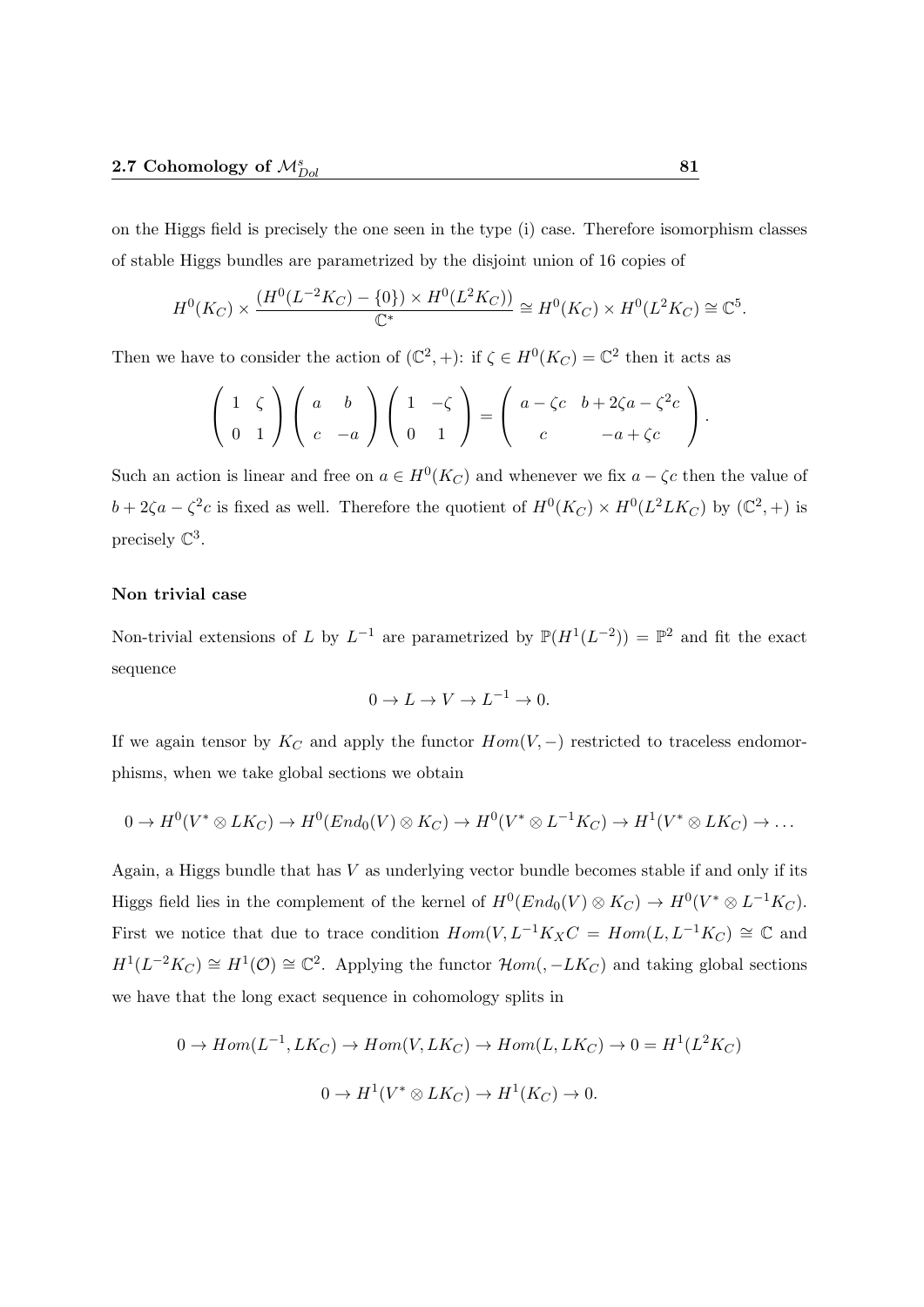From that we deduce that  $H^1(V^* \otimes LK_C) \cong H^1(K_C) \cong \mathbb{C}$ ; also  $Hom(L^{-1}, LK_C) \cong H^0(L^2K_C) \cong$  $\mathbb{C}^3$  and  $Hom(L, LK_C) \cong H^0(K_C) \cong \mathbb{C}^2$  thus  $Hom(V, LK_C) \cong \mathbb{C}^5$ . Coming back to the first long exact sequence one has

$$
0 \to \mathbb{C}^5 \to H^0(\mathcal{E}nd_0(V)\otimes K_C) \to \mathbb{C} \to \mathbb{C} \to H^1(\mathcal{E}nd_0(V)\otimes K_C) \to \mathbb{C}^2 \to 0.
$$

As the extension is nontrivial, one has that the map  $\mathbb{C} \to \mathbb{C}$  is an isomorphism thus the map  $H^0(End_0(V)\otimes K_C) \to \mathbb{C} \cong H^0(V^*\otimes L^{-1}K_C)$  is zero and therefore the destabilizing bundle is preserved by any Higgs field. We conclude that there are no non-trivial unstable extensions of L by its dual that give rise to a stable Higgs bundle.

 $\Box$ 

# 2.8 Computation of the  $IE(\mathcal{M}_{Dol})$

Now that we have computed the cohomology with compact support of all pieces we can sum them up to obtain the cohomology with compact support of  $\mathcal{M}_{Dol}^s$ . Let us do first a table to summarize the Betti numbers we have computed so far

|                           | $H_c^0$        | $H_c^1$        | $H_c^2$        | $H_c^3$        | $H_c^4$        | $H_c^5$        | $H_c^6$        | $H_c^7$        | $H_c^8$ .      | $H_c^9$        | $H_c^{10}$       | $\mid H^{11}_c \mid$ | $H_c^{12}$ |
|---------------------------|----------------|----------------|----------------|----------------|----------------|----------------|----------------|----------------|----------------|----------------|------------------|----------------------|------------|
| $\mathcal{S}_0$           | $\theta$       | $\theta$       | $\overline{0}$ | $\overline{0}$ | $\theta$       | $\overline{0}$ | $\overline{0}$ | $\overline{0}$ | $\overline{0}$ | 5              | 0                | $\overline{0}$       |            |
| $\mathcal{S}_1$           | $\theta$       | $\theta$       | $\theta$       | $\overline{0}$ | $\overline{0}$ | $\overline{0}$ | 15             | 21             | 5              | $\theta$       | 1                | $\overline{0}$       | $\theta$   |
| $16 \times S_3$           | $\overline{0}$ | $\overline{0}$ | $\overline{0}$ | $\overline{0}$ | $\overline{0}$ | 16             | 16             | $\overline{0}$ | $\overline{0}$ | $\overline{0}$ | $\theta$         | $\theta$             | $\theta$   |
| $16{\times}\mathcal{S}_4$ | $\overline{0}$ | $\overline{0}$ | $\overline{0}$ | $\overline{0}$ | $\overline{0}$ | 16             | $\overline{0}$ | $\overline{0}$ | 16             | $\overline{0}$ | $\theta$         | $\theta$             | $\theta$   |
| $\mathcal U$              | $\theta$       | $\overline{0}$ | $\overline{0}$ | $\overline{0}$ | $\overline{0}$ | $\overline{0}$ | 16             | $\overline{0}$ | $\overline{0}$ | $\overline{0}$ | $\boldsymbol{0}$ | $\theta$             |            |

If we sum up all the E-polynomials computed so far we conclude that the E-polynomial of  $\mathcal{M}_{Dol}^{s}$  is

$$
E(\mathcal{M}_{Dol}^s) = u^6v^6 + u^5v^5 + 16u^4v^4 + 11u^3v^3 - 17u^2v^2
$$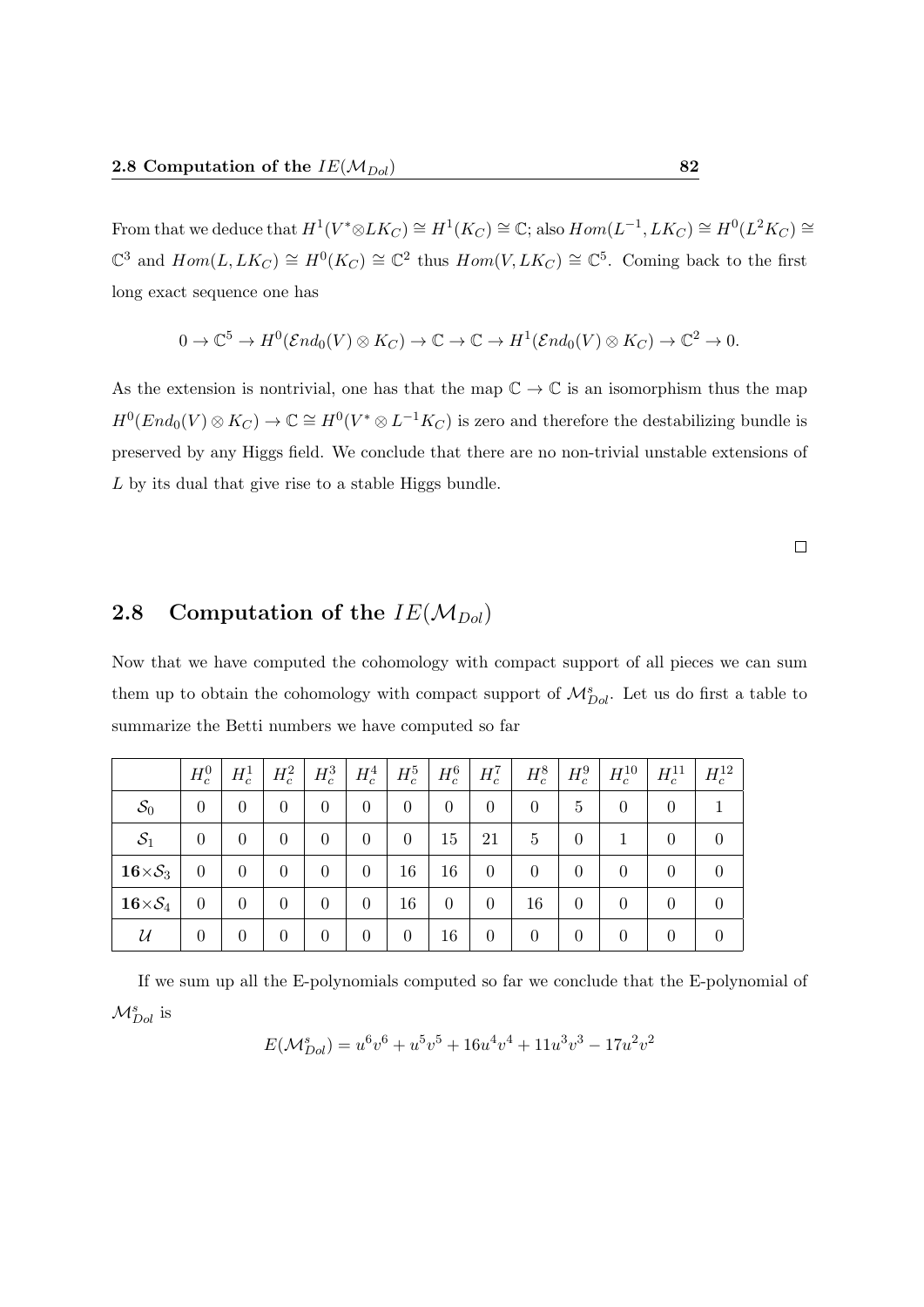# 2.8.1 Cohomology of  $\tilde{\Sigma} \setminus \tilde{\Omega}$  and  $\tilde{\Omega}$

#### Cohomology of  $\tilde{\Omega}$

Lemma 2.8.1.

$$
E(\tilde{\Omega})(u,v) = 16u^3v^3 + 16u^2v^2 + 16uv + 16
$$

*Proof.* We recall that  $\tilde{\Omega}$  consists of 16 copies of a nonsingular hypersurface  $\text{Gr}^{\omega}(2,\Lambda^1)$  in  $\mathbb{P}^4$ . Therefore its cohomology is given by

$$
H^0(\tilde{\Omega}) = H^2(\tilde{\Omega}) = H^4(\tilde{\Omega}) = H^6(\tilde{\Omega}) = \mathbb{C}^{16}
$$

$$
H^1(\tilde{\Omega}) = H^3(\tilde{\Omega}) = H^5(\tilde{\Omega}) = 0,
$$

thus the E-polynomial of  $\tilde{\Omega}$  is

$$
E(\tilde{\Omega})(u,v) = 16u^3v^3 + 16u^2v^2 + 16uv + 16
$$

| Cohomology of $\tilde{\Sigma}\setminus \tilde{\Omega}$ |  |  |
|--------------------------------------------------------|--|--|

#### Lemma 2.8.2.

$$
E(\tilde{\Sigma} \setminus \tilde{\Omega})(u, v) = u^5v^5 + 5u^4v^4 + u^5v^3 + u^3v^5 + 5u^3v^3 + u^2v^4 + u^4v^2 + u^2v^2 - 16uv - 16
$$

We observe that  $\tilde{\Sigma} \setminus \tilde{\Omega}$  is  $\mathbb{P}^1$  bundle over  $\Sigma^0$ . Observe that  $\Sigma^0 \cong (Pic^0(C) \times H^0(K_C)/\mathbb{Z}_2 \setminus$ {16 points}. First we notice that  $\Sigma = (Pic^0(C) \times H^0(K_C)/\mathbb{Z}$  has the same cohomology  $\mathcal J$  thus by Poincaré duality

$$
H_c^4(\Sigma) \cong \mathbb{C} \qquad \text{of weights } (2, 2)
$$
  
\n
$$
H_c^2(\Sigma) \cong \mathbb{C}^6 \qquad \text{of weights } 4(3, 3) + (2, 4) + (4, 2)
$$
  
\n
$$
H_c^8(\Sigma) \cong \mathbb{C} \qquad \text{of weights } (4, 4)
$$
  
\n
$$
H_c^i(\Sigma) = 0 \qquad \text{otherwise}
$$

As  $\Sigma_0 = \Sigma \setminus \{16 \text{ points}\}\$ , then it has the same cohomology groups as  $\Sigma$  except for  $H_c^1(\Sigma^0) \cong \mathbb{C}^{16}$ of weight 0. By the properties of E-polynomials,

$$
E(\tilde{\Sigma}\setminus\tilde{\Omega})(u,v) = E(\mathbb{P}^1)E(\Sigma^0)(u,v) = (uv+1)(u^4v^4 + u^2v^4 + u^4v^2 + 4u^3v^3 + u^2v^2 - 16)
$$
  
=  $u^5v^5 + 5u^4v^4 + u^5v^3 + u^3v^5 + 5u^3v^3 + u^2v^4 + u^4v^2 + u^2v^2 - 16uv - 16$ 

 $\Box$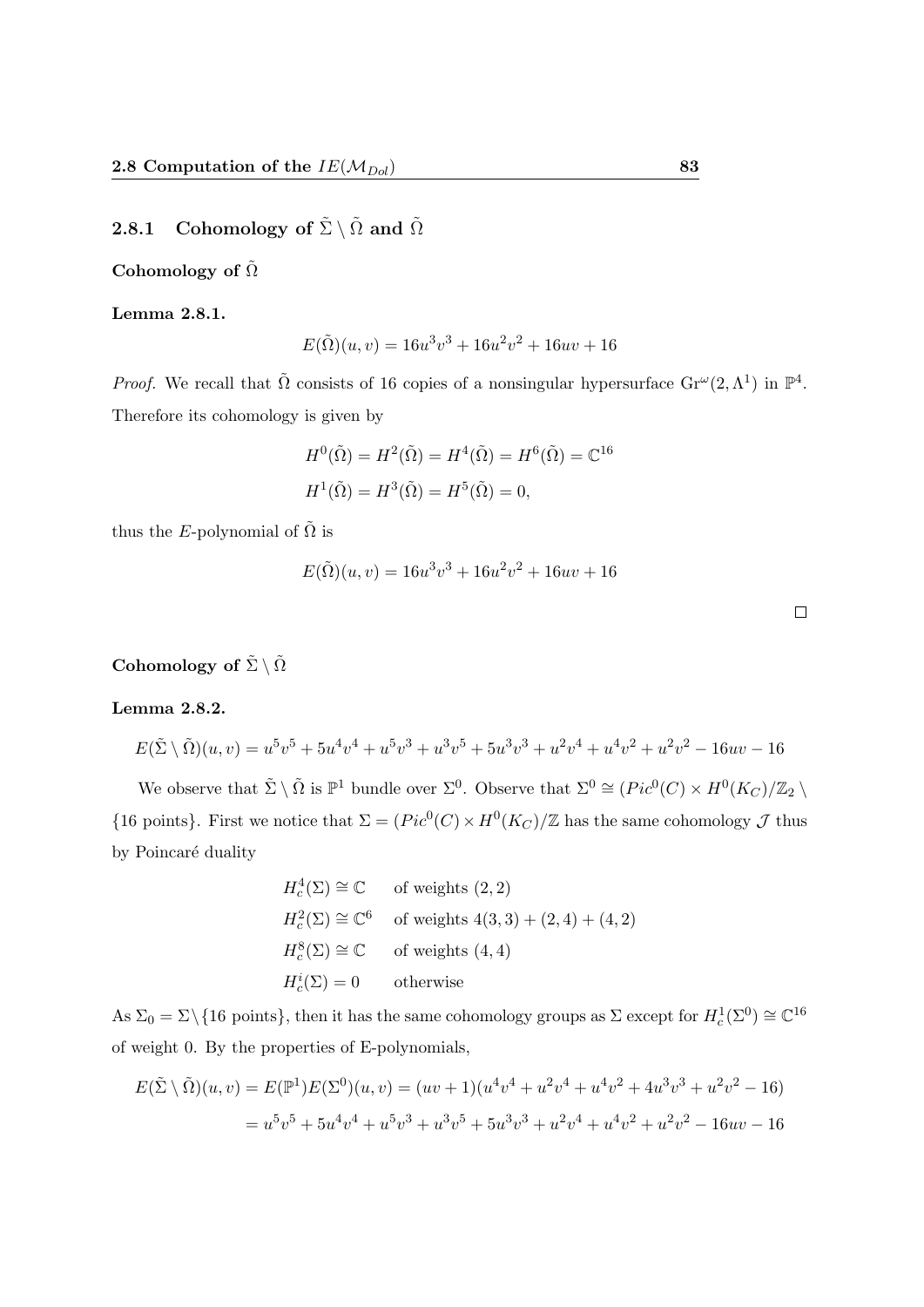As a result we have that

**Theorem 2.8.3.** Let  $\tilde{M}_{Dol}$  the semismall desingularization of  $M_{Dol}$ . The E-polynomial of  $\tilde{\mathcal{M}}_{Dol}$  is

$$
E(\tilde{\mathcal{M}}_{Dol}) = u^6v^6 + 2u^5v^5 + 21u^4v^4 + u^5v^3 + u^3v^5 + 32u^3v^3 + u^2v^4 + u^4v^2.
$$

By theorem (2.12), if we subtract the top cohomology of the fibres, we get that the Epolynomial for the intersection cohomology of  $\mathcal{M}_{Dol}$  is

$$
IE(\mathcal{M}_{Dol}) = u^6v^6 + u^5v^5 + 15u^4v^4 + u^5v^3 + u^3v^5 + 15u^3v^3 + u^2v^4 + u^4v^2.
$$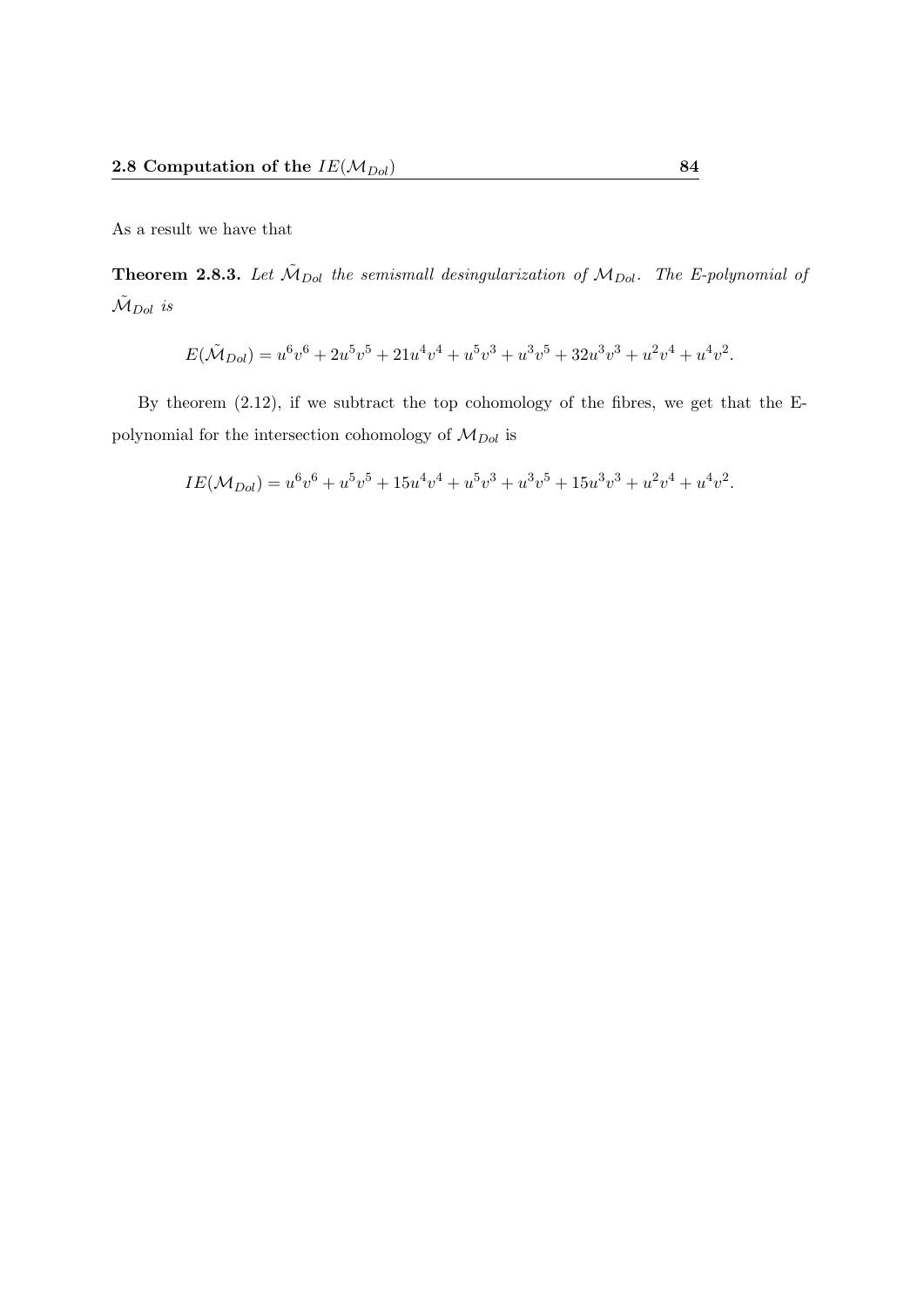# Chapter 3

# The cohomology of the nested Hilbert schemes of planar curves

# 3.1 Introduction

For the rest of this section curves are assumed to be complex, integral, complete and with locally planar singularities. We remind what locally planar singularities mean:

**Definition 3.1.1.** Let  $C$  be a complex curve. We say that  $C$  has locally planar singularities if for every  $p \in C$  the completion  $\hat{\mathcal{O}}_{C,p}$  of the local ring of C at p can be written as

$$
\hat{\mathcal{O}}_{C,p} = \mathbb{C}[[x,y]]/(f_p)
$$

for some reduced series  $f_p \in \mathbb{C}[[x, y]].$ 

Let C be a curve of arithmetic genus  $p_a(C) := H^1(C, \mathcal{O}_C)$ .

We consider the Hilbert scheme of points  $C^{[m]}$ , which parametrizes length m finite subschemes of C. More precisely the m−th Hilbert scheme of points of C is defined as

 $C^{[m]} := \{$ zero dimensional closed subschemes  $Z \subset C \mid \dim(\mathcal O_C/\mathcal I_Z) = m\}$ 

where  $\mathcal{I}_Z$  is the ideal sheaf of Z. Hilbert schemes have been introduced by Grothendieck in [Gr] and are now the focus of several works in mathematics. For a general introduction to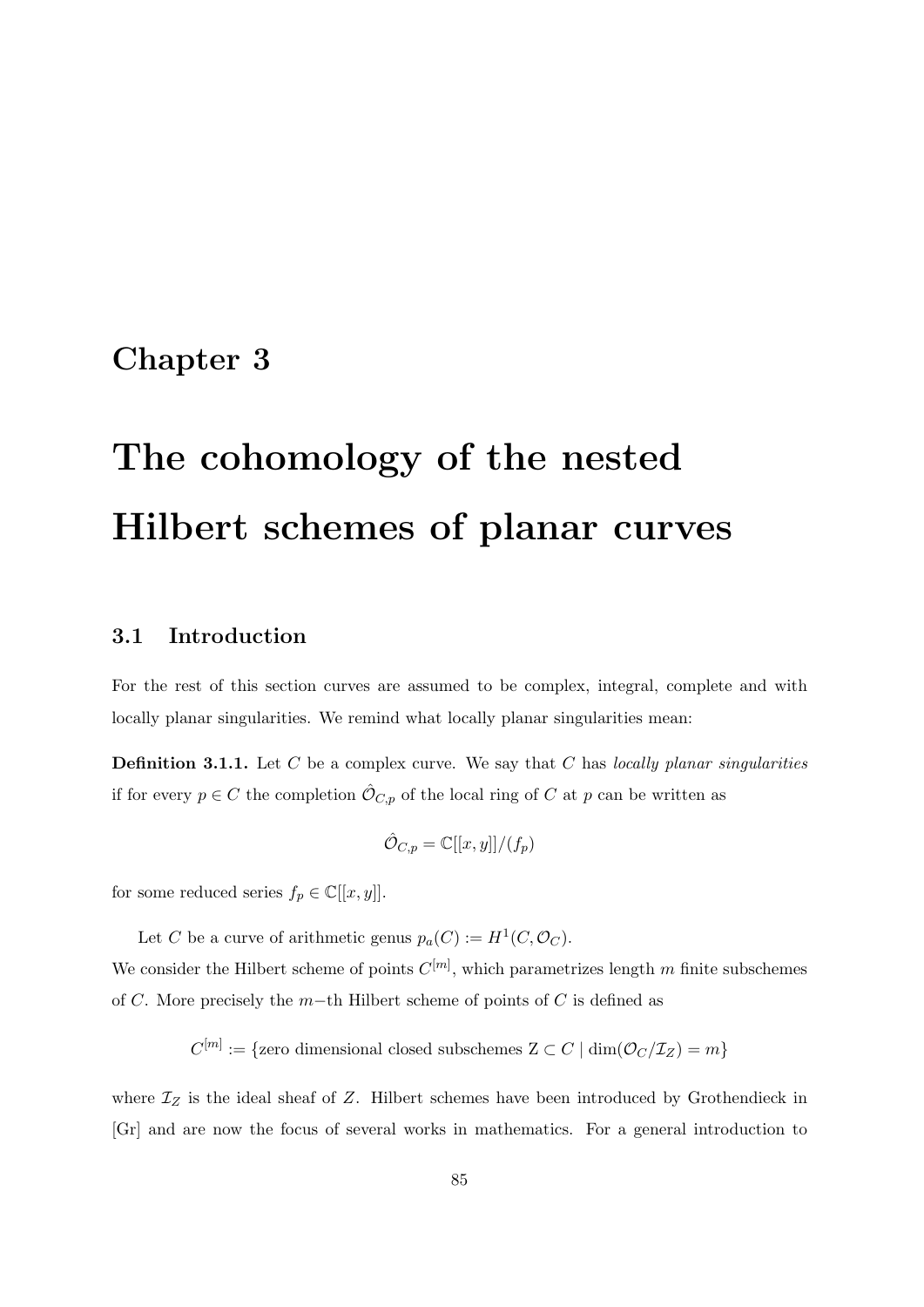Hilbert schemes of points and their properties we refer to [Ko, R]. In [AIK] and [BGS], these varieties are proved to be nonsingular, complete, integral,  $m$  dimensional and locally complete intersections. Moreover there is a forgetful map  $\rho: C^{[n]} \to C^{(n)}$  from the Hilbert scheme to the symmetric product of the curve that map any subscheme Z to his support. Such a map is an isomorphism of algebraic varieties when the curve  $C$  is nonsingular, while it is birational for singular curves.

We consider here the so called nested Hilbert scheme  $C^{[m,m+1]}$  of length  $m+1$  subschemes of C in which an ideal of colength 1 is fixed. More precisely we define  $C^{[m,m+1]}$  as

$$
C^{[m,m+1]} := \{ (z', z) \mid z' \in C^{[m]}, z \in C^{[m+1]}, z' \subset z \}
$$
  
=  $\{ (I, J) \text{ ideals of } \mathcal{O}_C \mid I \subset J \text{ and } \dim(\mathcal{O}_C / J) = m, \dim(\mathcal{O}_C / I) = m + 1 \}$ 

The theory nested Hilbert schemes of points on a curve have wide application, for example one may relate the topological invariants of these spaces to HOMFLY invariants for the link of the singularity of a curve [OS]. One can generalize the definition for  $C^{[m',m+1]}$  in an obvious way for any  $m' \leq m+1$ , however the nested Hilbert schemes for  $m' \neq m$  is always singular.

Also, we can consider the relative versions of  $C^{[m]}$  and  $C^{[m,m+1]}$  (see [Ko] for details), that is if  $\pi$  :  $\mathcal{C} \rightarrow B$  is a proper and flat family of curves we can define two families

$$
\pi^{[m]}: C^{[m]} \to B, (C^{[m]})_b = (C_b)^{[m]}
$$

$$
\pi^{[m,m+1]}: C^{[m,m+1]} \to B, (C^{[m,m+1]})_b = (C_b)^{[m,m+1]}
$$

In  $[Sh]$ , Shende proves that, under some assumptions on the basis, the total space of the relative Hilbert scheme  $\mathcal{C}^{[m]}$  is smooth. As a result, the decomposition theorem applied to the map  $\pi^{[m]}$  asserts that the complexes  $R\pi^{[m]}_*\mathbb{C}$  decomposes in the derived category of constructible sheaves  $D_c^b(B)$  as a direct sum of shifted intersection complexes associated to local systems on constructible subsets of the base.

Among them we find the intersection complex whose support is the whole base B. More precisely, if we denote by  $\tilde{\pi}: \tilde{\mathcal{C}} \to \tilde{B}$  the restriction of the family to the smooth locus, then any fiber is a smooth curve and its Hilbert scheme coincides with the symmetric product; in particular the map  $\tilde{\pi}^{[m]}$  is smooth. Hence the summand of  $R\pi_*^{[m]} \mathbb{C}[m + \dim B]$  with support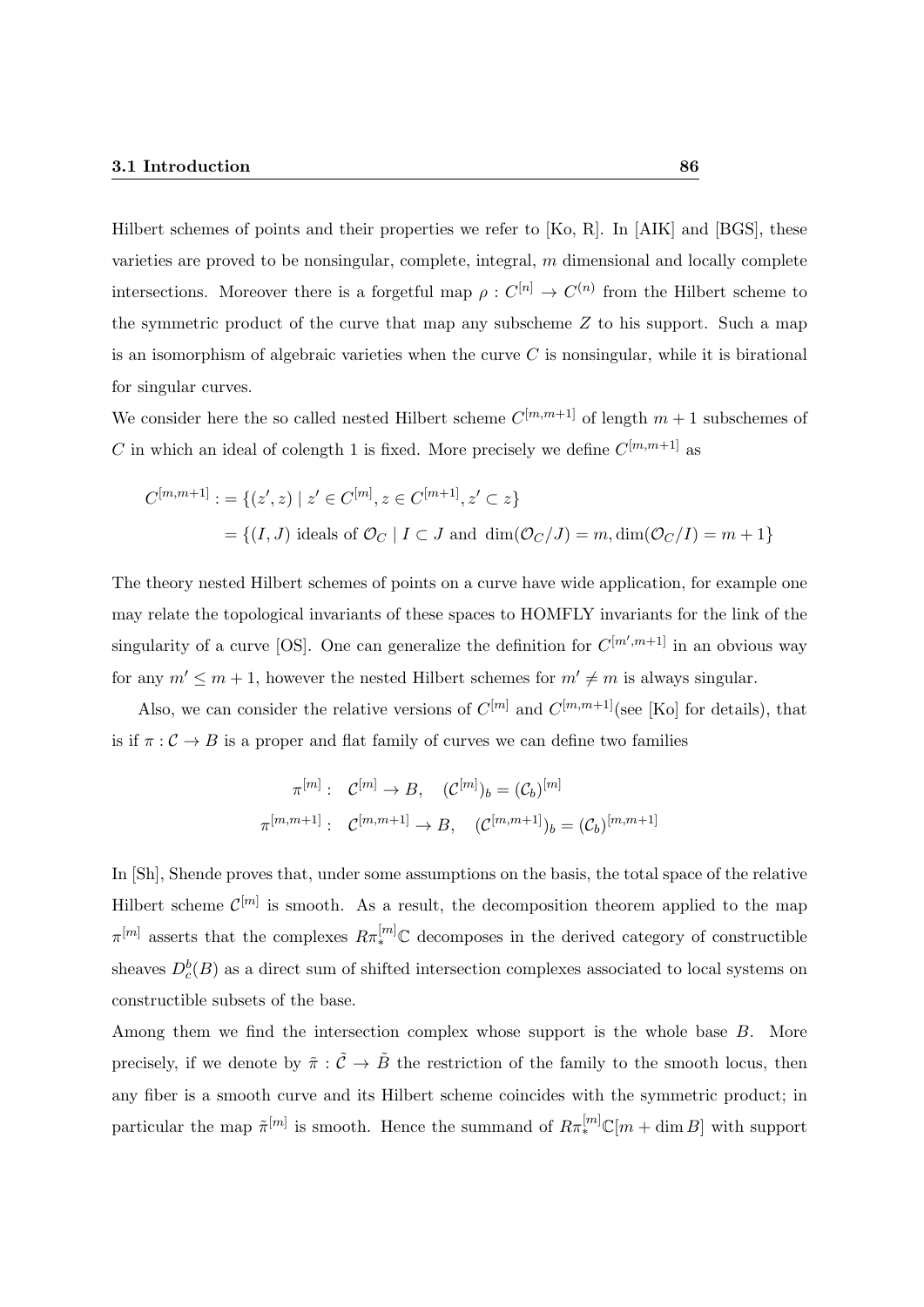equal to B is  $\bigoplus IC_B(R^i\tilde{\pi}_*^{[m]}\mathbb{C})[-i]$  (the convention on the shift is the same as in theorem 1.2.1). Migliorini and Shende showed that this is in fact the only summand.

**Theorem 3.1.1** ([MS1], Theorem 1). Let  $C \rightarrow B$  be a proper and flat family of integral plane curves and let  $\tilde{\pi}$  :  $\tilde{\mathcal{C}} \to \tilde{B}$  be its restriction to the smooth locus. If  $\mathcal{C}^{[m]}$  is smooth then

$$
R\pi_*^{[m]} \mathbb{Q}[m+dim B] = \bigoplus IC_B(R^i \tilde{\pi}_*^{[m]} \mathbb{Q})[-i].
$$

Here we prove that an analogous statement holds for the nested case.

**Theorem 3.1.2.** Let  $C \rightarrow B$  be a proper and flat family of integral plane curves and let  $\tilde{\pi}: \tilde{\mathcal{C}} \to \tilde{B}$  be its restriction to the smooth locus. If  $\mathcal{C}^{[m,m+1]}$  is smooth then

$$
R\pi^{[m,m+1]}_{*}\mathbb{Q}[m+1+dim B] = \bigoplus IC_{B}(R^{i}\tilde{\pi}^{[m,m+1]}_{*}\mathbb{Q})[-i].
$$

As a corollary, one may show that the *perverse filtration* on the cohomology groups of the nested Hilbert scheme does not depend on the map (cfr. [MS1, Prop. 24]).

The strategy for proving the theorem is the following. First we show that under some assumption on the basis, the relative nested Hilbert scheme  $\mathcal{C}^{[m,m+1]} \to B$  is smooth. After that we prove, thanks to the theory of higher discriminants we introduced in Chapter 1, that the only candidates for the supports are the strata  $B_i$  of points whose fibre in the family is a curve of cogenus i. Using density of nodal curves in those strata, we verify the support criterion on weight polynomials for a generic nodal curve of cogenus  $\delta$ .

## 3.2 Versal deformations of curves singularities

As we will systematically employ versal deformation of curve singularities (as analytic spaces), we recall here some known results. For further details we refer to [GLS].

**Definition 3.2.1.** Let  $(X, x)$  be the germ of a complex analytic space.

(i) A deformation  $(i, \phi) : (X, x) \stackrel{i}{\rightarrow} (X, x) \stackrel{\phi}{\rightarrow} (S, s)$  is a morphism  $\phi$  of germs of complex analytic spaces, together with an injection i such that  $X \cong i(X) = \mathcal{X}_x$ .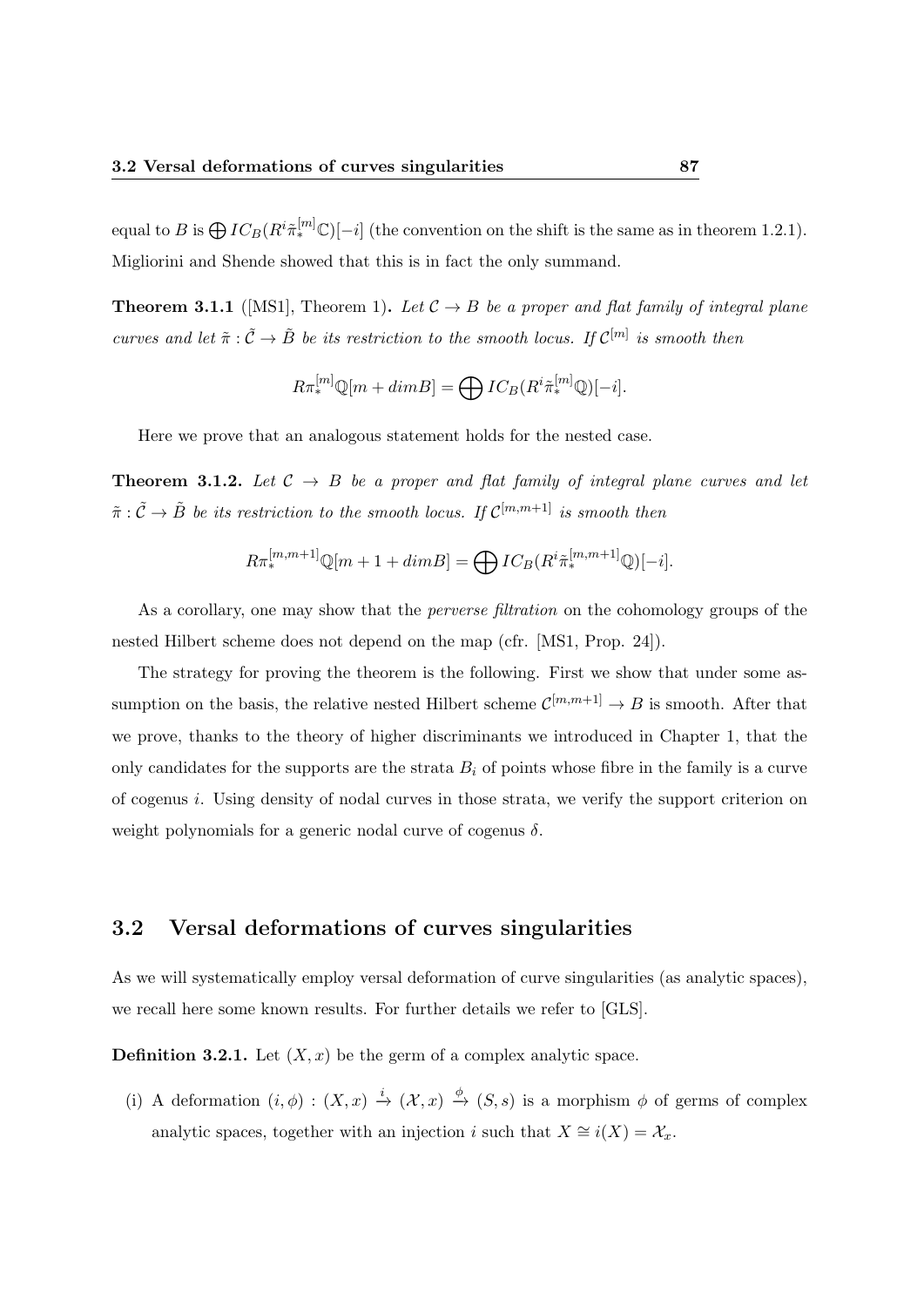- (ii) A deformation  $(i, \phi) : (X, x) \stackrel{i}{\rightarrow} (X, x) \stackrel{\phi}{\rightarrow} (S, s)$  is called *complete* if, for any deformation  $(j, \psi) : (X, x) \xrightarrow{j} (\mathcal{Y}, y) \xrightarrow{\psi} (T, t)$  of  $(X, x)$ , there exists a morphism  $\theta : (T, t) \to (S, s)$  such that  $(j, \psi)$  is isomorphic to the induced deformation  $(\theta^*i, \theta^* \phi)$ .
- (iii) A deformation  $(i, \phi) : (X, x) \stackrel{i}{\rightarrow} (X, x) \stackrel{\phi}{\rightarrow} (S, s)$  is called *versal* if, for a given deformation  $(j, \psi)$  as above, the following holds: forn any closed embedding  $k : (T', t) \to (T, t)$  of complex germs and any morphism  $\theta': (T', t) \to (S, s)$  there exists a morphism  $\theta: (T, t) \to$  $(S, s)$  satisfying
	- (a)  $\theta \circ k = \theta'$ , and
	- (b)  $(j, \psi) = (\theta^*i, \theta^* \phi).$
- (iv) A deformation is locally versal if it induces versal deformations of all the singularities of X.
- $(v)$  A versal deformation is called *miniversal* if, with the notation of (iii), the Zariski tangent map  $T(\theta): T_{T,t} \to T_{(S,s)}$  is uniquely determined by  $(i, \phi)$  and  $(j, \psi)$ .

Consider a deformation  $C \to B$ , such that the fibre C over the base point  $b_0$  is a singular curve. The condition of being versal roughly says that any other deformation of  $C$  can be obtain (even though not uniquely) from  $C \rightarrow B$  by pullback. The condition of being locally versal can be interpreted in the following sense  $[FGVs]$ : if  $\overline{V}(C)$  is the product of the versal deformation spaces of the singularities of C, then there exists a tangent map  $T_{b_0}B \to T_0\overline{V}(C)$  coming from the local-global spectral sequence for first order deformations of C. The deformation is locally versal whenever this map is surjective.

In the following section we will often use miniversal deformations since they can be described explicitly. More precisely let  $(C, 0)$  be the germ at the origin of the zero locus of some  $f \in \mathbb{C}[x, y]$ such that  $f(0) = 0$ . Fix  $g_1 \dots g_t \in \mathbb{C}[x, y]$  whose images form a basis of the vector space  $\mathbb{C}[x,y]/(f,\partial_x f,\partial_y f)$ . Then consider  $F: \mathbb{C}^t \times \mathbb{C}^2 \to \mathbb{C}^t \times \mathbb{C}$  given by  $F(u_1,...,u_t,x,y) =$  $(u_1,\ldots,u_t,(f+g_iu_i)(x,y))$ . Taking the fibre over  $\mathbb{C}^t\times 0$  gives a family of curves over  $\mathbb{C}^t$ ; taking germs at the origin gives the miniversal deformation  $(C, 0) \to (C^t, 0)$  of C. Moreover, if  $g'_1, \ldots, g'_s \in \mathbb{C}[x, y]$  are any functions and  $(\mathcal{C}', 0) \to (\mathbb{C}^s, 0)$  the analogously formed deforma-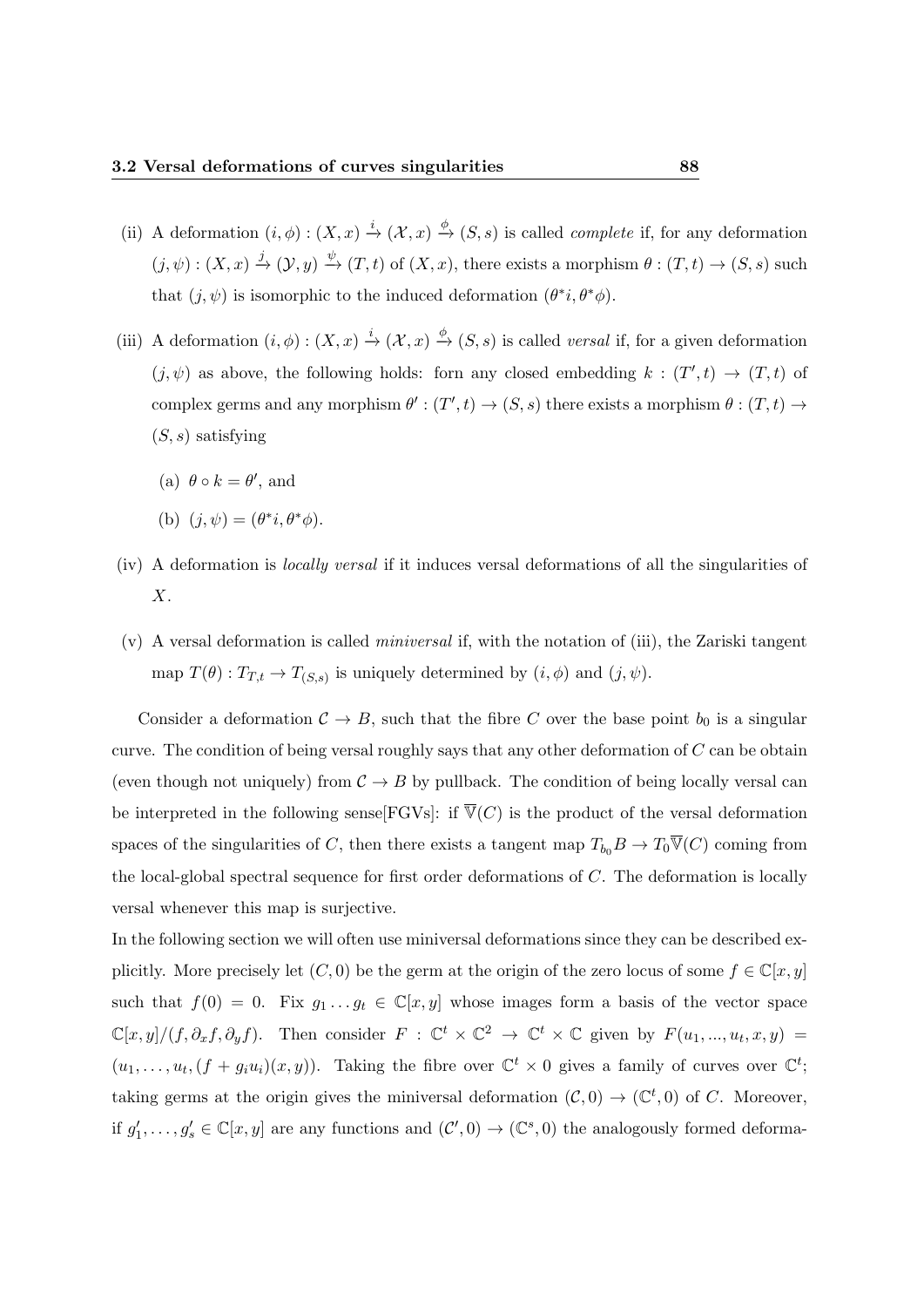tion of C, then the tangent map  $\mathbb{C}^s \to \mathbb{C}[x,y]/(f,\partial_x f,\partial_y f)$  is just induced by the quotient  $\mathbb{C}[x,y] \to \mathbb{C}[x,y]/(f,\partial_x f,\partial_y f)$ . As soon as this map is surjective, the family  $(\mathcal{C}',0) \to (\mathbb{C}^s,0)$ is itself versal.

We would like to have a measure of "how singular" a curve is, for example we could look at how far a curve is from its normalization. Given a singular curve C and denoted its normalization by  $\overline{C}$ , we define the cogenus  $\delta$  to be the difference between its arithmetic and geometric genera  $\delta(C) := p_a(C) - p_a(\overline{C})$ . For example, the cogenus of a curve with one node is precisely 1. The following theorem, show why the cogenus is a good candidate for our purpose. Moreover it will be the key result to reduce the proof of theorem (3.1.2) to the case of a family of nodal curves.

**Theorem 3.2.1** ([T]). Let  $C \rightarrow B$  be a family of curves. Then the cogenus is an upper semicontinuous function on B. Local versality is an open condition and in a locally versal family the locus of  $\delta$ -nodal curves is dense in the locus of curves with cogenus at least  $\delta$ . In particular, the locus of curves of cogenus  $\delta$  in a locally versal family has codimension  $\delta$ .

As we are working with the cogenus we would like to have a result that allows us not to care about  $p_a(\overline{C})$ . In [L] Laumon showed that any curve singularity can be found on a rational curve. We will see that there exist an analogous result for families, that is given a family of curves  $C \to B$  then around a point  $b_0 \in B$  one can find a different family of rational curves such that  $\mathcal{C}'_{b_0} = \mathcal{C}_{b_0}$  and the two families induce the same deformations of the singularities of the central fiber. This is a consequence of the following proposition:

Proposition 3.2.2 ([FGVs]). The map from the base of a versal deformation of an integral locally planar curve to the product of the versal deformations of its singularities is a smooth surjection.

**Corollary 3.2.3** ([MS1], Cor. 6). Let  $\pi : C \to B$  be a family of curves. Fix  $b_0 \in B$ , and let  $\overline{\mathcal{C}}_{b_0}$  be the normalization of  $\mathcal{C}_{b_0}$ . Then there exists a neighbourhood  $b \in U \subseteq B$  and a family  $\pi:\mathcal{C}'\to U$  such that  $\mathcal{C}'_{b_0}$  is rational with the same singularities as  $\mathcal{C}_{b_0}$ , and  $\mathcal C$  and  $\mathcal C'$  induce the same deformations of these singularities on U. In particular, they have the same discriminant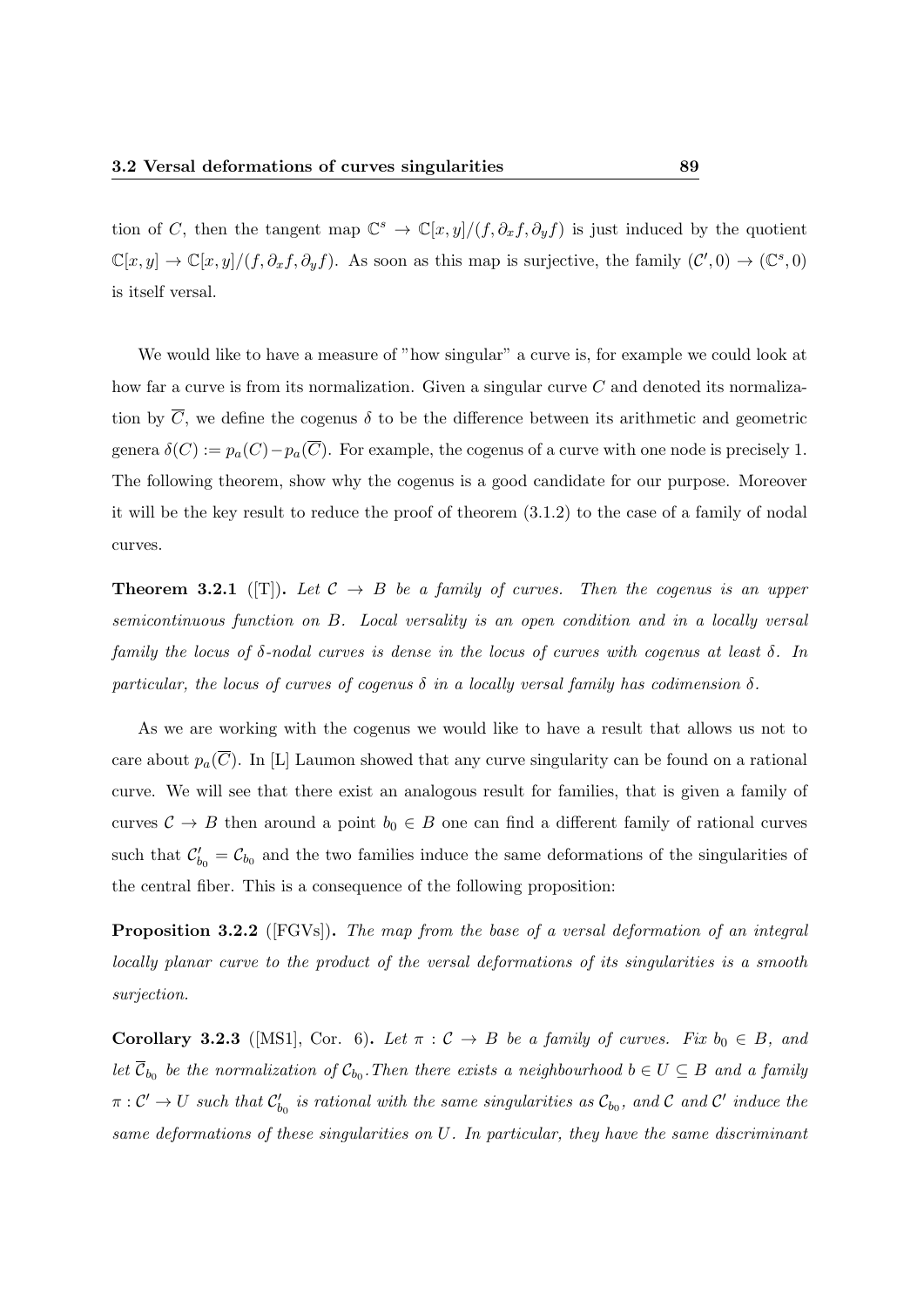locus. Moreover, on U, we have an equality of local systems  $R^1 \tilde{\pi}'_* \mathbb{C} \oplus H^1(\mathcal{C}_{b_0})$ , where  $H^1(\mathcal{C}_{b_0})$ denotes the constant local system with this fiber.

To make use of such a replacement we need to know that  $\mathcal{C}^{\prime[m,m+1]}$  is smooth if  $\mathcal{C}^{\left[m,m+1\right]}$  is. This follows from results on the smoothness of the nested Hilbert scheme which we are going to show. The results and their proof are closely analogous to [Sh, Prop. 17 and Thm.19], in which they are stated for  $\mathcal{C}^{[m]}$ .

# 3.3 Smoothness of the relative nested Hilbert scheme

Let  $V \subset \mathbb{C}[x, y]$  be a finite dimensional smooth family of polynomials and consider the family of curves

$$
\mathcal{C}_V := \{ (f, p) \in V \times \mathbb{C}^2 \mid f(p) = 0 \}.
$$

If we consider the associated family of nested Hilbert scheme  $\mathcal{C}_V^{[m,m+1]}$  $\sum_{V}$  then it is included in  $V \times (\mathbb{C}^2)^{[m,m+1]}$ . In [C], Cheah shows that the nested Hilbert scheme  $(\mathbb{C}^2)^{[m,m+1]}$  is nonsingular for all m. Moreover she gives an explicit description of its tangent space: if  $(I, J)$  is a pair of ideals of  $\mathbb{C}[x,y]$  with  $I \subseteq J$  such that  $(I,J)$  defines a point in  $(\mathbb{C}^2)^{[m,m+1]}$ , then the tangent space  $T_{(I,J)}(\mathbb{C}^2)^{[m,m+1]}$  is isomorphic to  $Ker(\phi - \psi)$  where

$$
\phi: Hom_{\mathbb{C}[x,y]}(I, \mathbb{C}[x,y]/I) \to Hom_{\mathbb{C}[x,y]}(I, \mathbb{C}[x,y]/J)
$$
  

$$
\psi: Hom_{\mathbb{C}[x,y]}(J, \mathbb{C}[x,y]/J) \to Hom_{\mathbb{C}[x,y]}(I, \mathbb{C}[x,y]/J)
$$

are the obvious maps and

$$
(\phi - \psi) : Hom_{\mathbb{C}[x,y]}(I, \mathbb{C}[x,y]/I) \oplus Hom_{\mathbb{C}[x,y]}(J, \mathbb{C}[x,y]/J) \rightarrow Hom_{\mathbb{C}[x,y]}(I, \mathbb{C}[x,y]/J)
$$

is defined as  $(\phi - \psi)(\eta_1, \eta_2) := \phi(\eta_1) - \psi(\eta_2)$ .

Let us detail this isomorphism a little bit. The tangent space  $T_J(\mathbb{C}^2)^{[m]}$  to the Hilbert scheme  $(\mathbb{C}^2)^{[m]}$  in an ideal J is canonically isomorphic to  $Hom_{\mathbb{C}[x,y]}(J,\mathbb{C}[x,y]/J)$  and the isomorphism is constructed in the following way. Given an element  $\eta \in Hom_{\mathbb{C}[x,y]}(J,\mathbb{C}[x,y]/J)$  we choose a lifting  $\tilde{\eta}: J \to \mathbb{C}[x, y]$  and such a lifting gives a tangent vector  $J_{\epsilon, \eta} = J + \tilde{\eta}(J)$ . The fact that  $\eta$ is a morphism of  $\mathbb{C}[x,y]$ -modules ensures that  $J_{\epsilon,\eta}$  is indeed an ideal of  $\mathbb{C}[x,y,\epsilon]/(\epsilon^2)$  and thus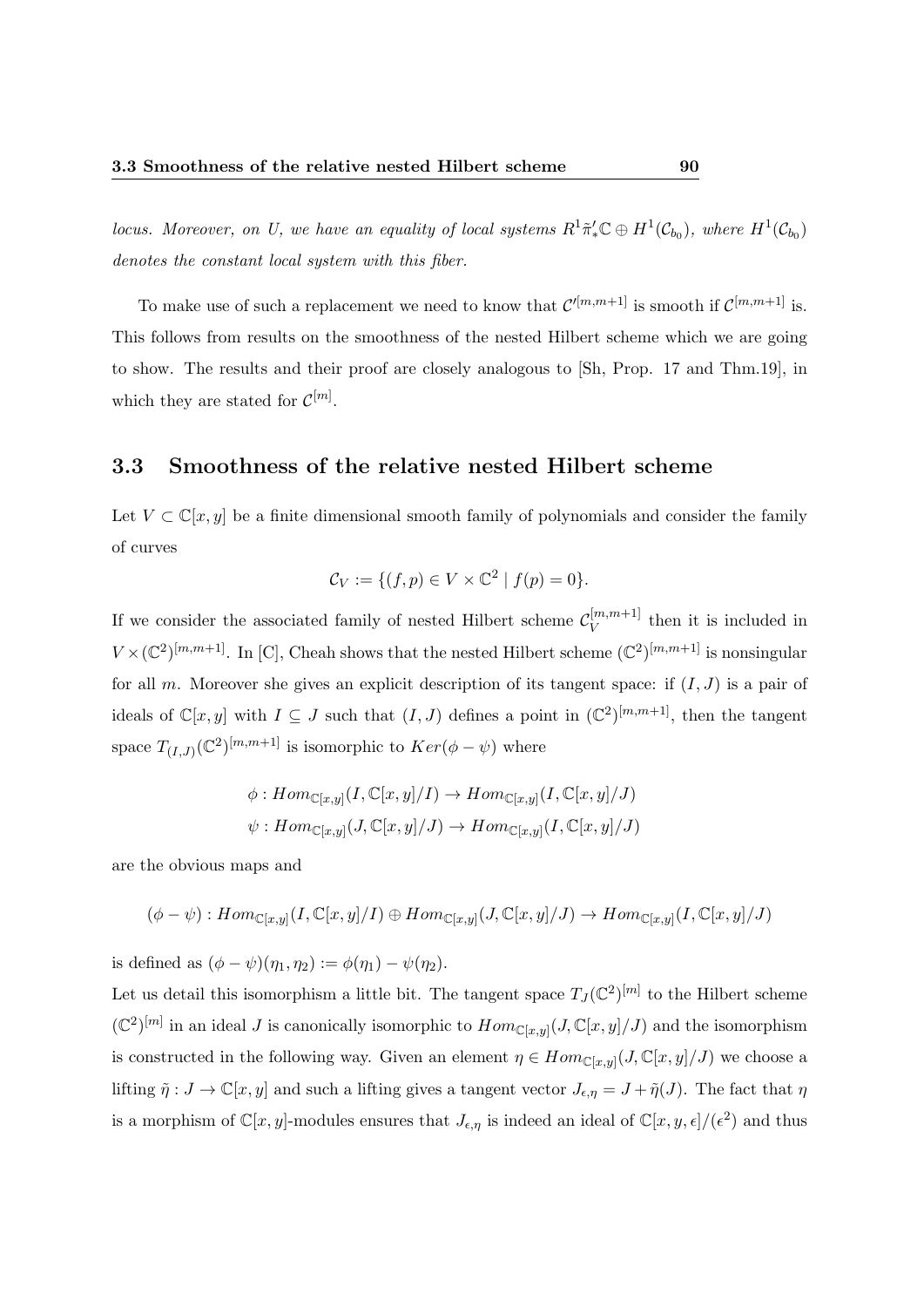that it defines a tangent vector.

Now we observe that

$$
T_{(I,J)}(\mathbb{C}^2)^{[m,m+1]} \subset T_I(\mathbb{C}^2)^{[m+1]} \oplus T_J(\mathbb{C}^2)^{[m]} \cong Hom_{\mathbb{C}[x,y]}(I,\mathbb{C}[x,y]/I) \oplus Hom_{\mathbb{C}[x,y]}(J,\mathbb{C}[x,y]/J).
$$

The last isomorphism sends a pair  $(\eta, \zeta)$  in a couple of tangent vectors

$$
(I_{\epsilon,\eta}, J_{\epsilon,\zeta})
$$
 with  $I_{\epsilon,\eta} = I + \tilde{\eta}(I)$ ,  $J_{\epsilon,\zeta} = J + \tilde{\zeta}(J)$ ,

that do not satisfy the condition  $I_{\epsilon,\eta} \subseteq J_{\epsilon,\zeta}$  a priori; this is ensured precisely by requiring that  $(\eta, \zeta)$  lies in  $Ker(\phi - \psi)$ .

Choose a polynomial  $f \in I \subset J$ . If we write  $(\tilde{I}, \tilde{J})$  for the image of the couple  $(I, J)$  in  $\mathbb{C}[x,y]/(f)$  then we have an exact sequence of vector spaces

$$
0 \to T_{f,(\tilde{I},\tilde{J})} \mathcal{C}_V^{[m,m+1]} \to T_f V \times T_{(I,J)}(\mathbb{C}^2)^{[m,m+1]} \to \mathbb{C}[x,y]/I,
$$
\n(3.1)

where the last map is given by

$$
(f + \epsilon g, (\eta, \zeta)) \mapsto \eta(f) - g \mod I.
$$

Even though  $\zeta$  do not intervene explicitly in the last map, the condition  $\eta(f) - g \equiv 0 \text{ mod } I$ ensures that infinitesimally  $f + \epsilon g$  is contained in  $I_{\epsilon,\eta}$ . Since  $(\eta,\zeta) \in Ker(\phi - \psi)$ ,  $I_{\epsilon,\eta} \subset J_{\epsilon,\zeta}$ ; thus  $f + \epsilon g$  belongs to  $J_{\epsilon, \zeta}$  as well.

Now, we observe that if  $f$  is reduced then all the fibers in a neighbourhood  $U$  of  $f$  are reduced and the relative nested Hilbert schemes  $\mathcal{C}_{U}^{[m,m+1]}$  $\mathcal{U}^{[m,m+1]}$  are reduced of pure dimension dim  $V + m +$ 1. Also they are locally complete intersections [BGS]. Then  $\mathcal{C}_V^{[m,m+1]}$  $V^{[m,m+1]}$  is smooth at a point  $(f,(I, J))$  if the tangent space at this point has dimension  $m + 1 + \dim V$ .

Looking at dimensions of the vector spaces in (3.1), we notice that dim  $T_fV = \dim V$  as V is supposed to be smooth,  $\dim T_{(I,J)}(\mathbb{C}^2)^{[m,m+1]} = 2m + 2$  by [C] and finally  $\mathbb{C}[x,y]/I$  has dimension  $m+1$  by hypothesis: this tells us that  $\dim T_{f,(\tilde{I},\tilde{J})}\mathcal{C}_V^{[m,m+1]} = \dim V + m + 1$  if and only if the last map in (3.1) is surjective. The easiest way to ensure this is to ask for surjectivity already in the case  $\eta = \zeta = 0$ , that is  $T_f V \to \mathbb{C}[x, y]/I$  is surjective.

We are now ready to prove the smoothness of the relative nested Hilbert scheme.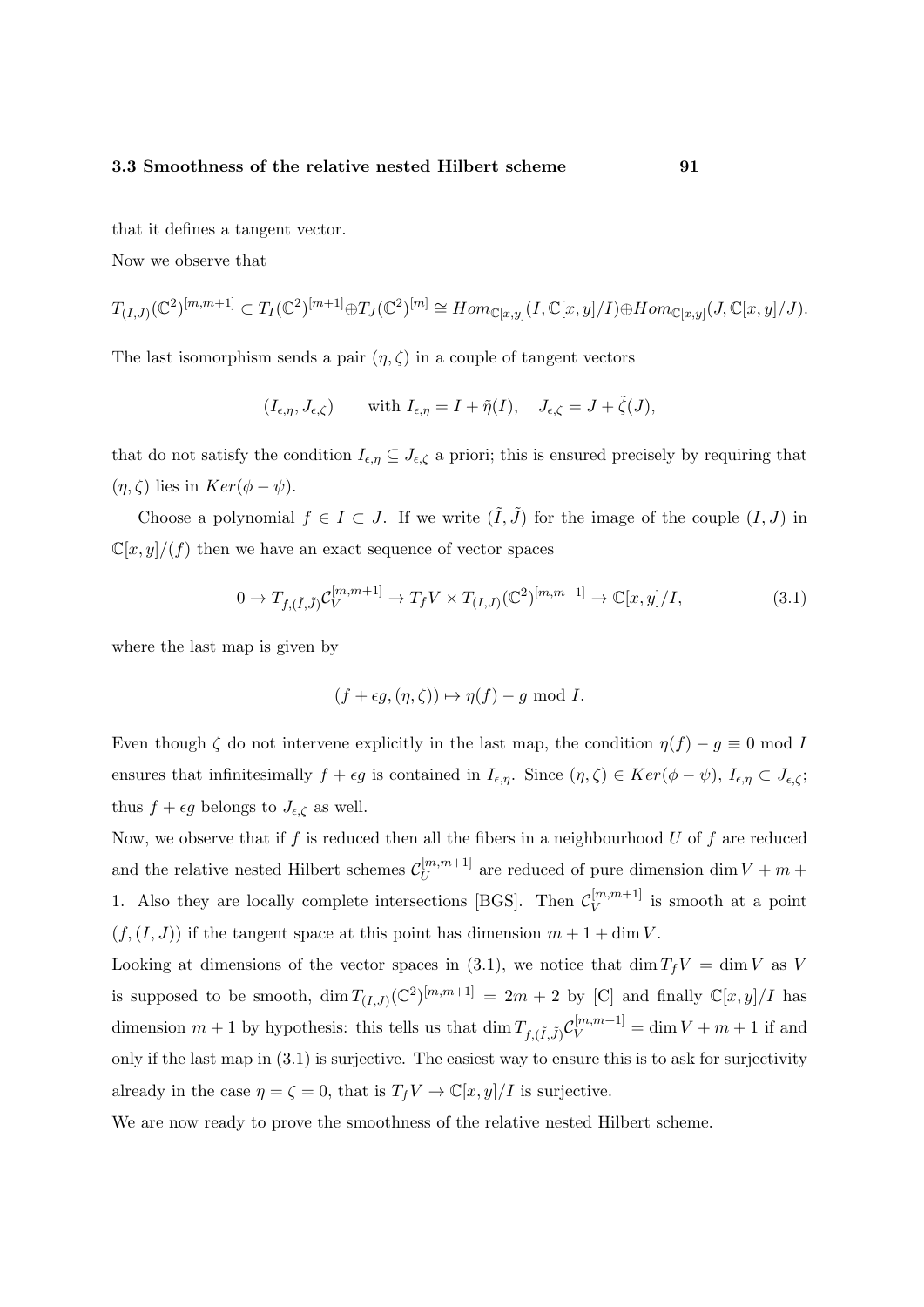**Proposition 3.3.1.** Let  $\mathcal{C} \to \mathbb{V}$  a family of versal deformations with base point  $0 \in \mathbb{V}$ . For sufficiently small representatives  $C \to \mathbb{V}$  the relative nested Hilbert scheme  $C_{\mathbb{V}}^{[m,m+1]}$  is smooth.

*Proof.* Suppose f is the polynomial defining  $C_0$ . Choose  $\mathbb{V} \subset \mathbb{C}[x, y]$  containing f such that  $C_V \rightarrow V$  is a versal deformation of the singularity of  $C_0$  and  $T_fV$  contains all polynomials of degree  $\leq m$ . Then  $T_f \mathbb{V}$  will be of dimension  $\geq m+1$ , thus for any I of colength  $m+1$ ,  $T_f \mathbb{V}$ will project surjectively onto  $\mathbb{C}[x, y]/I$ . By the considerations above, the dimensions counting in (3.1) implies that the relative nested Hilbert scheme  $\mathcal{C}_{\mathbb{V}}^{[m,m+1]}$  is smooth.  $\Box$ 

Remark 13. The smoothness of the relative nested Hilbert scheme over any versal deformation is equivalent to the smoothness over the miniversal deformations. In fact, if  $\overline{C} \to \overline{\mathbb{V}}$  is the miniversal deformations there are compatible isomorphisms  $\mathbb{V} \cong \overline{\mathbb{V}} \times (\mathbb{C}^t, 0)$  and  $\mathcal{C} \cong \overline{\mathcal{C}} \times (\mathbb{C}^t, 0)$ and hence also  $\mathcal{C}^{[m,m+1]} \cong \overline{\mathcal{C}}^{[m,m+1]} \times (\mathbb{C}^t, 0)$ 

For a fixed pair of ideals  $(I, J)$  with I of colength  $m + 1$ , if we choose the basis V to be  $(m+1)$ -dimensional then the relative nested Hilbert scheme  $\mathcal{C}_{\mathbb{V}}^{[m,m+1]}$  is smooth by proposition (3.3.1). We would like to find a basis We will need the following lemma, which is stated and proved in [Sh].

**Lemma 3.3.2.** Let  $\mathcal O$  be the completion of the local ring of a point on a reduced curve, and let  $\overline{\mathcal{O}}$  be a finite length quotient of  $\mathcal{O}$ . Let  $W \subset \overline{\mathcal{O}}$  a generic k dimensional vector space. Then for I the image in  $\overline{\mathcal{O}}$  of any ideal of colength  $\leq k$ , we have  $W + I = \overline{\mathcal{O}}$ .

With this lemma, we are now ready to prove the main theorem of this section.

**Theorem 3.3.3.** Let  $(C, 0)$  be the analytic germ of a plane curve singularity and let  $(C, 0) \rightarrow$  $(V, 0)$  be an analytically versal deformation of  $(C, 0)$ . Then, for sufficiently small representatives  $C \to \mathbb{V}$  and a generic disc  $0 \in \mathbb{D}^m \subset \mathbb{V}$ , the space  $C_{\mathbb{D}^{m+1}}^{[h,h+1]}$  is smooth for  $h \leq m+1$ .

Proof. As in proposition  $(3.3.1)$  it is enough to prove the theorem for any versal deformation  $C \to \mathbb{V}$ . Let  $(C, 0)$  be the analytic germ and let  $f \in \mathbb{C}[x, y]$  be its equation. Choose  $g_1, \ldots, g_s \in$  $\mathbb{C}[x,y]$  such that their images in  $\mathbb{C}[[x,y]]/(f, \partial_x f, \partial_y f) \cong \mathbb{C}^s$  form a basis. We have seen that the miniversal deformation  $C \to V := \mathbb{C}^s$  has as fibres curves whose equation is of the form  $f + \sum t_i g_i = 0.$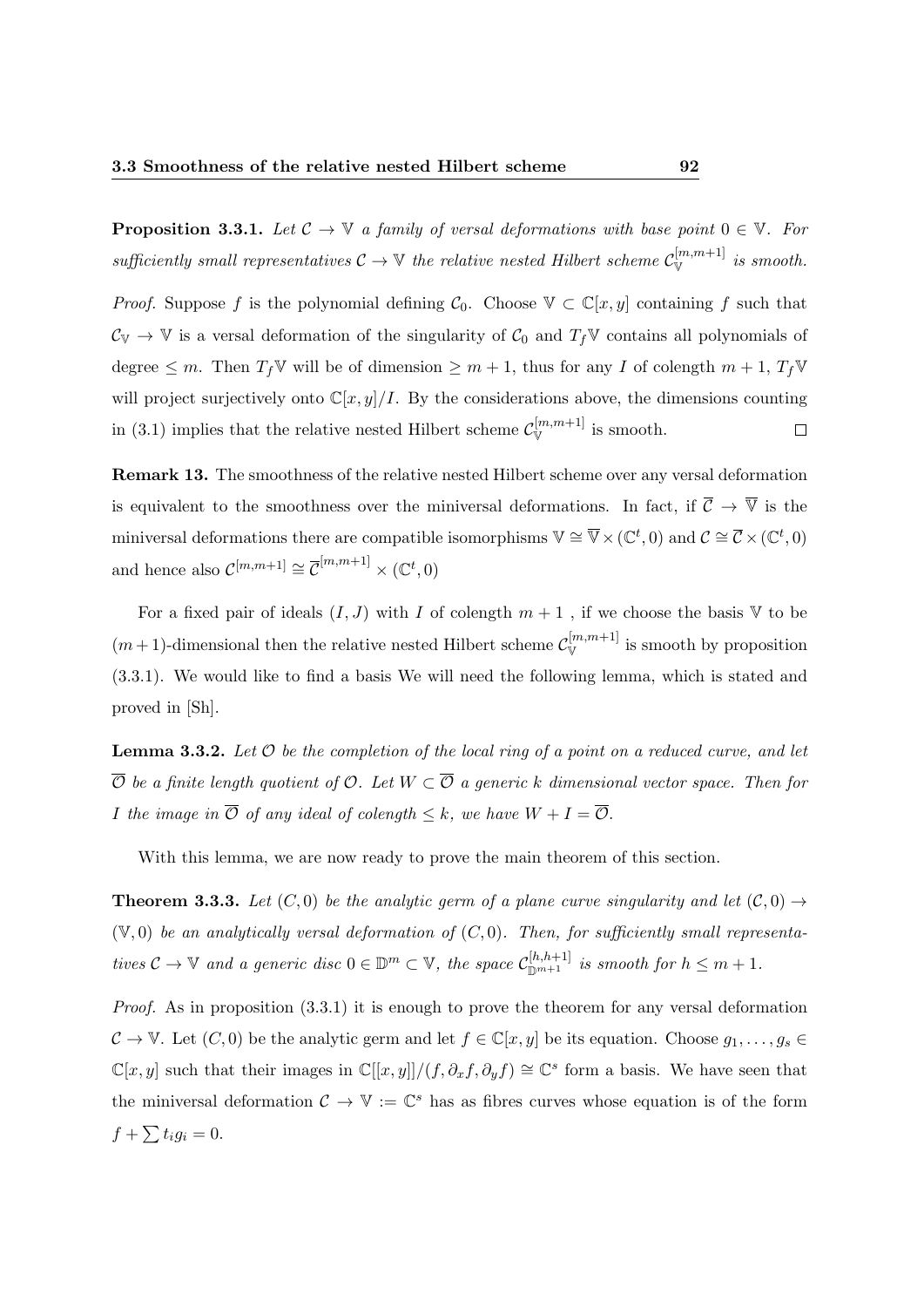Let  $0 \in \mathbb{D}^{m+1} \subset \mathbb{V}$  be a generic  $(m+1)$ -dimensional disc. Its tangent space W has dimension  $m+1$  and lemma (3.3.2) ensures that  $W \subset \mathbb{C}[[x,y]]/(f,\partial_x f, \partial_y f)$  is transverse to any ideal I of colength  $h \leq m+1$ . Thus for any  $h \leq m+1$  the final map of (3.1) is surjective, and  $\mathcal{C}^{[h,h+1]}$  is smooth at points over  $0 \in \mathbb{D}^{m+1}$  which correspond to subschemes supported at the singularity. Finally let  $z \subset \mathcal{C}^{[h,h+1]}$  be any subscheme of length  $h+1$ ; let  $z'$  be its component supported at the singularity, say of length h'. Then an analytic neighbourhood of z in  $\mathcal{C}^{[h,h+1]}$  differs from an analytic neighbourhood of  $z'$  in  $\mathcal{C}^{[h',h'+1]}$  by a smooth factor.  $\Box$ 

Corollary 3.3.4. Let  $C \rightarrow B$  be a family of integral locally planar curves, locally versal at  $b_0 \in B$ . Then for any generic, sufficiently small  $b_0 \in \mathbb{D}^{m+1}$  the relative nested Hilbert scheme  $\mathcal{C}^{[h,h+1]}$  is smooth for  $h\leq m$ .

Proof. Such a situation is analytically locally smooth over that in theorem  $(3.3.3)$ ; a compactness argument yields smoothness uniformly over an open neighbourhood in the base.  $\Box$ 

From the smoothness of the relative nested Hilbert scheme we can deduce an analogue result as the one in  $[MS1, Thm.8]$ .

**Corollary 3.3.5.** Let  $C \rightarrow B$  a family of curves and let V be the product of the versal deformations of curve singularities. Then given a point  $b_0 \in B$ ,

- (i) the smoothness of  $\mathcal{C}^{[m,m+1]}$  depends only on the image  $\mathcal{T}$  of  $T_{b_0}B$  in  $T_0\mathbb{V}$ ;
- (ii) if  $\mathcal{C}^{[m,m+1]}$  is smooth along  $\mathcal{C}_{b_0}^{[m,m+1]}$  $\lim_{b_0} t^{[m,m+1]}$  then  $\dim \mathcal{T} \geq min(\delta(\mathcal{C}_{b_0}), m+1);$
- (iii) if  $\dim \mathcal{T} \geq m+1$  and  $\mathcal{T}$  is general among such subspaces, then  $\mathcal{C}^{[m,m+1]}$  is smooth  $\mathcal{C}^{[m,m+1]}_{b}$  $\binom{m,m+1}{b_0}$
- (iv)  $\mathcal{C}^{[m,m+1]}$  is smooth along  $\mathcal{C}^{[m,m+1]}_{b_0}$  $\delta_{b_0}^{[m,m+1]}$  for all m if and only if  ${\cal T}$  is transverse to the image of the equigeneric ideal. It suffices for  $\mathcal T$  to be generic of dimension at least  $\delta(\mathcal{C}_{b_0})$ .

*Proof.* To prove (*i*) take a subscheme  $z \in C_{b_0}^{[m,m+1]}$  which decomposes as

$$
z=(z_0,\ldots,z_k)
$$

such that  $z_0 \in C_{b_0}^{[d_0, d_0+1]}$  is a subscheme supported at a point  $c_0$  and  $z_i \in C_{b_0}^{[d_i]}$  are length  $d_i$ subschemes supported on points  $c_i$ .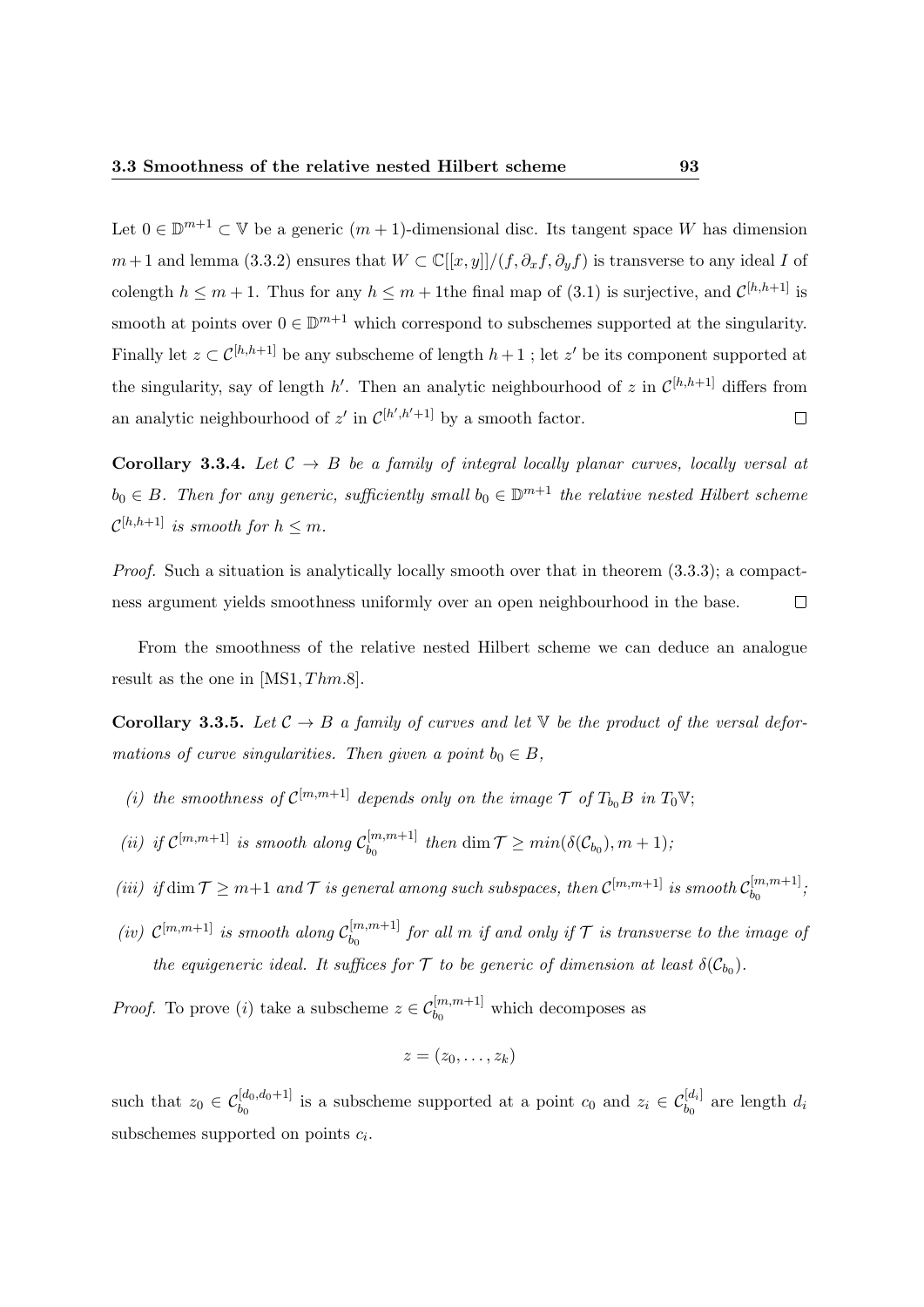Let  $(\overline{C}_i, c_i) \to (\mathbb{V}_i, 0)$  be the miniversal deformations of the singularities  $(\mathcal{C}_{b_0}, c_i)$  and  $(B, b_0) \to$  $\prod(V_i, 0)$  a map along which  $\prod(\overline{C}_i, c_i) \to (B, b_0)$  pulls back. Then analytically locally, the germ  $(\mathcal{C}^{[m,m+1]}, [z])$  pulls back from  $(\mathcal{C}^{[d_0,d_0+1]}_0)$  $\{\bar{c}_0^{[d_0,d_0+1]},[z_0])\cdot \prod (\overline{\mathcal{C}}_i^{d_i}$  $\binom{u_i}{i}, [z_i]$  along the same map. We observe that the fibres of  $(\overline{\mathcal{C}}_i^{d_i})$  $\binom{d_i}{i}, [z_i] \rightarrow (\mathbb{V}_i, 0)$  are reduced of dimension  $d_i$  by [AIK] and the total space is nonsingular by [Sh, Prop. 17]. Moreover the same holds for  $(\mathcal{C}_0^{[d_0,d_0+1]}$  $[{}_{0}^{[d_0, d_0+1]}, [z_0]) \to \mathbb{V}_0$  by proposition (3.3.1).

As the  $\mathbb{V}_i$  were taken miniversal, the map  $T_{b_0}B \to \prod T_0 \mathbb{V}_i$  is uniquely defined and the smoothness of the pullback depends only on the image  $\mathcal T$  of such a map. To check *(ii)* we might assume by (*i*) that the map  $T_{b_0}B \to \prod T_0 \mathbb{V}_i$  is an isomorphism and identify locally B with its image in some representatives  $\overline{B}$  of  $\prod(\mathbb{V}_i,0)$ . We can shrink  $\overline{B}$  until it can be written as  $B \times \mathbb{D}^k$  for some polydisc  $\mathbb{D}^k$ ; as smoothness is an open condition we may shrink  $\mathbb{D}^k$  further until  $\mathcal{C}_{\vert B \vee \epsilon}^{[m,m+1]}$  $\mathbb{R}^{[m,m+1]}_{B \times \epsilon}$  is smooth for all  $\epsilon \in \mathbb{D}^k$ . By [T], the locus of nodal curves with the same cogenus as  $\mathcal{C}_{b_0}$  in  $\prod \mathbb{V}_i$  is nonempty and of codimension  $\delta(\mathcal{C}_{b_0})$ ; choose an  $\epsilon$  such that  $B \times \epsilon$  contains the point p corresponding to such a curve. If  $m + 1 \ge \delta$  the statement is trivial. If  $m + 1 \le \delta$ , we can find a point  $z \in C_p^{[m,m+1]}$ , which is a subscheme supported at  $m+1$  nodes. The Zariski tangent space  $T_z C_p^{[m,m+1]}$  has dimension  $2m+2$ , therefore  $C_p^{[m,m+1]}$  cannot be smoothed over a base of dimension less than  $m + 1$ . For point *(iii)*, we assume as above that B is embedded in  $\overline{B} = \prod V_i$ . As the dimension of  $\mathcal T$  is greater equal than  $m + 1$ , then by lemma (3.3.2) it is transverse to any ideal of colength  $\leq m+1$ , therefore the relative nested Hilbert scheme is smooth. Finally, (iv) if  $\mathcal{T}$  in  $T_0\mathbb{V}$  is transverse to the equigeneric ideal then the map in (3.1) is surjective for any  $I$  and the relative nested Hilbert scheme is smooth.  $\Box$ 

# 3.4 Supports

In Chapter 1 we have defined the supports of a map to be the subvarieties  $\overline{Y}_{\alpha}$  appearing in the Decomposition theorem with some associated non-zero local systems  $\mathcal{L}_{\alpha}$ . In the following section we want describe the supports of the map  $\pi^{[m,m+1]} : \mathcal{C}^{[m,m+1]} \to B$ . All the results we will state in this section holds also for Hilbert schemes and were proved,even though not stated, in [MS1]. In this section we are using the theory of higher discriminants we presented in the first chapter. We recall that whenever we have a map  $f: X \to Y$  with Y nonsingular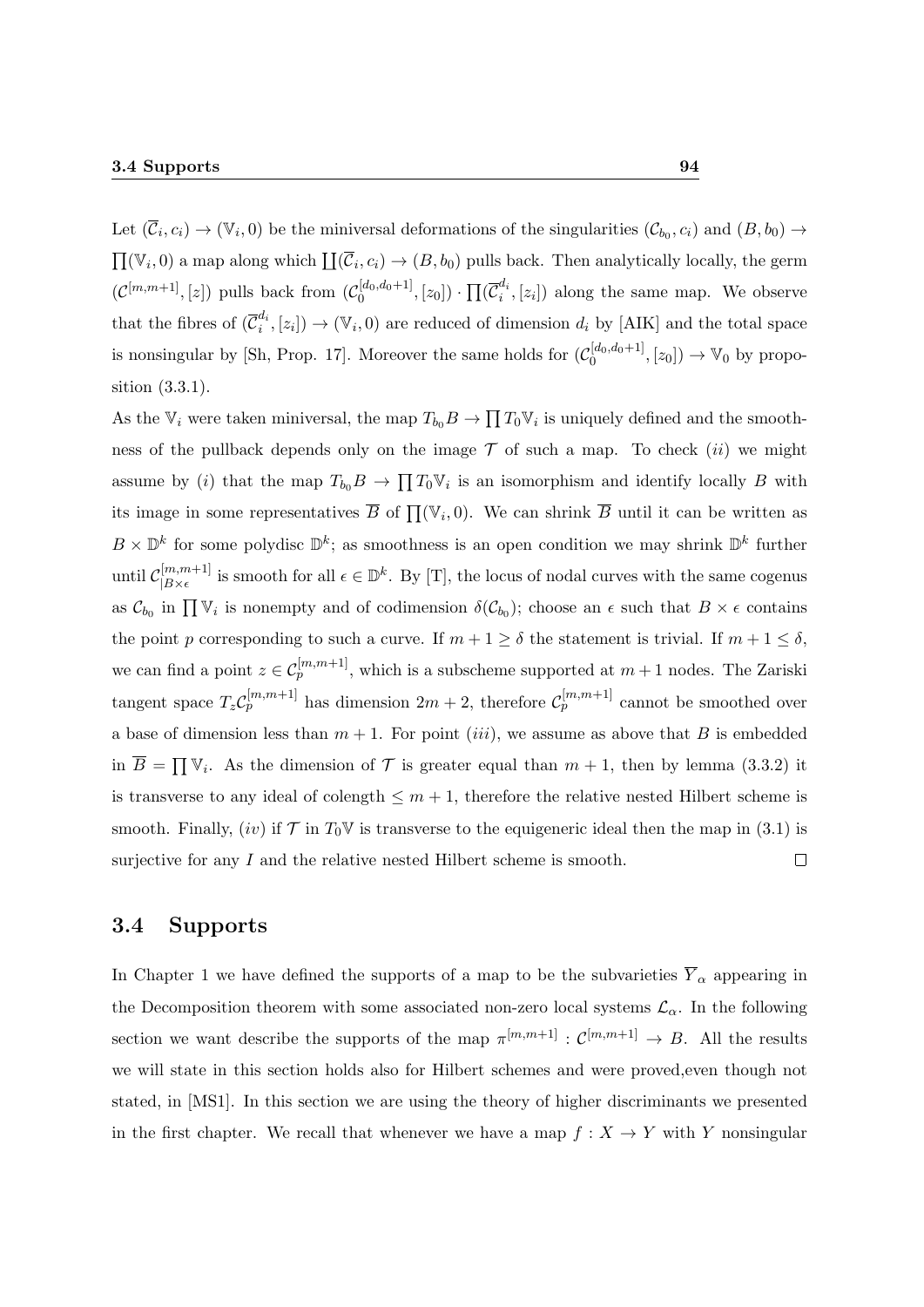the higher discriminants are defined as

 $\Delta^{i}(f) := \{y \in Y \mid \text{ there is no } (i-1) - \text{dimensional subspace of } T_y Y \text{ transverse to } f\}$ 

More precisely we want to construct a stratification of B such that the strata are precisely the higher discriminants of the map  $\pi^{[m,m+1]} : \mathcal{C}^{[m,m+1]} \to B$ . Let  $b_0 \in B$  be the base point of B and suppose  $C_{b_0} = C$  is the curve with the highest cogenus, which we call  $\delta$ . For any  $i = 0 \dots \delta$ 

$$
B_i := \{ b \in B \mid \delta(C_b) = i \}
$$

and we have that  $B = \bigsqcup_i B_i$ . As in the case of higher discriminants, we notice that  $B_0$  is the nonsingular locus of the family. We want to show the following proposition:

**Proposition 3.4.1.** Let  $\pi : \mathcal{C} \to B$  be proper flat family of curves such that the relative nested Hilbert scheme  $\pi^{[m,m+1]} : \mathcal{C}^{[m,m+1]} \to B$  is nonsingular for any m. Let  $\delta$  be the highest cogenus we can find on a curve in the family. Then for any  $i = 0 \dots \delta$ 

$$
\Delta^i(\pi^{[m,m+1]}) = B_i.
$$

*Proof.* Let  $b \in B_i$ . As the relative nested Hilbert scheme is nonsingular at b, then by items  $(ii) - (iv)$  of corollary(3.3.5) then the image T of T<sub>b</sub>B into the product of the first order deformations of the singularities  $C_b$  must be of dimension greater or equal than i. Therefore we have that  $B_i \subseteq \Delta^i(\pi^{[m,m+1]})$ . Conversely suppose  $b \in \Delta^i(\pi^{[m,m+1]})$ . If the cogenus of C were *, then*  $T$  *would have dimension*  $*i*$  *contradicting item <i>(ii)* of corollary (3.3.5).  $\Box$ 

As a consequence of theorem (1.6.2) if we have supports different from the smooth locus, then we will have to look for them in the *i*-codimensional irreducible components of the  $B_i$ 's. We will prove theorem (3.1.2) by applying the criterion (1.6.3) on weight polynomials we stated in Chapter 1.

First we show the result for the Hilbert scheme in [MS1] with a direct computation, then we proceed to prove our theorem for the nested case. We recall that the criterion can be verified just on the generic points of the strata. By theorem  $(3.2.1)$  the generic points of the  $B_i$  are the nodal curves. Therefore we will prove theorem (3.1.2) for family of nodal curves.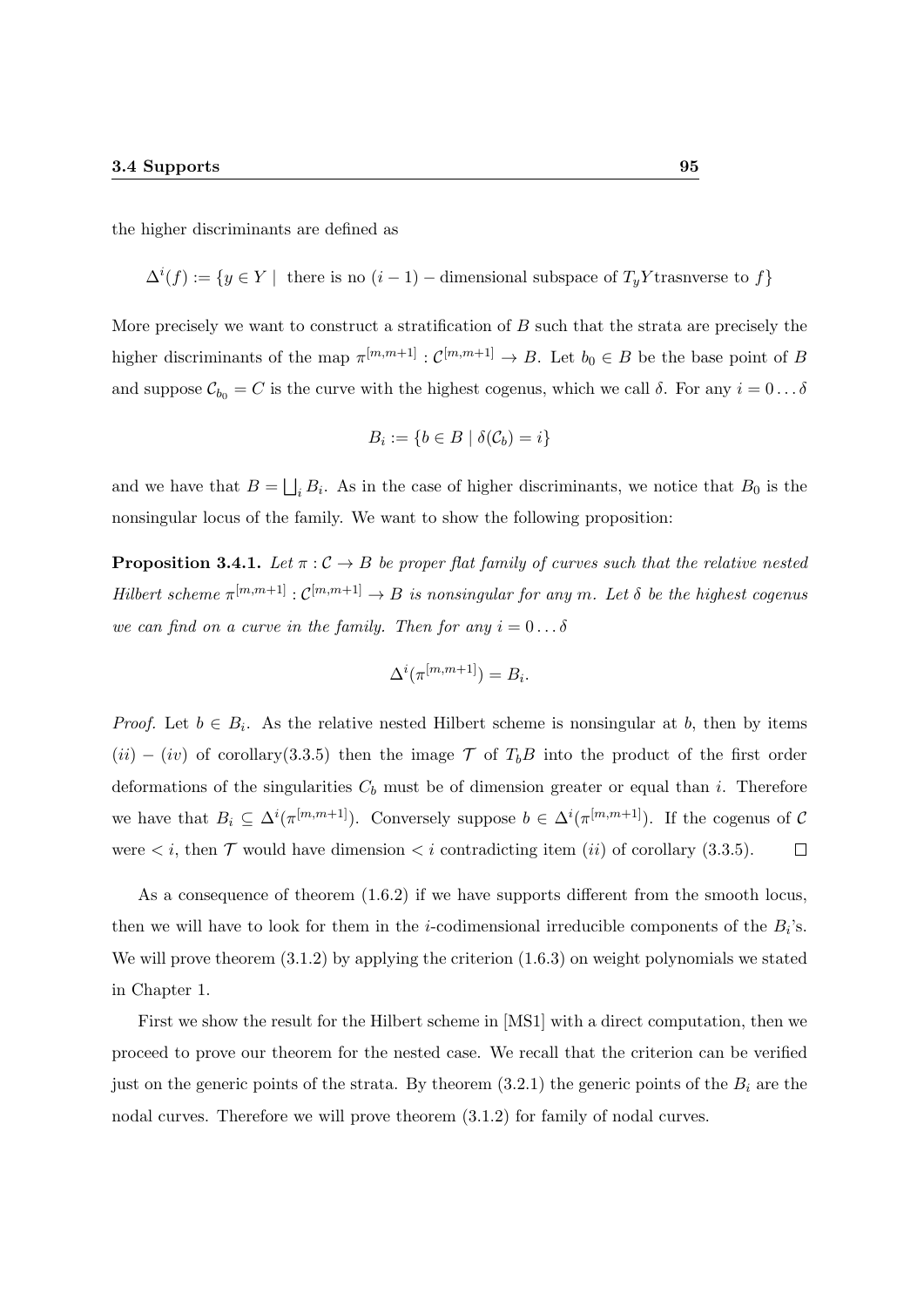## 3.5 Proof of theorem 3.1.2

Let  $\pi : \mathcal{C} \to B$  a proper flat family of nodal curves, locally versal around a base point  $b_0 \in B$ . Suppose all the curves are rational: as we will see this is not a restrictive hypothesis. Call  $\delta := \delta(\mathcal{C}_{b_0})$ . Consider the nodes  $\{x_1, \ldots, x_{\delta}\}\$  of the central fiber  $\mathcal{C}_{b_0}$ . Shrinking B if necessary, we can assume the following facts:

- 1) The discriminant locus is normal crossing divisor  $\Delta := \bigcup D_i$  with  $i = 0, \ldots, \delta$ , where  $D_i$  is the locus in which the *i*-th node  $x_i$  is preserved.
- 2) If  $b \in B$  is such that  $C_b$  is nonsingular, then the vanishing cycles  $\{\alpha_1, \dots, \alpha_\delta\}$  associated with the nodes are disjoint.

As the curve  $\mathcal{C}_b$  is irreducible, the cohomology classes in  $H^1(\mathcal{C}_b)$  of these vanishing cycles are linearly independent, and can then be completed to a symplectic basis  $\{\alpha_1, \beta_1, \dots, \alpha_\delta \beta_\delta\}$ . Let T<sub>i</sub> be the generators of the (abelian) local fundamental group  $\pi_1(B \setminus \Delta, b) \cong \mathbb{Z}^{\delta}$  where  $T_i$ corresponds to "going around  $D_i$ ". Then the monodromy defining the local system  $R^1\tilde{\pi}_*\mathbb{Q}$ on  $B \setminus \Delta$  is given via the Picard-Lefschetz formula, and, in the symplectic basis above, the images of the generators of the fundamental group in  $GL(H^1(\mathcal{C}_b)) = GL(2\delta, \mathbb{C})$  are given by block diagonal matrices consisting of one Jordan block of order 2 corresponding to a symplectic pair  $\{\alpha_i, \beta_i\}$  and the identity elsewhere. Also, as the vanishing cycles are independent, we can consider  $R^1\tilde{\pi}_*\mathbb{Q}$  as direct sum of  $\delta$  modules  $V_i$  of rank 2 whose basis is  $\{\alpha_i,\beta_i\}$ . This makes much more easier to compute the invariants of any local system obtained by linear algebra operations from  $R^1\tilde{\pi}_*\mathbb{Q}$ . In our case we observe that, as  $\mathcal{C}_b$  is nonsingular then

$$
\mathcal{C}_b^{[m,m+1]} = \mathcal{C}_b^{(m,m+1)} = \mathcal{C}_b^{(m)} \times \mathcal{C}_b = \mathcal{C}_b^{[m]} \times \mathcal{C}_b.
$$

By the MacDonald formula for the cohomology of the symmetric product we have

$$
R^{i}\tilde{\pi}_{*}^{[m]}\mathbb{Q} = \bigoplus_{k=0}^{\left[\frac{i}{2}\right]} \bigwedge^{i-2k} R^{1}\tilde{\pi}_{*}\mathbb{Q}(-k) \cong R^{2m-i}\tilde{\pi}_{*}\mathbb{Q}(m-i)
$$
\n(3.2)

where  $(-k)$  denotes the weight shift of  $(k, k)$  in the mixed Hodge structure on the cohomology. Call the linear algebra operation above  $\mathbb{S}^{i,m}$ . Applying the Künneth formula and recalling that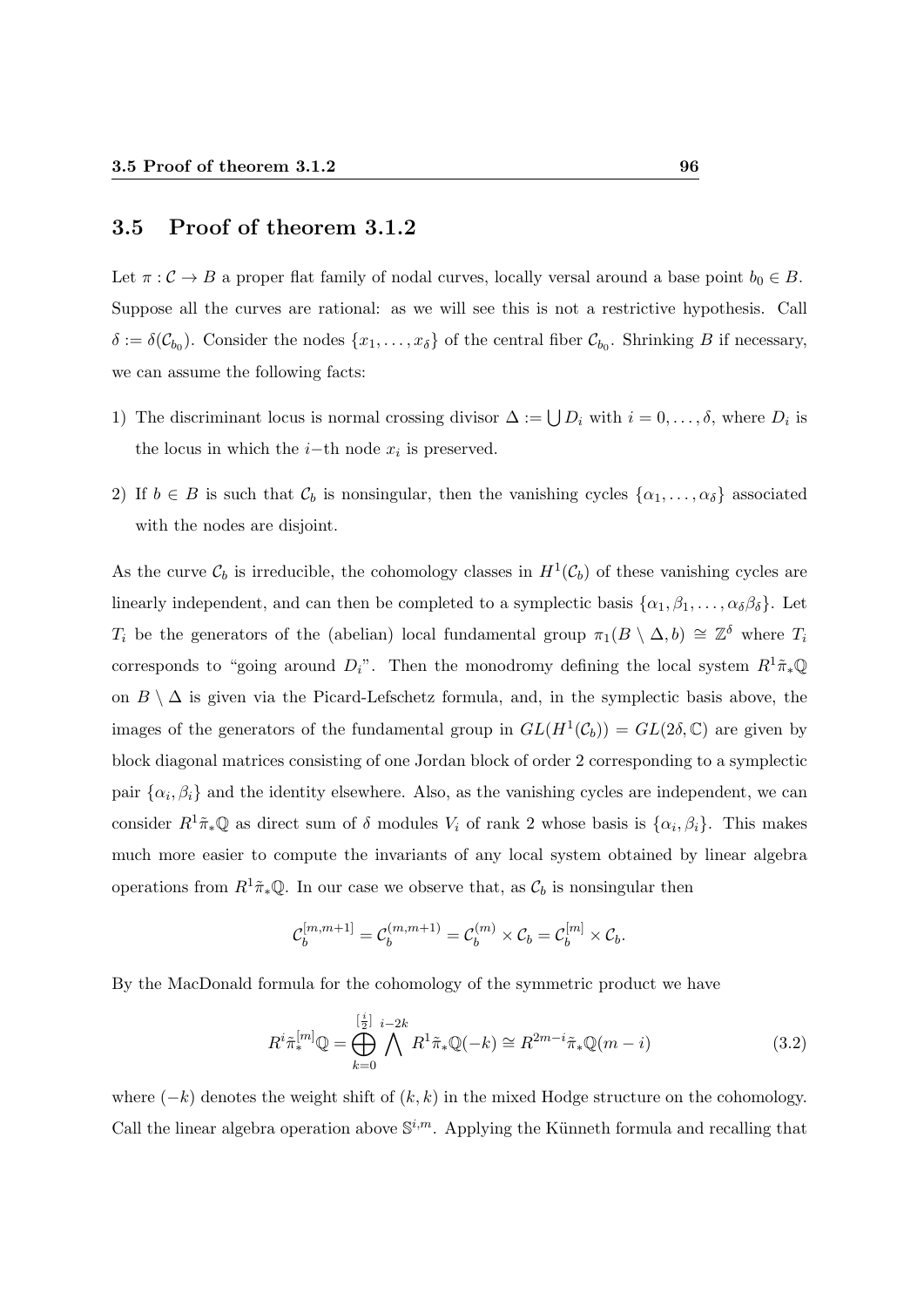the cohomology of any curve  $\mathcal{C}_b$  in the smooth locus has a pure Hodge structure given by

$$
R^0 \tilde{\pi}_* \mathbb{Q} = \mathbb{Q} \quad R^1 \tilde{\pi}_* \mathbb{Q} \cong \mathbb{Q}^{2\delta} \quad R^2 \tilde{\pi}_* \mathbb{Q} \cong \mathbb{Q}(-1)
$$

we conclude that

$$
(R^i \tilde{\pi}_*^{[m,m+1]} \mathbb{Q})_b = \left( (R^i \tilde{\pi}^{[m]} \mathbb{Q}) \oplus (R^{i-1} \tilde{\pi}_*^{[m]} \mathbb{Q} \otimes R^1 \tilde{\pi}_* \mathbb{Q}) \oplus (R^{i-1} \tilde{\pi}^{[m]} \mathbb{Q}(-1)) \right)_b \tag{3.3}
$$

Call  $\mathbb{T}^{i,m}$  the linear algebra operation we apply to on  $R^1\tilde{\pi}_*^{\omega}$  to obtain  $R^1\tilde{\pi}_*^{[m,m+1]}$ :

$$
\mathbb{T}^{i,m}(R^1\tilde{\pi}_*\mathbb{Q}) := \bigoplus_{j=0}^2 \mathbb{S}^{i+j,m}(R^1\tilde{\pi}_*\mathbb{Q}) \otimes R^j\tilde{\pi}_*\mathbb{Q}
$$

Then there exists natural isomorphisms

$$
\left(\mathbb{S}^{i,m} H^1(\mathcal{C}_b)\right)^{\pi_1(B\backslash \Delta)} \cong \mathcal{H}^0 \left({IC}_B(R^i \tilde{\pi}_*^{[m]}\mathbb{Q})\right)_{b_0}
$$

$$
\left(\mathbb{T}^{i,m} H^1(\mathcal{C}_b)\right)^{\pi_1(B\backslash \Delta)} \cong \mathcal{H}^0 \left({IC}_B(R^i \tilde{\pi}_*^{[m,m+1]}\mathbb{Q})\right)_{b_0}
$$

between the monodromy invariants on  $\mathbb{S}^{i,m} H^1(\mathcal{C}_b)$  (resp  $\mathbb{S}^{i,m} H^1(\mathcal{C}_b)$ ) and the stalk at  $b_0$  of the first non-vanishing cohomology sheaf of the intersection cohomology complex of  $R^i \tilde{\pi}_*^{[m]} \mathbb{Q}$  (resp.  $R^{i}\tilde{\pi}_{*}^{[m,m+1]}$ Q). The decomposition theorem implies that  $H^{*}(C_{b_{0}}^{[m]})$  $b_0^{[m]})$  and  $H^*(\mathcal{C}_{b_0}^{[m,m+1]})$  $\binom{[m,m+1]}{b_0}$  contain respectively the Hodge structures

$$
\mathbb{H}^m := \bigoplus_i \left( \mathbb{S}^{i,m} H^1(\mathcal{C}_b) \right)^{\pi_1(B \setminus \Delta)}
$$

$$
\mathbb{I}^m := \bigoplus_i \left( \mathbb{T}^{i,m} H^1(\mathcal{C}_b) \right)^{\pi_1(B \setminus \Delta)}
$$

as a summand. We want to show that this is the unique summand by proving that that the weight polynomial of the cohomology of the nested Hilbert scheme of the  $\mathcal{C}_{b_0}$  is equal to the weight polynomial of  $\mathbb{H}^m$ : this is a corollary of the criterion (1.6.3) in chapter 1.

**Proposition 3.5.1.** [MS1, Prop. 15] Suppose  $f : X \to Y$  is a proper map between nonsingular algebraic varieties. Let F be a summand of  $Rf_*\mathbb{Q}[\dim X]$ . If, for all  $y \in Y$  we have that  $\mathfrak{w}(\mathcal{F}_y[-\dim X]) = \mathfrak{w}(X_y)$ , then  $\mathcal{F} = Rf_*\mathbb{Q}[\dim X]$ .

Proposition 3.5.2. Under the previous assumptions the following holds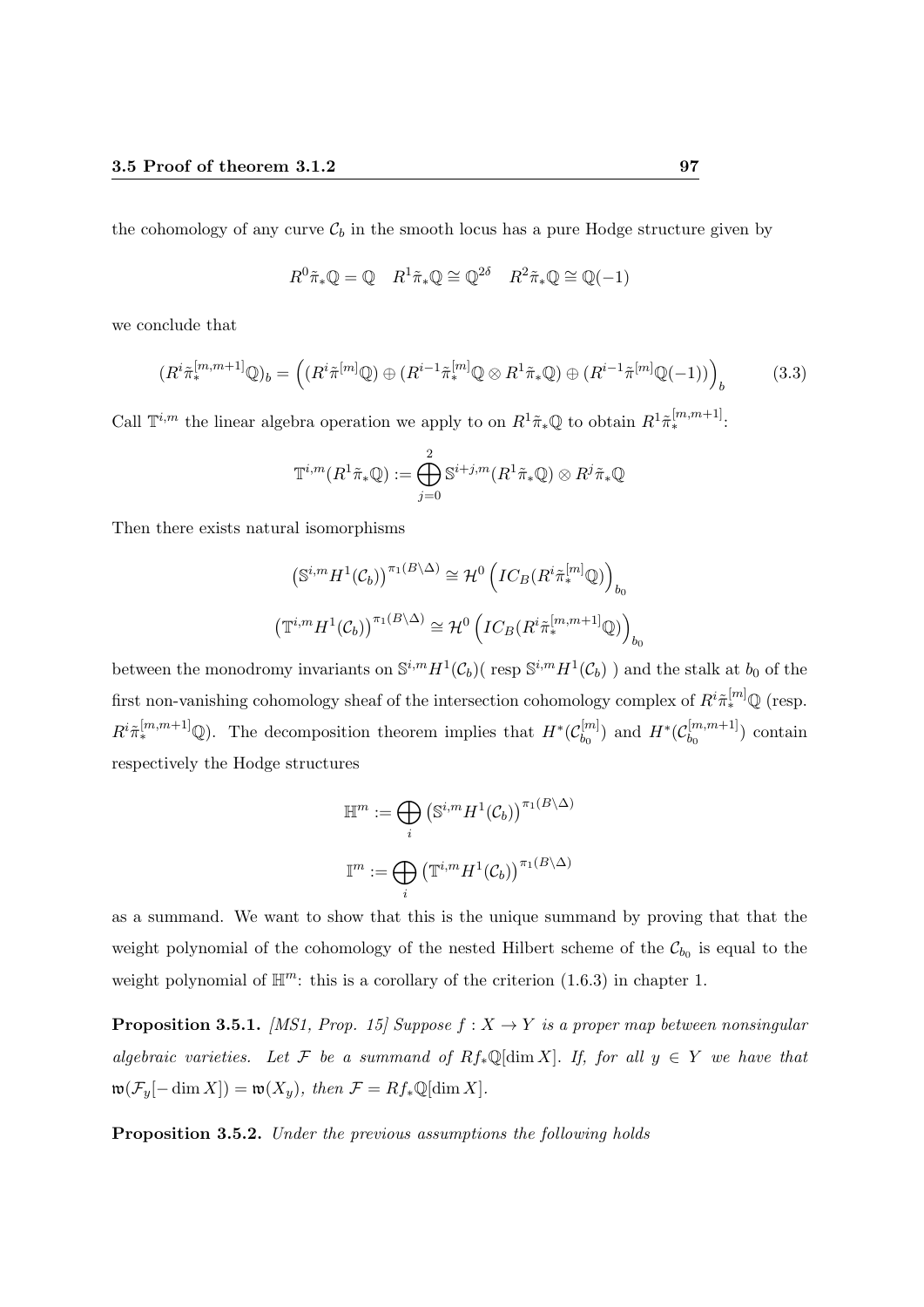$$
(i) \ \mathfrak{w}(\mathcal{C}_{b_0}^{[m]}) = \mathfrak{w}(\mathbb{H}^m)
$$

$$
(ii) \ \mathfrak{w}(\mathcal{C}_{b_0}^{[m,m+1]}) = \mathfrak{w}(\mathbb{I}^m)
$$

**Remark 14.** Suppose we have a family of curves of arithmetic genus  $p_a$  and let  $\mathcal{C}_b$  be a curve in the smooth locus. Take a basis  $\{\alpha_1, \beta_1, \ldots, \alpha_d, \beta_d, \omega_{\delta+1}, \eta_{\delta+1}, \ldots, \omega_{2r}, \eta_{2r}\}\$  of  $H^1(\mathcal{C}_b)$  where the first  $2\delta$  terms are the symplectic basis constructed from the vanishing cycles  $\alpha_i$ . Then the monodromy acts as the identity on the others and the Hodge structures given by the monodromy invariants are extensions of Hodge structures  $\mathbb{H}^m$  and  $\mathbb{I}^m$  on a rational curve  $\mathcal{C}'_b$ with the same singularities, whose existence is granted by corollary  $(3.2.3)$ , tensorized with  $\bigoplus_i S^{i,m} H^1(\overline{C}_{b_0})$  or  $\mathbb{T}^{i,m} H^1(\overline{C}_{b_0})$ . Passing to weight polynomials, this is equivalent to multiply  $\mathfrak{w}(\mathbb{H}^m(\mathcal{C}'_b))$  by the weight polynomial of  $\overline{C}^{[m]}$ . The same is true for  $\mathbb{I}^m$ . Summing over all m we get:

$$
\sum_{m} \mathfrak{w}(\mathbb{H}^m(\mathcal{C}_b)) q^m = \sum_{m} \mathfrak{w}(\mathbb{H}^m(\mathcal{C}'_b)) q^m \cdot \sum_{m} \mathfrak{w}(\overline{C}^{[m]}) q^m
$$

$$
\sum_{m} \mathfrak{w}(\mathbb{I}^m(\mathcal{C}_b)) = \sum_{m} \mathfrak{w}(\mathbb{I}^m(\mathcal{C}'_b)) \cdot \sum_{m} \mathfrak{w}(\overline{C}^{[m,m+1]})
$$

On the other hand if  $C = C_{b_0}$  is the central singular fiber of the family, and we denote by  $C_x^{[m]}$ and  $C_x^{[m,m+1]}$  the (nested) Hilbert schemes supported at one node x, we have that splitting subschemes according to their support gives the following equality in the Grothendieck group of varieties:

$$
\sum_{m} q^{m} \left[ C^{[m]} \right] = \sum_{m} q^{m} \left[ C^{[m]}_{reg} \right] \prod_{x_i} \sum_{q} q^{m} \left[ C^{[m]}_{x_i} \right] =
$$

$$
\sum_{m} q^{m} \left[ \overline{C}^{[m]} \right] \prod_{x_i} (1-q)^2 \sum_{q} q^{m} \left[ C^{[m]}_{x_i} \right]
$$

$$
\sum_{m} q^{m} \left[ C^{[m,m+1]} \right] = \sum_{m} q^{m} \left[ C^{[m,m+1]}_{reg} \right] \prod_{x_i} \sum_{x_i} q^{m} \left[ C^{[m,m+1]}_{x_i} \right] =
$$
  

$$
= \sum_{m} q^{m} \left[ \overline{C}^{[m,m+1]} \right] \prod_{x_i} (1-q)^2 \sum_{x_i} q^{m} \left[ C^{[m,m+1]}_{x_i} \right]
$$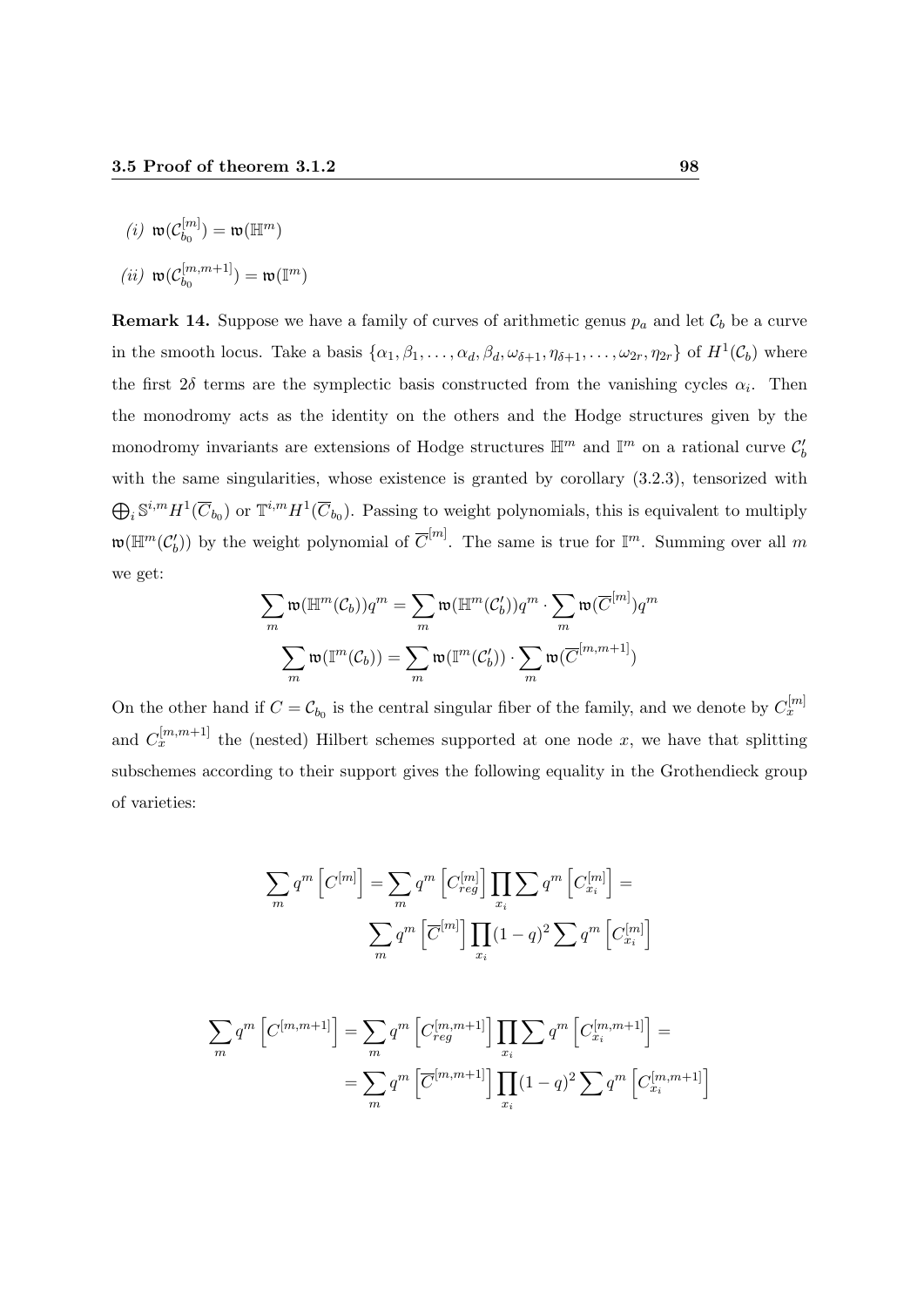where the factor  $(1 - q)^2$  is given by the analytic local branches of C at the nodes.

As the normalization intervenes in both the formulas we can drop the arithmetic genus information in the proof and suppose it coincides with  $\delta$ .

Remark 15. Even though we are supposing for simplicity that the family of curves is locally versal around  $b_0$ , we may weaken our hypotheses by just asking that the family is regular around  $b_0$  and that the locus of nodal curves is dense in every  $\delta$ -stratum.

#### 3.5.1 Hilbert scheme case

Let  $\pi : \mathcal{C} \to B$  a locally versal deformation of a singular rational nodal curve  $\mathcal{C}_{b_0} =: C$ . As a warm up for the nested case, we will compute the weight polynomial of  $C^{[m]}$  and the weight polynomial of the Hodge structure  $\mathbb{H}^m$  given by the monodromy invariants and show they are equalm thus proving theorem [MS1, Theorem 1].

#### Computation of  $\mathfrak{w}(C^{[m]})$

To compute  $\mathfrak{w}(C^{[m]})$  we use power series to find a formula for the class of  $C^{[m]}$  in the Grothendieck group. First we notice that

$$
\sum_{m} q^{m} \left[ C^{[m]} \right] = \sum_{m} q^{m} \left[ C^{[m]}_{reg} \right] \prod_{x_i} \sum q^{m} \left[ C^{[m]}_{x_i} \right]
$$
\n(3.4)

As  $C_{reg} = \mathbb{P}^1 \setminus 2\delta$  regular points  $p_1, \ldots p_{2\delta}$  then

$$
\sum_{m} q^{m} \left[ (\mathbb{P}^{1})^{[m]} \right] = \sum_{m} q^{m} \left[ C_{reg}^{[m]} \right] \prod_{p_{i}} \sum q^{m} \left[ C_{p_{i}}^{[m]} \right]
$$

Now observe that  $(\mathbb{P}^1)^{[m]} = \mathbb{P}^m$ ; also as the  $p_i$  are regular points  $\left[C_{p_i}^{[m]}\right] = 1$  for all m and we have:

$$
\frac{1}{(1-q)(1-q\mathbb{L})} = \sum_{m} q^m \left[ C_{reg}^{[m]} \right] \frac{1}{(1-q)^{2\delta}} \Rightarrow \sum_{m} q^m \left[ C_{reg}^{[m]} \right] = \frac{(1-q)^{2\delta - 1}}{(1-q\mathbb{L})}
$$

where L denotes the weight polynomial of the affine line.

Now, in [R] Ran shows that  $C_x^{[m]}$  consists of  $m-1$  copies of  $\mathbb{P}^1$  that intersects transversely. Thus

$$
\prod_{x_i} \sum q^m \left[ C_{x_i}^{[m]} \right] = \left( \sum q^m ((m-1)\mathbb{L} + 1) \right)^{\delta} = \frac{\left( 1 - q + q^2 \mathbb{L} \right)^{\delta}}{(1 - q)^{2\delta}}.
$$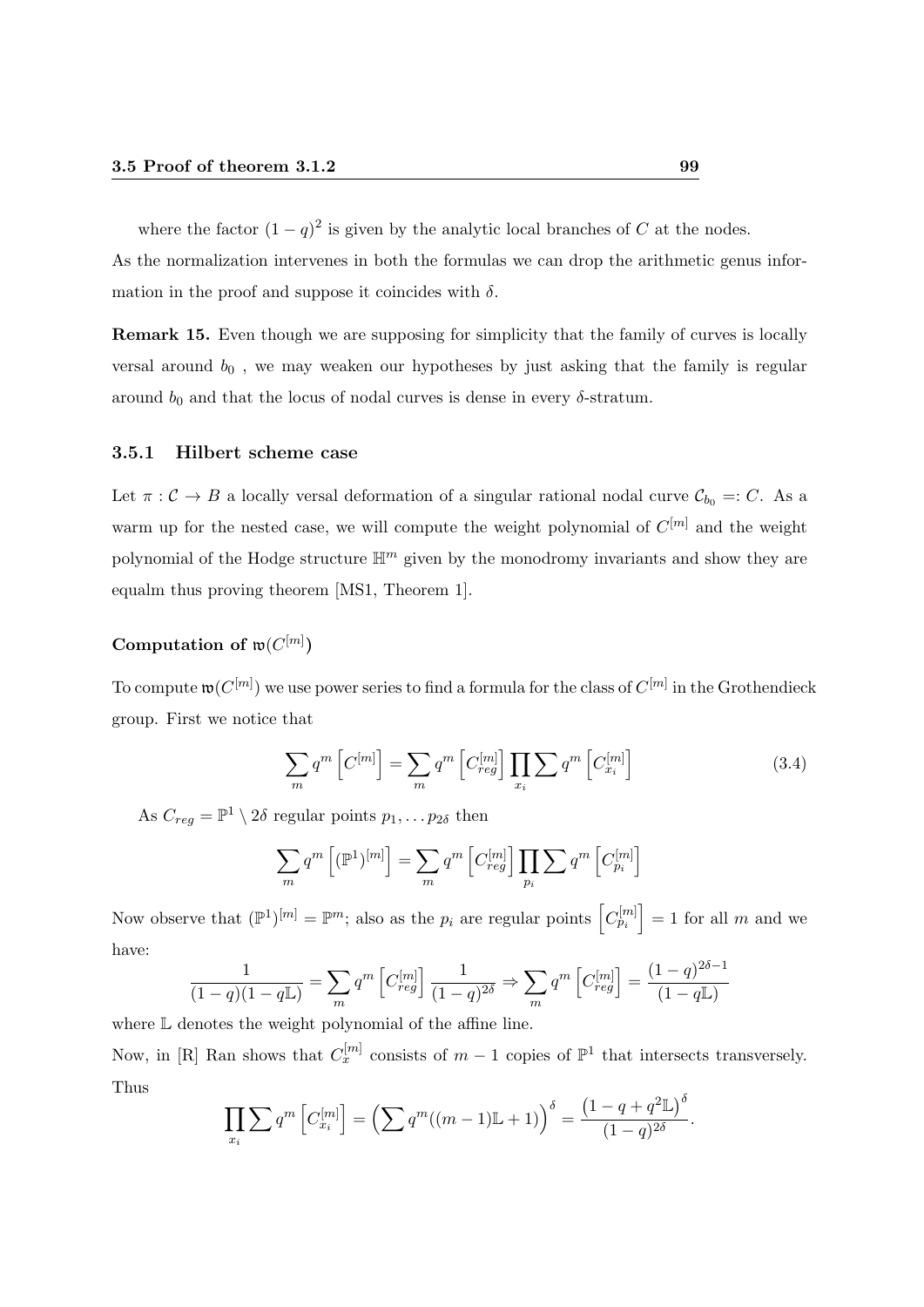Substituting in equation (3.4), we get

$$
\sum_{m} q^{m} \left[ C^{[m]} \right] = \frac{\left( 1 - q + q^{2} \mathbb{L} \right)^{\delta}}{(1 - q)(1 - q \mathbb{L})}
$$

The coefficient of  $q^m$  in the series is given by

$$
\mathfrak{w}(C^{[m]}) = \sum_{s=0}^{m} (-1)^s \sum_{t=0}^{\delta} {\delta \choose t} {t \choose s-t} \mathbb{L}^{s-t} \cdot \sum_{l=0}^{m-s} \mathbb{L}^l = \sum_{s=0}^{m} (-1)^s \sum_{l=0}^{\delta} {\delta \choose t} {t \choose s-t} \mathbb{L}^{s-t} \cdot \frac{\mathbb{L}^{m-s+1}-1}{\mathbb{L}-1}.
$$
\n(3.5)

#### Computation of  $\mathfrak{w}(\mathbb{H}^m)$

Let  $b$  a point in the smooth locus. We now need to compute the invariants in the cohomology groups  $H^i(\mathcal{C}_b)$  of the monodromy  $\rho : \pi_1(B \setminus \Delta) \to H^1(\mathcal{C}_b)$ . Also, we recall that all the vanishing cycles  $\alpha_i$  have weight 0, while  $\beta_i$  have weight 2.

Considering the MacDonald formula to compute the cohomology of Hilbert scheme, we just need to understand the invariants of  $\bigwedge^l H^1(\mathcal{C}_b)$  for any  $l \geq 0$ . As we observed before,  $H^1(\mathcal{C}_b)$  can be viewed as a direct sum of 2-dimensional representations  $V_i$  on which a generator  $T_j \in SL(2\delta,\mathbb{C})$ of the monodromy acts as the identity if  $i \neq j$  and  $T_i(\alpha_i) = \alpha_i$ ,  $T_i(\beta_i) = \alpha_i + \beta_i$ . Thus  $H^1(\mathcal{C}_b) = \bigoplus_{i=1}^{\delta} V_i$  and we have

$$
\bigwedge^l H^1(\mathcal{C}_b) = \bigoplus_{l_1 + \ldots + l_\delta = l} \bigwedge^{l_1} V_1 \otimes \ldots \otimes \bigwedge^{l_\delta} V_\delta, \qquad 0 \le l_i \le 2. \tag{3.6}
$$

Also, as dim  $V_i = 2$ 

$$
\bigwedge^{l_i} V_i = \begin{cases} \mathbb{C} & \text{if } l_i = 0 \\ V_i & \text{if } l_i = 1 \\ \mathbb{C}(-1) & \text{if } l_i = 2 \end{cases}
$$

The only invariants of  $V_i$  are the  $\alpha_i$ , of weight 0. In conclusion we have that for any  $i = 0, \ldots, m$ we have

$$
I(i,\delta) := \mathfrak{w}\left( (H^i(\mathcal{C}_b^{[m]}))^{\pi_1(B \setminus \Delta)} \right) = (-1)^i \sum_{k=0}^{\lfloor \frac{i}{2} \rfloor} \mathbb{L}^k \sum_{j=0}^{\lfloor \frac{i-2k}{2} \rfloor} {\binom{\delta}{j}}{\binom{\delta-j}{i-2k-2j}} \mathbb{L}^j
$$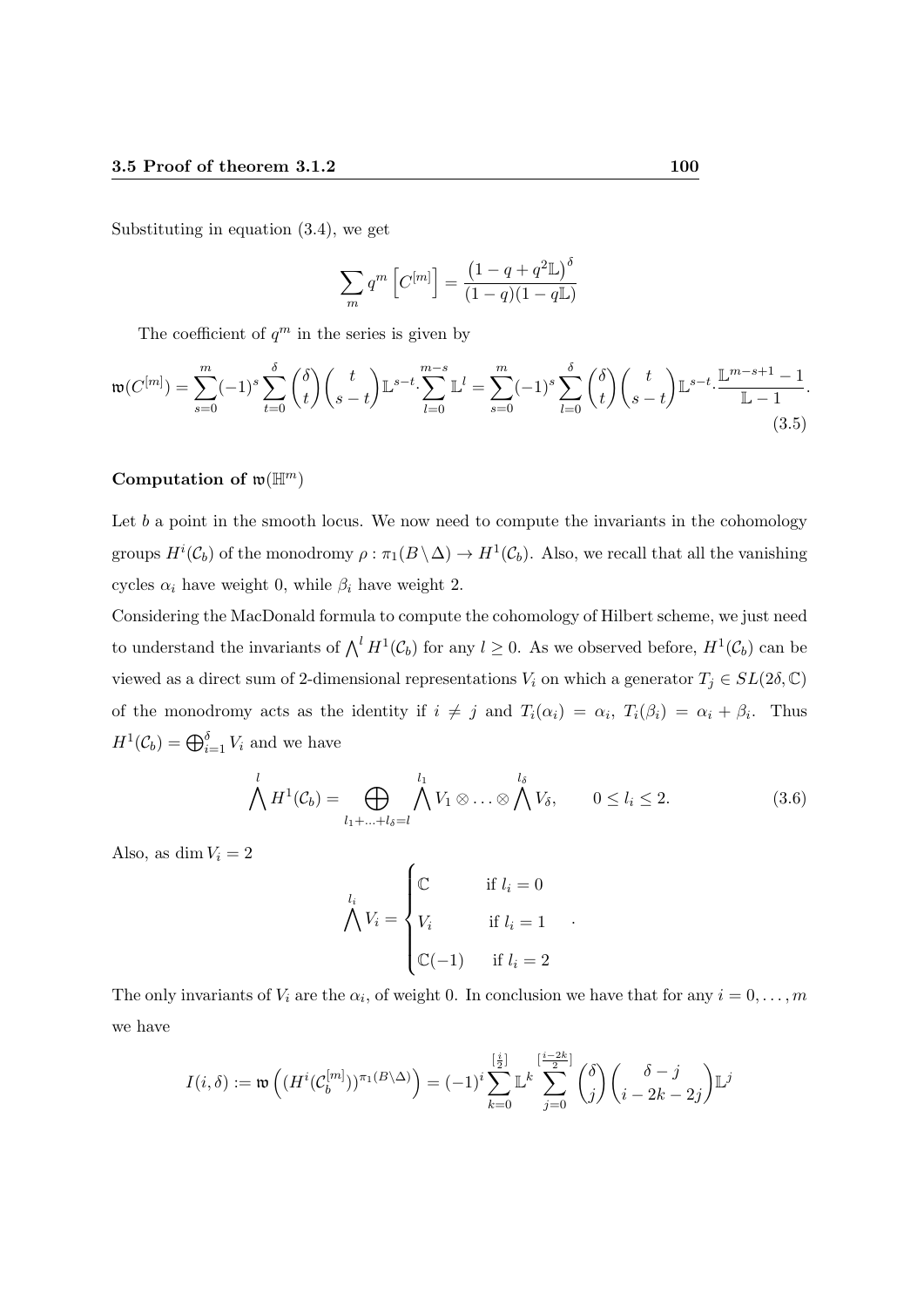where the index  $k$  is the one in MacDonald formula and  $j$  represents the number of second external power we take in (3.6).

Summing over  $m$  and taking the duality in  $(3.2)$  into account we get

$$
\mathfrak{w}(\mathbb{H}^m) = \sum_{i=0}^{m-1} (-1)^i (1 + \mathbb{L}^{m-i}) \sum_{k=0}^{\left[\frac{i}{2}\right]} \mathbb{L}^k \sum_{j=0}^{\left[\frac{i-2k}{2}\right]} {\binom{\delta}{j}} {\binom{\delta-j}{i-2k-2j}} \mathbb{L}^j
$$
(3.7)

$$
+(-1)^{m} \sum_{k=0}^{\left[\frac{m}{2}\right]} \mathbb{L}^{k} \sum_{j=0}^{\left[\frac{m-2k}{2}\right]} {\binom{\delta}{j}} {\binom{\delta-j}{m-2k-2j}} \mathbb{L}^{j}
$$
(3.8)

*Proof of point (i) in Proposition 3.5.2.* We start looking at  $\mathfrak{w}(\mathbb{H}^m)$ . First we notice that due to properties of binomial coefficient, the sum over j goes to  $\delta$  while the sum in k can go to infinity. Also we have that  $\binom{\delta}{i}$  $j \binom{\delta-j}{i-2k-2j} = \binom{\delta}{i-2k}$  $\frac{\delta}{i-2k-j}\Big)\Big(\frac{i-2k-j}{j}\Big).$ 

Setting  $l = i - 2k - j$  and applying the remarks above we get

$$
\mathfrak{w}(\mathbb{H}^m) = \sum_{i=0}^{m-1} (-1)^i (1 + \mathbb{L}^{m-i}) \sum_{k=0}^{\infty} \mathbb{L}^k \sum_{l=0}^{\delta} {\delta \choose l} {l \choose i-2k-l} \mathbb{L}^{i-2k-l} + (-1)^m \sum_{k=0}^{\infty} \mathbb{L}^k \sum_{l=0}^{\delta} {\delta \choose l} {l \choose m-2k-l} \mathbb{L}^{m-2k-l}
$$

Set  $s = i - 2k$  and split the sum in two parts with respect to the product with  $(1 + \mathbb{L}^{m-i})$ .

$$
\mathfrak{w}(\mathbb{H}^m) = \sum_{s=0}^m (-1)^s \sum_{k=0}^\infty \mathbb{L}^k \sum_{l=0}^\delta \binom{\delta}{l} \binom{l}{s-l} \mathbb{L}^{s-l} + \\ + \sum_{s=0}^m (-1)^s \mathbb{L}^{m-s} \sum_{k=0}^\infty \mathbb{L}^{-k} \sum_{l=0}^\delta \binom{\delta}{l} \binom{l}{s-l} \mathbb{L}^{s-l}
$$

Taking out the sums in k and recalling that  $\sum_{k=0}^{\infty} \mathbb{L}^{k} = \frac{1}{1 - k}$  $1 - L$ 

$$
\mathfrak{w}(\mathbb{H}^m) = \frac{1}{1-\mathbb{L}} \sum_{s=0}^m (-1)^s \sum_{l=0}^{\delta} {\delta \choose l} {l \choose s-l} \mathbb{L}^{s-l} +
$$

$$
- \frac{\mathbb{L}}{1-\mathbb{L}} \sum_{s=0}^m (-1)^s \mathbb{L}^{m-s} \sum_{k=0}^{\infty} \mathbb{L}^{-k} \sum_{l=0}^{\delta} {\delta \choose l} {l \choose s-l} \mathbb{L}^{s-l} =
$$

$$
= \frac{1}{1-\mathbb{L}} \sum_{s=0}^m (-1)^s (1-\mathbb{L}^{m-s+1}) \sum_{l=0}^{\delta} {\delta \choose l} {l \choose s-l} \mathbb{L}^{s-l}
$$

which is precisely  $\mathfrak{w}(C^{[m]})$ .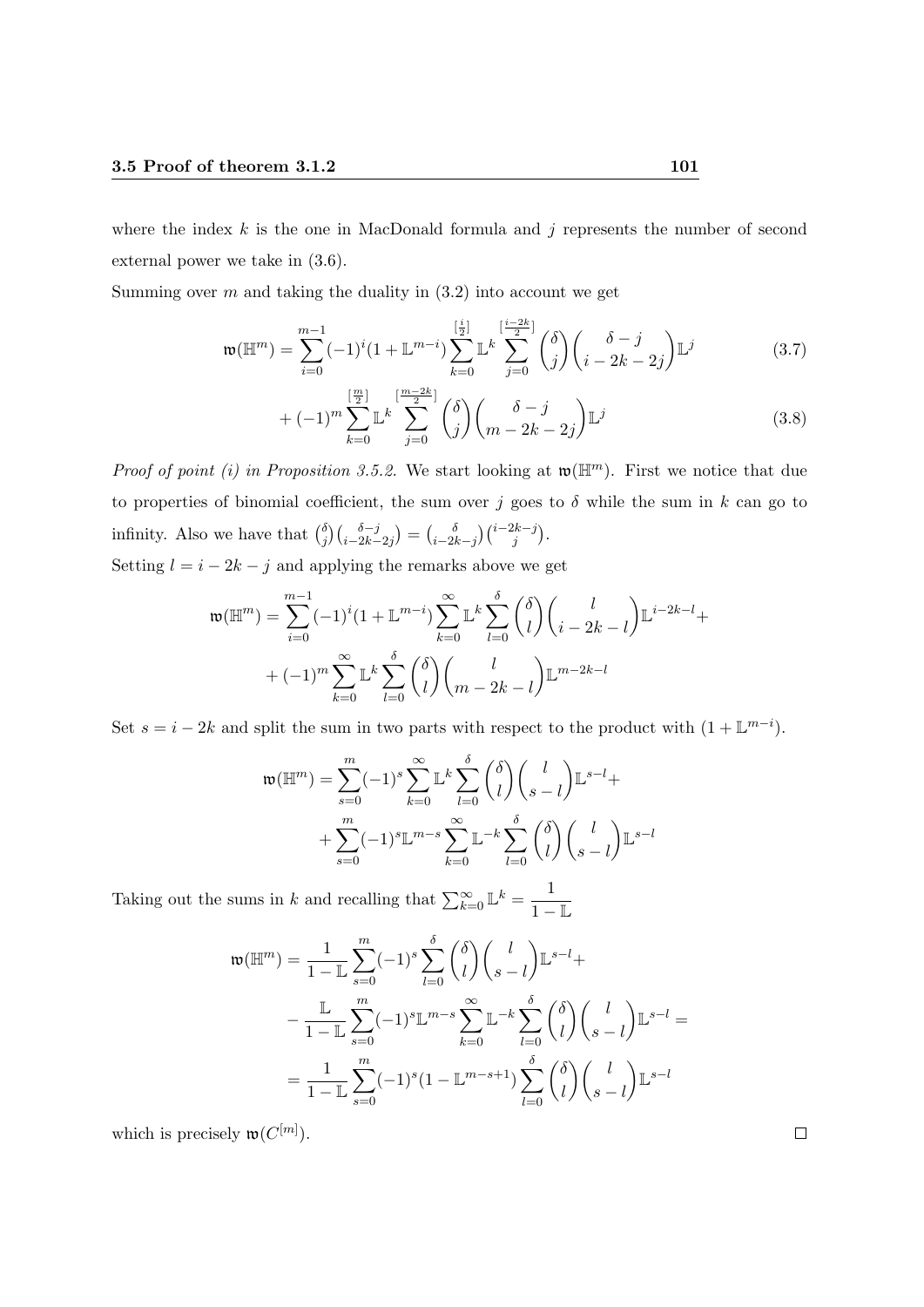#### 3.5.2 Nested Hilbert scheme case

As above suppose  $\pi : \mathcal{C} \to B$  is a locally versal deformation of a singular rational nodal curve  $C_{b_0}$  =: C. We now want to show point (ii) of proposition (3.5.2), to conclude the proof of theorem (3.1.2). Again, we compute the weight polynomials  $\mathfrak{w}(C^{[m,m+1]})$ ,  $\mathfrak{w}(\mathbb{I}^m)$  and show that their are equal.

#### Computation of  $\mathfrak{w}(C^{[m,m+1]})$

We start by stratifying  $\mathcal{C}_{b_0}^{[m,m+1]}$  $b_0^{[m,m+1]}$ . As the weight polynomial depends only on the class in the Grothendieck group, we can work there. Let  $\mathcal{C}_{0,reg} := \mathcal{C}_0 \setminus \{x_1, \ldots, x_\delta\}$ . We can consider the colength 1 ideal of  $\mathcal{C}_{b_0}^{[m,m+1]}$  $\omega_{b_0}^{[m,m+1]}$  as a copy of  $\mathcal{C}_{b_0}^{[m]}$  $b_0^{[m]}$  to which we add a further point  $p \in \mathcal{C}_{b_0}[m]$ . Whenever we add a regular point  $p$  the class does not change, while when the point is a node we need to be careful about the number of occurrences of the node in the colength one ideal. In [R], Ran shows that the nested Hilbert scheme  $C_x^{[k,k+1]}$  supported on one node, is  $2k-1$  copies of  $\mathbb{P}^1$  alternating between those coming from  $C_x^{[k]}$  and  $C_x^{[k+1]}$ . As a consequence  $\left[C_x^{[k,k+1]}\right] = (2k-1)\mathbb{L}+1$ .

We stratify  $\mathcal{C}_0^{[m,m+1]}$  with respect to the number of times the nodes appear in  $\left[\mathcal{C}_0^{[m]} \right]$  $\genfrac{[}{]}{0pt}{}{m}{0}$ 

$$
\begin{aligned} \left[\mathcal{C}_{b_0}^{[m,m+1]}\right] &= \left[\mathcal{C}_0^{[m]} \times \mathcal{C}_{b_0,reg}\right] + \sum_{i=1}^{\delta} \sum_{k=0}^{m} \left[ (\mathcal{C}_0 - x_i)^{[m-k]} \times C_{x_i}^{[k,k+1]} \right] = \\ &= \left[\mathcal{C}_{b_0}^{[m]} \times \mathcal{C}_{b_0,reg}\right] + \delta \sum_{k=0}^{m} \left[ (\mathcal{C}_0 - x)^{[m-k]} \times C_x^{[k,k+1]}\right] \end{aligned}
$$

We observe that for any  $k \geq 0$  we can write  $\left[C_x^{[k,k+1]}\right] = \left[C_x^{[k]}\right] + k\mathbb{L}$ . Making a substitution in the above equation we get

$$
\left[C_{b_0}^{[m,m+1]}\right] = \left[C_{b_0}^{[m]} \times C_{b_0,reg}\right] + \delta \sum_{k=0}^{m} \left[ (C_{b_0} - x)^{[m-k]} \times C_x^{[k]} \right] + \delta \mathbb{L} \sum_{k=0}^{m} k \left[ (C_{b_0} - x)^{[m-k]} \right].
$$

 $\text{Since } \sum_{k=0}^m \left[ (\mathcal{C}_{b_0} - x)^{[m-k]} \times C_x^{[k]} \right] = \left[ \mathcal{C}_{b_0}^{[m]} \right], \text{ we have that the second term of the sum consists of the terms of the sum.}$ precisely of those  $\delta$  copies of  $\mathcal{C}_{b_0}^{[m]}$  which, added to the first term, give  $\mathcal{C}_{b_0}^{[m]} \times \mathcal{C}_{b_0}$ . Finally, we notice that  $(\mathcal{C}_{b_0} - \times)$  can be considered as a curve  $\tilde{\mathcal{C}}$  with  $\delta-1$  nodes minus two regular points p, q. Then the class of its Hilbert scheme can be computed as  $\left[\tilde{C}^{[m]}\right] = \sum_{k=0}^{m} \left[ (\mathcal{C}_{b_0} - x)^{[m-k]} \right] \times C_{p,q}^{[k]}$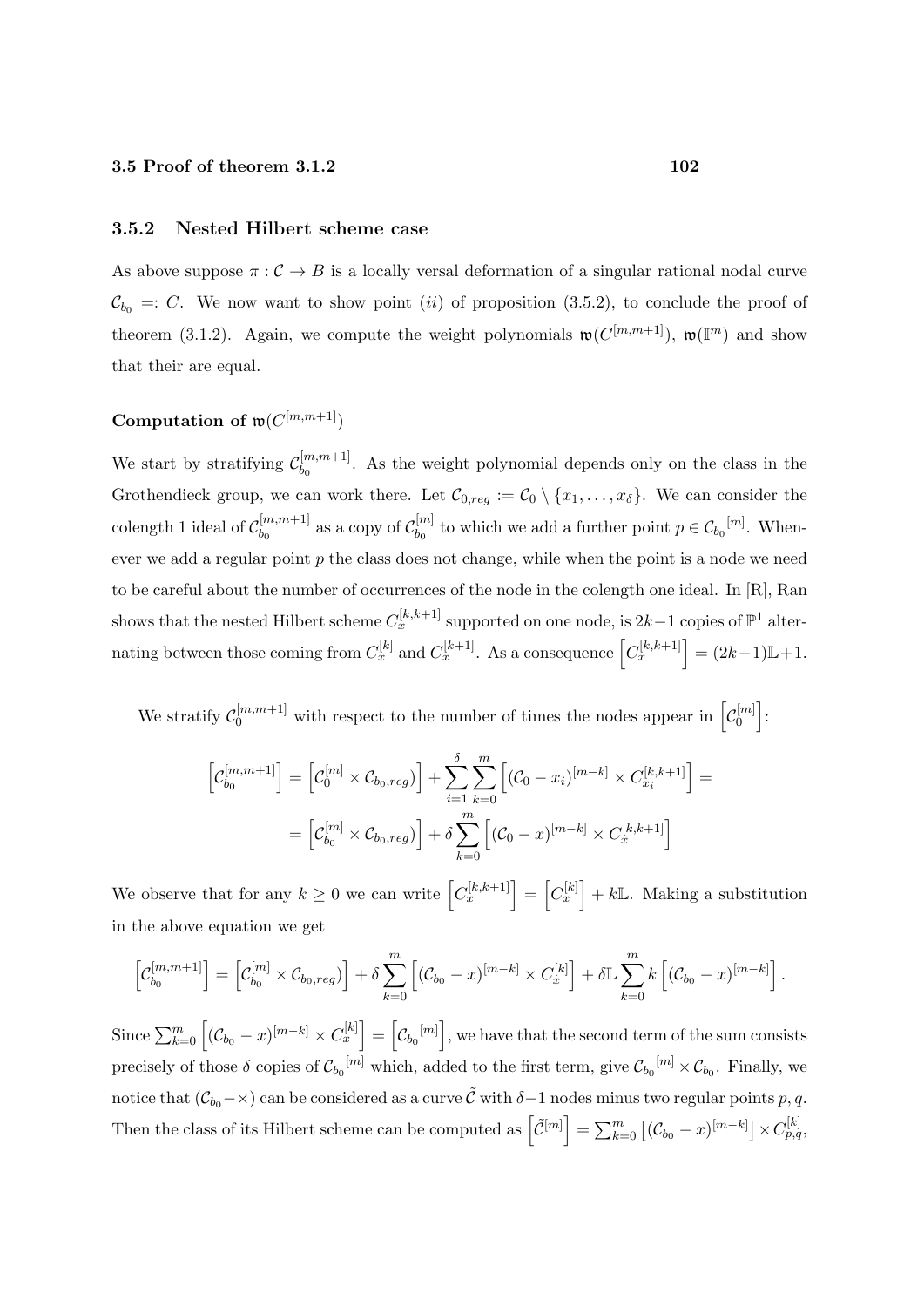where  $C_{p,q}^{[k]}$  is the Hilbert scheme with support  $p \cup q$ . As p and q are regular points,  $\left[C_{p,q}^{[k]}\right]$  is just the number of length non ordered  $k$ −ple in  $p, q$ , which is equal to  $k$ . In conclusion we can write

$$
\left[\mathcal{C}_{b_0}^{[m,m+1]}\right] = \mathcal{C}_{b_0}^{[m]} \times \mathcal{C}_{b_0} + \delta \mathbb{L}\left[\tilde{\mathcal{C}}^{[m]}\right]
$$
\n(3.9)

# Computation of  $\mathfrak{w}(\mathbb{I}^m)$

We remind that

$$
H^{i}(\mathcal{C}_{b}^{[m,m+1]}) = H^{i}(\mathcal{C}_{b}^{[m]}) \oplus H^{i-1}(\mathcal{C}_{b}^{[m]}) \otimes H^{1}(\mathcal{C}_{b}) \oplus H^{i-2}(\mathcal{C}_{b}^{[m]})(-1).
$$

We notice that, by applying the MacDonald formula to second term we get

$$
H^{i-1}(\mathcal{C}_b^{[m]}) \otimes H^1(\mathcal{C}_b) = \bigoplus_{k=0}^{\left[\frac{i-1}{2}\right]}\bigwedge^{i-1-2k} H^1(\mathcal{C}_b) \otimes H^1(\mathcal{C}_b)(-k)
$$

As a result we will have to find both the invariants of  $\bigwedge^l H^1(\mathcal{C}_b)$  and those of  $\bigwedge^l H^1(\mathcal{C}_b) \otimes H^1(\mathcal{C}_b)$ . We have seen how to find the invariants of  $\bigwedge^l H^1(\mathcal{C}_b)$  in the computation for the Hilbert scheme; when looking at the invariants of  $\bigwedge^l H^1(\mathcal{C}_b) \otimes H^1(\mathcal{C}_b)$  we have to be more careful: there is more than just the invariant of  $\bigwedge^l H^1(\mathcal{C}_b)$  times the invariant of  $H^1(\mathcal{C}_b)$ .

Let us be more precise: recall that  $H^1(\mathcal{C}_b) = \bigoplus_{i=1}^{\delta} V_i$  and that we have

$$
\bigwedge^l H^1(\mathcal{C}_b) = \bigoplus_{l_1 + \ldots + l_\delta = l} \bigwedge^{l_1} V_1 \otimes \ldots \otimes \bigwedge^{l_\delta} V_\delta, \qquad 0 \le l_i \le 2.
$$
 (3.10)

.

Also, as dim  $V_i = 2$ 

$$
\bigwedge^{l_i} V_i = \begin{cases} \mathbb{C} & \text{if } l_i = 0 \\ V_i & \text{if } l_i = 1 \\ \mathbb{C}(-1) & \text{if } l_i = 2 \end{cases}
$$

Thus

$$
\bigwedge^l H^1(\mathcal{C}_b) \otimes H^1(\mathcal{C}_b) = (\bigoplus_{l_1 + \ldots + l_\delta = l} \bigwedge^{l_1} V_1 \otimes \ldots \otimes \bigwedge^{l_\delta} V_\delta) \otimes (V_1 \oplus \ldots \oplus V_\delta). \tag{3.11}
$$

By the considerations above, the monodromy invariants of summands of type  $V_i \otimes V_j$  for  $i \neq j$  are just an invariant of  $V_i$  tensor an invariant of  $V_j$ , while invariants of summands of type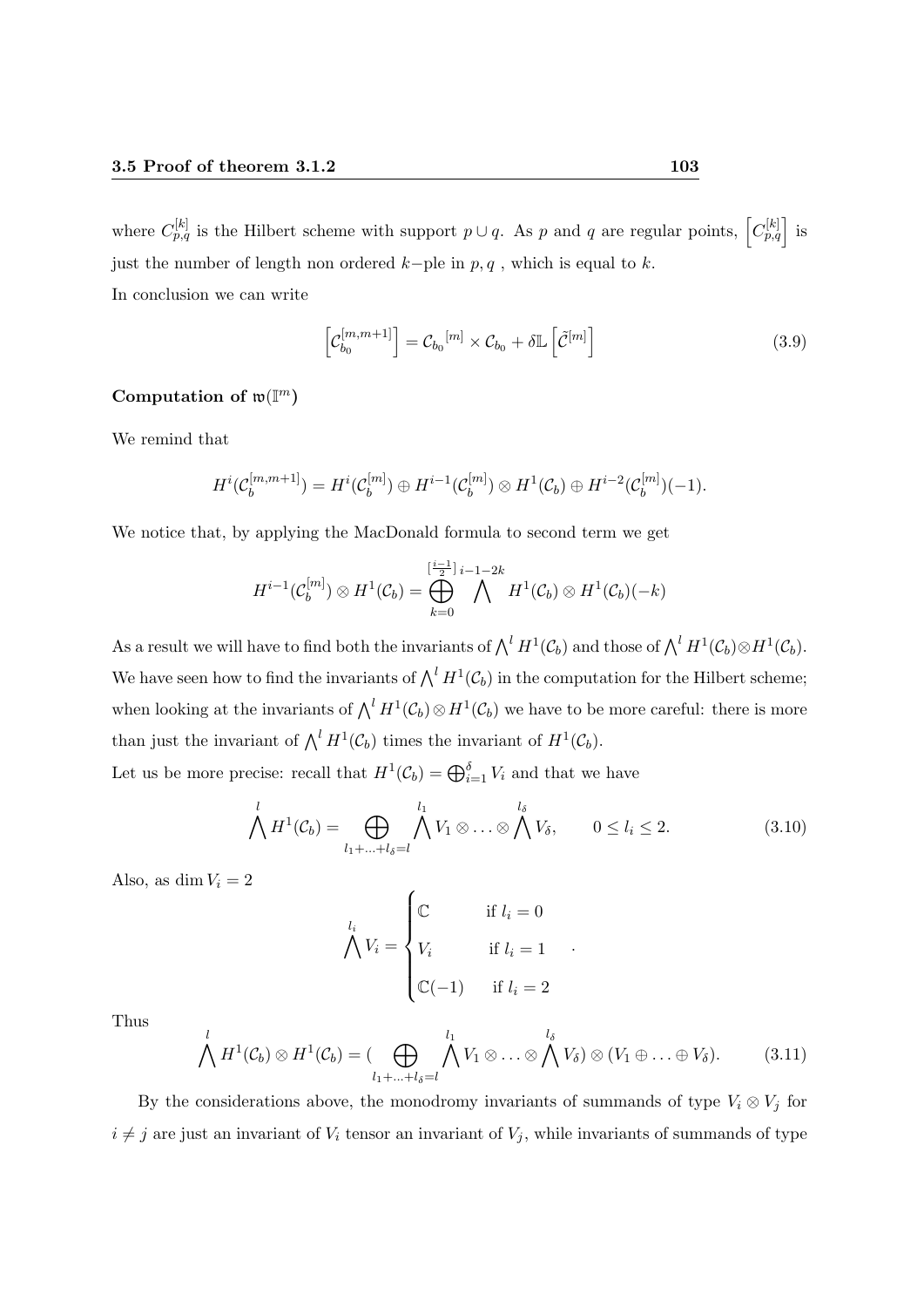$\bigwedge^2 V_i \otimes V_j$  are just the invariants of  $V_i$  with shifted weight.

The invariants which are not the tensor product of an invariant of  $\bigwedge^l H^1(\mathcal{C}_b)$  times an invariant of  $H^1(\mathcal{C}_b)$  come from the summands  $V_i \otimes V_i = \bigwedge^2 V_i \otimes Sym^2(V_i)$ . These summands provide additional invariants of weight 2, which are those of  $\bigwedge^2 V_i$ .

As equation  $(3.11)$  is symmetric in the  $V_i$ 's it is sufficient to compute the invariants of

$$
(\bigoplus_{l_1+\ldots+l_{\delta}=l}\bigwedge^{l_1}V_1\otimes\ldots\otimes\bigwedge^{l_{\delta}}V_{\delta})\otimes V_1
$$

and multiply what we obtain by  $\delta$ .

If  $l_1 \neq 1$  then the formula we wrote for the Hilbert scheme still holds, while when  $l_1 = 1$  we have a certain number of invariants of weight 2 to take into account.

$$
\mathfrak{w}\left((H^{i}(\mathcal{C}_{b}^{[m]}\otimes H^{1}(\mathcal{C}_{b})))^{\pi_{1}(B\backslash\Delta)}\right) = \delta \sum_{k=0}^{\left[\frac{i}{2}\right]} \mathbb{L}^{k} \sum_{j=0}^{\left[\frac{i-2k}{2}\right]} {\binom{\delta-1}{j-1}} {\binom{\delta-j}{i-2k-2j}} \mathbb{L}^{j} + (1+\mathbb{L}) {\binom{\delta-1}{j}} {\binom{\delta-1-1}{i-2k-2j-1}} \mathbb{L}^{j} + \binom{\delta-1}{j} {\binom{\delta-1-1}{i-2k-2j}} \mathbb{L}^{j}
$$

The first term in the sum represents the case in which  $l_1 = 2$ , the second one is the case of  $l_1 = 1$  and the last one is  $l_1 = 0$ . As in the previous formula, the index k is the one in the MacDonald formula, while the index j represents the number of  $l_i \neq l_1$  that are equal to 2.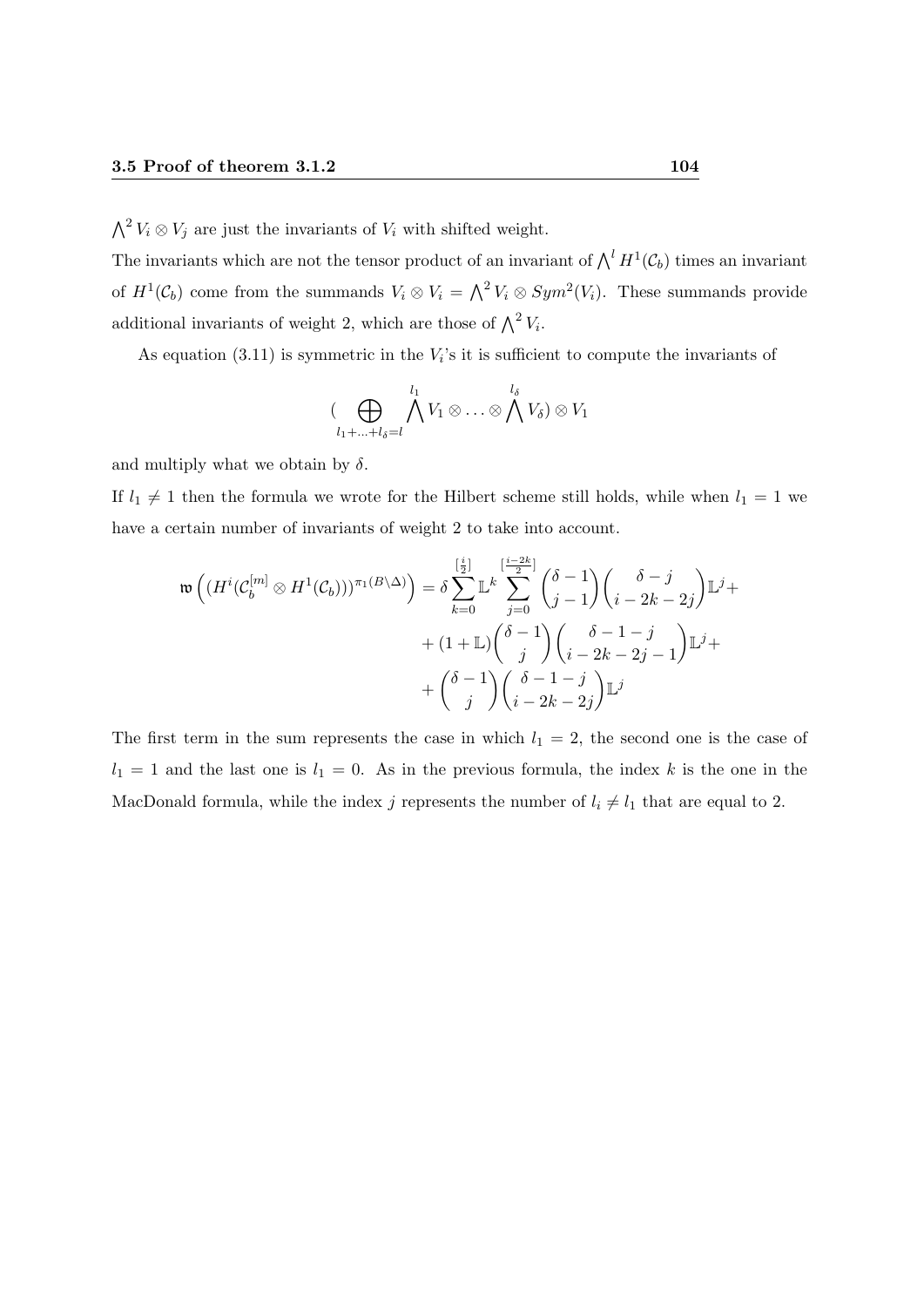Summing over i we get

$$
\begin{split} \mathfrak{w}(\mathbb{I}^m) &= \sum_{i=0}^m (1+\mathbb{L}^{m+1-i}) \sum_{k=0}^{[\frac{i}{2}]} \mathbb{L}^k \sum_{j=0}^{[\frac{i-2k}{2}]} \binom{\delta}{j} \binom{\delta-j}{i-2k-2j} \mathbb{L}^j + \\ &+ \delta \sum_{k=0}^{[\frac{i-1}{2}]} \mathbb{L}^k \sum_{j=0}^{[\frac{i-1-2k}{2}]} \binom{\delta-1}{j-1} \binom{\delta-j}{i-1-2k-2j} \mathbb{L}^j + (1+\mathbb{L}) \binom{\delta-1}{j} \binom{\delta-1-1}{i-1-2k-2j-1} \mathbb{L}^j + \\ &+ \binom{\delta-1}{j} \binom{\delta-1-j}{i-1-2k-2j} \mathbb{L}^j + \mathbb{L} \sum_{k=0}^{[\frac{i-2}{2}]} \mathbb{L}^k \sum_{j=0}^{[\frac{i-2-2k}{2}]} \binom{\delta}{j} \binom{\delta-j}{i-2-2k-2j} \mathbb{L}^j + \\ &+ (-1)^{m+1} \delta \sum_{k=0}^{[\frac{m}{2}]} \mathbb{L}^k \sum_{j=0}^{[\frac{m-2k}{2}]} \binom{d-1}{j-1} \binom{d-j}{m-2k-2j} \mathbb{L}^j + \\ &+ (1+\mathbb{L}) \binom{\delta-1}{j} \binom{\delta-1-j}{m-2k-2j-1} \mathbb{L}^j + \binom{\delta-1}{j} \binom{\delta-1-j}{m-2k-2j} \mathbb{L}^j + \\ &+ 2\mathbb{L} \sum_{k=0}^{[\frac{m-1}{2}]} \mathbb{L}^k \sum_{j=0}^{[\frac{m-1-2k}{2}]} \binom{\delta}{j} \binom{\delta-j}{m-1-2k-2j} \mathbb{L}^j. \end{split}
$$

Looking at equation (3.9) we want to separate the invariants which are the tensor product of invariants of the Hilbert scheme and the invariants of the curve from those coming from the weight 2 part of the pieces  $V_i \otimes V_i$ , which we will prove to be precisely the invariants of the Hilbert scheme of the curves with  $\delta - 1$  nodes. We want to show that the former are

$$
\begin{split} A&=\sum_{i=0}^{m}(1+\mathbb{L}^{m+1-i})\sum_{k=0}^{\left[\frac{i-1}{2}\right]}\mathbb{L}^{k}\sum_{j=0}^{\left[\frac{i-2k}{2}\right]}\binom{\delta}{j}\binom{\delta-j}{i-2k-2j}\mathbb{L}^{j}+\\ &+\delta\sum_{k=0}^{\left[\frac{i-1}{2}\right]}\mathbb{L}^{k}\sum_{j=0}^{\left[\frac{i-1-2k}{2}\right]}\binom{\delta-1}{j-1}\binom{\delta-j}{i-1-2k-2j}\mathbb{L}^{j}+\binom{\delta-1}{j}\binom{\delta-1-1}{i-2k-2j-1}\mathbb{L}^{j}+\\ &+\binom{\delta-1}{j}\binom{\delta-1-1}{i-1-2k-2j}\mathbb{L}^{j}+\mathbb{L}\sum_{k=0}^{\left[\frac{i-2}{2}\right]}\mathbb{L}^{k}\sum_{j=0}^{\left[\frac{i-2-2k}{2}\right]}\binom{\delta}{j}\binom{\delta-j}{i-2-2k-2j}\mathbb{L}^{j}+\\ &+(-1)^{m+1}2\mathbb{L}\sum_{k=0}^{\left[\frac{m-1}{2}\right]}\mathbb{L}^{k}\sum_{j=0}^{\left[\frac{m-1-2k}{2}\right]}\binom{\delta}{j}\binom{\delta-j}{m-1-2k-2j}\mathbb{L}^{j}+\delta\sum_{k=0}^{\left[\frac{m}{2}\right]}\mathbb{L}^{k}\sum_{j=0}^{\left[\frac{m-2k}{2}\right]}\binom{\delta-1}{j-1}\binom{\delta-j}{m-2k-2j}\mathbb{L}^{j}+\\ &+\binom{\delta-1}{j}\binom{\delta-1-j}{m-1-2k-2j}\mathbb{L}^{j}+\binom{\delta-1}{j}\binom{\delta-1-2}{i-1-2k-2j}\mathbb{L}^{j}+\\ &+2\mathbb{L}\sum_{k=0}^{\left[\frac{m-1}{2}\right]}\mathbb{L}^{k}\sum_{j=0}^{\left[\frac{m-1-2k}{2}\right]}\binom{\delta}{j}\binom{\delta-j}{m-1-2k-2j}\mathbb{L}^{j}. \end{split}
$$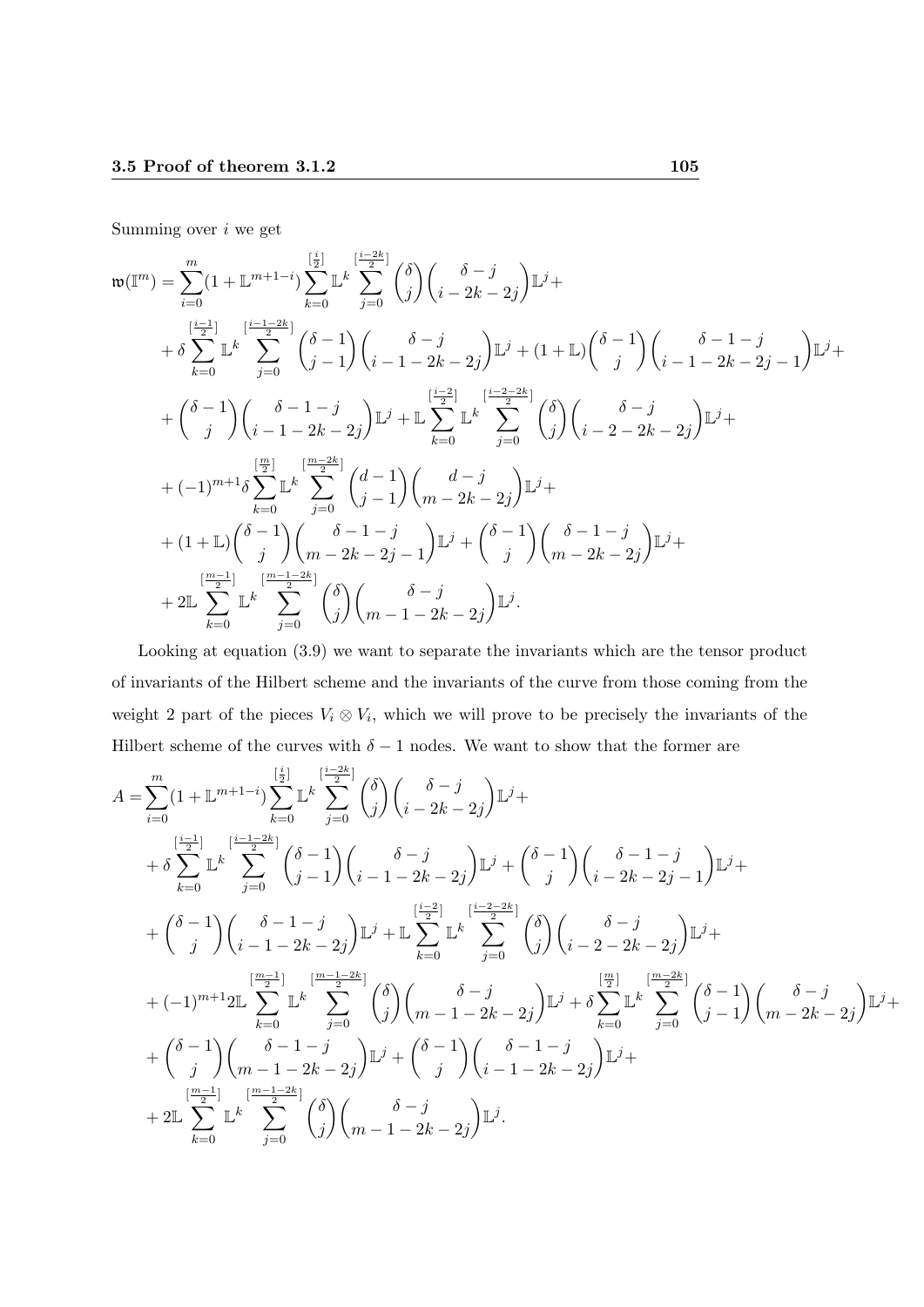while the latter are

$$
B = \delta \mathbb{L} \sum_{i=0}^{m} (-1)^{i} (1 + \mathbb{L}^{m+1-i}) \sum_{k=0}^{\left[\frac{i-1}{2}\right]} \mathbb{L}^{k} \sum_{j=0}^{\left[\frac{i-1-2k}{2}\right]} {\binom{\delta-1}{j}} {\binom{\delta-1-1}{i-2k-2j-1}} \mathbb{L}^{j} + {\binom{\delta-1-1}{j}} {\binom{\delta-1-2k-2j}{i-2k-2j}} \mathbb{L}^{j} + (-1)^{m+1} \delta \mathbb{L} \sum_{k=0}^{\left[\frac{m}{2}\right]} \mathbb{L}^{k} \sum_{j=0}^{\left[\frac{m-2k}{2}\right]} + {\binom{\delta-1}{j}} {\binom{\delta-1-j}{m-2k-2j-1}} \mathbb{L}^{j}.
$$
  
\nI express 2.5.2

Lemma 3.5.3.

$$
A = \left[ \mathcal{C}_{b_0}^{[m]} \times \mathcal{C}_{b_0} \right] = \mathfrak{w}(\mathbb{H}^m)(\mathbb{L} - \delta + 1)
$$

Proof. First we notice that, due to properties of binomial coefficients, the quantity

$$
\sum_{k=0}^{\left[\frac{i-1}{2}\right]} \mathbb{L}^{k} \sum_{j=0}^{\left[\frac{i-1-2k}{2}\right]} {\binom{\delta-1}{j-1}} {\binom{\delta-j}{i-1-2k-2j}} \mathbb{L}^{j} + {\binom{\delta-1}{j}} {\binom{\delta-1-j}{i-2k-2j-1}} \mathbb{L}^{j} + {\binom{\delta-1}{j}} {\binom{\delta-1-j}{i-1-2k-2j}} \mathbb{L}^{j}
$$
 is equal to

is equal to

$$
\sum_{k=0}^{\left[\frac{i-1}{2}\right]} \mathbb{L}^k \sum_{j=0}^{\left[\frac{i-1-2k}{2}\right]} {\binom{\delta}{j}} {\binom{\delta-j}{i-1-2k-2j}} \mathbb{L}^j = I(i-1,\delta);
$$

thus

$$
A = \sum_{i=0}^{m} (-1)^{i} (1 + \mathbb{L}^{m+1-i}) I(i, \delta) + \delta I(i-1, \delta) + \mathbb{L} I(i-2, \delta) + (-1)^{m+1} (2\mathbb{L} I(m-1, \delta) + \delta I(m, \delta)).
$$

Now, by setting  $t = i - 1$  we see that

$$
\sum_{i=0}^{m} (-1)^{i} (1 + \mathbb{L}^{m+1-i}) \delta I(i-1, \delta) + \delta (-1)^{m+1} I(m, \delta) = -\delta \mathfrak{w}(\mathbb{H}^{[m]}).
$$

Also,

$$
\sum_{i=0}^{m} (-1)^{i} (1 + \mathbb{L}^{m+1-i}) I(i, \delta) + \mathbb{L} I(i-2, \delta) + (-1)^{m+1} 2 \mathbb{L} I(m-1, \delta) =
$$
  

$$
\sum_{i=0}^{m} (-1)^{i} (1 + \mathbb{L}^{m+1-i}) I(i, \delta) + \sum_{i=0}^{m} (-1)^{i} (\mathbb{L} + \mathbb{L}^{m+2-i}) + (-1)^{m+1} 2 \mathbb{L} I(m-1, \delta),
$$

setting  $t = i - 2$  this becomes

$$
(1+\mathbb{L})\sum_{i=0}^{m-2}(-1)^{i}\mathbb{L}^{m-i}I(i,\delta)+\sum_{i=0}^{m-2}(-1)^{i}\mathbb{L}^{m-i}I(i,\delta)++(-1)^{m+1}2\mathbb{L}I(m-1,\delta)+(-1)^{m}I(m,d)(1+\mathbb{L})+(-1)^{m-1}(1+\mathbb{L}^{2})==(1+\mathbb{L})\left(\sum_{i=0}^{m-1}(-1)^{i}\mathbb{L}^{m-i}I(i,\delta)+(-1)^{m}I(m,d)\right)=(1+\mathbb{L})\mathfrak{w}(\mathbb{H}^{m}).
$$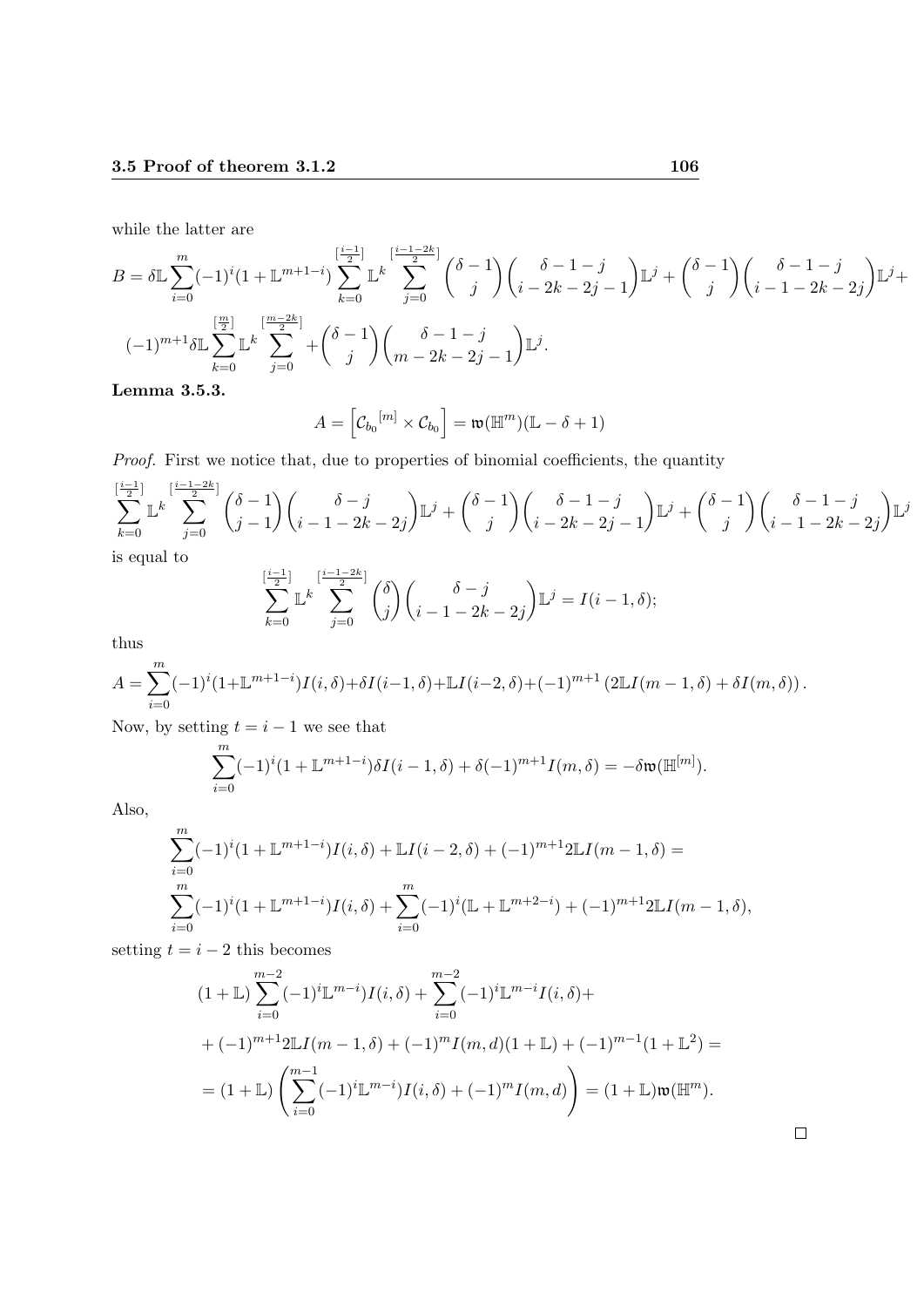Analogously, using properties of binomial coefficients and setting  $t = i - 1$  we can prove Lemma 3.5.4.

$$
B=\delta\mathbb{L}\left[\tilde{\mathcal{C}}^{[m]}\right]
$$

and this complete the proof of proposition (3.5.2) and theorem (3.1.2).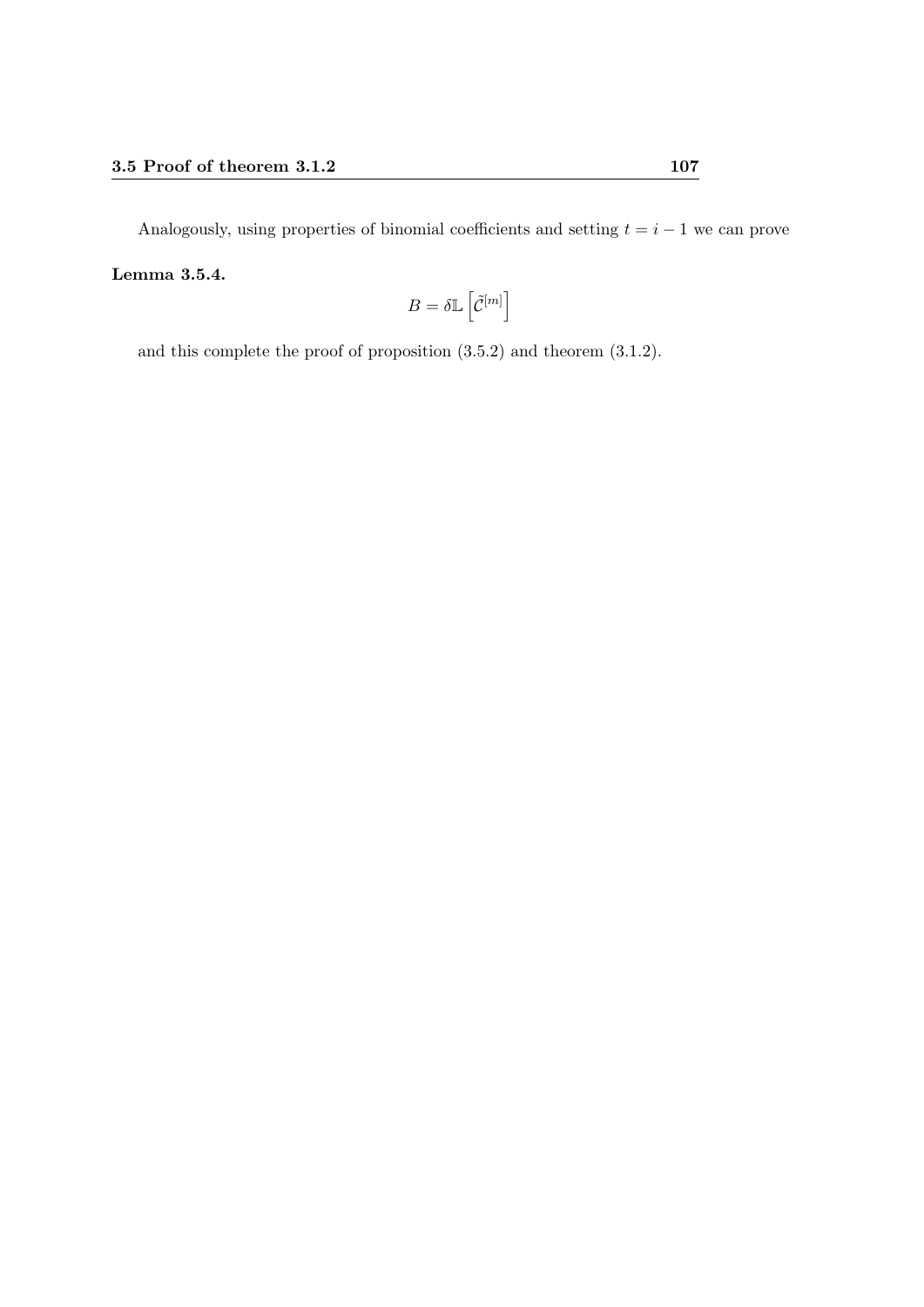## Bibliography

- [AIK] A. Altman, A. Iarrobino, A. Kleiman, Irreducibility of compactified Jacobian, Real and complex singularities (Oslo, 1976), Sijthoff and Noordhoff, 1-12 (1977)
- [BBD] A.A. Beilinson, J. Bernstein, P. Deligne, *Faisceaux perverse*, Astérisque 100, 5-171 (1982)
- [BGS] J. Briancon, M. Granger, J.P. Speder, Sur le schéma de Hilbert d'une courbe plane, Ann. Sci. Ecole Norm. Sup. 14, 1-25 (1981) ´
- [BM] W. Borho, R. MacPherson, *Partial resolutions of nilpotent varieties*, Astérisque 101-102 (1983), 23-74.
- [C] Y. Cheah, Cellular decomposition for nested Hilbert schemes of points, Pacific Journal of Math. 183, (1998)
- [Co] K. Corlette, Flat G-bundles with canonical metrics, J. Diff. Geom. 28 (1988), 361–382.
- [dC] M.A. De Cataldo, The perverse filtration and the Lefschetz Hyperplane Theorem, II, J. Algebraic Geometry 21 (2012) 305-345.
- [dCHM] M.A. De Cataldo, T. Hausel, L. Migliorini *Topology of Hitchin systems and Hodge* theory of character varieties: the case A1, Annals of Math. 173 (2012), 1329–1407.
- [dCHM2] M.A. De Cataldo, T. Hausel, L. Migliorini *Exchange between perverse and weight* filtration for the Hilbert schemes of points of two surfaces, J. Singul. 7 (2013), 23–38.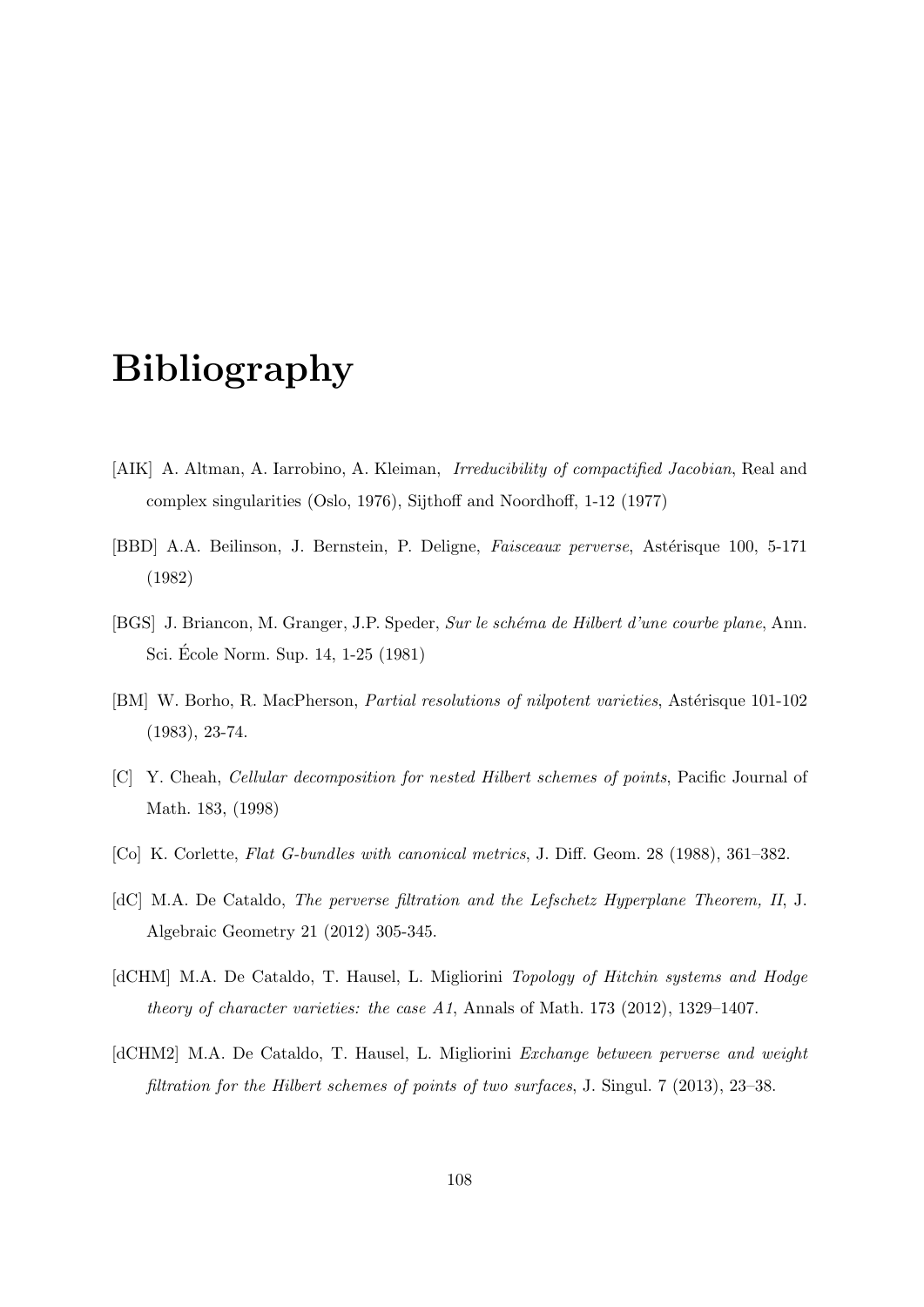- [dCM] M.A. De Cataldo, L. Migliorini, The decomposition theorem, perverse sheaves and the topology of algebraic maps, Bulletin of the Amer.Math.Soc. 46, (2009), 535-633.
- [dCM1] M.A. De Cataldo, L. Migliorini, The Hard Lefschetz Theorem and the topology of semismall maps, Ann. Scient. Ecole. Norm. Sup., 4e série, t.35, (2002), 759-772.
- [dCM2] M.A. De Cataldo, L. Migliorini, The perverse filtration and the Lefschetz Hyperplane *Section Theorem, Ann. of Math., 171 n.3 (2010) 2089-2113*
- [dCM3] M.A. De Cataldo, L. Migliorini *The Hodge theory of algebraic maps*, Ann. Scient. Ecole. Norm. Sup., 38, (2005), pp. 693 - 750
- [DH] S. Diaz, J. Harris, *Ideals associated to deformations of singular plane curves*, Trans. Amer. Math. Soc. 309, 433-468 (1988)
- [D1] P. Deligne, Théorème de Lefschetz et critères de dégénérescence de suites spectrales, Publ. Math. IHES 35 (1969), 107-126.
- [D2] P. Deligne, *Théorie de Hodge, II*, Publ. Math. IHES 40(1971), 5-57.
- [D3] P. Deligne, *Théorie de Hodge, III*, Publ. Math. IHES 44 (1974), 5-78.
- [Do] S. Donaldson, A new proof of a theorem of Narasimhan and Seshadri, J. Differential Geom. Volume 18, Number 2 (1983), 269-277
- [FGVs] B. Fantechi, L. Göttsche, D. van Straten, Euler number of the compactified Jacobian and multiplicity of rational curves, J. Algebr. Geom. 8, 115-133 (1999)
- [FK] E. Freitag, R. Kiehl, The Monodromy Theory of Lefschetz Pencils. In: Etale Cohomology and the Weil Conjecture. Ergebnisse der Mathematik und ihrer Grenzgebiete (3. Folge. A Series of Modern Surveys in Mathematics), vol 13. Springer, Berlin, Heidelberg (1988)
- [G] O. Gabber, Pureté de la cohomologie d'intersection de MacPherson-Goresky, redigé par *Pierre Deligne*, prépublication IHES, 1981
- [GH] P. Griffths, J. Harris, *Principles of algebraic geometry*, Pure and Applied Mathematics. Wiley-Interscience, New York, 1978.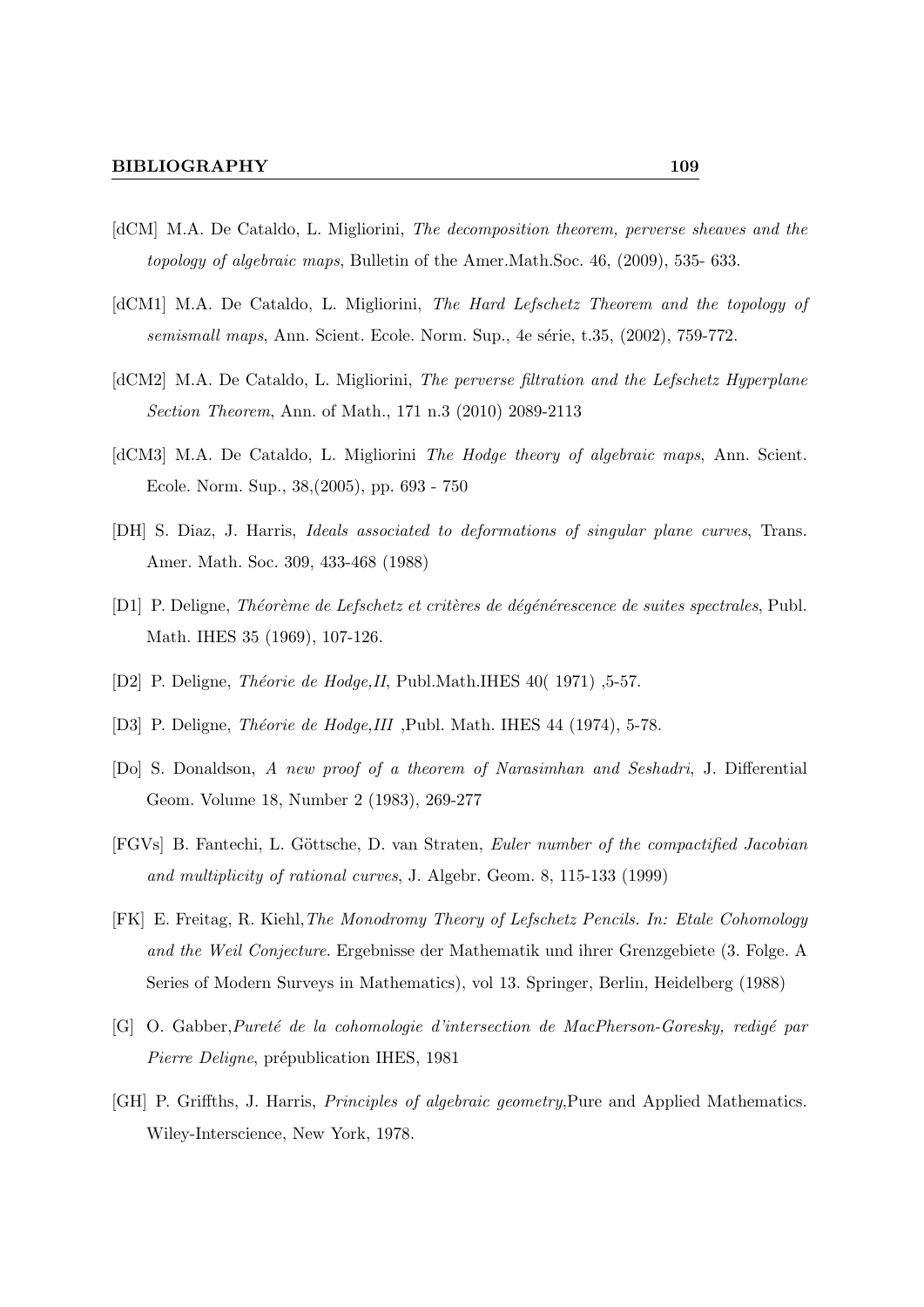- [GLS] G.M. Greuel, C. Lossen, E. Shustin, Introduction to Singularities and Deformations (Springer, 2007)
- [GM] M. Goresky, R. MacPherson, Intersection homology theory, Topology 19 no. 2 (1980), 135–162.
- [GM1] M. Goresky, R. MacPherson, Intersection homology. II, Invent. Math. 72 (1983), no. 1, 77–129.
- [GoM] W. Goldman, J. Millson, The deformation theory of representations of fundamental groups of compact Käler manifolds, Bulletin of the Amer.Math.Soc. 18 no.2 (1988), 153-158.
- $[Gr]$  A. Grothendieck, Techniques de construction et théorèmes d'existence en géométrie algébrique. IV. Les schémas de Hilbert, Séminaire Bourbaki 221 (1961)
- [H] N. Hitchin, The Self-Duality Equations on a Riemann Surface, Proceedings of the London Mathematical Society s3-55.1 (1987), pp. 59–126
- [HR] T. Hausel, F. Rodriguez Villegas, Mixed Hodge polynomials of character varieties, Invent. Math. 174 (2008) 555–624.
- [I] B. Iversen,Cohomology of Sheaves, Universitext, Springer-Verlag, Berlin, Heidelberg, (1986).
- [K] F. Kirwan,Partial desingularization of quotients of nonsingular varieties and their Betti numbers, Ann. of Math. 122 (1985),41-85
- [Kl] S. Kleiman, The development of Intersection Homology Theory, Pure and Appl. Math. Quart. 3 no. 1 (2007) Special issue in honor of Robert MacPherson, 225-282.
- [Ko] J. Koll´ar, Rational Curves on Algebraic Varieties, Ergebnisse der Mathematik und ihrer Grenzgebiete 32, Springer Verlag, Berlin, 1996.
- [KY] J.H. Kiem,S.B. Yoo. The stringy E-function of the moduli space of Higgs bundles with trivial determinant. Mathematische Nachrichten 281.6 (2008), pp. 817–838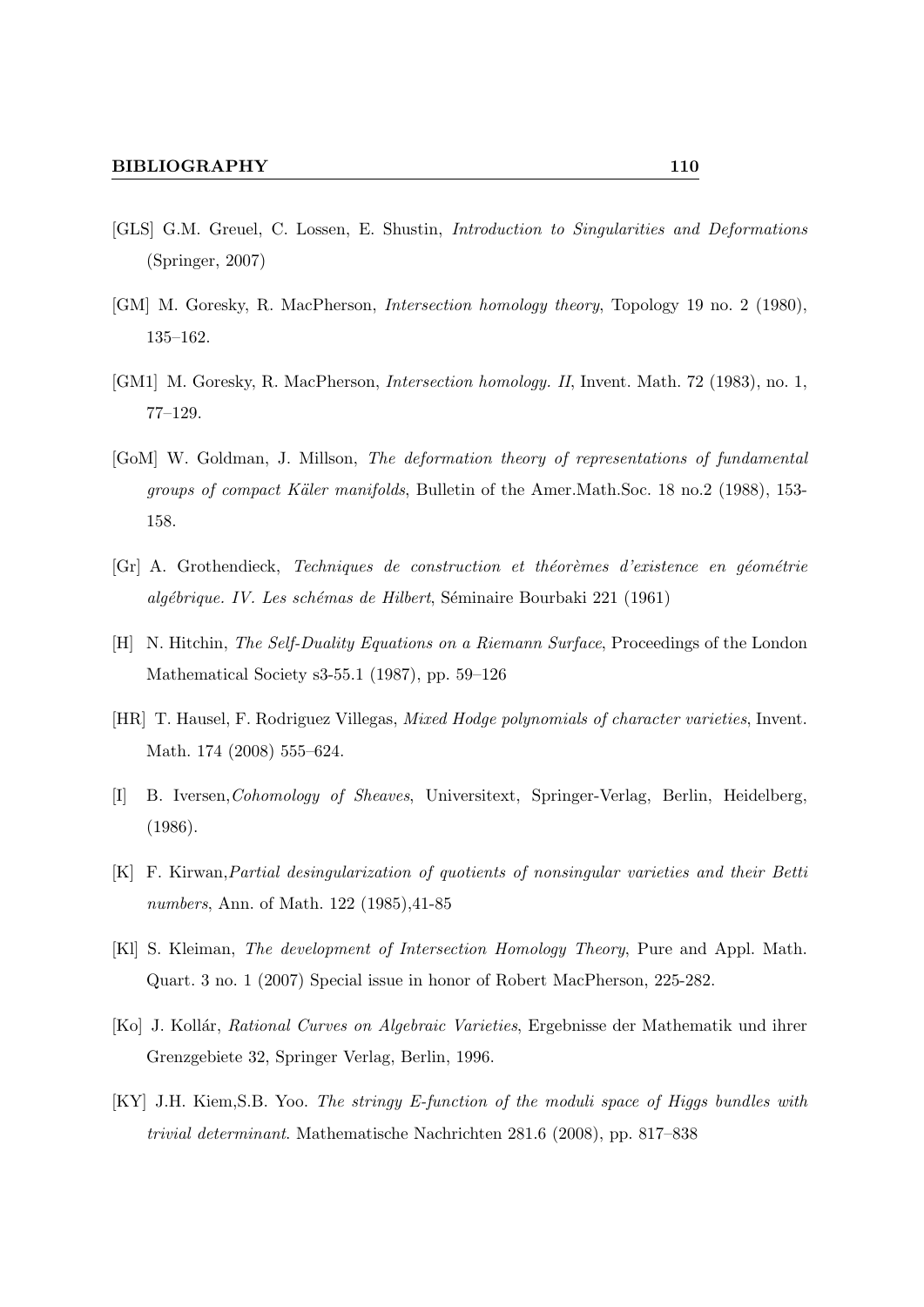## BIBLIOGRAPHY 111

- [L] G. Laumon, Fibres de Springer et jacobiennes compactifiées, Algebraic Geometry and Number Theory, Progr. Math. 253 Birkhäuser Boston, 515-563(2006)
- [L1] S. Lefschetz, L'analysis situs et la géométrie algébrique, Gauthier Villars, Paris, 1924.
- [L2] S. Lefschetz, *Selected papers*, Chelsea, N.Y., 1971.
- [M] M. Mereb, On the E-polynomials of a family of Character Varieties, arXiv:1006.1286
- [Me] A. Mellit, *Poincaré polynomials of moduli spaces of Higgs bundles and character varieties* (no punctures), arXiv:1707.04214
- [M1] L. Migliorini,Support Theorems for Algebraic Maps, Milan Journal of Mathematics, (2015), 83, pp. 21 - 45
- [MS1] L. Migliorini, Shende , A support theorem for Hilbert schemes of planar curves, J. Eur. Math. Soc. (JEMS) 15 (2013), no. 6, 2353–2367.
- [MS2] L. Migliorini, V. Shende Higher discriminants and the topology of algebraic maps, to appear on Algebraic Geometry (2018)
- [MSV] L. Migliorini, V. Shende, F. Viviani, A support theorem for Hilbert schemes of planar curves II, arXiv:1508.07602
- [N] H. Nakajima , Lectures on Hilbert schemes of points on surfaces, University Lecture Series, 18, Providence, R.I.: American Mathematical Society,(1999)
- [NR] M.S. Narasimhan, S. Ramanan, Moduli of Vector Bundles on a Compact Riemann Surface, Annals of Mathematics , Vol. 89, No. 1 (1969), pp. 14-51.
- [NS] M.S. Narasimhan, C. S. Seshadri, Stable and unitary vector bundles on a compact Riemann surface, Ann. of Math. 82 (1965), 540-567.
- [OG] K. O' Grady, Desingularized moduli spaces of sheaves on K3
- [OG2] K. O' Grady, Relations among Donaldson polynomials of certain algebraic surfaces, I, Forum Math. 8 (1996), 1-61.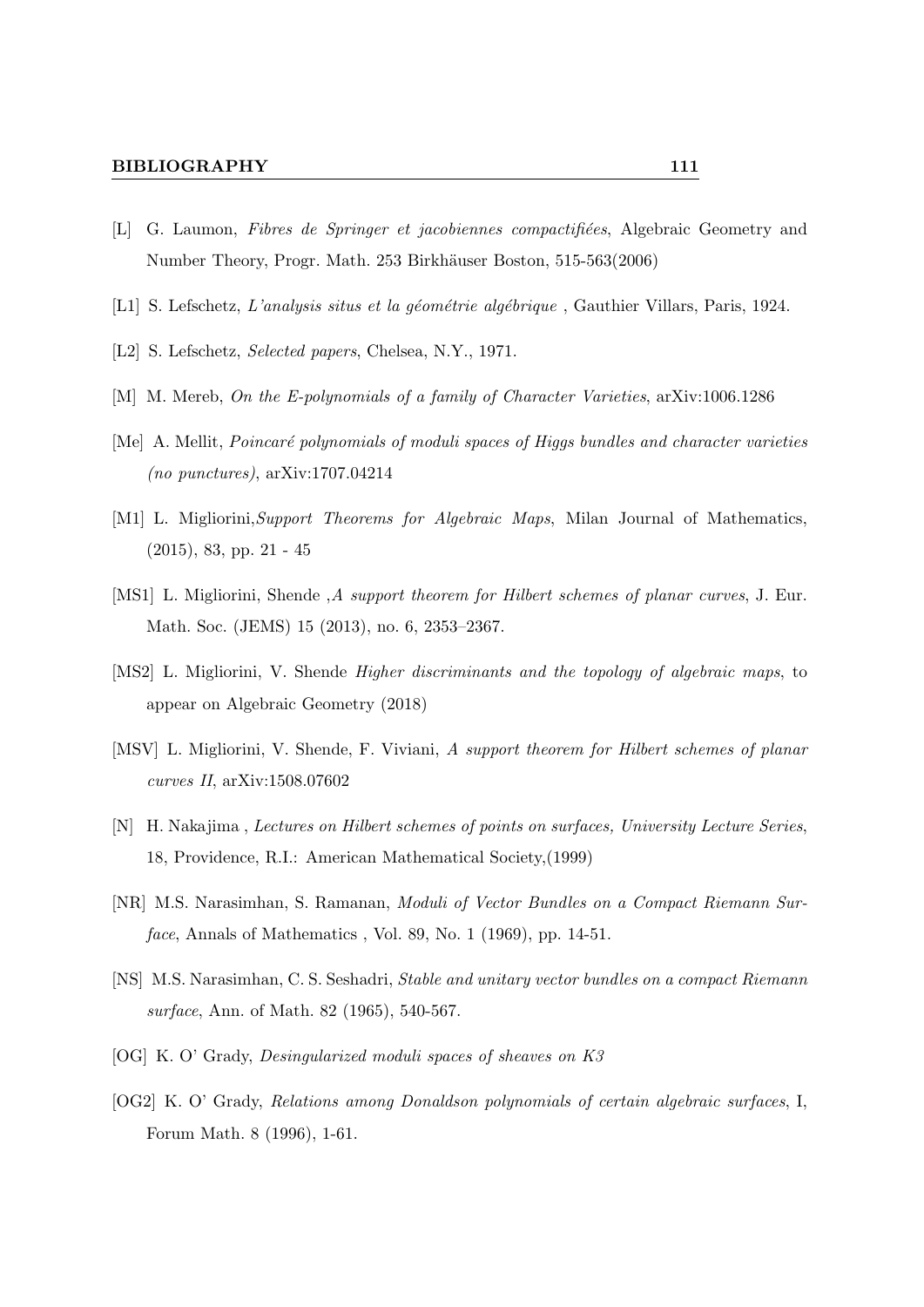- [OS] A. Oblomkov, V. Shende, The Hilbert scheme of a plane curve singularity and the HOM-FLY polynomial of its link, Duke Math. J. 161, 7 (2012), 1277-1303.
- [R] Z. Ran, A note on Hilbert schemes of nodal curves, J. Algebra 292 (2005), pp. 429-446.
- [RU] F. Russo, On the Geometry of Some Special Projective Varieties
- [Sa] M. Saito, *Decomposition theorem for proper Kähler morphisms*, Tohoku Math. J. (2) 42, no. 2, (1990), 127–147.
- [Sa1] M. Saito, Mixed Hodge complexes on algebraic varieties, Math. Ann. 316 (2000), 283–331.
- [Sa2] M. Saito, *Decomposition theorem for proper Kähler morphisms*, Tohoku Math. J. (2) 42, no. 2, (1990).
- [Sh] V. Shende, Hilbert schemes of points on a locally planar curve and the Severi strata of its versal deformation, Compos. Math. 148, (2012) 541-547.
- [She] D. Shemesh, Common eigenvectors of two matrices, Linear Algebra Appl. 62 (1984) 11–18.
- [Sim] C. Simpson, Moduli of representation of the fundamental group of a smooth proj.ective variety I and II, Publications Mathématiques de l'IHES 80 (1994), 5–79.
- [Si2] C. Simpson, Moduli of representation of the fundamental group of a smooth projective variety I and II, Publications Mathématiques de l'IHES 79,80 (1994), pp. 5–79.
- $[T]$  B. Teissier, Résolution simultneé I. Famille de courbes, Séminaire sur les singulariteés des surfaces, Lecture notes in Math.777, Springer, 71-81 (1980)
- [V] C. Voisin, Hodge theory and complex algebraic geometry, I, II, Cambridge Studies in Advanced Mathematics, 76, 77. Cambridge University Press, Cambridge, (2003).